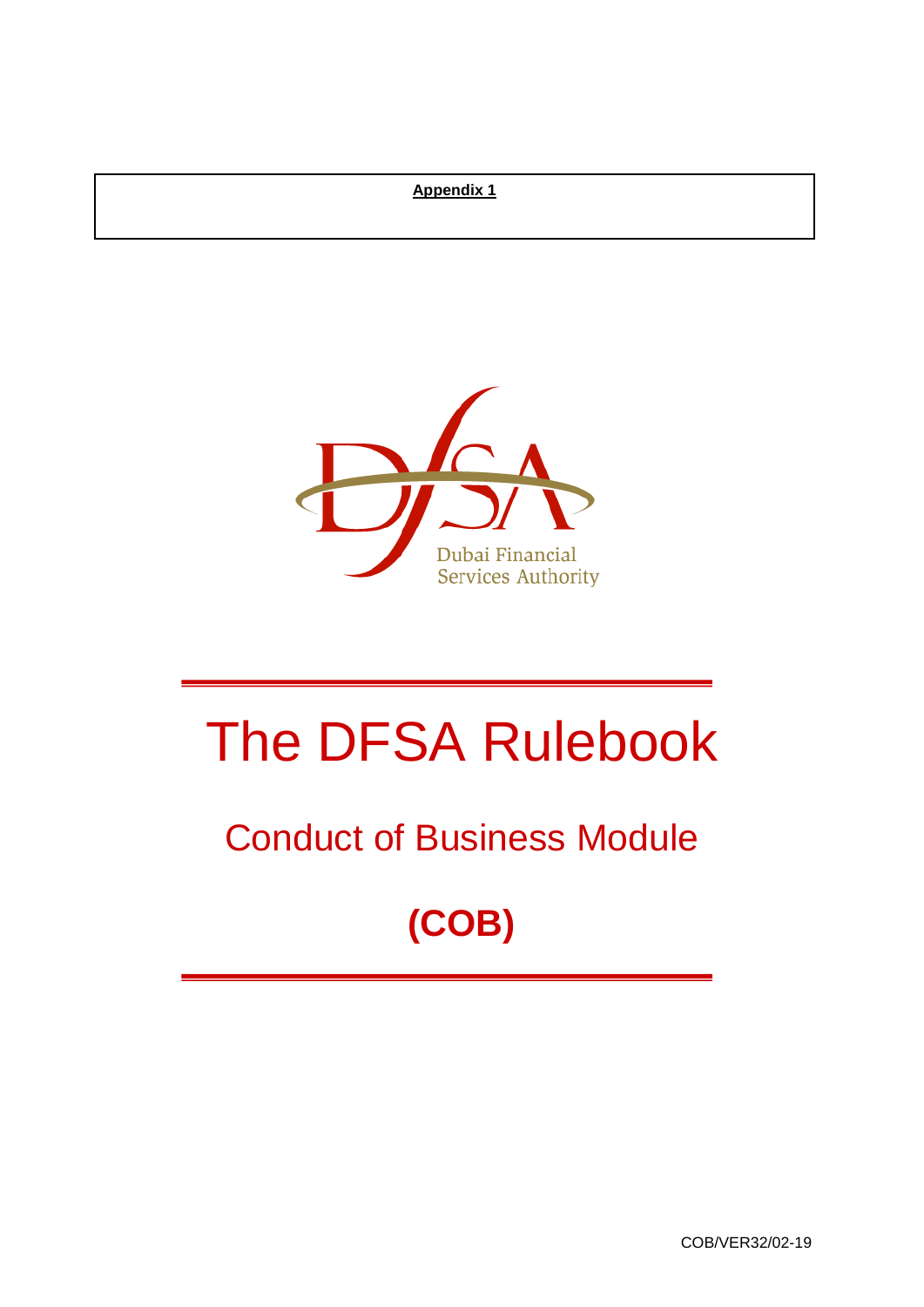

# **Contents**

The contents of this module are divided into the following chapters, sections and appendices:

| 1                                      |                                                                                                                                                               |  |
|----------------------------------------|---------------------------------------------------------------------------------------------------------------------------------------------------------------|--|
| 1.1                                    |                                                                                                                                                               |  |
| $\mathbf 2$                            |                                                                                                                                                               |  |
| 2.1<br>2.2<br>2.3<br>2.4<br>2.5<br>2.6 |                                                                                                                                                               |  |
| 3                                      | <b>CORE RULES - INVESTMENT BUSINESS, ACCEPTING DEPOSITS,</b><br>PROVIDING CREDIT, PROVIDING TRUST SERVICES AND<br><b>OPERATING A CROWDFUNDING PLATFORM 22</b> |  |
| 3.1<br>3.2<br>3.3<br>3.4<br>3.5<br>3.6 |                                                                                                                                                               |  |
| 4                                      | <b>ADDITIONAL RULES - ACCEPTING DEPOSITS AND PROVIDING</b>                                                                                                    |  |
|                                        | <b>CREDIT</b>                                                                                                                                                 |  |
| 4.1<br>4.2<br>4.3<br>4.4               |                                                                                                                                                               |  |
| 5                                      | <b>ADDITIONAL RULES - PROVIDING TRUST SERVICES34</b>                                                                                                          |  |

#### ADDITIONAL RULES - INVESTMENT BUSINESS ............................39  $6\phantom{1}$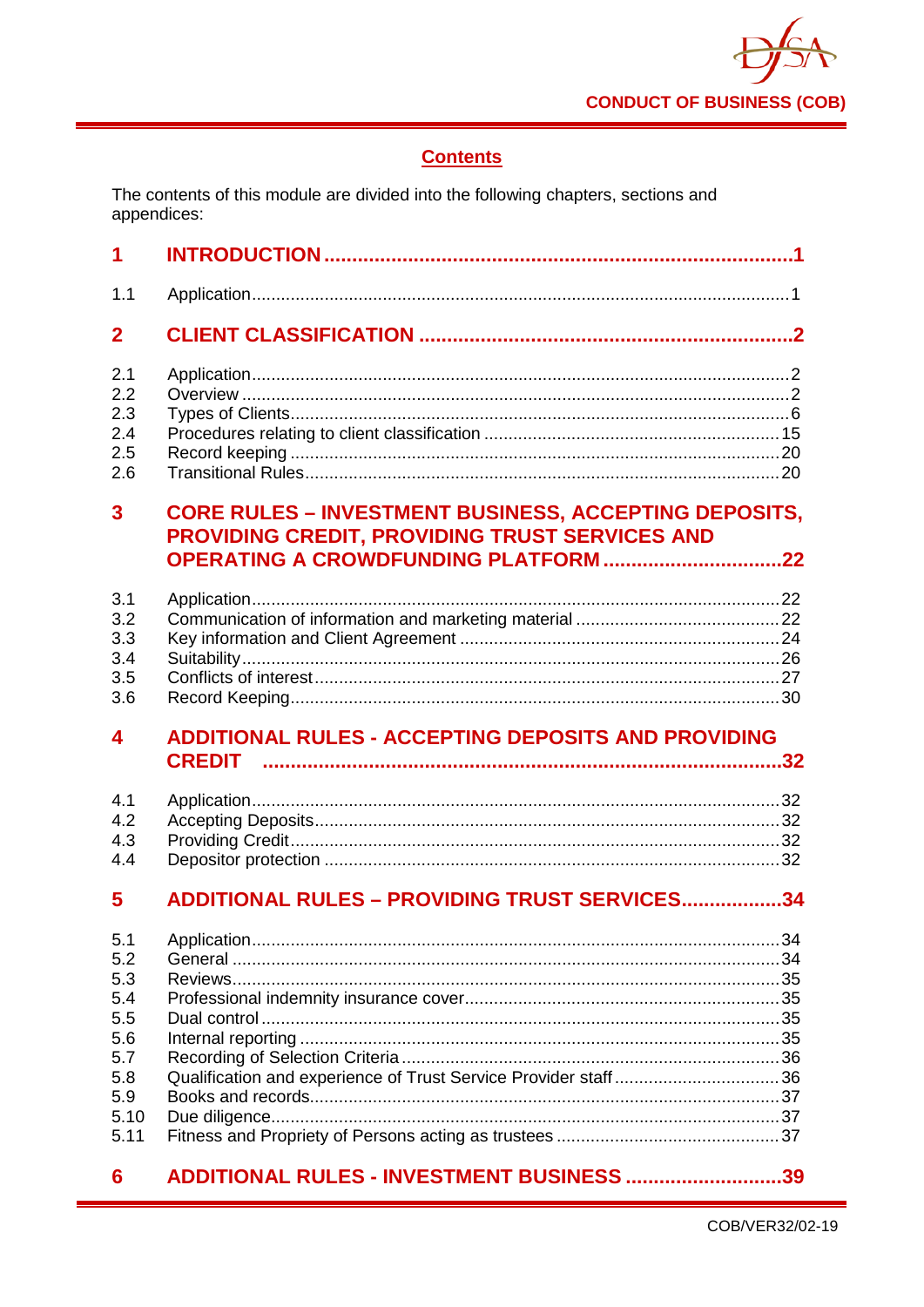

|      | 59 |
|------|----|
|      |    |
| 6.15 |    |
| 6.14 |    |
| 6.13 |    |
| 6.12 |    |
| 6.11 |    |
| 6.10 |    |
| 6.9  |    |
| 6.8  |    |
| 6.7  |    |
| 6.6  |    |
| 6.5  |    |
| 6.4  |    |
| 6.3  |    |
| 6.2  |    |
| 6.1  |    |
|      |    |

| 7.1  |  |
|------|--|
| 7.1A |  |
| 7.2  |  |
| 7.3  |  |
| 7.4  |  |
| 7.5  |  |
| 7.6  |  |
| 7.7  |  |
| 7.8  |  |
| 7.9  |  |
| 7.10 |  |
| 7.11 |  |
| 7.12 |  |

# 8 SPECIFIC RULES - OPERATING A CREDIT RATING AGENCY.....74

| 8.1  |  |
|------|--|
| 8.2  |  |
| 8.3  |  |
| 8.4  |  |
| 8.5  |  |
| 8.6  |  |
| 8.7  |  |
| 8.8  |  |
| 8.9  |  |
| 8.10 |  |
|      |  |

# ADDITIONAL RULES: OPERATING AN ALTERNATIVE TRADING  $9<sup>°</sup>$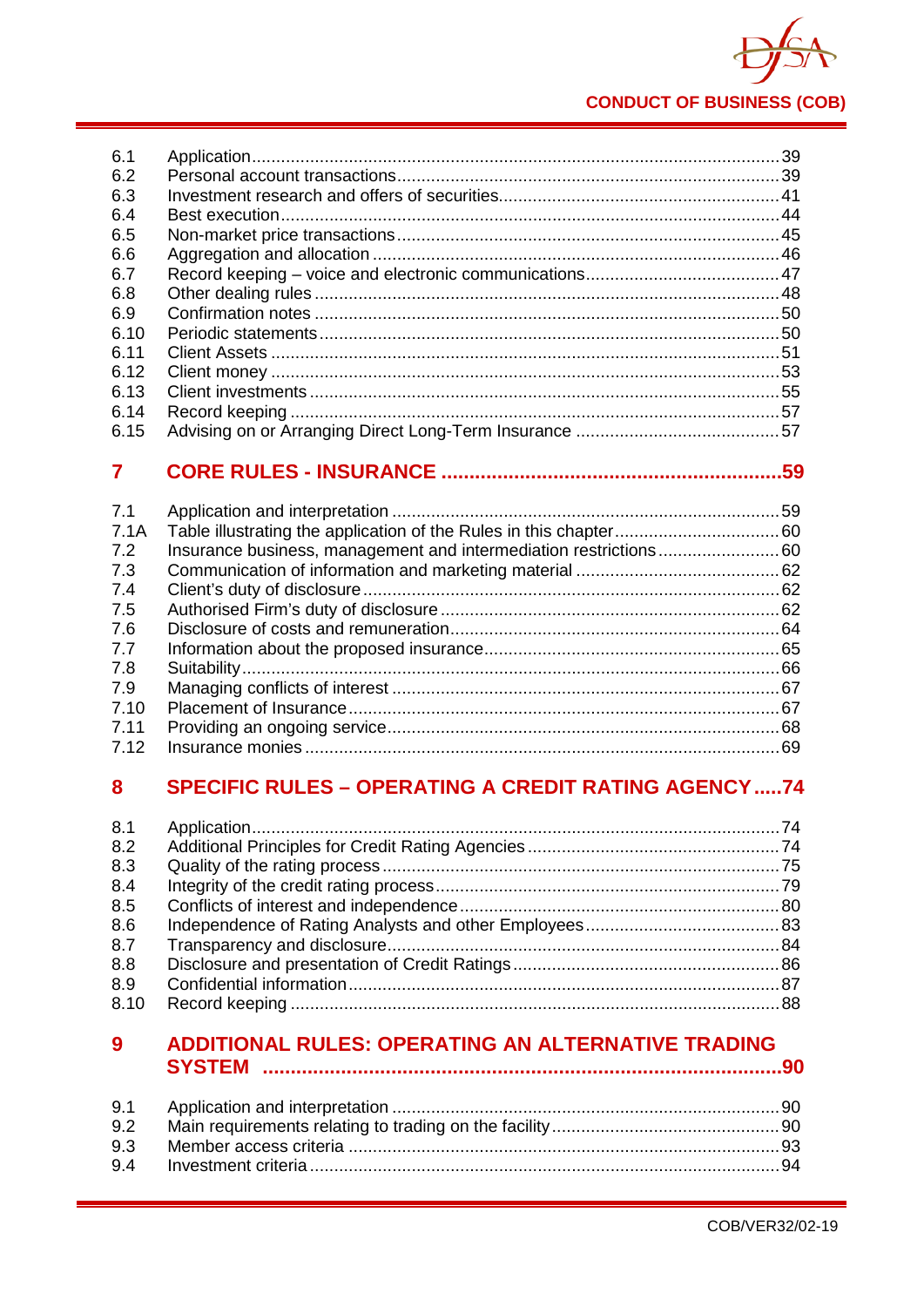# **CONDUCT OF BUSINESS (COB)**

| 9.5<br>9.6<br>9.7                                                    | Specific requirements applicable to Persons operating an OTF 106 |  |
|----------------------------------------------------------------------|------------------------------------------------------------------|--|
| 10                                                                   | <b>CUSTODY PROVIDERS ACTING AS A CENTRAL SECURITIES</b>          |  |
| 11                                                                   |                                                                  |  |
| 11.1<br>11.2<br>11.3<br>11.4<br>11.5                                 |                                                                  |  |
|                                                                      | APP1 RECORDS OF ORDERS AND TRANSACTIONS124                       |  |
| A1.1                                                                 |                                                                  |  |
|                                                                      | APP2KEY INFORMATION AND CLIENT AGREEMENT125                      |  |
| A2.1                                                                 |                                                                  |  |
|                                                                      |                                                                  |  |
| A3.1                                                                 |                                                                  |  |
|                                                                      |                                                                  |  |
|                                                                      |                                                                  |  |
| A4.1                                                                 |                                                                  |  |
|                                                                      |                                                                  |  |
| A5.1<br>A5.2<br>A5.3<br>A5.4<br>A5.5<br>A5.6<br>A5.7<br>A5.8<br>A5.9 |                                                                  |  |
|                                                                      |                                                                  |  |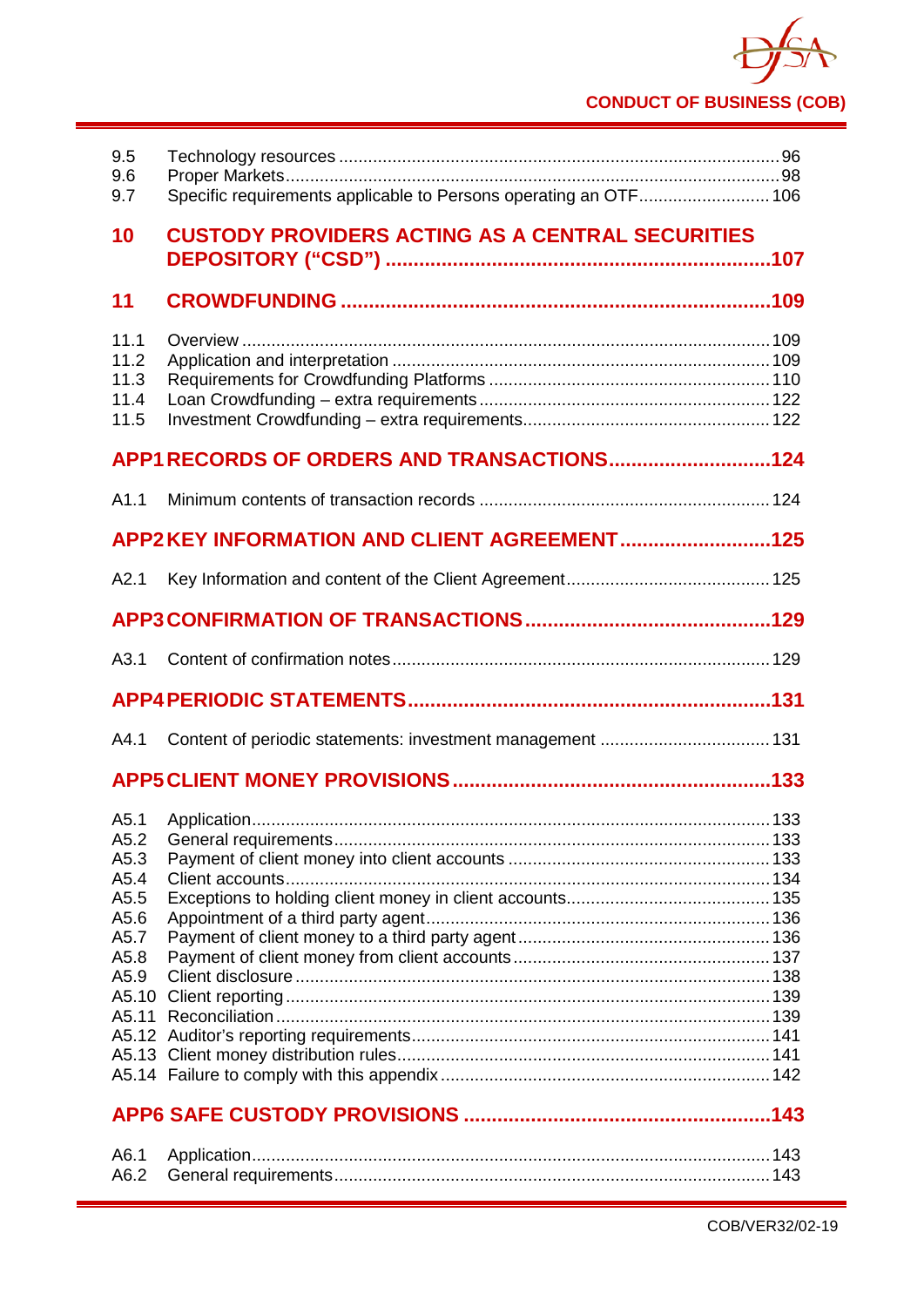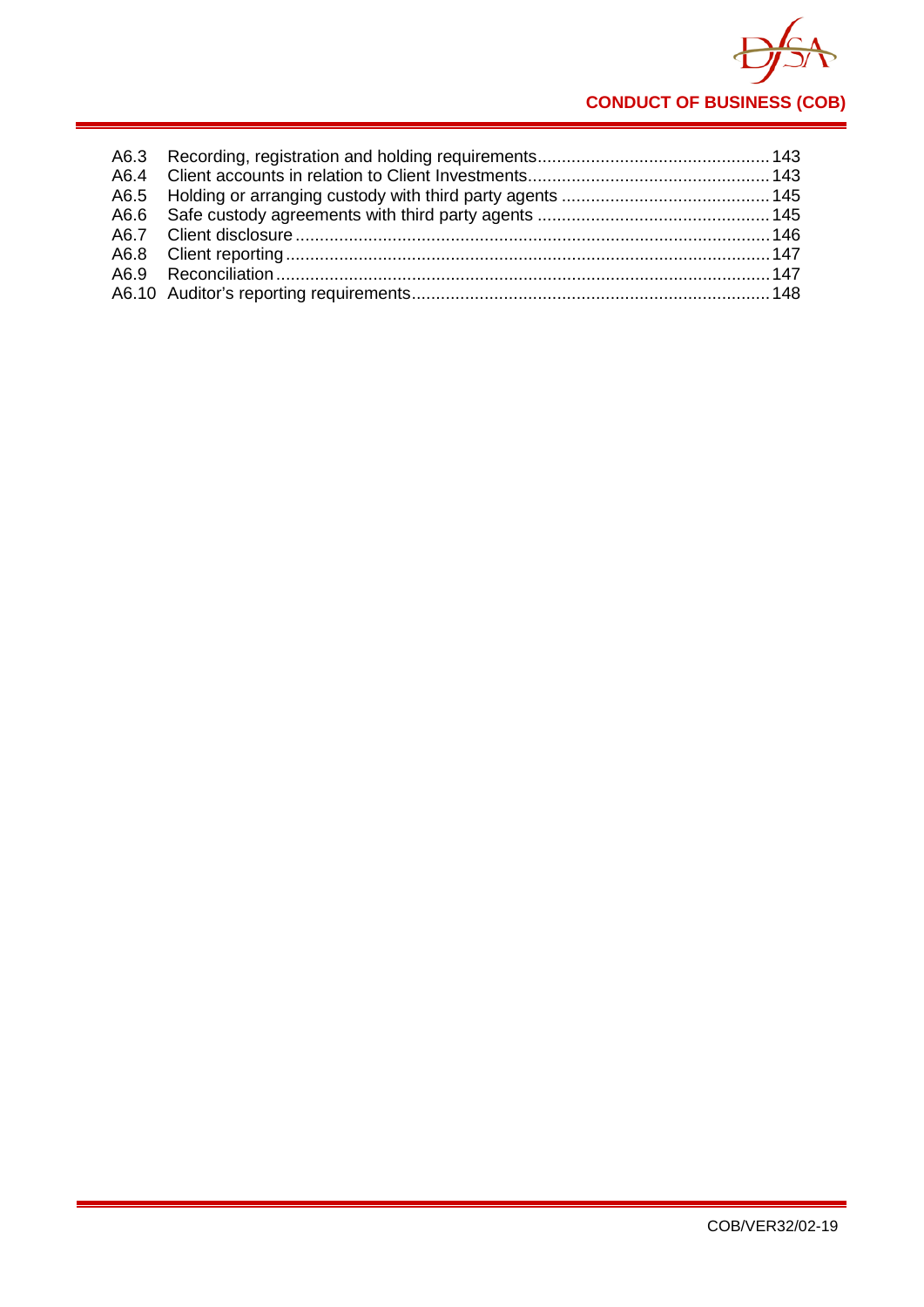

# <span id="page-5-0"></span>**1 INTRODUCTION**

# <span id="page-5-1"></span>**1.1 Application**

- **1.1.1** This module (COB) applies to every Authorised Firm with respect to the carrying on, in or from the DIFC, of any:
	- (a) Financial Service; or
	- (b) activity which is carried on, or held out as being carried on, in connection with or for the purposes of such a Financial Service:

except to the extent that a provision of COB provides for a narrower application.

**1.1.2** COB does not apply to a Representative Office.

# **Guidance**

An Authorised Firm may be able to rely on the Transitional Rules in section 2.6 for the purposes of meeting the client classification requirements in chapter 2.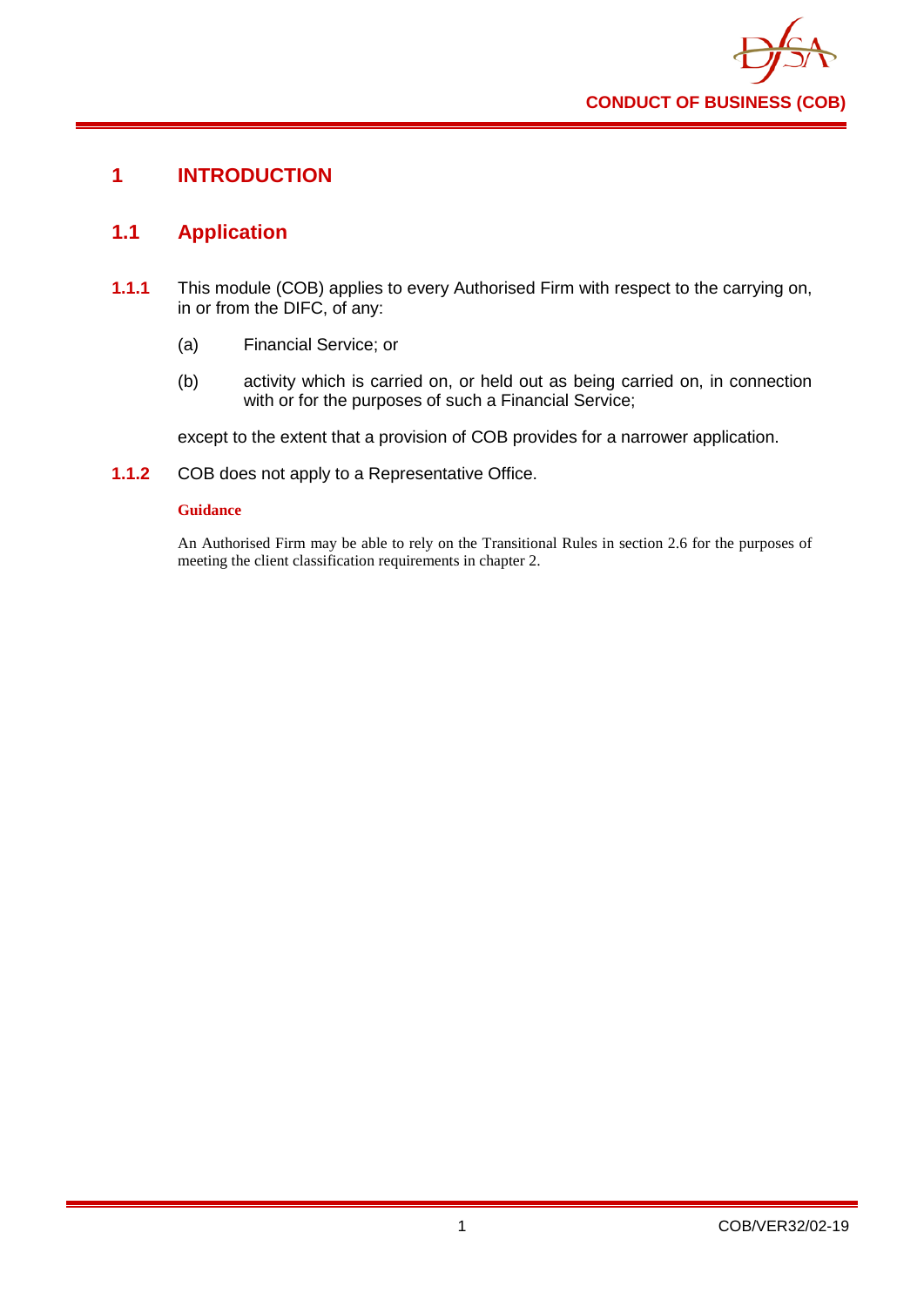

# <span id="page-6-0"></span>**2 CLIENT CLASSIFICATION**

# <span id="page-6-1"></span>**2.1 Application**

- **2.1.1** (1) This chapter applies, subject to Rule 2.1.2, to an Authorised Firm, which carries on, or intends to carry on, any Financial Service with or for a Person.
	- (2) For the purposes of this chapter, a Person includes a Fund, pension fund or trust, even if it does not have a separate legal personality.

# **Exclusions**

- **2.1.2** (1) This chapter does not apply to a Credit Rating Agency in so far as it carries on, or intends to carry on, the Financial Service of Operating a Credit Rating Agency.
	- (2) This chapter does not apply to an Authorised Firm in so far as it carries on the activity described in GEN Rule 2.26.1, provided that no other Financial Service is carried on.
	- (3) This chapter does not apply to an Authorised ISPV.

#### **Guidance**

- 1. The activity described in GEN Rule 2.26.1 is marketing of financial services and financial products which are offered in a jurisdiction outside the DIFC. Such marketing activities can be conducted by an Authorised Firm, which holds a Representative Office Licence, provided the financial services or financial products marketed by it are those offered by its head office or a member of its Group.
- 2. As a Representative Office conducting marketing activities of the kind described in GEN Rule 2.26.1 does not have a client relationship with a Person to whom it markets a financial service or financial product, the client classification requirements in this chapter do not apply to the firm with regard to that Person.
- 3. Other Authorised Firms can also conduct marketing activities, of the kind described in GEN Rule 2.26.1, under the exclusion in GEN Rule 2.26.2.

# <span id="page-6-2"></span>**2.2 Overview**

#### **Guidance**

1. This chapter sets out the manner in which an Authorised Firm is required to classify its Clients, as well as good practice it may follow. The scope of application of the Rulebook modules will vary depending on whether the Person with or for whom an Authorised Firm is carrying on Financial Services is classified as a Retail Client, Professional Client or Market Counterparty.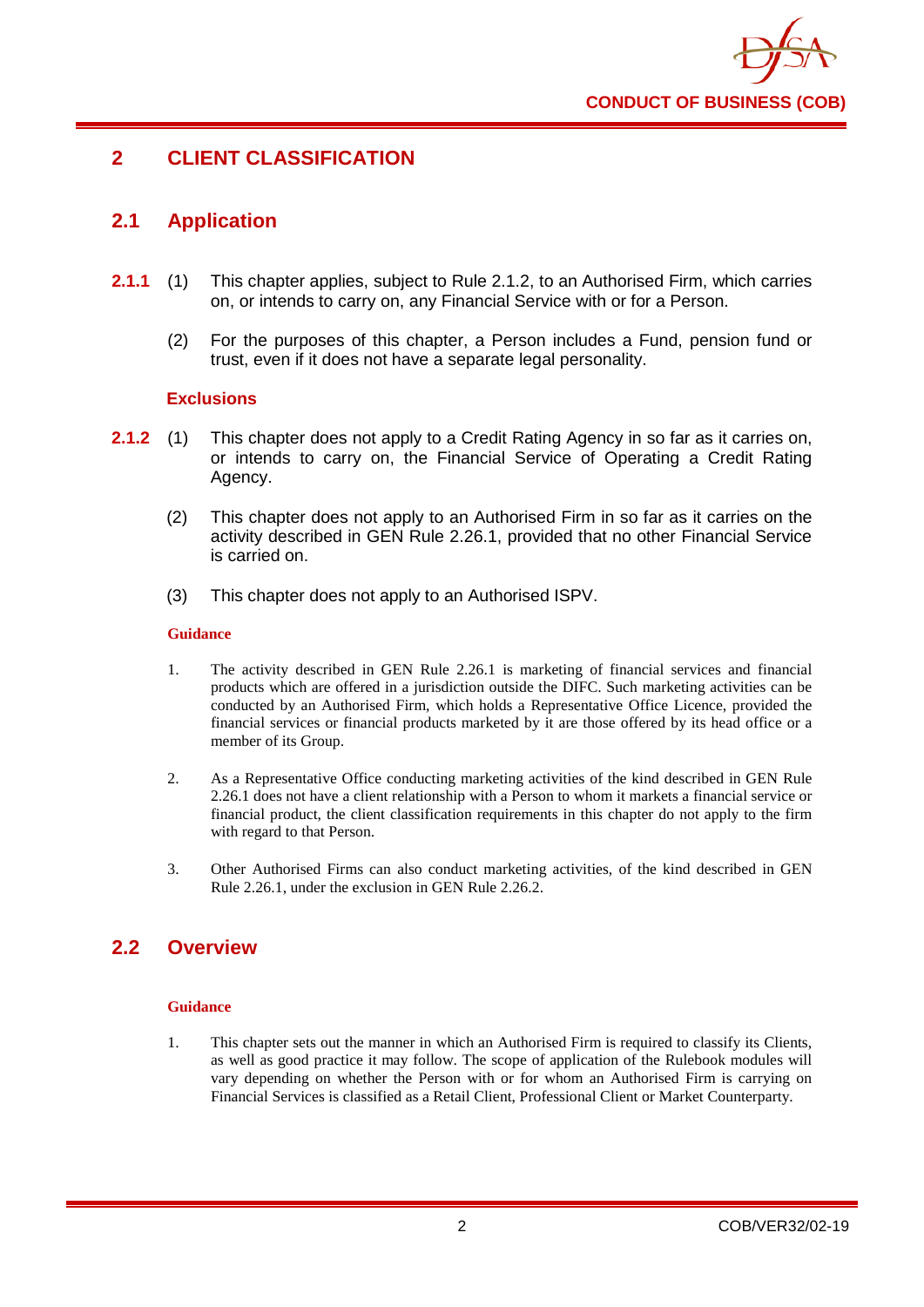#### **Risk based approach**

- 2. The Rules in this chapter reflect the DFSA's risk based approach to regulation. Therefore, to achieve the underlying objective of client classification, which is to ensure that firms provide to their clients an appropriate level of regulatory protection, the Rules, for example:
	- a. take into account the higher degree of knowledge and experience ('expertise') and resources available to certain institutional and wholesale clients (see Rule 2.3.4);
	- b. take into account who primarily bears the risk associated with a particular type of a Financial Service (see Rule 2.3.5);
	- c. take into account the type of Persons to whom a Financial Service is usually provided (see Rules 2.3.6, 2.3.7 and 2.3.8);
	- d. provide flexibility for an Authorised Firm to rely on a client classification made by its head office or a Group member, provided risks associated with such reliance are effectively addressed (see Rules 2.4.4 and 3.3.4);
	- e. provide flexibility for group-based Financial Services to be provided where risks associated with such services are effectively addressed (see Rule 2.4.5); and
	- f. provide flexibility for look-through arrangements where reliance can be placed on expertise and resources available to a Client, such as at its Holding Company or controller level (see Rule 2.3.8(2)).

#### **Types of clients**

- 3. There are three types of Clients:
	- a. a Retail Client;
	- b. a Professional Client; or
	- c. a Market Counterparty.

However, a Person may be classified as a Professional Client in relation to one Financial Service or financial product, but a Retail Client in relation to another. Similarly, a Person classified as a Professional Client may be classified as a Market Counterparty in relation to some Financial Services or financial products but not others (see paragraphs 8 and 9 below).

#### **Retail Clients**

4. A Person who cannot be classified as a Professional Client or Market Counterparty in accordance with the Rules is required to be classified as a Retail Client (see Rule 2.3.2). If an Authorised Firm chooses to provide Financial Services to a Person as a Retail Client, it may do so by simply classifying that Person as a Retail Client without having to follow any further procedures as required for classifying Persons as Professional Clients or Market Counterparties.

# **Professional Clients**

- 5. There are three routes through which a Person may be classified as a Professional Client:
	- a. 'deemed' Professional Clients under Rule 2.3.4. As these Persons have significant assets under their control, and, therefore, either possess, or have the resources to obtain, the necessary expertise to manage such assets, they can be classified as 'deemed' Professional Clients without having to meet any additional net asset and expertise criteria;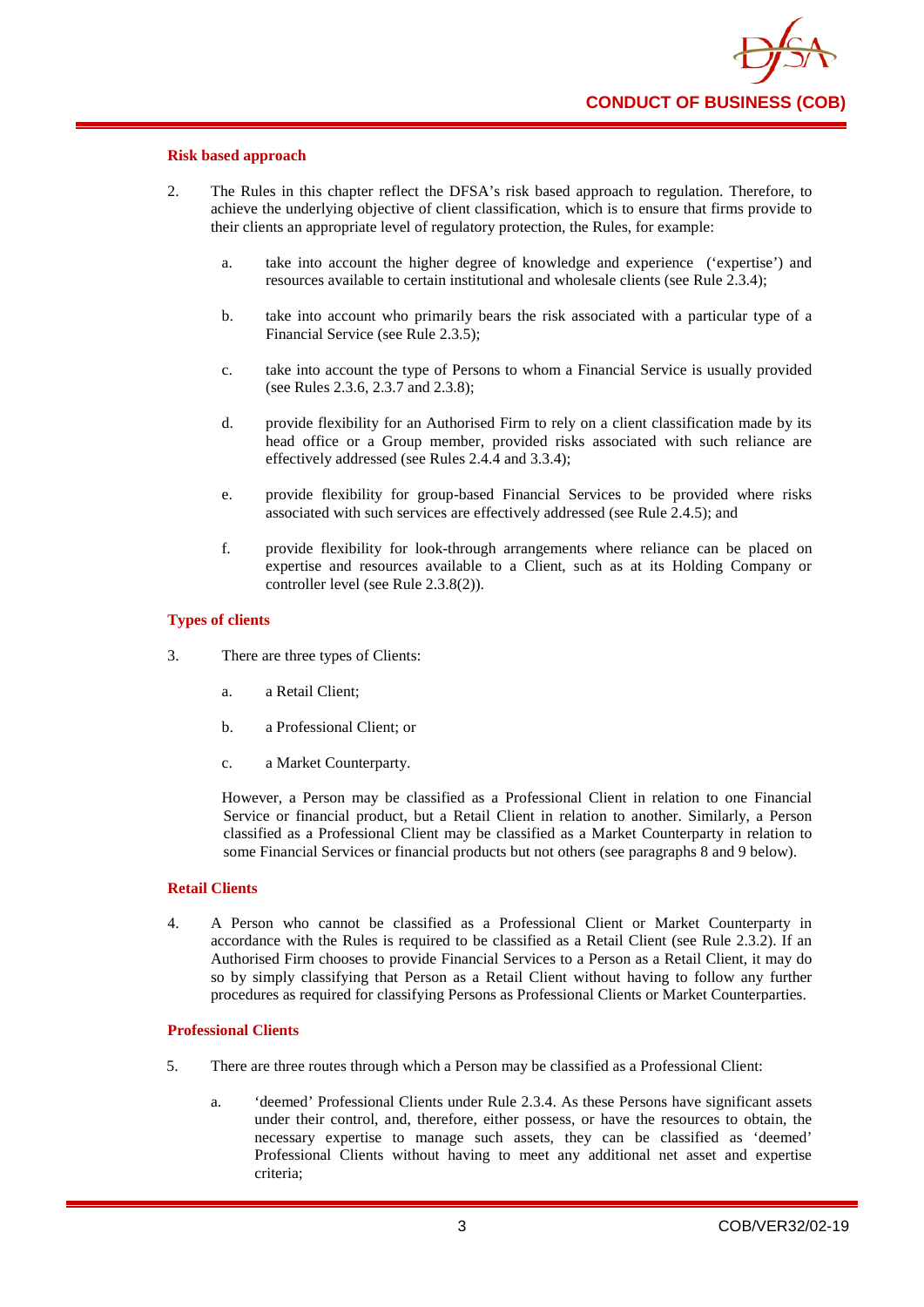

- b. 'service-based' Professional Clients under Rule 2.3.5, Rule 2.3.6 or Rule 2.3.6A. Due to their inherent nature, certain Financial Services activities such as credit provided to an Undertaking for business purposes ('commercial credit'), advisory and arranging activities relating to corporate structuring and financing and crowdfunding services provided to a Body Corporate that is a borrower or an Issuer, are generally provided to Persons with sufficient expertise to obtain such services or are of relatively low risk to the Client. Therefore, a Person to whom such a Financial Service is provided can be classified as a 'service-based' Professional Client; and
- c. 'assessed' Professional Clients under Rules 2.3.7 and 2.3.8. These Persons are either individuals or Undertakings which can be classified as a Professional Client only if they meet the specified net assets and expertise requirements set out in Rules 2.4.2 and 2.4.3.

Investment vehicles and family member joint account holders of individuals who are themselves Professional Clients can also be classified as Professional Clients where certain conditions are met – see Rule 2.3.7(2) and (3).

#### **Market Counterparties**

- 6. A 'deemed' Professional Client under Rule 2.3.4 may be classified as a Market Counterparty provided the Authorised Firm has complied with the procedures set out in Rule 2.3.9(2). When an Authorised Firm carries on Financial Services with a Market Counterparty, only a limited number of requirements in the Rulebook modules apply to such firms. This is because an Authorised Firm transacts with a Market Counterparty on an equal footing and, therefore, most of the client protection provisions in the Rulebook modules are not needed to protect such a party.
- 7. When an Authorised Firm carries on Financial Services with another Authorised Firm or a Regulated Financial Institution, such services would generally qualify as Financial Services that can be carried on with a Market Counterparty (provided the procedures in Rule 2.3.9(2) are met). Examples of such services include:
	- a. providing reinsurance or insurance management services to an insurer; and
	- b. providing one or more Financial Services of custody, managing assets, or fund administration services to a fund manager, collective investment fund or a pension fund.

Such activities would not attract most of the client protection provisions contained in the Rulebook modules for the reasons set out under item 6 above.

#### **Multiple classifications**

- 8. In some circumstances, an Authorised Firm may provide a Financial Service to a Person who qualifies under more than one category of Professional Client. For example, a Client to whom an Authorised Firm provides commercial credit or corporate structuring and financing advice or arranging credit, in the circumstances specified in Rule 2.3.5 or Rule 2.3.6, may also be a 'deemed' Professional Client under Rule 2.3.4. In such circumstances, an Authorised Firm can classify such a Person as a 'deemed' Professional Client, in which case the firm may also be able to classify that Client as a Market Counterparty following the procedures in Rule 2.3.9(2).
- 9. It is also possible that an Authorised Firm may provide a range of Financial Services to a single Client. If the Client can be classified as a Professional Client with regard to certain Financial Services (such as Providing Credit under the requirements in Rule 2.3.5, and similarly providing corporate structuring and financing advice or arranging credit under Rule 2.3.6), and not so with regard to other Financial Services, an Authorised Firm needs to take care that the Client is appropriately and correctly classified with respect to each Financial Service. This may mean that the same Client may receive both Professional Client treatment with regard to some Financial Services and Retail Client treatment with regard to other Financial Services. Where a Client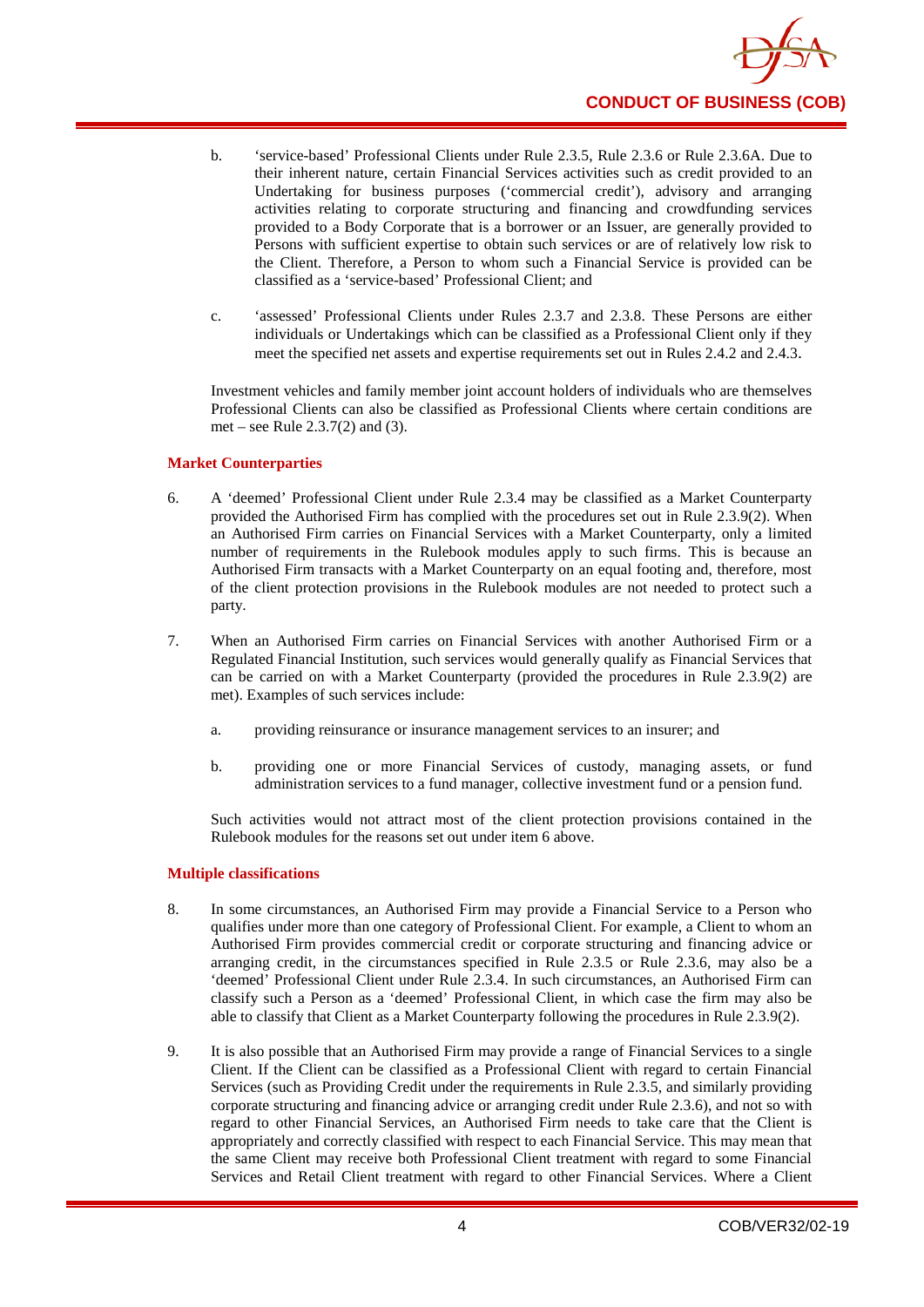

cannot be classified as a Professional Client with regard to some Financial Services, the Authorised Firm can only provide such services to the Client if it has a Retail Endorsement on its Licence.

#### **Client classifications and Client Agreements**

- 10. Rule 2.4.4 provides a degree of flexibility for an Authorised Firm which is a Branch operation or member of a Group to rely on client classifications made by its head office or any other branch of the same legal entity, or by a member of its Group. Where such reliance is placed, the Authorised Firm should be able to demonstrate to the satisfaction of the DFSA that the reliance is reasonable because the applicable requirements are substantially similar and, where this is not the case, any identified differences (i.e. gaps) are suitably addressed to enable the firm to meet its obligations relating to client classification under this chapter.
- 11. It is also possible that an Authorised Firm which is a member of a Group may have some Clients to whom it provides Financial Services as a Retail Client, whilst other Group members may provide Financial Services to the same Client as a Professional Client. While an Authorised Firm may rely on the client classifications made by a Group member under Rule 2.4.4, it is the responsibility of the firm to ensure that the correct classification is adopted by it for the purposes of the Financial Services it provides to the Client (see Rule 2.4.4). See also Rule 3.3.4, which provides a degree of flexibility for an Authorised Firm which is a Branch to rely on a Client Agreement made by its head office or any other branch of the same legal entity, or by a member of the Group, provided the requirements in that Rule are met.

#### **Group clients**

12. Rule 2.4.5 is designed to provide a greater degree of flexibility to an Authorised Firm providing Financial Services to a Client in a Group context, where more than one member of the Group may be providing Financial Services which form a bundle of services. Each Group may have different arrangements to provide a number of services to a Client. Depending on the nature of the arrangement the Group adopts, and the Financial Services involved, risks associated with such arrangements could also differ. Therefore, Rule 2.4.5 sets out the outcomes which need to be achieved by an Authorised Firm where it participates in a Group arrangement under which a bundle of Financial Services is provided to a Client by different members within its Group. See also Rule 3.3.4, which provides a degree of flexibility for an Authorised Firm participating in an arrangement under which a bundle of Financial Services is provided to a Client where reliance can be made on a Client Agreement executed by a Group member, provided the requirements in that Rule are met.

#### **Transitional Rules**

- 13. Section 2.6 contains provisions designed to enable Authorised Firms to make a smooth transition to the new client classification regime that came into force on 1 April 2015. These Rules, among other things:
	- a. keep in force the client classifications made under the old client classification regime for the Financial Services that were provided to those Clients under that regime;
	- b. provide for the increased asset threshold of \$1 million to come into effect on 1 April 2016; and
	- c. retain the asset threshold at \$500,000 until 1 April 2016.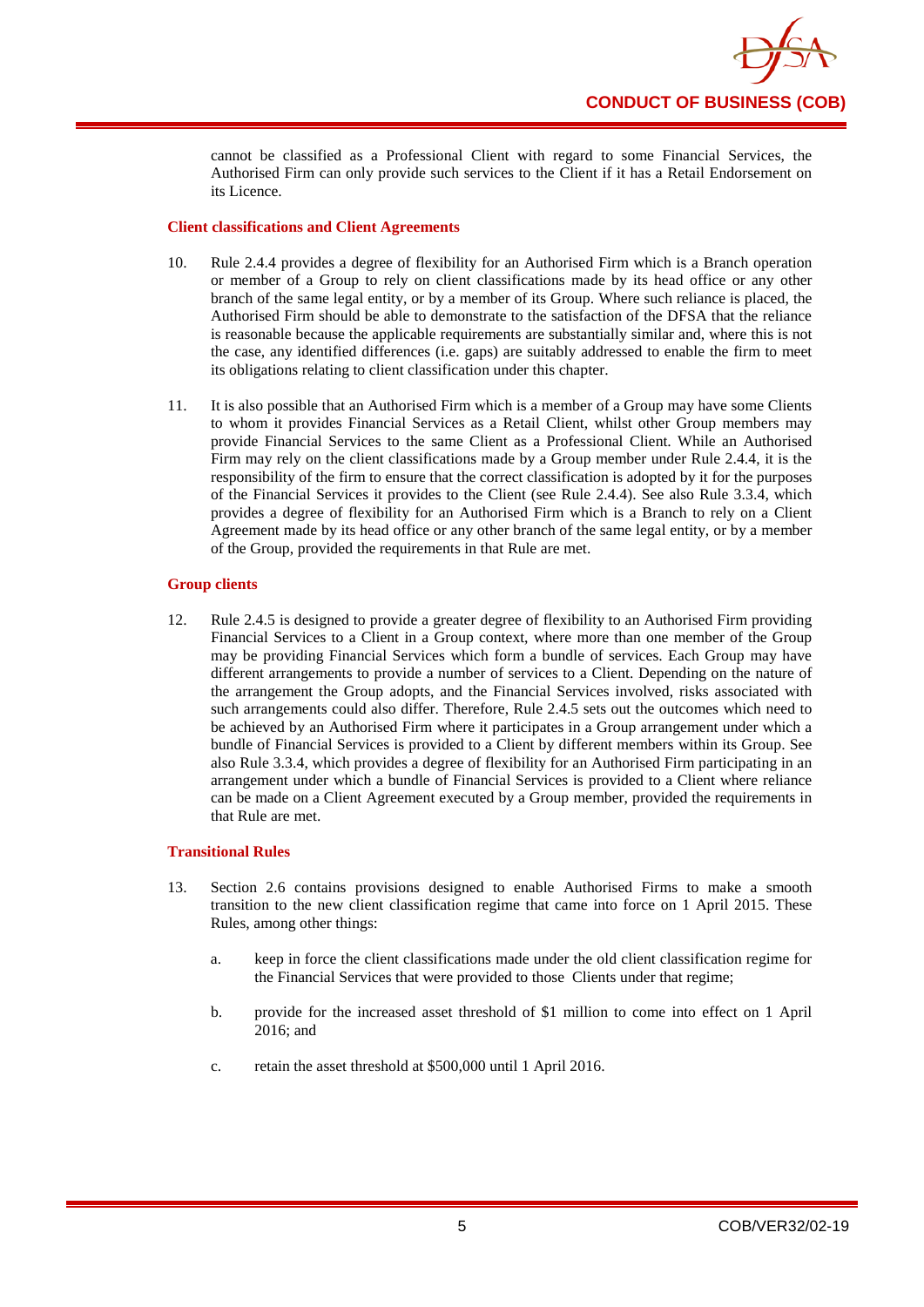

# <span id="page-10-0"></span>**2.3 Types of Clients**

- **2.3.1** (1) An Authorised Firm must, before carrying on a Financial Service with or for a Person, classify that Person as a:
	- (a) Retail Client;
	- (b) Professional Client; or
	- (c) Market Counterparty,

in accordance with the requirements in this chapter.

- (2) An Authorised Firm may classify a Person as a different type of a Client for different Financial Services or financial products that are to be provided to such a Client.
- (3) If an Authorised Firm is aware that a Person ('the agent'), with or for whom it is intending to carry on a Financial Service is acting as an agent for another Person ('the principal') in relation to the service then, unless the agent is another Authorised Firm or a Regulated Financial Institution, the Authorised Firm must treat the principal as its Client in relation to that service.
- (4) If an Authorised Firm intends to provide any Financial Service to a trust, it must, unless otherwise provided in the Rules, treat the trustee of the trust, and not the beneficiaries of the trust, as its Client.

# **Guidance**

- 1. When a Person becomes a Client of an Authorised Firm is a question of fact that needs to be addressed by the firm in light of the nature of the relevant Financial Service (or financial product) involved, and the relations and interactions which the firm has with that Person. For instance, in certain types of Financial Services (such as corporate advisory services), a number of conversations (such as marketing and promotional activities) may occur between an Authorised Firm and a potential client before it may appear to the firm on a reasonable basis that the Person is likely to obtain a Financial Service from the firm, at which point a client classification is required.
- 2. Given the many different circumstances in which interactions between a potential client and an Authorised Firm take place, it is not possible to include a more specific requirement than the current provision which requires the client classification to occur "before" a firm provides a Financial Service to a Person – see Rule 2.3.1(1). This provides an Authorised Firm flexibility to determine when exactly it would be appropriate for the firm to undertake client classification.
- 3. The DFSA expects Authorised Firms to adopt practices which are consistent with the underlying intent of the client classification provisions, which is to provide Clients an appropriate level of regulatory protection in light of the resources and expertise available to such Clients. Therefore, as soon as it is reasonably apparent that a potential customer is likely to obtain a Financial Service from the firm, it would need to undertake the client classification process relating to that customer (unless such a customer is classified as a Retail Client for the purposes of the Rules – see Rule 2.3.2).
- 4. For example, an Authorised Firm is not expected to undertake advising or arranging activities relating to a Financial Service or financial product which is suited to Professional Clients (such as complex derivatives) with a potential customer without having a reasonable basis to consider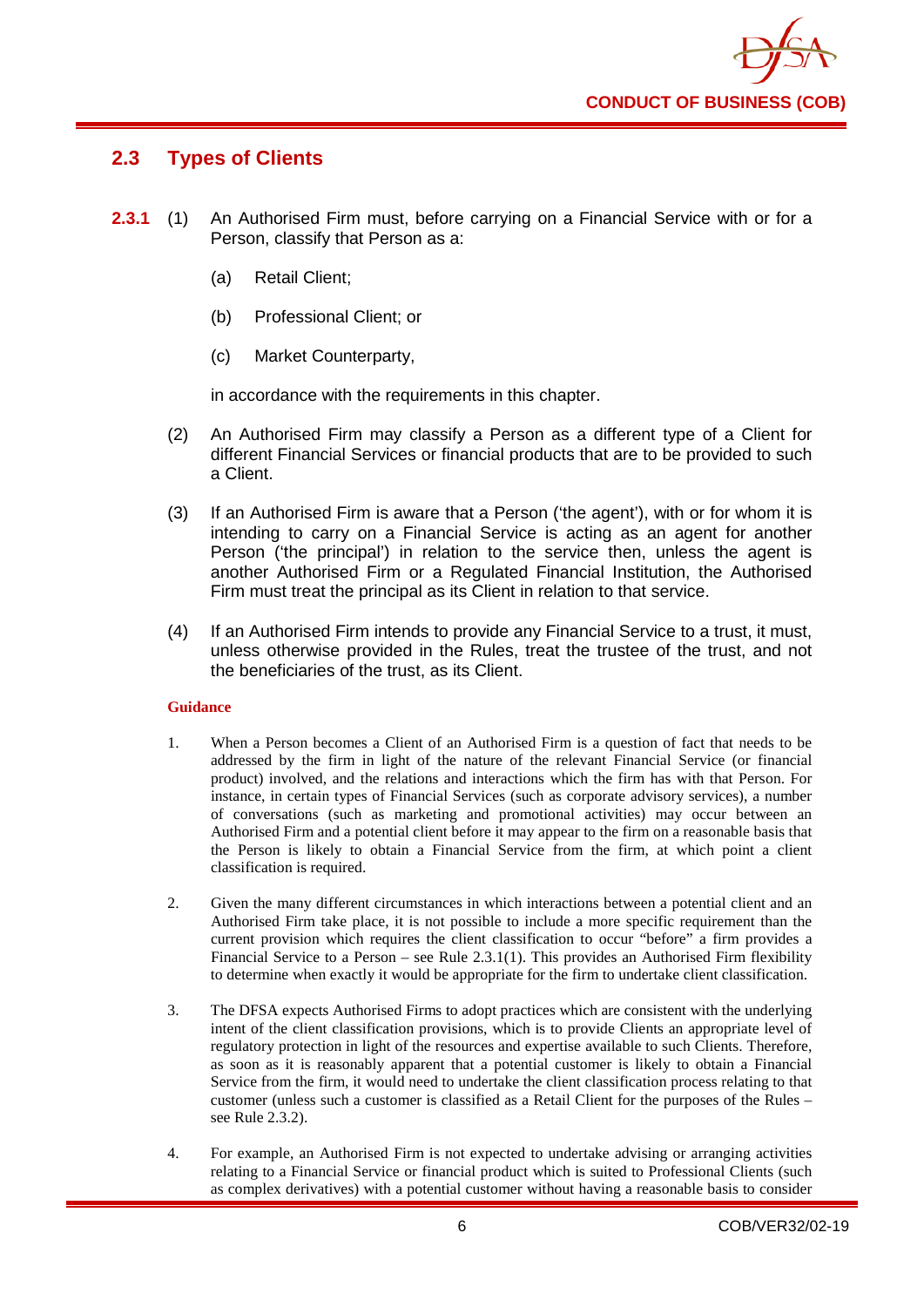

that such a customer has sufficient knowledge and experience relating to the relevant service or product. While a formal client classification may not be needed at the early stages of interaction with a potential customer, a firm is expected to form a reasonable view about the professional status of a potential customer when exposing such a customer to Financial Services or financial products (such as investments in a Qualified Investor Fund) which are intended for Professional Clients.

5. Rule 2.3.1(2) allows an Authorised Firm to classify a Client as a Retail Client in respect of some Financial Services and a Professional Client in respect of other Financial Services. For example, a Client classified as a 'service-based' Professional Client under Rule 2.3.5 for the Financial Service of Providing Credit may not necessarily meet the criteria to be classified as an 'assessed' Professional Client under Rule 2.3.7 or Rule 2.3.8 in respect of any other Financial Service to be provided to that Client. Therefore, such a Client would need to be classified as a Retail Client with respect to Financial Services other than Providing Credit.

# **Retail Clients**

**2.3.2** An Authorised Firm must classify as a Retail Client any Person who is not classified as a Professional Client or a Market Counterparty.

# **Professional Clients**

- **2.3.3** (1) An Authorised Firm may classify a Person as a Professional Client if that Person:
	- (a) meets the requirements to be:
		- (i) a "deemed" Professional Client pursuant to Rule 2.3.4;
		- (ii) a "service-based" Professional Client pursuant to Rule 2.3.5, Rule 2.3.6 or Rule 2.3.6A; or
		- (iii) an "assessed" Professional Client pursuant to either Rule 2.3.7 or Rule 2.3.8; and
	- (b) has not opted-in to be classified as a Retail Client in accordance with the requirements in Rule 2.4.1.
	- (2) If an Authorised Firm becomes aware that a Professional Client no longer fulfils the requirements to remain classified as a Professional Client, the Authorised Firm must, as soon as possible, inform the Client that this is the case and the measures that are available to the firm and the Client to address that situation.

#### **Guidance**

The measures referred to in Rule 2.3.3(2) may include classifying the Client as a Retail Client with respect to any future Financial Services to be provided to that Client or, if the firm does not have a Retail Endorsement, discontinuing the provision of Financial Services to that Client.

# **'Deemed' Professional Clients**

**2.3.4** (1) For the purposes of Rule 2.3.3(1)(a)(i), a Person is a 'deemed' Professional Client if that Person is: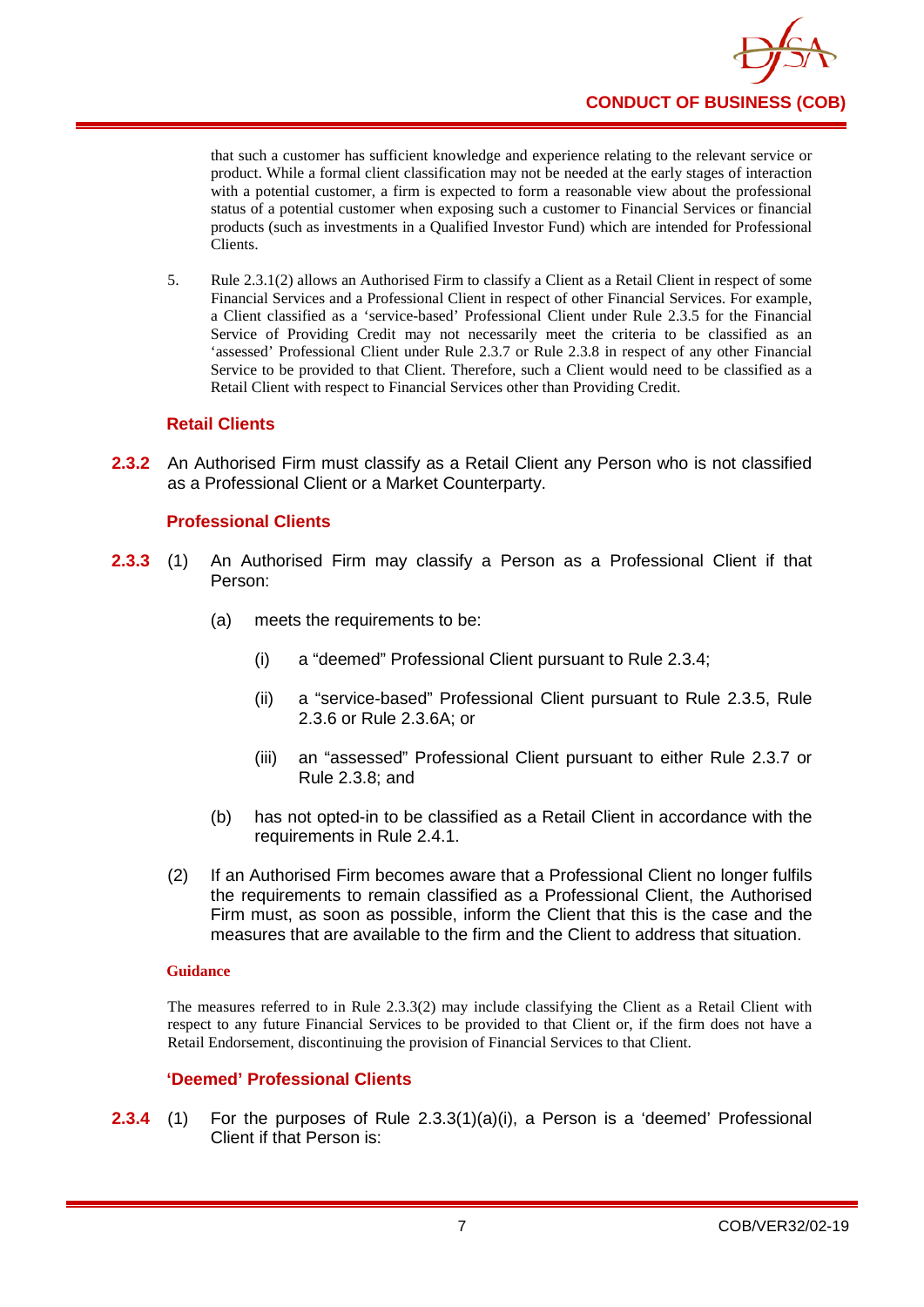- (a) a supranational organisation whose members are either countries, central banks or national monetary authorities;
- (b) a properly constituted government, government agency, central bank or other national monetary authority of any country or jurisdiction;
- (c) a public authority or state investment body;
- (d) an Authorised Market Institution, Regulated Exchange or regulated clearing house;
- (e) an Authorised Firm, a Regulated Financial Institution or the management company of a regulated pension fund;
- (f) a Collective Investment Fund or a regulated pension fund;
- (g) a Large Undertaking as specified in (2);
- (h) a Body Corporate whose shares are listed or admitted to trading on any exchange of an IOSCO member country;
- (i) any other institutional investor whose main activity is to invest in financial instruments, including an entity dedicated to the securitisation of assets or other financial transactions;
- (j) a trustee of a trust which has, or had during the previous 12 months, assets of at least \$10 million; or
- (k) a holder of a licence under the Single Family Office Regulations with respect to its activities carried on exclusively for the purposes of, and only in so far as it is, carrying out its duties as a Single Family Office.
- (2) A Person is a Large Undertaking if it met, as at the date of its most recent financial statements, at least two of the following requirements:
	- (a) it has a balance sheet total of at least \$20 million;
	- (b) it has a net annual turnover of at least \$40 million; or
	- (c) it has own funds or called up capital of at least \$2 million.
- $(3)$   $\ln (2)$ :
	- (a) a 'balance sheet total' means the aggregate of the amounts shown as assets in the balance sheet before deducting both current and long-term liabilities:
	- (b) 'own funds' mean cash and investments as shown in the balance sheet; and
	- (c) 'called up capital' means all the amounts paid-up on allotted shares, less any amounts owing on allotted shares.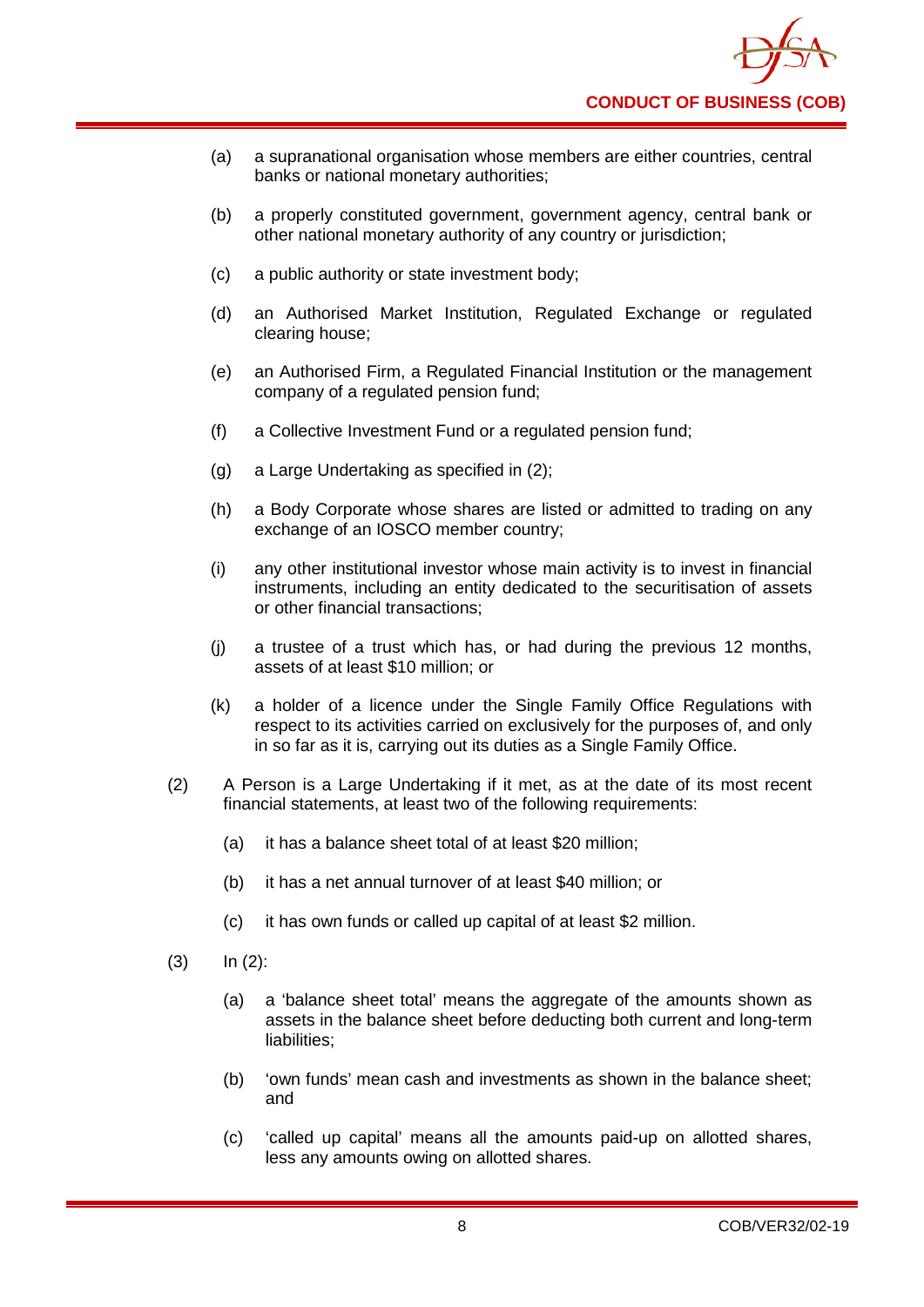

- 1. Although an Authorised Firm is not required to undertake a detailed assessment of a 'deemed' Professional Client's expertise or net assets (as is required in the case of an 'assessed' Professional Client), a firm still needs to have a reasonable basis for classifying a Person as falling within the list of 'deemed' Professional Clients in Rule 2.3.4(1) or (2). For example, in order to verify whether a trustee of a trust can be classified as a 'deemed' Professional Client under Rule 2.3.4(1)(j), an Authorised Firm should obtain a verified copy of the most recent balance sheet of the relevant trust.
- 2. An individual trustee on the board of a trust where the trust has at least \$10 million assets under its control can qualify as a 'deemed' Professional Client under Rule 2.3.4(1)(j) but only in relation to that particular trust.

# **'Service-based' Professional Clients**

#### **Guidance**

Rule 2.3.5, Rule 2.3.6 and Rule 2.3.6A each set out different circumstances in which a Person can be classified as a 'service-based' Professional Client. The professional status allowed under these three 'service-based' Professional Client categories can only be used for those three Financial Services and not for any other Financial Service provided to the same Client. If such a Client also obtains other Financial Services from the same firm, unless the Client can qualify either as a 'deemed' or 'assessed' Professional Client, that Client will need to be classified as a Retail Client for those other Financial Services.

- **2.3.5** (1) For the purposes of Rule 2.3.3(1)(a)(ii), a Person is a 'service-based' Professional Client if:
	- (a) the Financial Service provided to that Person is Providing Credit;
	- (b) the Person is an Undertaking; and
	- (c) the Credit Facility in question is provided for use in the business activities of:
		- (i) the Person;
		- (ii) a controller of the Person;
		- (iii) any member of the Group to which the Person belongs; or
		- $(iv)$  a joint venture of a Person referred to in  $(i) (iii)$ .
	- $(2)$  In  $(1)(c)(ii)$ , a controller is an individual who:
		- (a) owns a majority of the shares of the Undertaking;
		- (b) is able to appoint or remove a majority of the board members of the Undertaking; or
		- (c) controls a majority of the voting rights of the Undertaking (or that of a Holding Company of the Undertaking).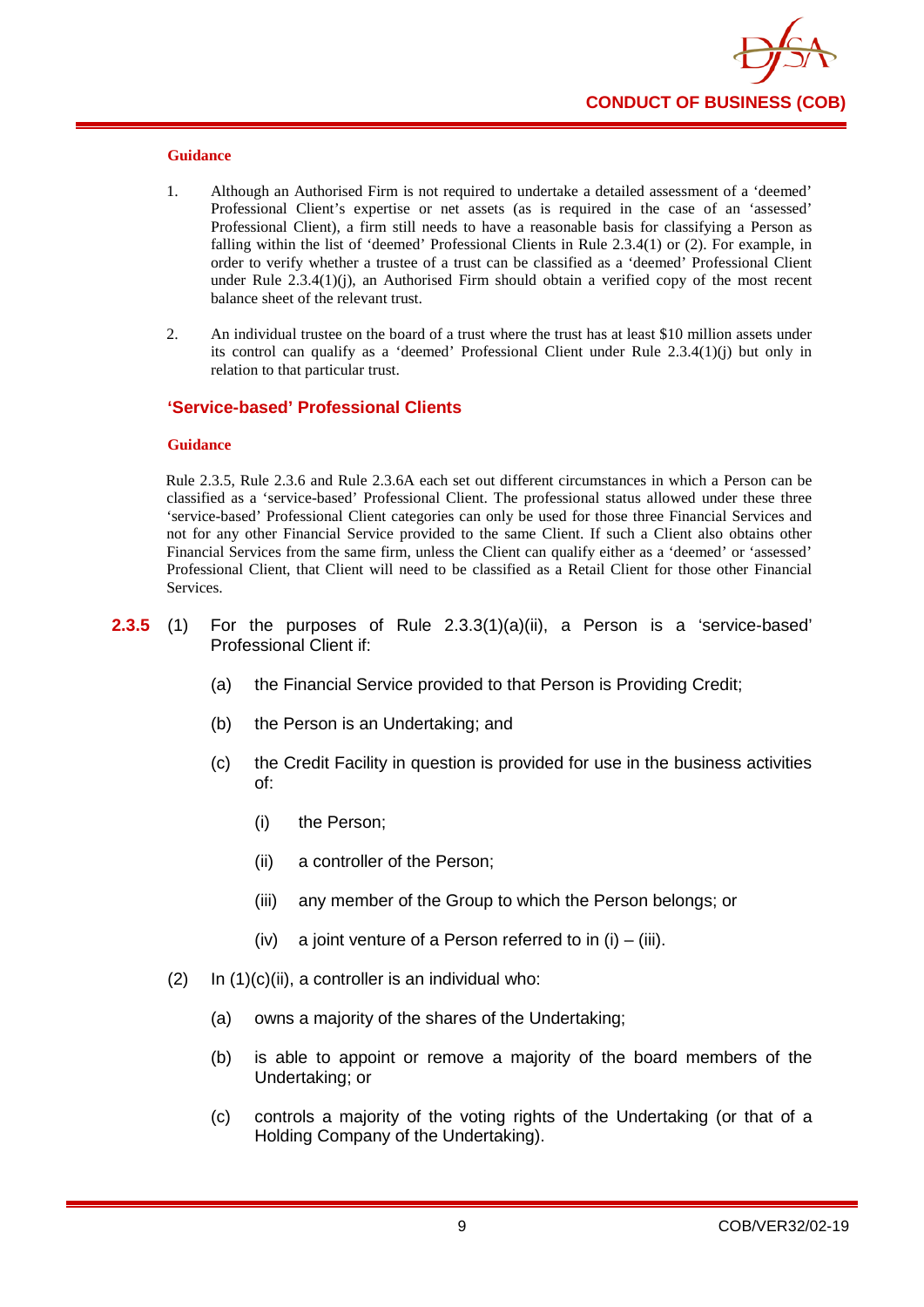

- 1. Rule 2.3.5(1)(c) enables an Authorised Firm to classify an Undertaking as a Professional Client for the purposes of Providing Credit for businesses purposes, not only for the Undertaking itself, but also for its related entities (such as a controller or member of its Group) as specified in that Rule, provided that the Undertaking has not opted-in to be classified as a Retail Client.
- 2. It is possible that an Undertaking obtaining credit may also fall within the category of a 'deemed' Professional Client under Rule 2.3.4 – see, for example, a Large Undertaking under Rule 2.3.4(2). An Authorised Firm may Provide Credit to such a Person without having to meet the requirements in Rule 2.3.5.
- 3. Joint ventures are generally contractual arrangements under which parties contribute their assets and/or expertise to develop or to undertake specified business activities. An Undertaking can be set up by a number of joint venture partners for obtaining credit for use in the ordinary course of their joint venture business. Although joint venture partners would themselves not have a controlling interest in the joint venture, as credit is obtained for use in the joint venture business, they have the benefit of the professional client status available to the Undertaking under Rule 2.3.5.
- 4. While an Authorised Firm is not required to undertake a detailed assessment of a 'service-based' Professional Client's expertise or net assets (as required in the case of an 'assessed' Professional Client), a firm still needs to have a reasonable basis for classifying a Person as falling within the circumstances specified in this Rule (or Rule 2.3.6). For example, to verify that an Undertaking is obtaining credit for use in the business of its Holding Company or another member of its Group, a firm would need some documentation to demonstrate the Group member relationship. Such documents may include a diagram of the Group structure and copies of certificates of incorporation and shareholdings of the relevant companies.
- **2.3.6** (1) For the purposes of Rule 2.3.3(1)(a)(ii), a Person is a 'service-based' Professional Client if:
	- (a) the Financial Service provided to that Person is "Advising on Financial Products", "Arranging Deals in Investments", or "Arranging Credit and Advising on Credit"; and
	- (b) the service in (a) is provided for the purposes of 'corporate structuring and financing'.
	- (2) In (1), 'corporate structuring and financing':
		- (a) includes:
			- (i) providing advice relating to an acquisition, disposal, structuring, restructuring, financing or refinancing of a corporation or other legal entity; or
			- (ii) arranging credit for a purpose referred to in (i); and
		- (b) excludes any Advising on Financial Products, Arranging Deals in Investments or Arranging Credit and Advising on Credit, provided to an individual for the purposes of, or in connection with, the management of that individual's investments.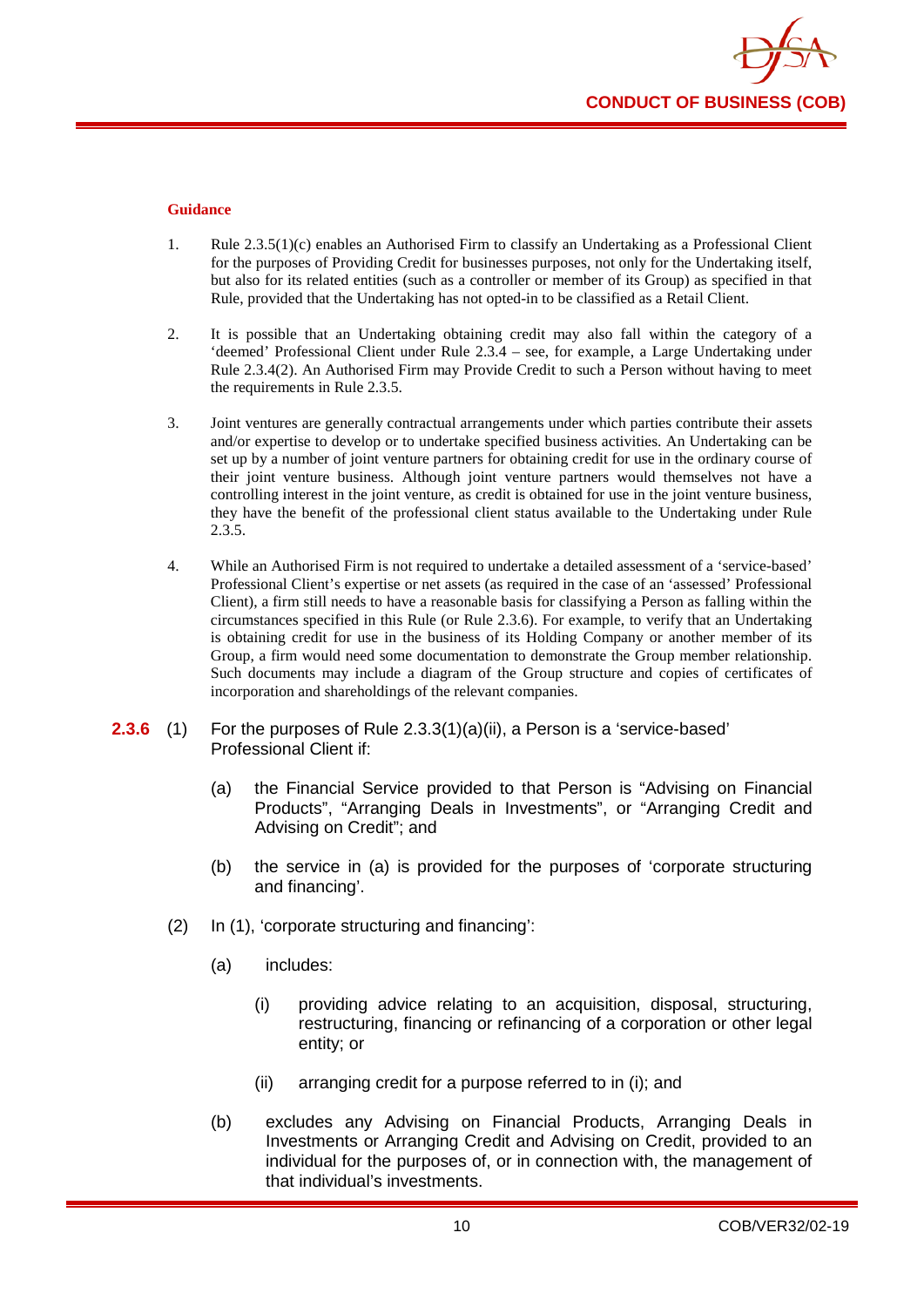

- 1. This Rule enables an Authorised Firm to classify a Person obtaining advice or arranging credit for the purposes of corporate structuring and financing as a Professional Client based on the nature of such activities, which are generally sought by Persons with greater expertise and resources than Retail Clients. Such advice and arranging occurs in the context of takeovers and merger activities and capital raising activities of companies, including any Initial Public Offerings or other offers of securities for capital raising purposes.
- 2. If a Client seeking corporate structuring and financing services is also a Person who falls within the category of a 'deemed' Professional Client under Rule 2.3.4, an Authorised Firm may provide to such a Person those services without having to meet the requirements in Rule 2.3.6.
- 3. Under Rule 2.3.6(2)(b), any advisory and arranging services given to an individual who is a wealth management Client for the purposes of their investment activities or portfolio management are excluded because such Clients are not necessarily Professional Clients. Therefore, for such a Client to qualify as a Professional Client, he would need to be an 'assessed' Professional Client, which requires an assessment of his net assets and expertise against the requirements in Rules 2.4.2 and 2.4.3.
- **2.3.6A** For the purposes of the reference in Rule 2.3.3(1)(a)(ii) to this Rule, a Person is a 'service-based' Professional Client if:
	- (a) the Financial Service being provided to the Person is Loan Crowdfunding or Investment Crowdfunding; and
	- (b) the Person is a Body Corporate and is using the service to borrow funds from lenders or to obtain funds from investors.

# **'Assessed' Professional Clients**

#### **Individuals**

- **2.3.7** (1) For the purposes of Rule 2.3.3(1)(a)(iii), an individual is an 'assessed' Professional Client if:
	- (a) the individual has net assets of at least \$1 million calculated in accordance with Rule 2.4.2; and
	- (b) either:
		- (i) the individual is, or has been, in the previous two years, an Employee in a relevant professional position of an Authorised Firm or a Regulated Financial Institution; or
		- (ii) the individual appears, on reasonable grounds, to have sufficient experience and understanding of relevant financial markets, products or transactions and any associated risks, following the analysis set out in Rule 2.4.3.
	- (2) An Authorised Firm may classify any legal structure or vehicle, such as an Undertaking, trust or foundation, which is set up solely for the purpose of facilitating the management of an investment portfolio of an individual assessed as meeting the requirements in (1) as a Professional Client.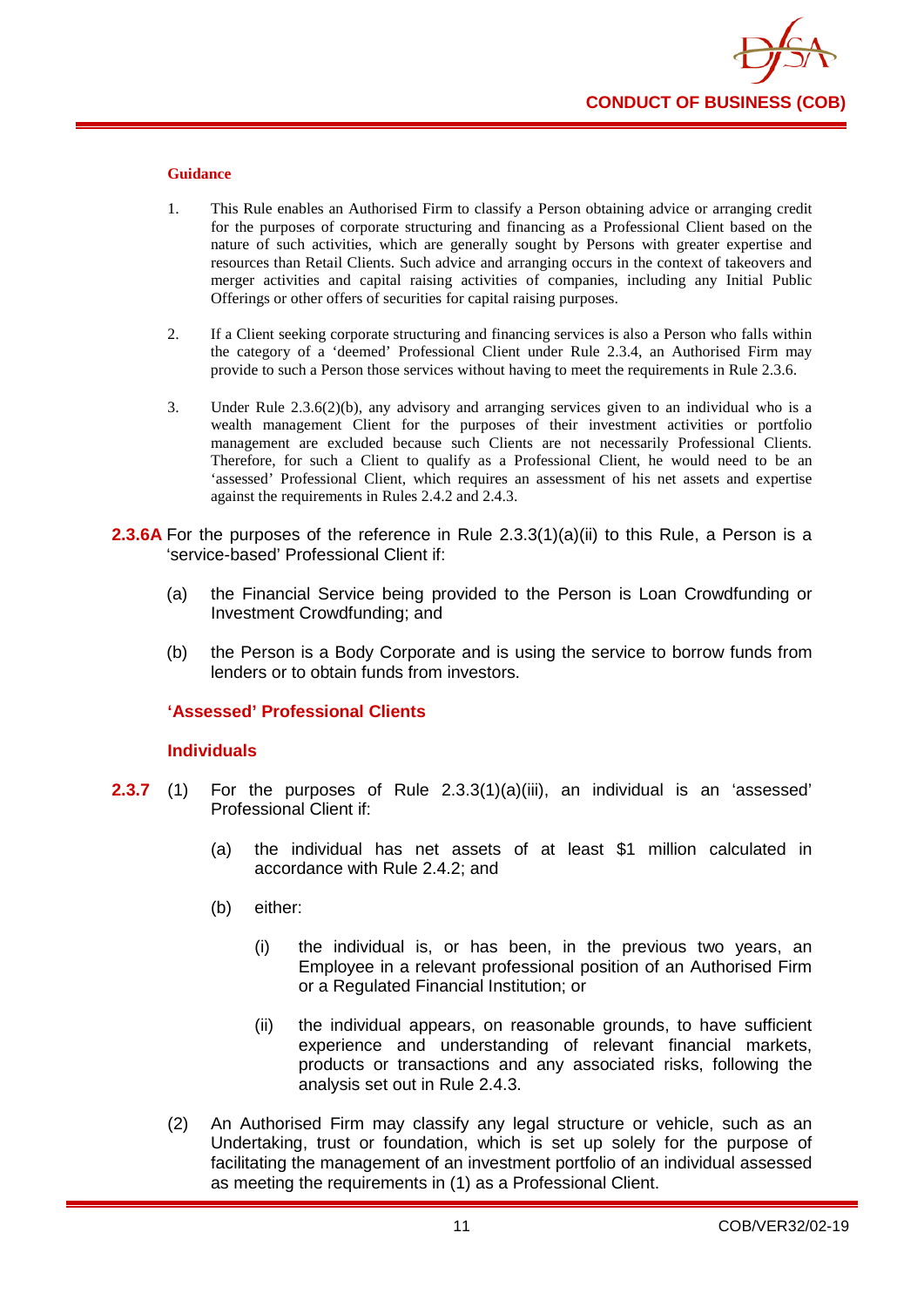

- (3) An Authorised Firm may also classify as a Professional Client another individual (the "joint account holder") who has a joint account with an individual assessed as meeting the requirements in (1) (the "primary account holder") if:
	- (a) the joint account holder is a family member of the primary account holder;
	- (b) the account is used for the purposes of managing investments for the primary account holder and the joint account holder; and
	- (c) the joint account holder has confirmed in writing that investment decisions relating to the joint account are generally made for, or on behalf of, him by the primary account holder.
- (4) In (3), a 'family member' of the primary account holder is:
	- (a) his spouse;
	- (b) his children and step-children, his parents and step-parents, his brothers and sisters and his step-brothers and step-sisters; and
	- (c) the spouse of any individual within (b).

- 1. Under Rule 2.6.3, the net asset test referred to in Rule 2.3.7(1)(a) remains \$500,000 until 1 April 2016.
- 2. An individual can generally only be classified as a Professional Client if he meets the requirements in Rule 2.3.7(1) or (3). This is because all the other criteria relevant to Professional Clients in this chapter apply to Undertakings and not to individuals, with the possible exception of a trustee of a trust under Rule 2.3.4(j).
- 3. An individual classified as a Professional Client may operate a joint account with more than one family member. Under the general principle of interpretation that the singular includes the plural, provided each such family member meets the requirements set out in Rule 2.3.7(3), they can all be classified as Professional Clients.
- 4. A legal structure or vehicle of a Professional Client, which is itself classified as a Professional Client under Rule 2.3.7(2), does not have a right to opt-in as a Retail Client, as that right belongs to the Professional Client for whose purposes the vehicle is set up.
- 5. A family member of a Professional Client classified as a Professional Client under Rule 2.3.7(3) also does not per se have a right to opt-in to be classified as a Retail Client with regard to the operation of the joint account. However, such an individual has the right to withdraw his confirmation given under Rule  $2.3.7(3)(c)$  to have decisions on behalf of him made by the Professional Client who is the primary account holder of the joint account. An Authorised Firm must ensure that once such a withdrawal is made, the withdrawing individual is no longer classified as a Professional Client. The joint account arrangements would also need to be reviewed as the primary account holder would no longer have the power to make decisions on behalf of the withdrawing individual.
- 6. In the case of a joint account operated by a primary account holder who is a parent or legal guardian of a minor, the procedures for obtaining the formal consent referred to in Rule  $2.3.7(3)$ (c) would generally not be required, as such parent or guardian would have the authority to act for the minor where he is the joint account holder.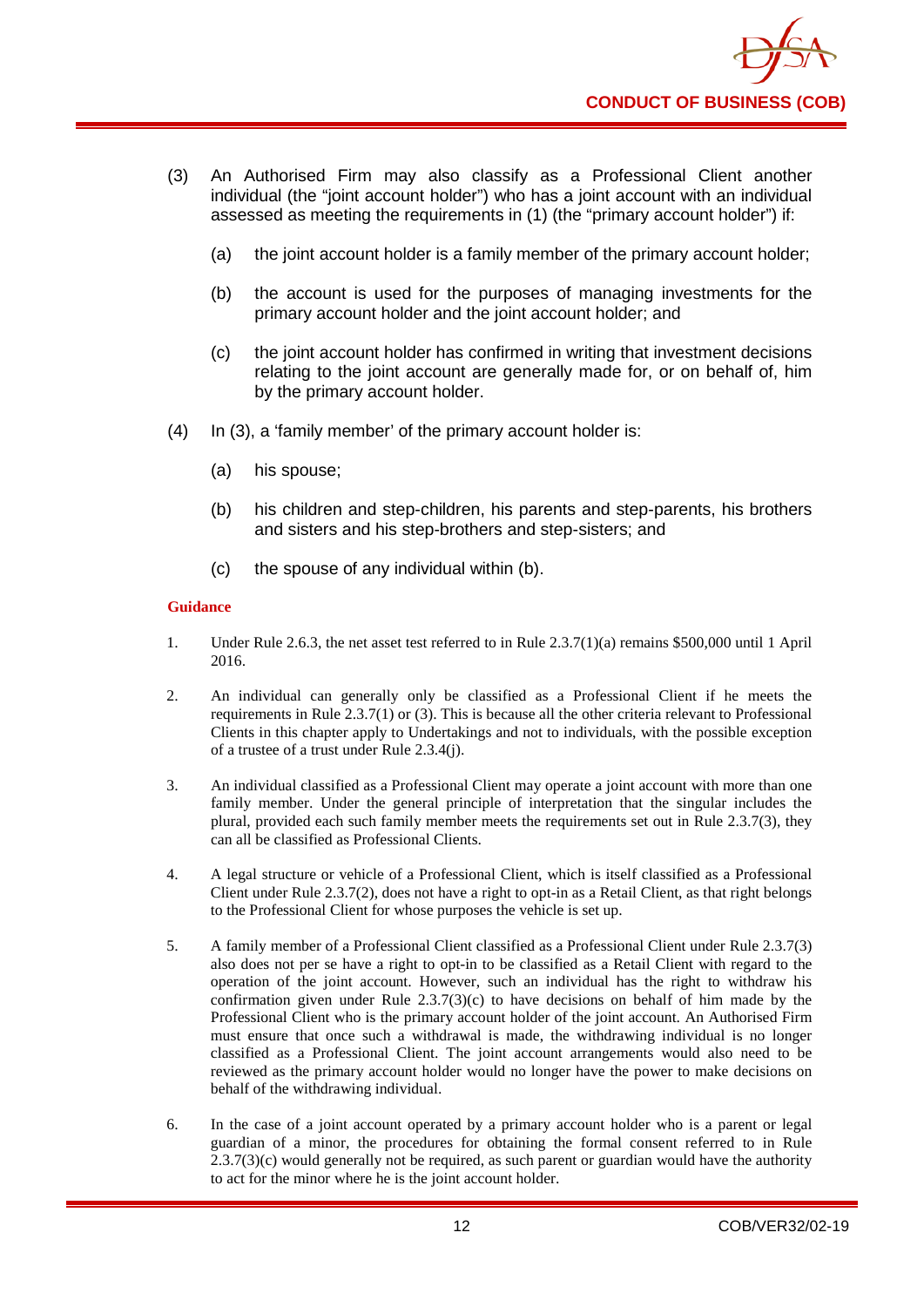

# **Undertakings**

- **2.3.8** (1) For the purposes of Rule 2.3.3(1)(a)(iii), an Undertaking is an 'assessed' Professional Client if the Undertaking:
	- (a) has own funds or called up capital of at least \$1 million; and
	- (b) appears, on reasonable grounds, to have sufficient experience and understanding of relevant financial markets, products or transactions and any associated risks, following the analysis set out in Rule 2.4.3.
	- (2) An Authorised Firm may also classify an Undertaking as a Professional Client if the Undertaking has:
		- (a) a controller;
		- (b) a Holding Company;
		- (c) a Subsidiary; or
		- (d) a joint venture partner,

who meets the requirements to be classified as an 'assessed' Professional Client pursuant to either Rule  $2.3.7(1)(a)$  and  $(b)(ii)$  or Rule  $2.3.8(1)$  as applicable, or a 'deemed' Professional Client pursuant to Rule 2.3.4(1).

- (3) In this Rule:
	- (a) the terms 'own funds' and 'called up capital' in (1)(a) have the meaning given under Rule 2.3.4(3)(b) or (c) as the case may be; and
	- (b) the term 'controller' in (2)(a) means an individual who meets the criteria in Rule 2.3.5(2).

#### **Guidance**

- 1. Under Rule 2.6.3, the asset test referred to in Rule 2.3.8(1)(a) remains \$500,000 until 1 April 2016.
- 2. Where an Authorised Firm proposes to classify an Undertaking as a Professional Client under (2), the firm must assess whether the Person on whom reliance is placed, i.e. a Person referred to in (2)(a) to (d) as is relevant, meets the Professional Client criteria, unless that Person falls within a category of 'deemed' Professional Client.
- 3. Where an Undertaking is set up by partners in a joint venture for the purposes of their joint venture, the Undertaking itself can be treated as a Professional Client provided a joint venture partner meets the Professional Client criteria (see Guidance paragraph 3 under Rule 2.3.5 for a description of a joint venture). To be able to rely on a joint venture partner's Professional Client status, such a partner should generally be a key decision maker with respect to the business activities of the joint venture, and not just a silent partner.

# **Market Counterparties**

**2.3.9** (1) An Authorised Firm may classify a Person as a Market Counterparty if: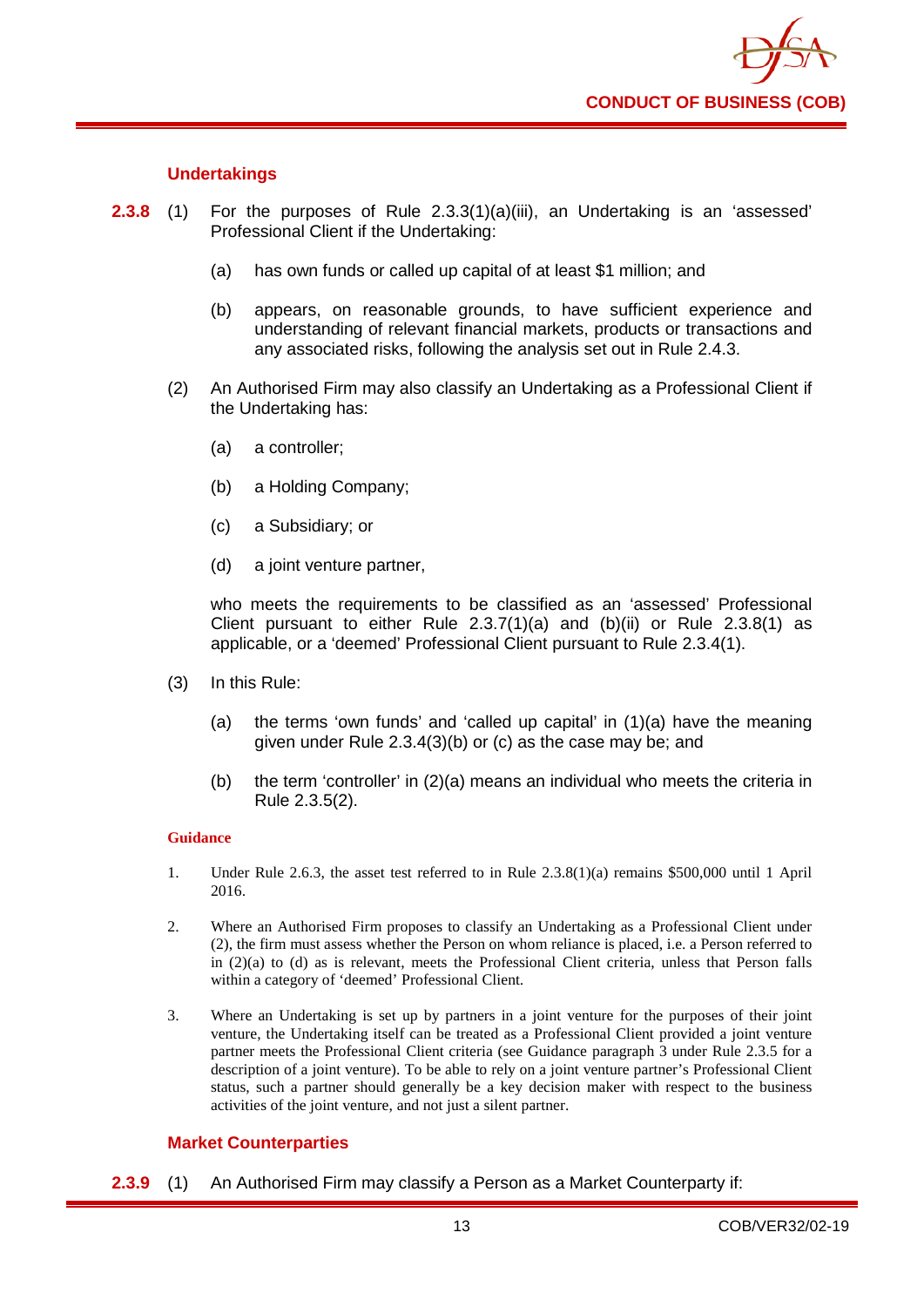- (a) that Person is:
	- (i) a 'deemed' Professional Client pursuant to Rule 2.3.4;
	- (ii) an 'assessed' Professional Client pursuant to Rule 2.3.8(2)(b) which is wholly owned by a Holding Company that is a 'deemed' Professional Client pursuant to Rule 2.3.4(1)(g) or (h); or
	- (iii) a 'deemed' Market Counterparty pursuant to Rule (1A); and
- (b) in the case of Persons referred to in  $(a)(i)$  and  $(ii)$ , the requirements in  $(2)$ have been met.
- (1A) An Insurer, Insurance Intermediary or Insurance Manager may 'deem' any one or more of the following Persons to be a Market Counterparty:
	- (a) a ceding insurer; and
	- (b) in respect of the services provided to that ceding insurer, any reinsurer, insurance agent or insurance broker that facilitates the provision of the services to the ceding insurer.
- (2) For the purposes of (1)(b), an Authorised Firm must, before classifying a Person as a Market Counterparty, ensure that:
	- (a) the Person has been given a prior written notification of the classification as a Market Counterparty; and
	- (b) that Person has not requested to be classified otherwise within the period specified in the notice.
- (3) The notification in (2)(a) may be given in respect of particular Financial Services or Transactions or in respect of all Financial Services and Transactions.
- (4) The notification in (2)(a) need only be given:
	- (a) in the case of a Fund, either to the Fund or its Fund Manager; and
	- (b) in the case of a pension fund, either to such fund or its management company.

When an Authorised Firm carries on, or provides or obtains, Financial Services with or from another Authorised Firm or a Regulated Financial Institution, as those entities are 'deemed' Professional Clients under Rule 2.3.4(1), they could be classified as Market Counterparties, provided the procedures set out in Rule 2.3.9(2) are complied with. For example, such services may include providing the Financial Services of custody, managing assets, or fund administration services to a Fund Manager of a Collective Investment Fund or a pension fund.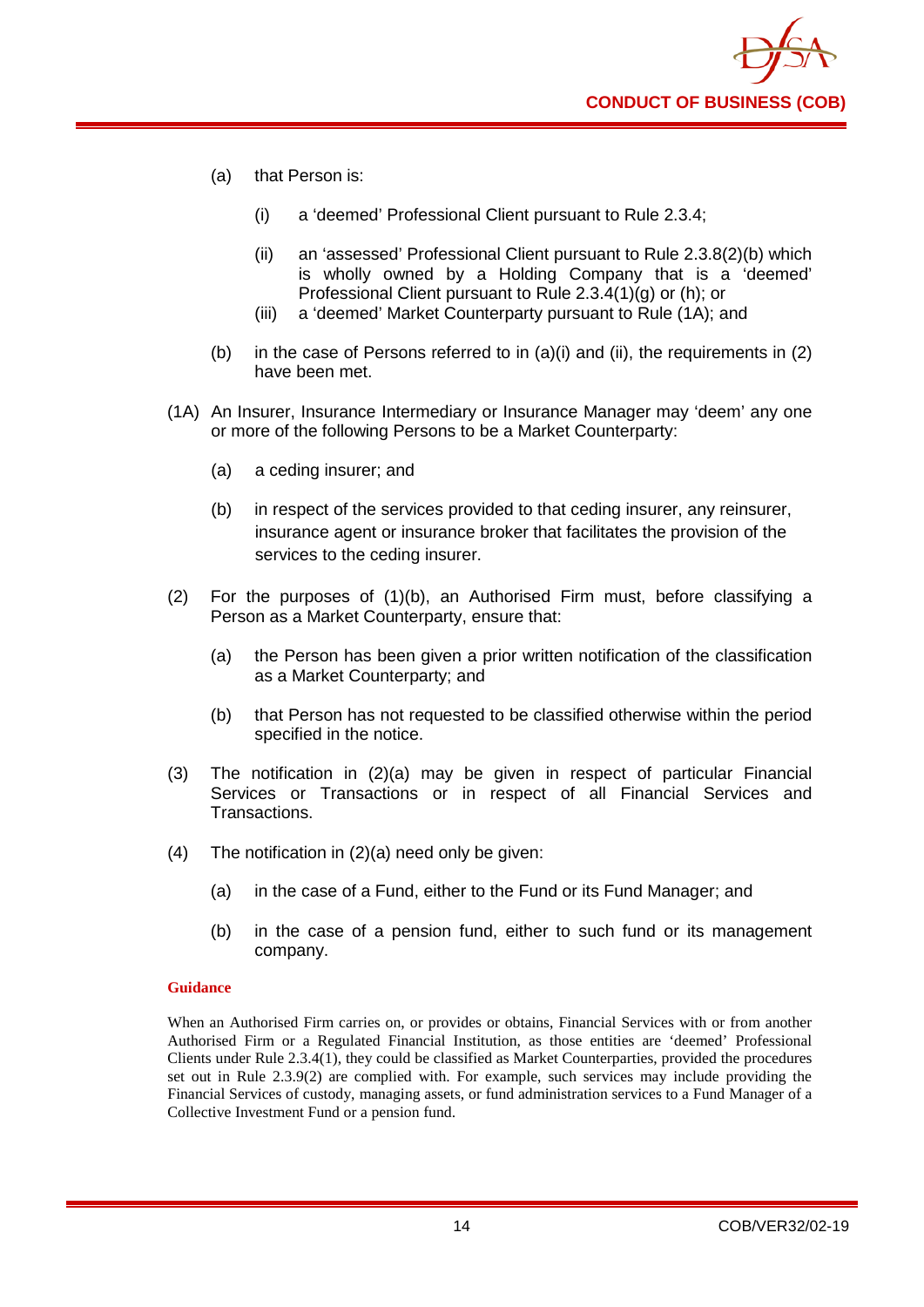# <span id="page-19-0"></span>**2.4 Procedures relating to client classification**

# **Option for a Professional Client to be classified as a Retail Client**

- **2.4.1** (1) For the purpose of Rule 2.3.3(1)(b), an Authorised Firm must, subject to (4), when first establishing a relationship with a Person as a Professional Client, inform that Person in writing of:
	- (a) that Person's right to be classified as a Retail Client;
	- (b) the higher level of protection available to Retail Clients; and
	- (c) the time within which the Person may elect to be classified as a Retail Client.
	- (2) If the Person does not expressly elect to be classified as a Retail Client within the time specified by the Authorised Firm, the Authorised Firm may classify that Person as a Professional Client.
	- (3) If a Person already classified as a Professional Client by an Authorised Firm expressly requests the Authorised Firm to be re-classified as a Retail Client, the Authorised Firm must, subject to (4), re-classify such a Person as a Retail Client.
	- (4) If an Authorised Firm does not provide Financial Services to Retail Clients, it must inform the Person of this fact and any relevant consequences.

# **Guidance**

- 1. The obligation in Rule 2.4.1(1) applies to an Authorised Firm when it first provides, or intends to provide, a Financial Service to a Professional Client.
- 2. Once an Authorised Firm has first classified a Person as a Professional Client, under the procedures in Rule 2.3.3(1), that Professional Client has a right at any subsequent time to ask, under Rule 2.4.1(3), to be re-classified as a Retail Client to obtain a higher level of protection. Although the right to ask the firm to be re-classified as a Retail Client is available to the Professional Client, as a matter of good practice:
	- a. the firm should also periodically review whether the circumstances relating to the particular Client remain the same; and
	- b. if the firm becomes aware of any circumstances which would warrant a re-classification of the Client, initiate the process with the Client to give that Client a more appropriate classification.
- 3. Where an existing Professional Client is offered a new Financial Service or new financial product, a re-classification might be appropriate if:
	- a. the new Financial Service or financial product is substantially different to those previously offered to that Client; and
	- b. the Client's experience and understanding appears not to extend to the new Financial Service or financial product.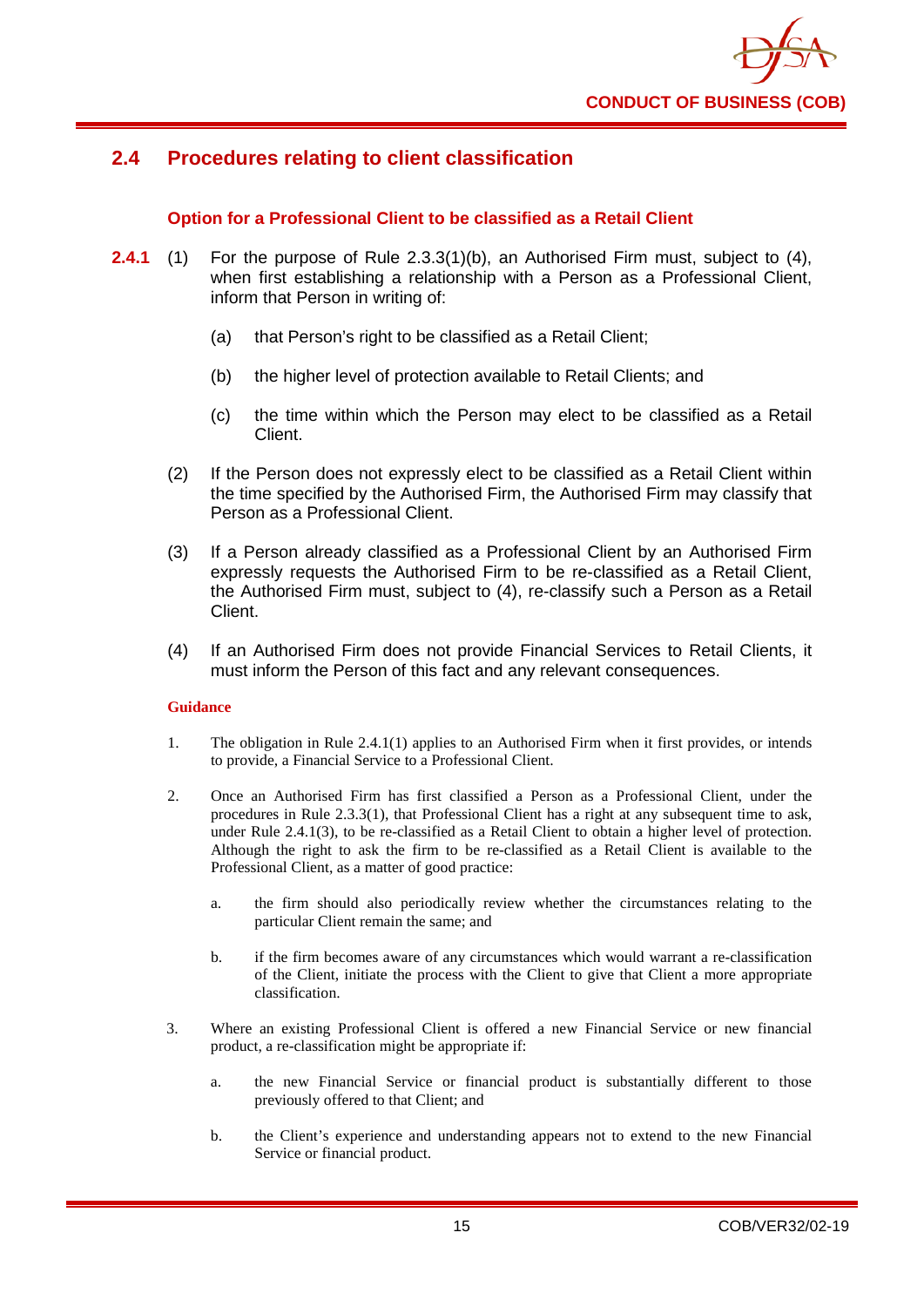

4. An Authorised Firm cannot provide Financial Services to a Retail Client unless it has a Retail Endorsement on its Licence. However, such a firm may refer to another appropriately licensed firm any Person who elects to opt-in as a Retail Client.

# **Assessment of net assets**

- **2.4.2** An Authorised Firm, when calculating net assets of an individual for the purposes of the requirement under Rule 2.3.7(1)(a):
	- (a) must exclude the value of the primary residence of that Person; and
	- (b) may include any assets held directly or indirectly by that Person.

# **Guidance**

- 1. The reference to "assets held directly or indirectly" is designed to include assets held by direct legal ownership, by beneficial ownership (for example, as a beneficiary in a trust), or by both legal and beneficial ownership. Such assets may be held, for instance, through a special purpose or personal investment vehicle, a foundation, or the like. Similarly, any real property held subject to an Islamic mortgage, where the lender has the legal title to the property, may be counted as indirectly held property of a Client, less the amount owing on the mortgage, where it is not a primary residence.
- 2. As the test is to determine the net assets (not gross assets) of an individual, any mortgages or other charges held over the property to secure any indebtedness of the individual should be deducted from the value of the assets.
- 3. An individual's primary residence is excluded from the calculation of their net assets. If an individual who is an expatriate has a primary residence in his home country, such a residence should not generally be counted for the purposes of meeting the net asset test, particularly if the current residence in their host country is rented. However, if the current residence in the host country is owned by the individual, then that may be treated as their primary residence and the value of the residence in the home country of the individual may be counted for the purposes of meeting the net asset test, provided there is sufficient evidence of ownership and an objective valuation of the relevant premises.
- 4. An Authorised Firm should be able to demonstrate that it has objective evidence of the ownership and valuation of any assets taken into account for the purposes of meeting the net asset test.

# **Assessment of knowledge and experience**

- **2.4.3** (1) For the purpose of the analysis required under Rules 2.3.7(1)(b)(ii) and 2.3.8(1)(b), an Authorised Firm must include, where applicable, consideration of the following matters:
	- (a) the Person's knowledge and understanding of the relevant financial markets, types of financial products or arrangements and the risks involved either generally or in relation to a proposed Transaction;
	- (b) the length of time the Person has participated in relevant financial markets, the frequency of dealings and the extent to which the Person has relied on professional financial advice;
	- (c) the size and nature of transactions that have been undertaken by, or on behalf of, the Person in relevant financial markets;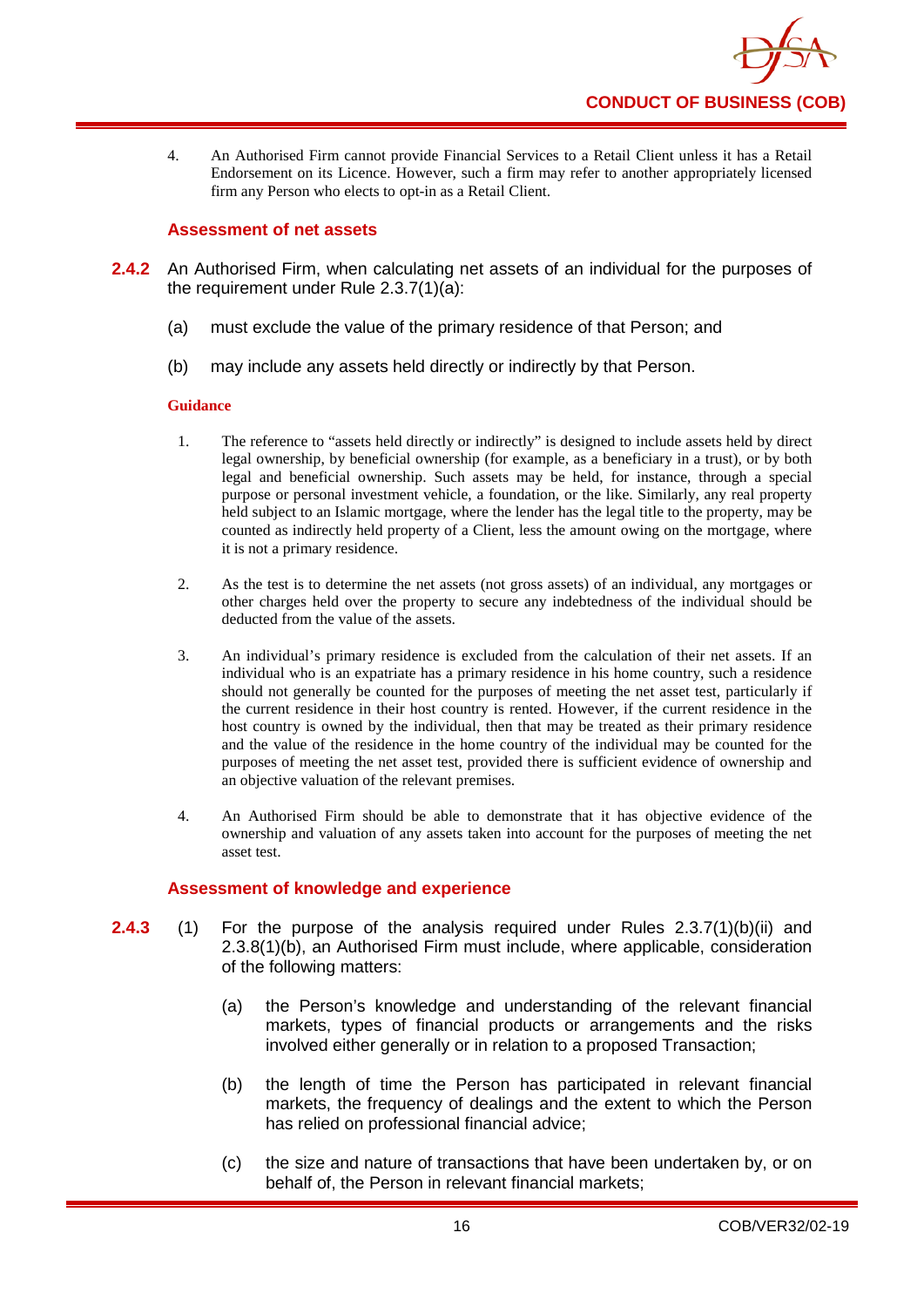

- (d) the Person's relevant qualifications relating to financial markets;
- (e) the composition and size of the Person's existing financial investment portfolio;
- (f) in the case of credit or insurance transactions, relevant experience in relation to similar transactions to be able to understand the risks associated with such transactions; and
- (g) any other matters which the Authorised Firm considers relevant.
- (2) Where the analysis is being carried out in respect of an Undertaking, the analysis must be applied, as appropriate, to those individuals who are authorised to undertake transactions on behalf of the Undertaking.

Generally, an Authorised Firm may consider a Person to have relevant experience and understanding where such a Person:

- a. has been involved in similar transactions in a professional or personal capacity sufficiently frequently to give the Authorised Firm reasonable assurance that the Person is able to make decisions of the relevant kind, understanding the type of risks involved; or
- b. is found to be acting, in relation to the particular transaction involved, in reliance on a recommendation made by an Authorised Firm or Regulated Financial Institution.

# **Reliance on a classification made elsewhere**

- **2.4.4** (1) This Rule applies to an Authorised Firm which is a Branch or is a member of a Group.
	- (2) An Authorised Firm may, subject to (3), rely on a client classification made, if it is a Branch, by its head office or any other branch of the same legal entity, or if it is a member of a Group, by any other member of its Group, if it has reasonable grounds to believe that such a client classification is substantially similar to the client classification required under this chapter.
	- (3) If any gaps are identified between the requirements applicable to the Authorised Firm under this chapter and the requirements under which the client classification is carried out by another entity referred to in (2), the Authorised Firm may only rely on such a client classification if it has effectively addressed the identified gaps.

#### **Guidance**

1. Generally, an Authorised Firm relying on this Rule should be able to demonstrate to the DFSA the due diligence process that it had undertaken to assess whether the client classification made by its head office or other branch of the same legal entity or a member of its Group substantially meets the client classification requirements in this chapter and, if any gaps are identified, how those gaps are effectively addressed. See Rule 2.5.3, which requires the provision of unrestricted access to records for demonstrating to the DFSA due compliance with this Rule.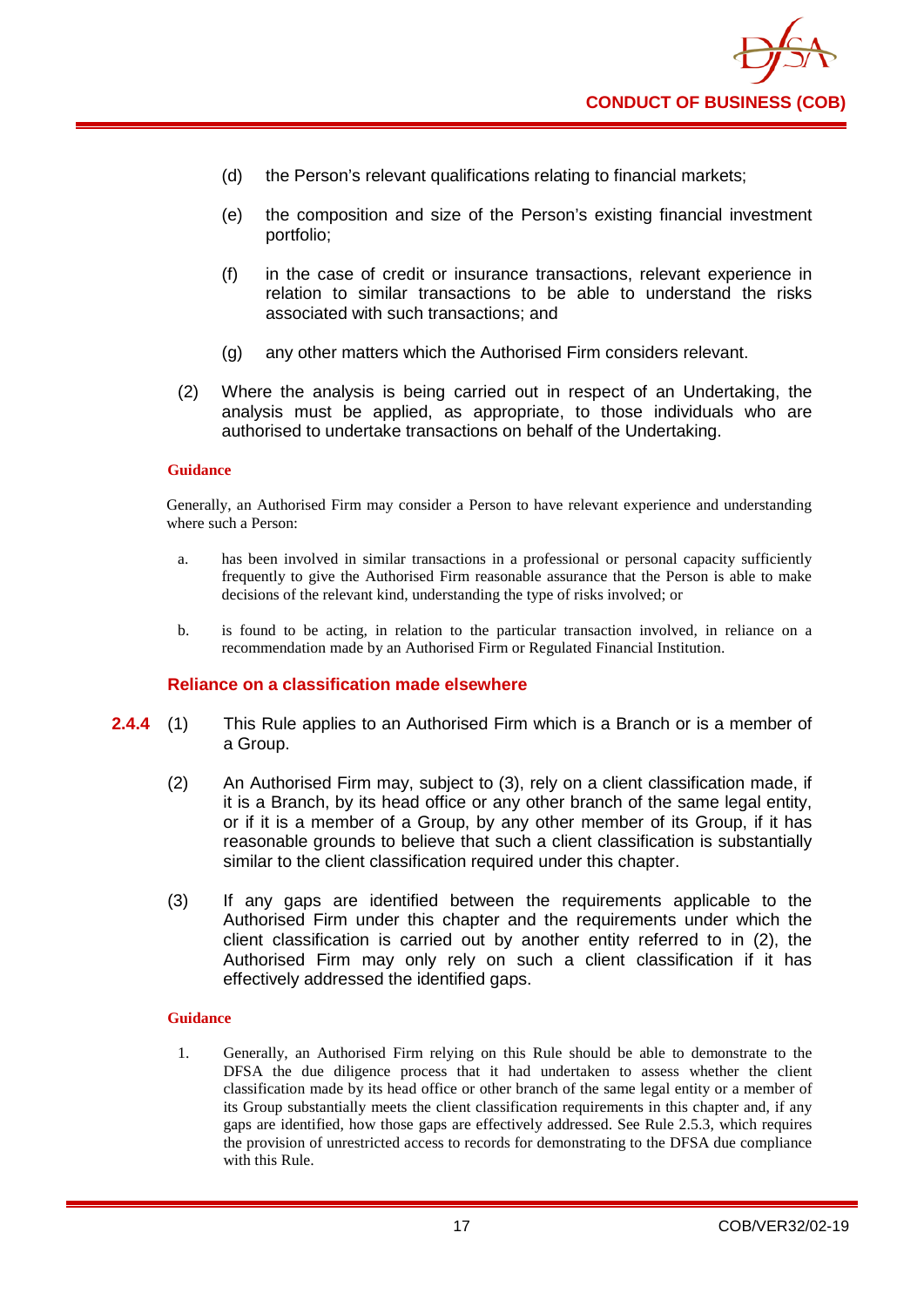

2. If an Authorised Firm wishes to use any client classification undertaken by any third party other than its head office or another branch of the same legal entity, or a member of its Group, such an arrangement is generally treated as an outsourcing arrangement. Therefore, the Authorised Firm would need to meet the GEN requirements relating to outsourcing.

# **Group clients**

- **2.4.5** (1) This Rule applies to an Authorised Firm which:
	- (a) is a member of a Group; and
	- (b) provides to a Client one or more Financial Services where the services provided by the firm form part of a bundle of financial services provided to that Client by it and its Group members.
	- (2) An Authorised Firm referred to in (1) must ensure that:
		- (a) the client classification it adopts for any Financial Service which it provides to the Client is both consistent with the requirements in this chapter and appropriate for the overall bundle of financial services provided to that Client;
		- (b) the Client has a clear understanding of the arrangement under which Financial Services are provided to the Client by the Authorised Firm in conjunction with the other members of the Group; and
		- (c) any risks arising from the arrangements referred to in (b) are identified and appropriately and effectively addressed.

# **Guidance**

- 1. The provision of a 'bundle' of financial services may involve different arrangements within different Groups. The DFSA considers that the provision of a 'bundle' of financial services occurs where:
	- a. several members of a Group provide discrete stand-alone financial services to a single Client but do so as part of providing a complete suite of related financial services to that Client. An example would be where one member of the Group gives investment advice to the Client, another member of the Group executes the transaction (based on the advice) relating to a financial product and yet another member of the Group is the issuer of that financial product;
	- b. several members of a Group provide different aspects of the same financial service to a single Client; or
	- c. the bundle comprises any combination of both (a) and (b).
- 2. A bundle of financial services referred to in 1 above can be project specific. An example is where a number of members within a Group providing discrete aspects of expertise that go to facilitate a merger and acquisition project of a Client. In such a situation, different members of the Group could prepare and provide:
	- a. advice relating to a proposed restructure;
	- b. advice relating to financing of the restructure; and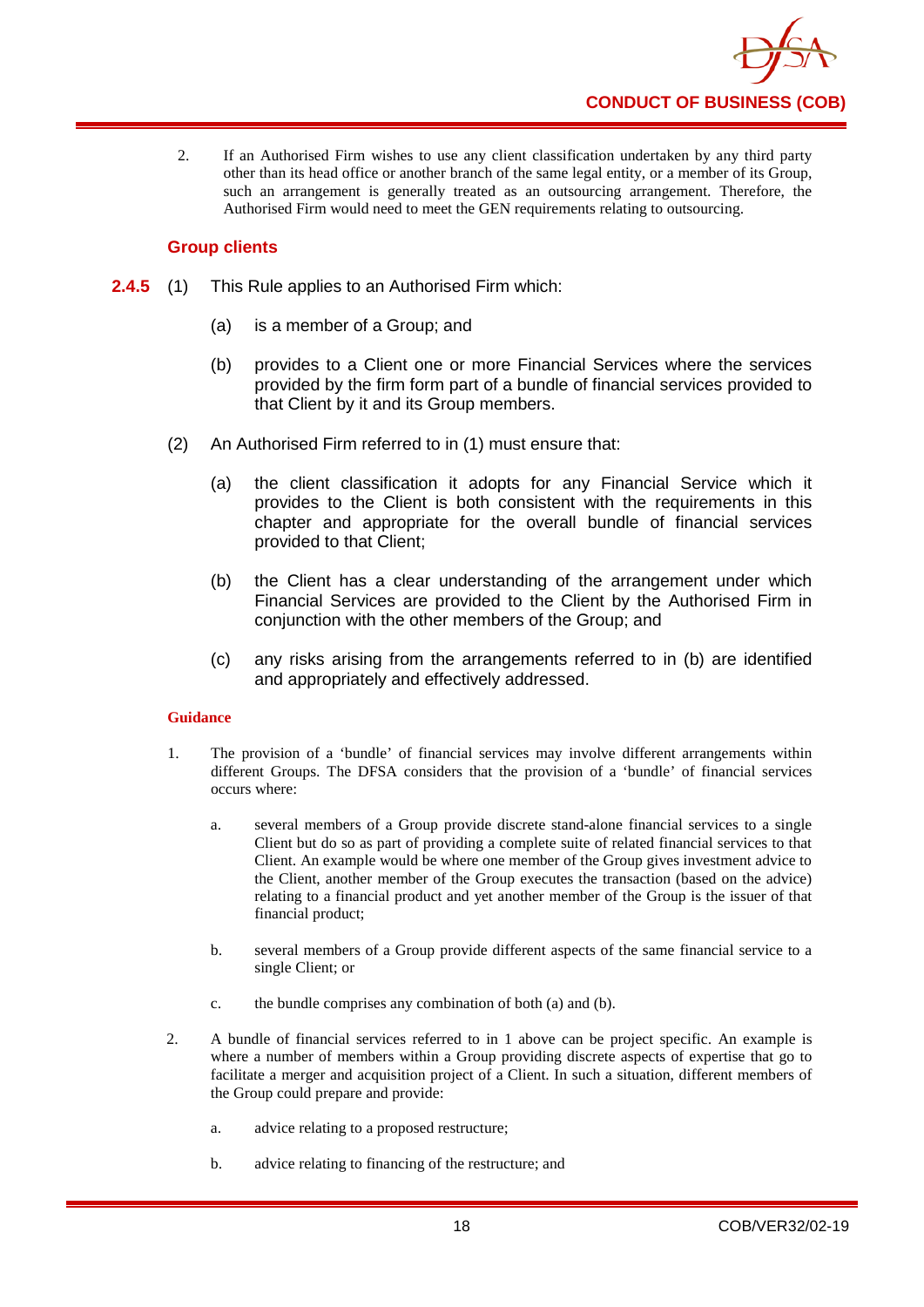- c. arranging credit for financing the restructure.
- 3. In order to provide flexibility for Authorised Firms which are members of a Group to provide such bundles of financial services to their Clients in a manner that suits the Client's needs and the nature of the service, Rule 2.4.5 sets out the overarching objectives that must be achieved (i.e. outcome based requirements), rather than any detailed requirements. This Rule goes beyond a simple reliance on a 'client classification' made by another member of a Group under Rule 2.4.4.
- 4. Depending on the nature of the arrangement under which Group members choose to provide to the same Client a bundle of Financial Services, and the nature of the Financial Services involved, the risks associated with such arrangements may vary. Some of the common risks that could arise, and therefore would need to be addressed, include:
	- a. conflicting legal requirements applicable to the provision of the relevant Financial Services, particularly if the members of the Group are located in different jurisdictions; and
	- b. a Client not being able to identify clearly the actual service provider or providers and resulting legal exposure to the Client that may arise for all members of the Group. To address this risk, it is good practice for each member of the Group to set out in writing (e.g. in the client agreement) the services for which it is responsible. See also Rule 3.3.4(3)(b) for the firm's obligations.
- 5. GEN section 5.3 sets out the systems and controls requirements that apply to all Authorised Firms. In order to meet those GEN requirements, an Authorised Firm relying on Rule 2.4.5 should consider, at a minimum, having the following:
	- a. a clear description of the Group arrangement under which a bundle of financial services is provided – such as which member of the Group is responsible for which aspects of the bundle of Financial Service provided to the Client, or alternatively, that collective responsibility would be assumed by all or some members of the Group;
	- b. how the Client is classified for the purposes of the relevant Financial Service provided by the firm;
	- c. identification of where records relating to client classification and Financial Services provided to the Client are maintained;
	- d. which firm, if any, is responsible for the overall bundle of financial services and, if this is not the case, how the accountability for the financial services is apportioned among members within the Group;
	- e. a client agreement (whether entered into by the Authorised Firm or by a member of its Group under Rule 3.3.4) which adequately covers all the financial services provided to the Client, including those provided by the firm; and
	- f. what the identified risks are and how they are being addressed.
- 6. See Rule 2.5.3 which requires the provision of unrestricted access to records for demonstrating to the DFSA due compliance with this Rule.
- 7. Rule 2.4.5 is not expressly extended to a Branch as it is not a separate legal entity, and hence would generally have greater flexibility than Group members providing a bundle of services when providing Financial Services to a Client in conjunction with its head office or any other branch of the same legal entity. However, to the extent a Branch operates as a stand-alone entity, it may use the same outcome-based approach reflected in Rule 2.4.5 where it provides any Financial Services to a Client in conjunction with its head office or other branches of the same legal entity.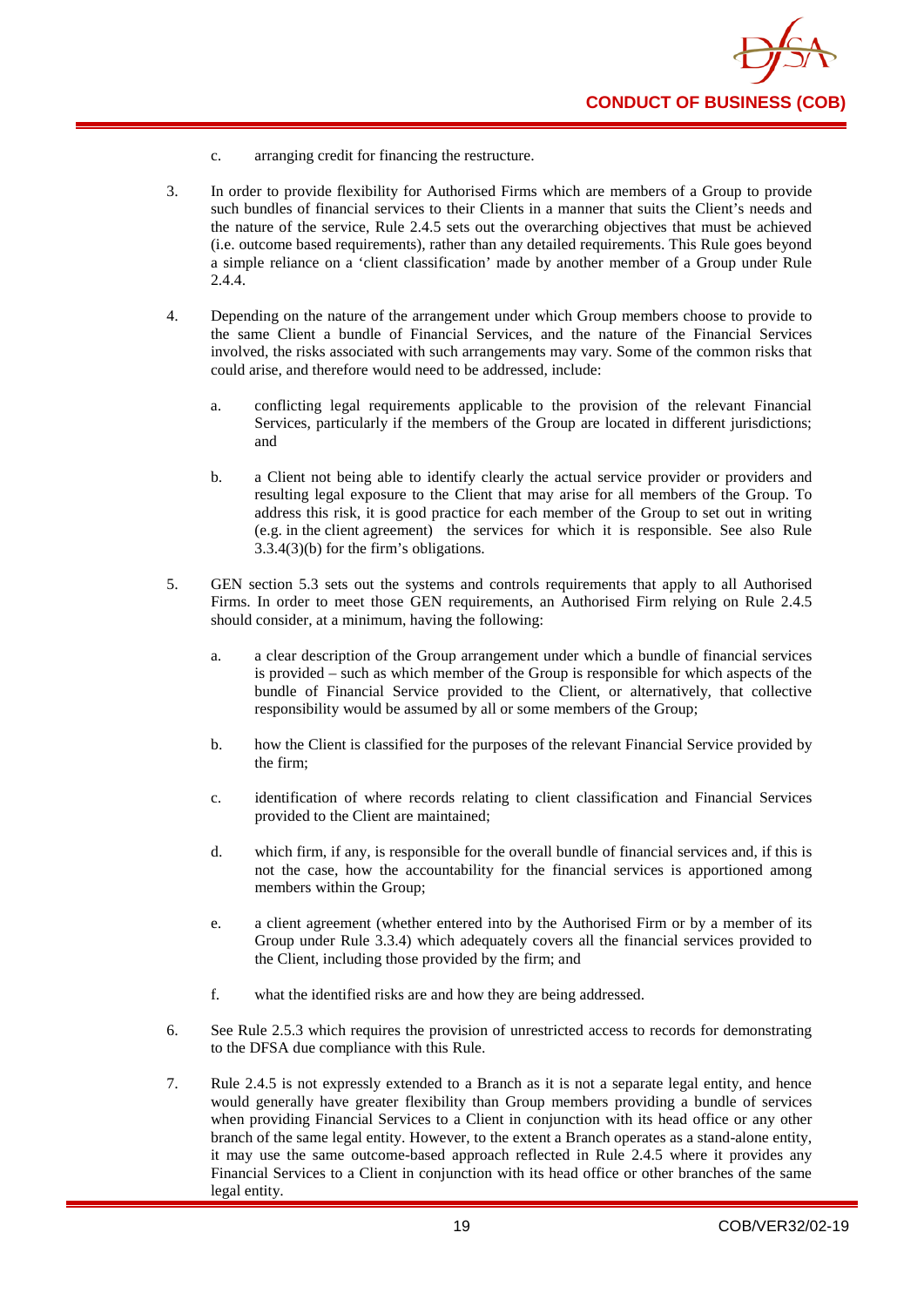

# <span id="page-24-0"></span>**2.5 Record keeping**

- **2.5.1** An Authorised Firm must keep records of:
	- (1) the procedures which it has followed under the Rules in this chapter, including any documents which evidence the Client's classification; and
	- (2) any notice sent to the Client under the Rules in this chapter and evidence of despatch.
- **2.5.2** (1) The records in Rule 2.5.1 must be kept by an Authorised Firm for at least six years from the date on which the business relationship with a Client has ended.
	- (2) In complying with (1), an Authorised Firm may, if the date on which the business relationship with the Client ended is unclear, treat the date of the completion of the last Transaction with the Client as the date on which the business relationship ended.
- **2.5.3** (1) Without limiting the generality of the record keeping requirements applicable to an Authorised Firm, an Authorised Firm must, where it relies on Rule 2.4.4 and Rule 2.4.5, ensure that the DFSA has unrestricted access to all the records required for the firm to be able to demonstrate to the DFSA its compliance with the applicable requirements, including any records maintained by or at its head office or any other branch of the same legal entity, or a member of its Group.
	- (2) An Authorised Firm must notify the DFSA immediately if, for any reason, it is no longer able to provide unrestricted access to records as required under (1).

#### **Guidance**

- 1. See GEN Rules 5.3.24 5.3.27 for the requirements relating to record keeping. These Rules require, among other things, that Authorised Firms be able to produce records, however kept, within a reasonable period not exceeding three business days.
- 2. If an Authorised Firm is aware of any restrictions that prevent it from being able to produce relevant records relating to a client classification referred to in Rule 2.5.3(1), that firm would need to undertake its own client classifications.

# <span id="page-24-1"></span>**2.6 Transitional Rules**

- **2.6.1** An Authorised Firm may continue to treat a Person as a Retail Client, Professional Client, or Market Counterparty, as the case may be, without having to re-classify the Person under section 2.3:
	- (a) where the Authorised Firm was treating that Person as such a Client (including under a waiver or modification in force) immediately prior to 1 April 2015; and
	- (b) with regard to the Financial Services carried on with or for that Client prior to that date.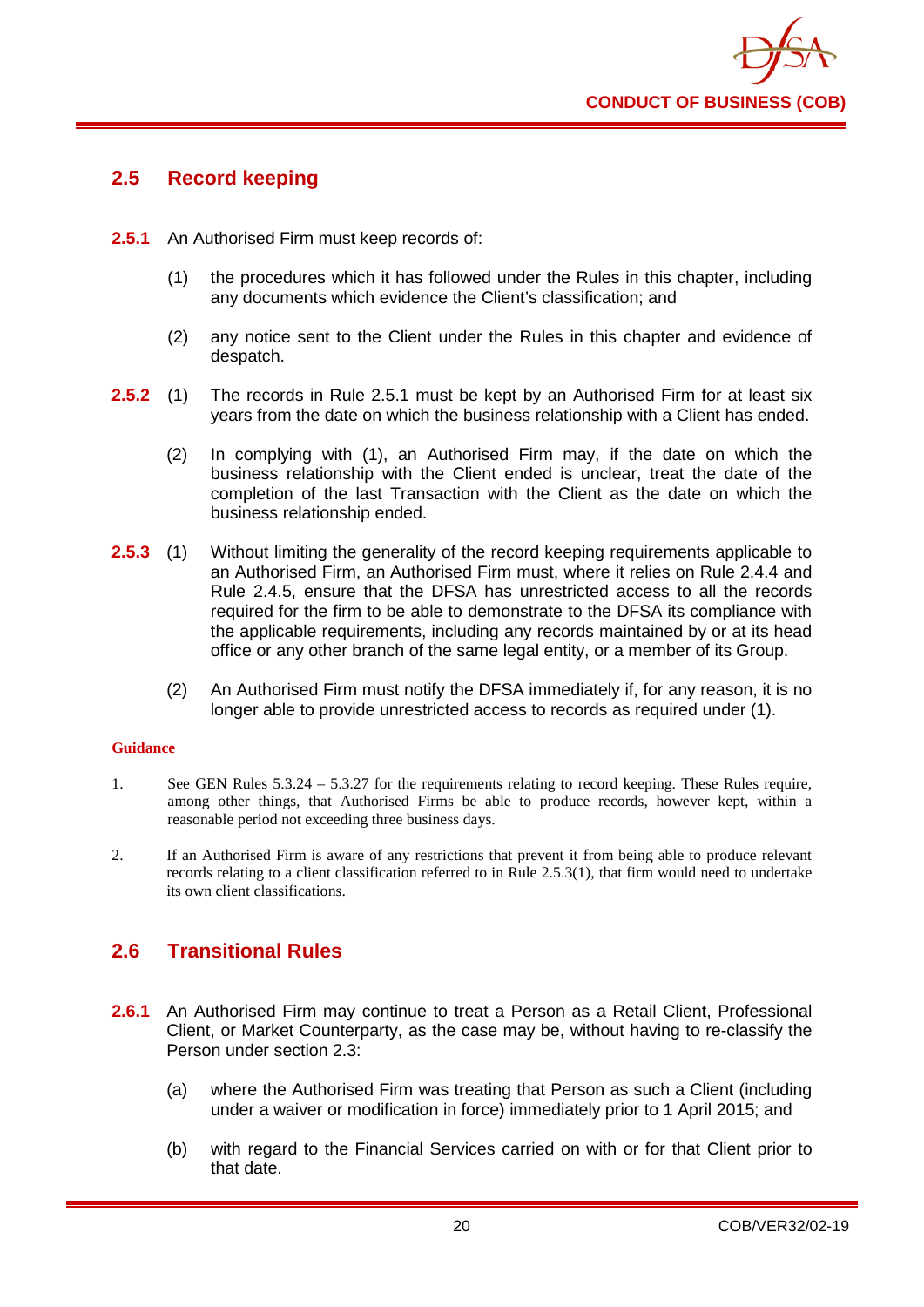

**2.6.2** Without limiting the generality of Rule 2.6.1, and for the avoidance of doubt, any client classification adopted, Transaction carried on with or for a Client, or Client Agreement entered into with a Client for the purposes of section 3.3, prior to 1 April 2015, remains in force on and after that date.

# **Guidance**

- 1. The introduction of the new client classification regime does not trigger the need to re-classify existing Clients. However, with regard to an existing Client who has been grandfathered under Rule 2.6.1, the need for a re-classification may subsequently arise in a number of circumstances such as those set out in paragraphs 2, 3 and 4.
- 2. Where a Professional Client grandfathered under Rule 2.6.1 subsequently requests to opt-in as a Retail Client under Rule 2.4.1(3), the Authorised Firm will need to re-classify that Client in accordance with the requirements in that Rule.
- 3. Where a grandfathered Client wishes to obtain a new Financial Service after the new regime came into force, an Authorised Firm will not be able to rely on the existing client classification relating to that Client in respect of the new Financial Service. This is because Rule 2.6.1 only applies in respect of the Financial Services carried on with or for a Client before the new regime came into force. Therefore, the firm will need to make a new classification relating to such a Client in respect of the new Financial Service and do so under the new client classification regime.
- 4. If an Authorised Firm becomes aware that a grandfathered professional client no longer fulfils the requirements to remain classified as a Professional Client, it will need to comply with the requirements in Rule 2.3.3(2).
- **2.6.3** (1) For the purposes of classifying a Person as an 'assessed' Professional Client under either Rule 2.3.7 or Rule 2.3.8, the reference to \$1 million in each of Rules 2.3.7(1)(a) and 2.3.8(1)(a) is to be read as a reference to \$500,000 on and before 31 March 2016.
	- (2) An Authorised Firm may continue to treat a Person as an 'assessed' Professional Client in reliance on the lower asset threshold specified in (1) on and after 1 April 2016 provided:
		- (a) it is in respect of the Financial Services carried on with or for the Client prior to that date; and
		- (b) the firm continues to ensure that all the other applicable requirements in this chapter are met in respect of that Client.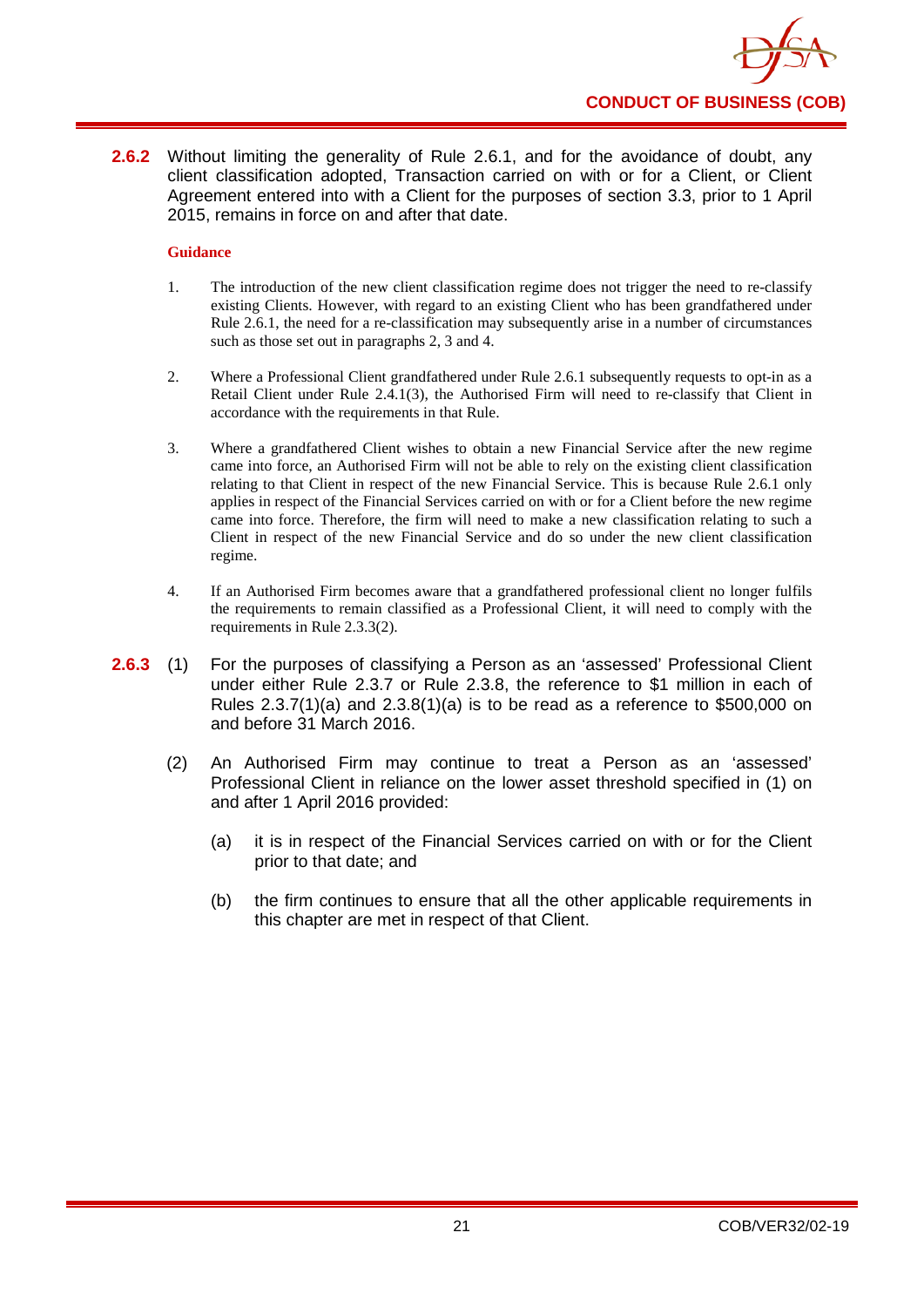

# <span id="page-26-0"></span>**3 CORE RULES – INVESTMENT BUSINESS, ACCEPTING DEPOSITS, PROVIDING CREDIT, PROVIDING TRUST SERVICES AND OPERATING A CROWDFUNDING PLATFORM**

# **Guidance**

- 1. The Rules in this chapter give support to the Principles in GEN section 4.2 and in particular Principles 1, 2, 6 and 7.
- 2. There are additional Rules that apply to Authorised Firms in other chapters of this module, which are more specific to the nature of the Financial Service conducted by the Authorised Firm.

# <span id="page-26-1"></span>**3.1 Application**

- **3.1.1** This chapter applies to an Authorised Firm which carries on or intends to carry on:
	- (a) Investment Business;
	- (b) Accepting Deposits;
	- (c) Providing Credit;
	- (d) Providing Trust Services; or
	- (e) Operating a Crowdfunding Platform,

except where it is expressly provided otherwise.

# <span id="page-26-2"></span>**3.2 Communication of information and marketing material**

# **General**

- **3.2.1** When communicating information to a Person in relation to a financial product or financial service, an Authorised Firm must take reasonable steps to ensure that the communication is clear, fair and not misleading.
- **3.2.2** An Authorised Firm must not, in any form of communication with a Person, including an agreement, attempt to limit or avoid any duty or liability it may have to that Person or any other Person under legislation administered by the DFSA.
- **3.2.3** Where a Rule in COB requires information to be sent to a Client, the Authorised Firm must provide that information directly to the Client and not to another Person, unless it is on the written instructions of the Client.

#### **Guidance**

In Rule 3.2.2, a communication would include a financial promotion, a client agreement, terms of business, financial product terms and conditions, a mandate, power of attorney entered into for the purposes of a financial service or product and any other communication which relates in whole or in part to the provision of a financial service or product.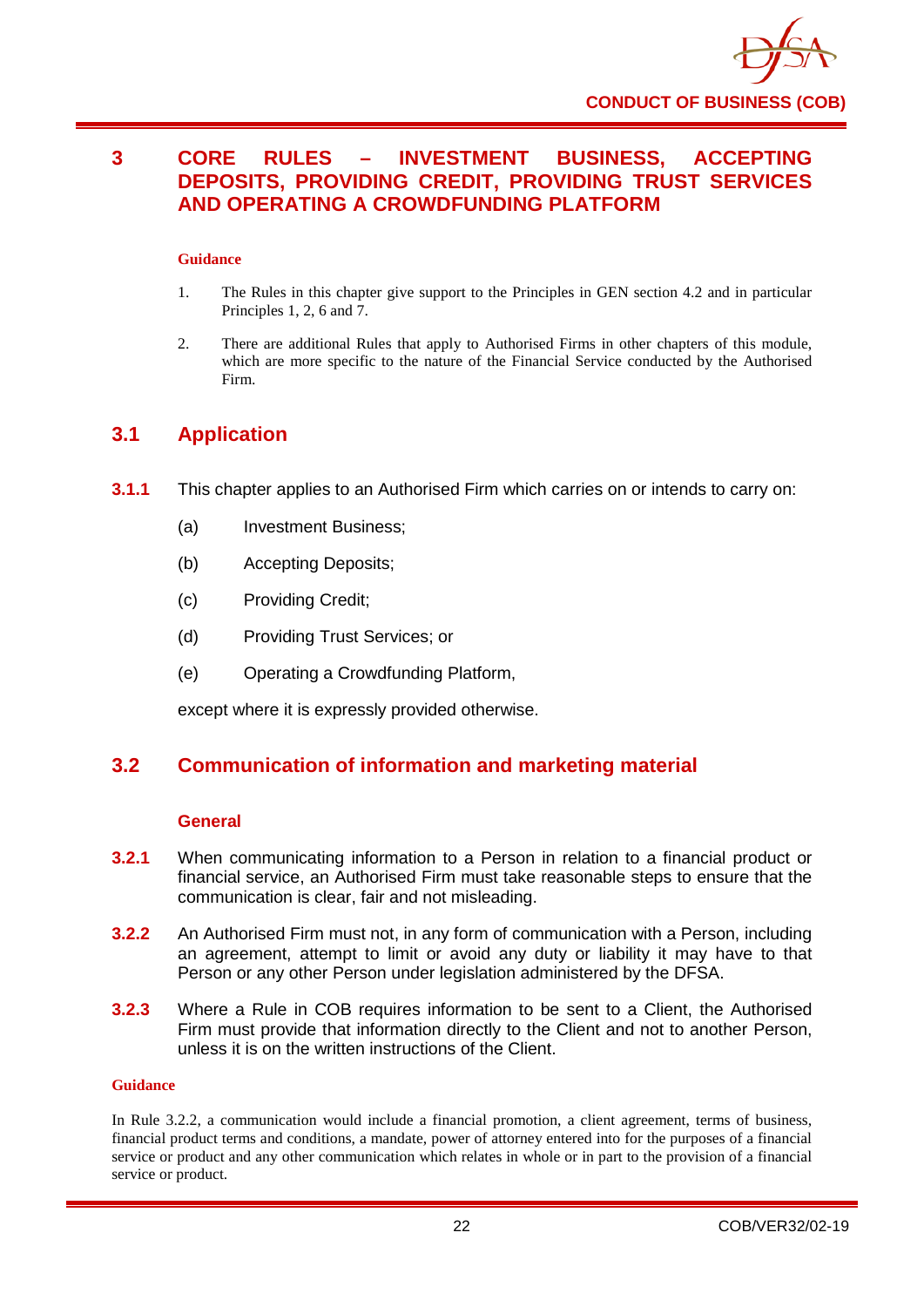

# **Marketing material**

- **3.2.4** (1) An Authorised Firm must ensure that any marketing material communicated to a Person contains the following information:
	- (a) the name of the Authorised Firm communicating the marketing material or, on whose behalf the marketing material is being communicated;
	- (b) the Authorised Firm's regulatory status as required under GEN section 6.4; and
	- (c) if the marketing material is intended only for Professional Clients or Market Counterparties, a clear statement to that effect and that no other Person should act upon it.
	- (2) In (1), marketing material includes any invitation or inducement to enter into an agreement:
		- (a) in relation to a financial product or to engage in a Financial Service with the Authorised Firm; or
		- (b) in relation to a financial product or financial service offered by a Person other than the Authorised Firm.
	- (3) An Authorised Firm which communicates marketing material in (2)(b) must:
		- (a) ensure that the marketing material complies with the applicable Rules and any legislation administered by the DFSA; and
		- (b) not distribute such marketing material if it becomes aware that the Person offering the financial product or financial service to which the material relates is in breach of the regulatory requirements that apply to that Person in relation to that product or service.
- **3.2.5** An Authorised Firm must take reasonable steps to ensure that:
	- (a) any marketing material intended for Professional Clients is not sent or directed to any Persons who are not Professional Clients; and
	- (b) no Person communicates or otherwise uses the marketing material on behalf of the Authorised Firm in a manner that amounts to a breach of the requirements in this section.

# **Past performance and forecasts**

- **3.2.6** An Authorised Firm must ensure that any information or representation relating to past performance, or any future forecast based on past performance or other assumptions, which is provided to or targeted at Retail Clients:
	- (a) presents a fair and balanced view of the financial products or financial services to which the information or representation relates;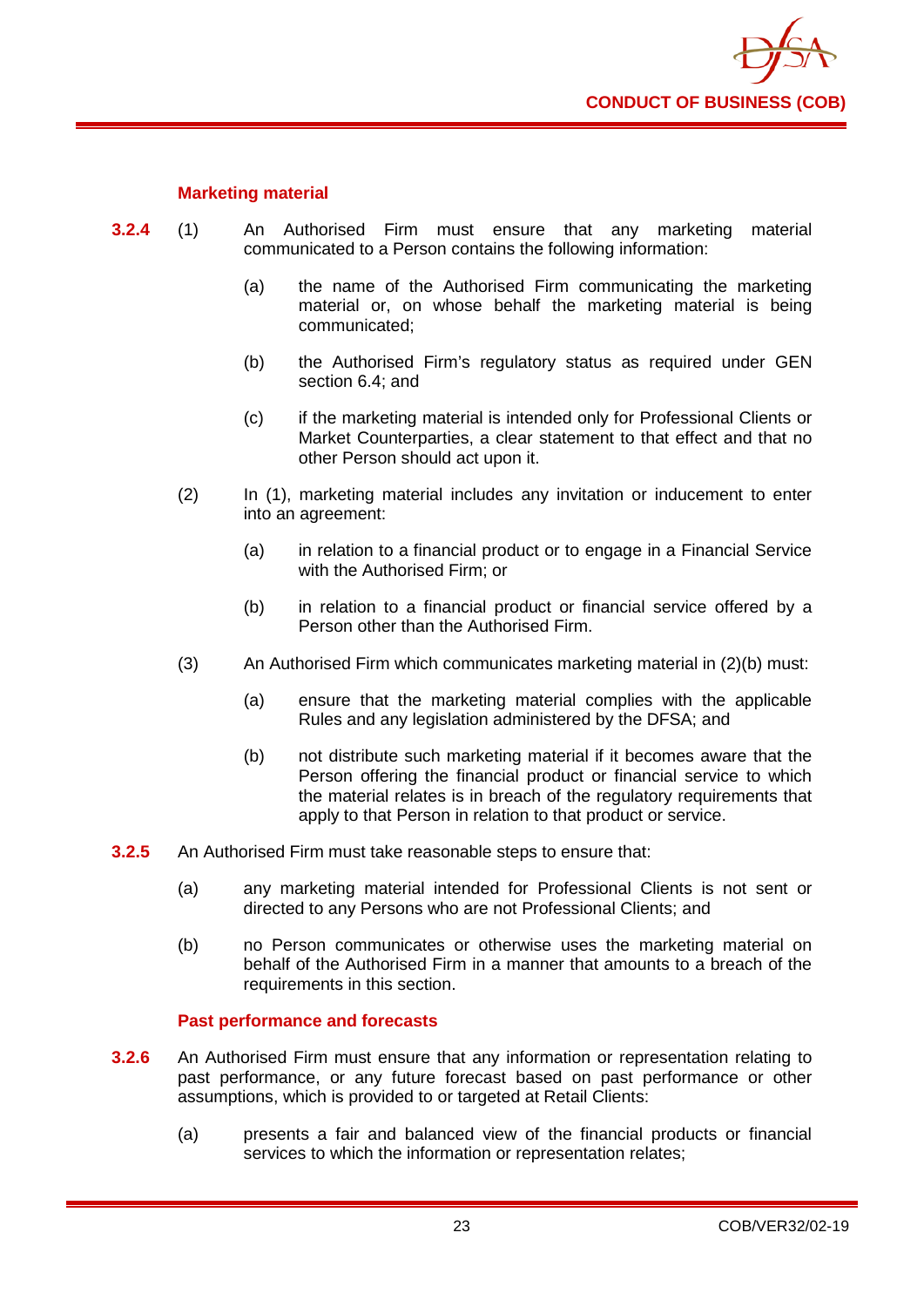

- (b) identifies, in an easy to understand manner, the source of information from which the past performance is derived and any key facts and assumptions used in that context are drawn; and
- (c) contains a prominent warning that past performance is not necessarily a reliable indicator of future results.

In presenting information relating to past performance of a financial product or financial service, the Authorised Firm should follow, to the extent relevant, the Global Investment Performance Standards (GIPS) issued by Institute of Chartered Financial Analysts of the USA or a reputable independent actuarial, financial or statistical reporting service provider.

# <span id="page-28-0"></span>**3.3 Key information and Client Agreement**

# **Application**

- **3.3.1** The Rules in this section do not apply to an Authorised Firm when it is:
	- (a) carrying on a Financial Service with or for a Market Counterparty;
	- (b) Accepting Deposits;
	- (c) Providing Credit;
	- (d) carrying on an activity of the kind described in GEN Rule 2.26.1 that constitutes marketing; or
	- (e) a Fund Manager of a Fund Offering the Units of a Fund it manages.
- **3.3.2** (1) Subject to (2), an Authorised Firm must not carry on a Financial Service with or for a Person unless:
	- (a) there is a Client Agreement containing the key information specified in App2 which is either entered into:
		- (i) between the Authorised Firm and that Person; or
		- (ii) in accordance with the requirements in Rule 3.3.4; and
	- (b) before entering into the Client Agreement with the Person, the Authorised Firm has provided to that Person the key information referred to in (a) in good time to enable him to make an informed decision relating to the relevant Financial Service.
	- (2) An Authorised Firm may provide a Financial Service to a Client without having to comply with the requirement in (1):
		- (a) subject to (3), where it is, on reasonable grounds, impracticable to comply; or
		- (b) where the Client has expressly agreed to dispense with the requirement in regard to a personal investment vehicle.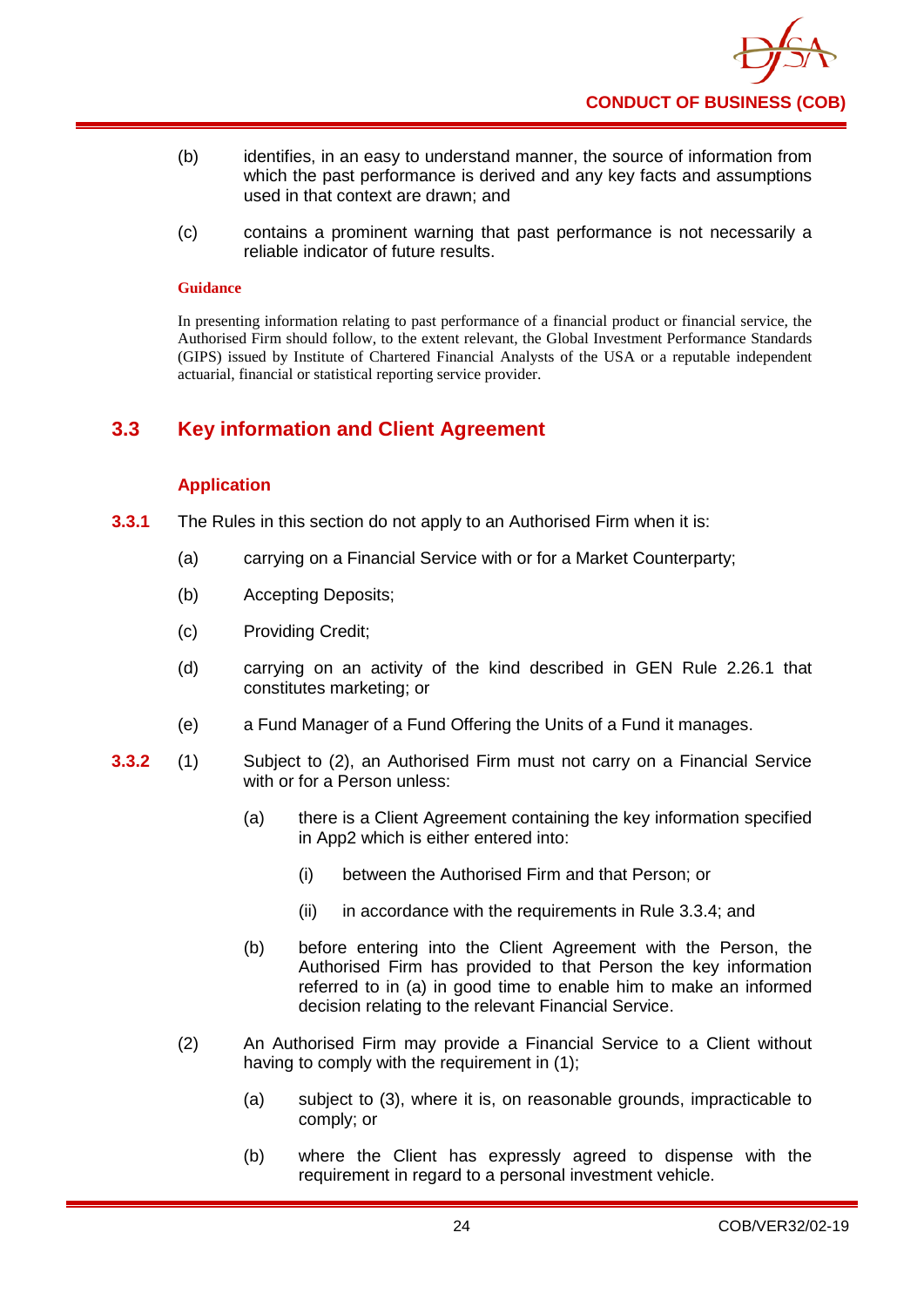- (3) When (2)(a) applies, an Authorised Firm providing the Financial Service must:
	- (a) first explain to the Person why it is impracticable to comply; and
	- (b) enter into a Client Agreement as soon as practicable thereafter.

- 1. App 2 sets out the core information that must be included in every Client Agreement and additional disclosure for certain types of activities to which this chapter applies. The information content for Client Agreements with Retail Clients is more detailed than for Professional Clients.
- 2. For the purposes of Rule 3.3.2(1)(b), an Authorised Firm may either provide a Person with a copy of the proposed Client Agreement, or give that information in a separate form. If there are any changes to the terms and conditions of the proposed agreement, the Authorised Firm should ensure that the Client Agreement to be signed with the Person accurately incorporates those changes.
- 3. For the purposes of Rule  $3.3.2(2)(a)$ , an Authorised Firm may consider it is reasonably impracticable to provide the key information to a Person if that Person requests the Authorised Firm to execute a Transaction on a time critical basis. Where an Authorised Firm has given the explanation referred to in Rule  $3.3.2(3)(a)$  verbally, it should maintain records to demonstrate to the DFSA that it has provided that information to the Client.

# **Changes to the client agreement**

**3.3.3** If the Client Agreement provided to a Retail Client allows an Authorised Firm to amend the Client Agreement without the Client's prior written consent, the Authorised Firm must give at least 14 days notice to the Client before providing a Financial Service to that Client on any amended terms, unless it is impracticable to do so.

# **Reliance on a Client Agreement made by another entity**

- **3.3.4** (1) An Authorised Firm may, for the purposes of Rule 3.3.2(1)(a)(ii), rely on a Client Agreement executed in accordance with the requirements in either (2) or (3).
	- (2) For the purposes of (1), an Authorised Firm which is a Branch may rely on a Client Agreement, executed by its head office or any other branch of the same legal entity, if:
		- (a) the Client Agreement adequately and clearly applies to the Financial Services provided by the Branch; and
		- (b) the Authorised Firm ensures that the Client Agreement is available to the DFSA on request.
	- (3) For the purposes of (1), an Authorised Firm may rely on a Client Agreement, executed by a member of its Group if:
		- (a) it is providing a Financial Service pursuant to Rule 2.4.5;
		- (b) the Client Agreement clearly sets out: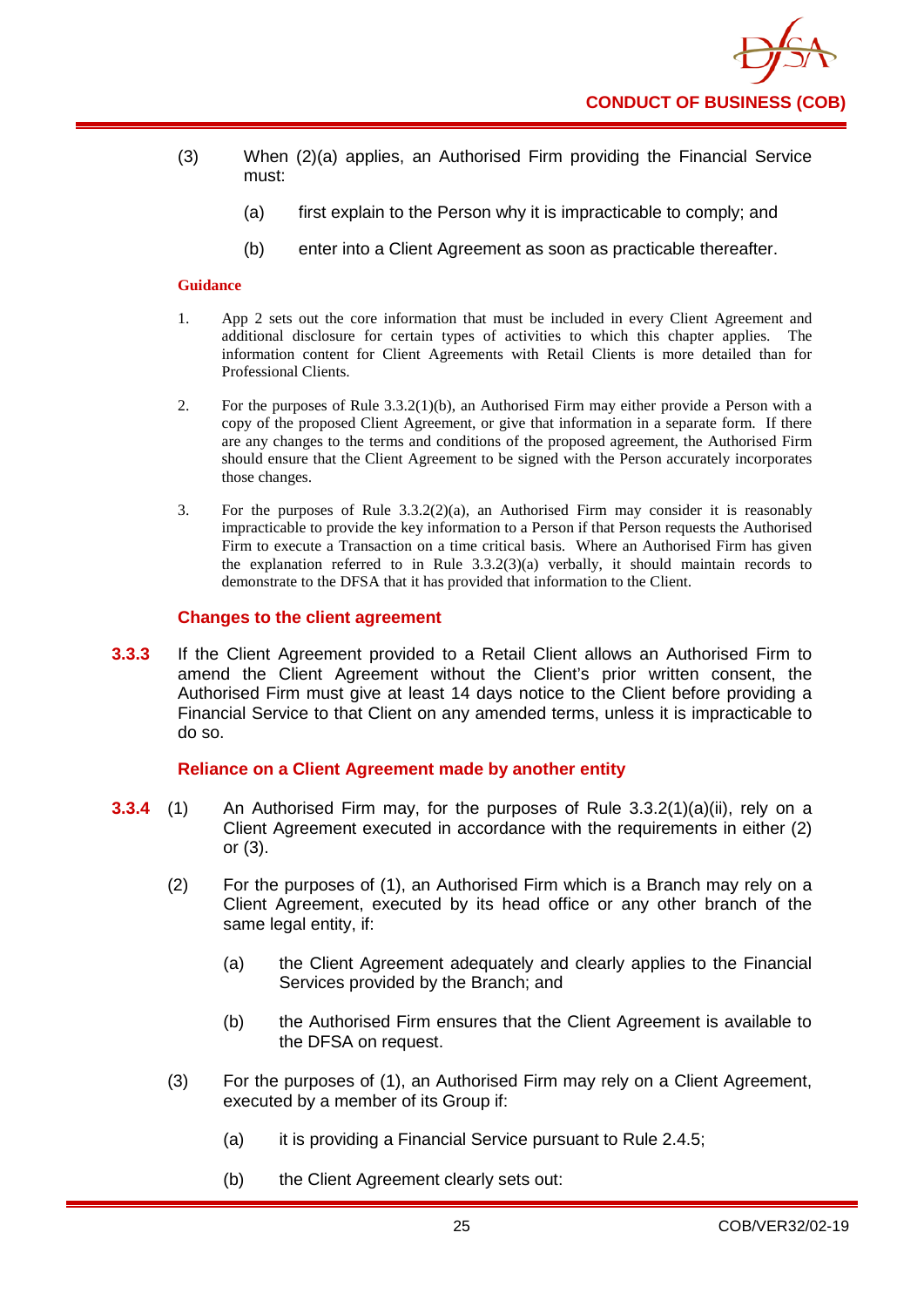

- (i) the Financial Service provided by the Authorised Firm and;
- (ii) that the Client's rights in respect of (i) are enforceable against the Authorised Firm; and
- (c) the Authorised Firm ensures that the Client Agreement is available to the DFSA on request.
- (4) An Authorised Firm must notify the DFSA immediately if, for any reason, it is no longer able to provide unrestricted access to a Client Agreement as required under (2) or (3).

# <span id="page-30-0"></span>**3.4 Suitability**

# **Application**

- **3.4.1** The Rules in this section do not apply where the Authorised Firm:
	- (a) undertakes a Transaction with a Market Counterparty;
	- (b) undertakes an Execution-Only Transaction;
	- (c) undertakes the activities of Accepting Deposits or Providing Credit;
	- (d) carries on an activity of the kind described in GEN Rule 2.26.1 that constitutes marketing, or
	- (e) carries on the activity of operating an MTF.

# **Suitability assessment**

- **3.4.2** (1) Subject to (2), an Authorised Firm must not recommend to a Client a financial product or financial service, or execute a Transaction on a discretionary basis for a Client, unless the Authorised Firm has a reasonable basis for considering the recommendation or Transaction to be suitable for that particular Client. For this purpose, the Authorised Firm must:
	- (a) undertake an appropriate assessment of the particular Client's needs and objectives, and, financial situation, and also, to the extent relevant, risk tolerance, knowledge, experience and understanding of the risks involved; and
	- (b) take into account any other relevant requirements and circumstances of the Client of which the Authorised Firm is, or ought reasonably to be aware.
	- (2) An Authorised Firm may, subject to (3), limit the extent to which it will consider suitability when making a recommendation to, or undertaking a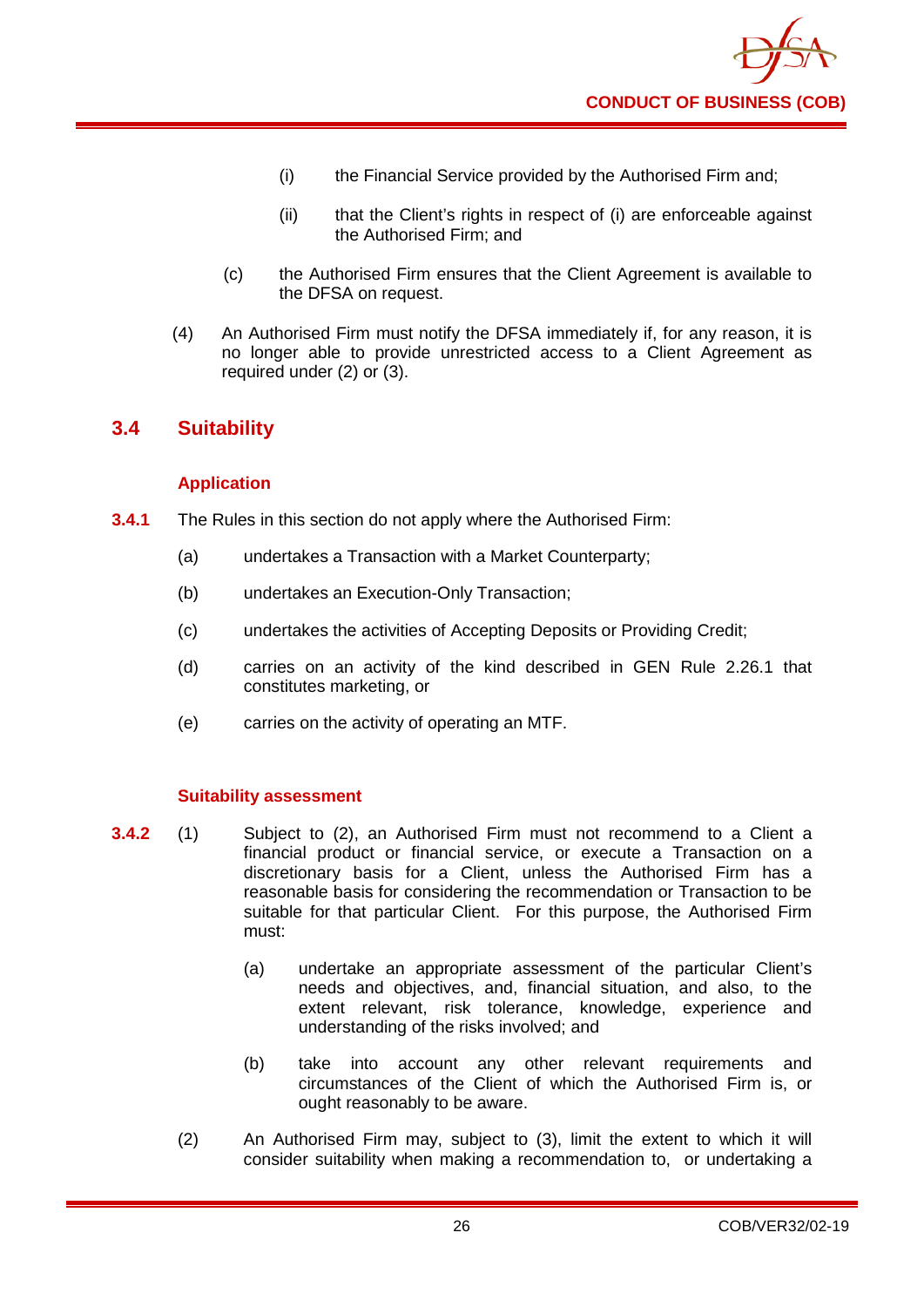

Transaction on a discretionary basis for or on behalf of, a Professional Client if, prior to carrying on that activity, the Authorised Firm:

- (a) has given a written warning to the Professional Client in the form of a notice clearly stating either that the Authorised Firm will not consider suitability, or will consider suitability only to the extent specified in the notice; and
- (b) the Professional Client has given his express consent, after a proper opportunity to consider the warning, by signing that notice.
- (3) Where an Authorised Firm manages a Discretionary Portfolio Management Account for a Professional Client, it must ensure that the account remains suitable for the Professional Client, having regard to the matters specified in (1) (a) and (b).

#### **Guidance**

- 1. An Authorised Firm Providing Trust Services does not have to undertake an assessment of the factors such as risk tolerance, knowledge and experience of a Client when assessing the suitability of the service to a particular Client. This is because those considerations are not relevant to the activity of Providing Trust Services.
- 2. The extent to which an Authorised Firm needs to carry out a suitability assessment for a Professional Client depends on its agreement with such a Client. The agreement may limit the suitability assessment to a specified extent, or may dispense with the suitability assessment completely. To the extent a limited suitability assessment is agreed upon, the firm must carry out the suitability assessment as agreed. Limitations may, for example, relate to the objectives of the Client or the product range in respect of which the recommendations are to be made.
- **3.4.3** An Authorised Firm must take reasonable steps to ensure the information it holds about a Client is accurate, complete and up to date.

# <span id="page-31-0"></span>**3.5 Conflicts of interest**

# **Fair treatment**

- **3.5.1** (1) An Authorised Firm must take reasonable steps to ensure that conflicts and potential conflicts of interest between itself and its Clients and between one Client and another are identified and then prevented or managed in such a way that the interests of a Client are not adversely affected and to ensure that all its Clients are fairly treated and not prejudiced by any such conflicts of interest.
	- (2) Where an Authorised Firm is aware of a conflict or potential conflict of interest, it must prevent or manage that conflict of interest by using one or more of the following arrangements as appropriate:
		- (a) establishing and maintaining effective Chinese Walls to restrict the communication of the relevant information;
		- (b) disclosing the conflict of interest to the Client in writing either generally or in relation to a specific Transaction; or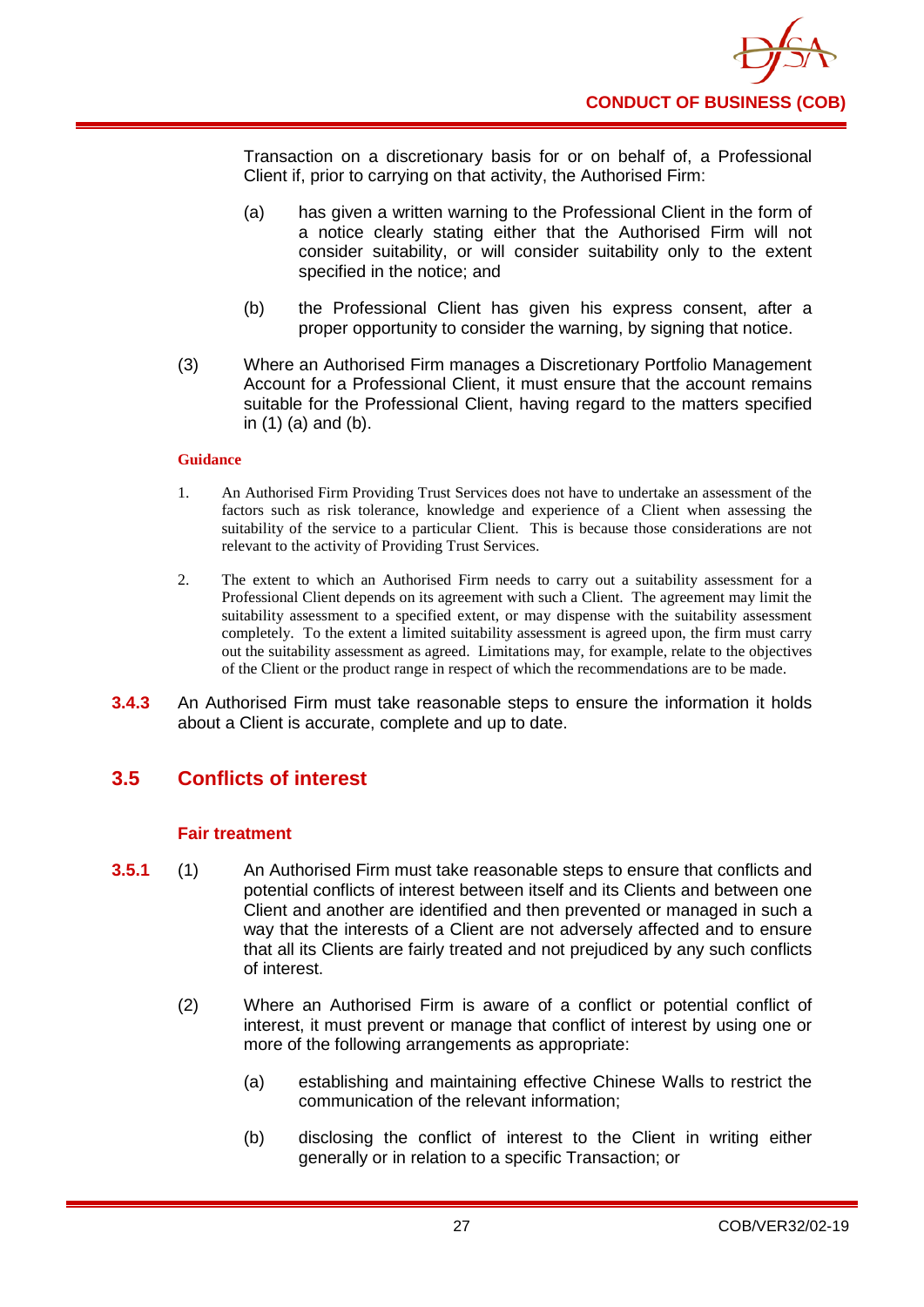- (c) relying on a written policy of independence, which requires an Employee to disregard any conflict of interest when advising a Client or exercising a discretion.
- (3) If an Authorised Firm is unable to prevent or manage a conflict or potential conflict of interest as provided in (2), it must decline to act for that Client.

# **Attribution of knowledge**

**3.5.2** When a COB Rule applies to an Authorised Firm that acts with knowledge, the Authorised Firm will not be taken to act with knowledge for the purposes of that Rule as long as none of the relevant individuals involved for on behalf of the Authorised Firm acts with that knowledge as a result of a Chinese Wall arrangement established under Rule 3.5.1(2)(a).

# **Inducements**

- **3.5.3** (1) An Authorised Firm must have systems and controls including policies and procedures to ensure that neither it, nor an Employee or Associate of it, offers, gives, solicits or accepts inducements such as commissions or other direct or indirect benefits where such inducements are reasonably likely to conflict with any duty that it owes to its Clients.
	- (2) Subject to (3), an Authorised Firm must, before recommending a financial product as defined in GEN Rule 2.11.1(4) to, or Executing a Transaction for, a Retail Client, disclose to that Client any commission or other direct or indirect benefit which it, or any Associate or Employee of it, has received or may or will receive, in connection with or as a result of the firm making the recommendation or executing the Transaction.
	- (3) An Authorised Firm need not disclose to a Retail Client under (2) any details about inducements where it:
		- (a) believes on reasonable grounds that the Retail Client is already aware of the relevant inducements;
		- (b) is undertaking an Execution-Only Transaction for that Retail Client; or
		- (c) is executing a Transaction pursuant to the terms of a Discretionary Portfolio Management Agreement for that Retail Client.
	- (4) An Authorised Firm may provide the information required under (2) in summary form, provided it informs the Client that more detailed information will be provided to the Client upon request and complies with such a request.

# **Guidance**

In relation to Rule 3.5.3 (1), in circumstances where an Authorised Firm believes on reasonable grounds that the Client's interests are better served by a Person to whom the referral is to be made, any commission or other benefit which the firm or any of its Employees or Associates receives in respect of such a referral would not be a prohibited inducement under that Rule.

**3.5.4** An Authorised Firm may only accept goods and services under a Soft Dollar Agreement if the goods and services are reasonably expected to: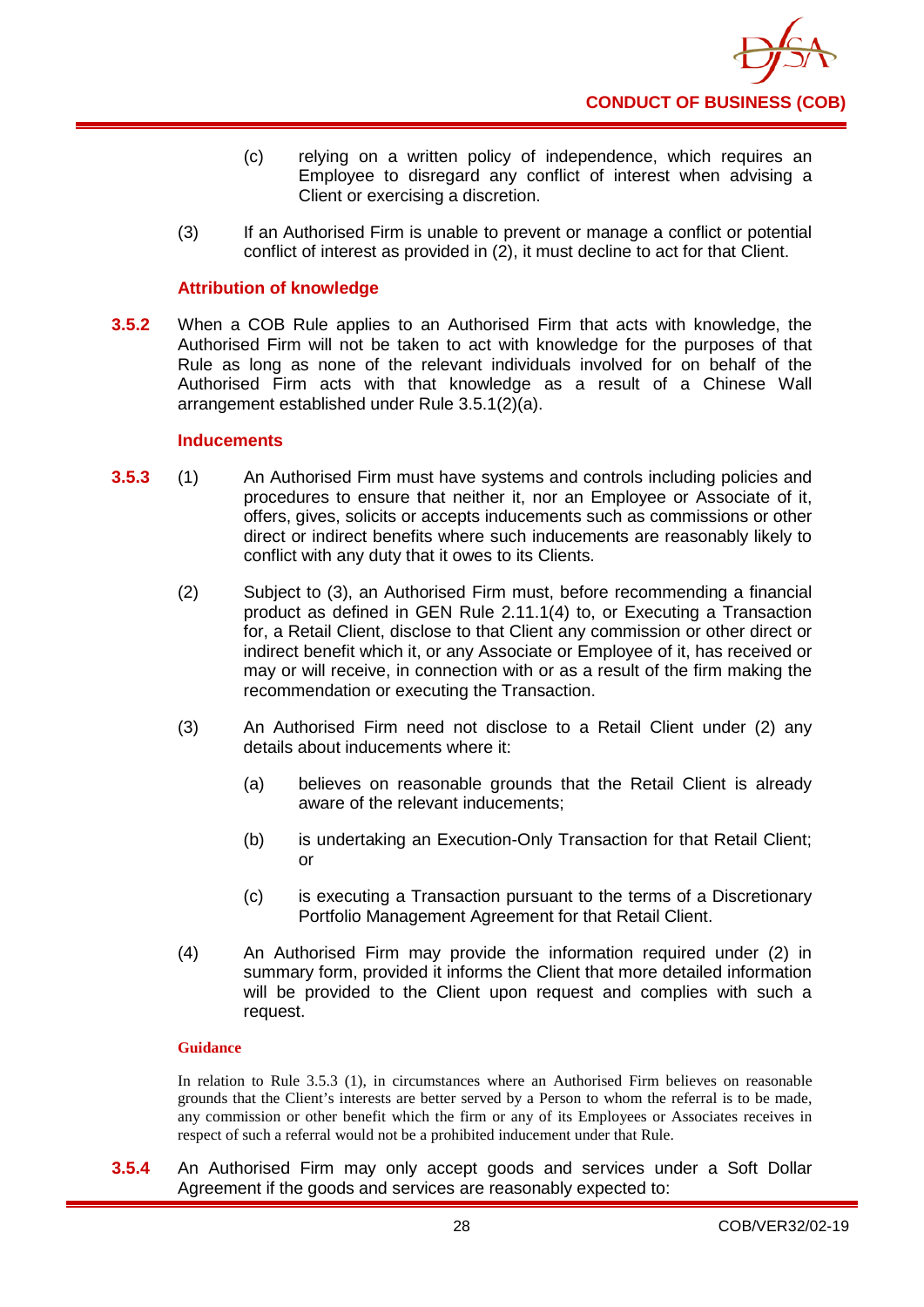- (a) assist in the provision of Investment Business services to the Authorised Firm's Clients by means of:
	- (i) specific advice on dealing in, or on the value of, any Investment;
	- (ii) research or analysis relevant to (i) or about Investments generally; or
	- (iii) use of computer or other information facilities to the extent that they are associated with specialist computer software or research services, or dedicated telephone lines;
- (b) provide custody services relating to Investments belonging to, or managed for, Clients;
- (c) provide services relating to portfolio valuation or performance measurement services; or
- (d) provide market price services.

An Authorised Firm should undertake a thorough assessment of the nature of the goods and services and the terms upon which they are to be provided under a Soft Dollar Agreement to ensure that the receipt of such goods and services provide commensurate value. This is particularly the case if any costs of such goods and services are to be passed through to Clients. Where the Client bears the cost of the goods and services, the disclosure obligation relating to costs and charges under Rule 3.3.2 (see App 2) will apply to such costs.

- **3.5.5** An Authorised Firm must not Deal in Investments as Agent for a Client, either directly or indirectly, through any broker under a Soft Dollar Agreement, unless:
	- (a) the agreement is a written agreement for the supply of goods or services described in Rule 3.5.4, which do not take the form of, or include, cash or any other direct financial benefit;
	- (b) Transaction execution by the broker is consistent with any best execution obligations owed to the Client;
	- (c) the Authorised Firm has taken reasonable steps to ensure that the services provided by the broker are competitive, with no comparative price disadvantage, and take into account the interests of the Client;
	- (d) for Transactions in which the broker acts as principal, the Authorised Firm has taken reasonable steps to ensure that Commission paid under the agreement will be sufficient to cover the value of the goods or services to be received and the costs of execution; and
	- (e) the Authorised Firm makes adequate disclosure in accordance with Rules 3.5.6 and 3.5.7.
- **3.5.6** Before an Authorised Firm enters into a Transaction for or on behalf of a Retail Client or Professional Client, either directly or indirectly, with or through the agency of another Person, in relation to which there is a Soft Dollar Agreement which the Authorised Firm has, or knows that another member of its Group has, with that other Person, it must disclose to its Client: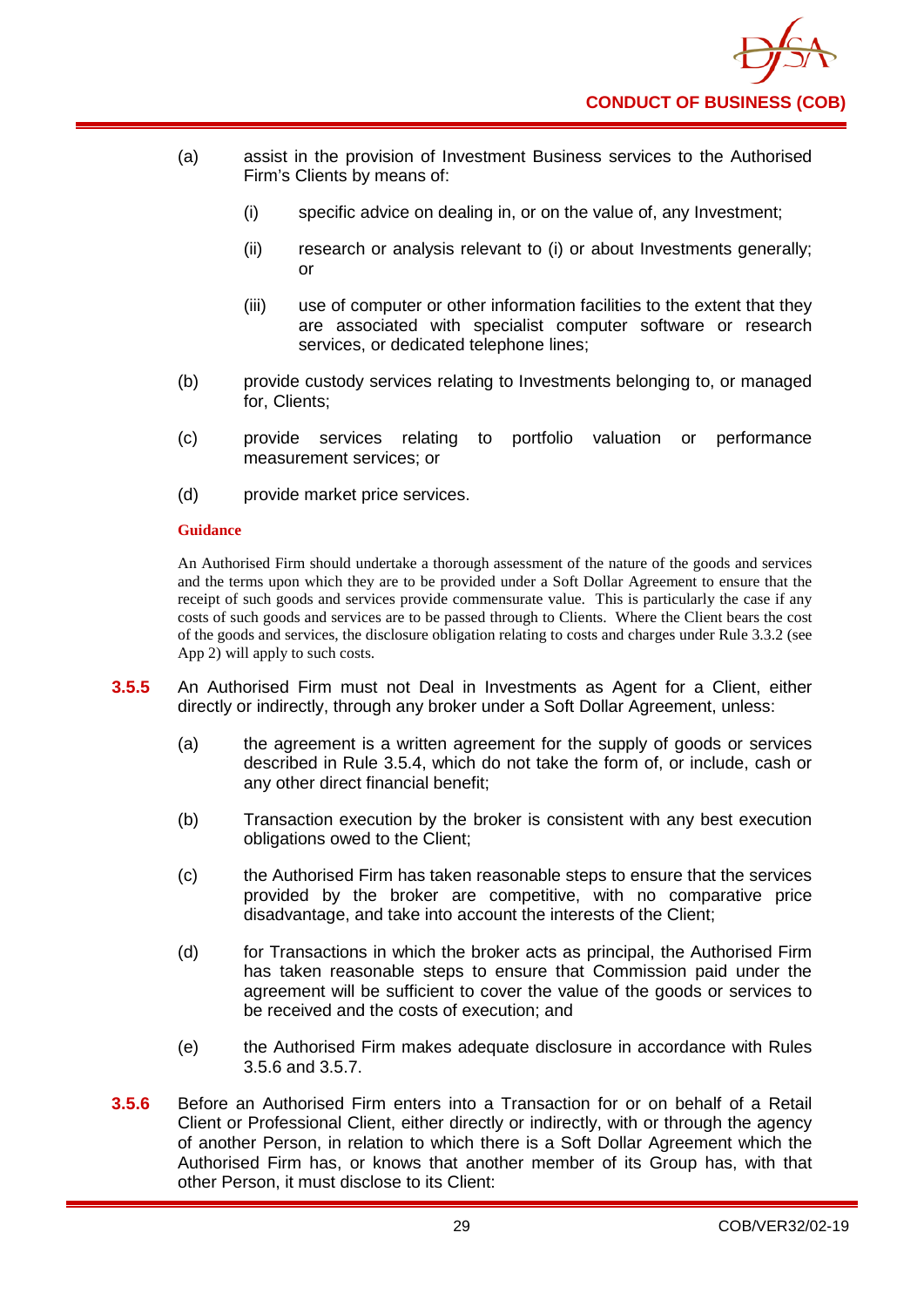- (a) the existence of a Soft Dollar Agreement; and
- (b) the Authorised Firm's or its Group's policy relating to Soft Dollar Agreements.
- **3.5.7** (1) If an Authorised Firm or member of its Group has a Soft Dollar Agreement under which either the Authorised Firm or member of its Group Deals for a Client, the Authorised Firm must provide that Client with the following information:
	- (a) the percentage paid under Soft Dollar Agreements of the total Commission paid by or at the direction of:
		- (i) the Authorised Firm; and
		- (ii) any other member of the Authorised Firm's Group which is a party to those agreements;
	- (b) the value, on a cost price basis, of the goods and services received by the Authorised Firm under Soft Dollar Agreements, expressed as a percentage of the total Commission paid by or at the direction of:
		- (i) the Authorised Firm; or
		- (ii) other members of the Authorised Firm's Group;
	- (c) a summary of the nature of the goods and services received by the Authorised Firm under the Soft Dollar Agreements; and
	- (d) the total Commission paid from the portfolio of that Client.
	- (2) The information in (1) must be provided to that Client at least once a year, covering the period since the Authorised Firm last reported to that Client.

# <span id="page-34-0"></span>**3.6 Record Keeping**

- **3.6.1** An Authorised Firm must, for a minimum of six years, maintain sufficient records in relation to each activity and function of the Authorised Firm. These must include, where applicable, the following:
	- (a) any marketing material issued by, or on behalf of, the Authorised Firm;
	- (b) any financial products or Financial Services provided to a Client and each advice or recommendation made to a Client,
	- (c) a record of each Client Agreement including any subsequent amendments to it as agreed with the Client;
	- (d) records relating to the suitability assessment undertaken by the Authorised Firm to demonstrate compliance with Rule 3.4.2;
	- (e) records to demonstrate compliance with the requirements relating to inducements under section 3.5, including any disclosure made to Clients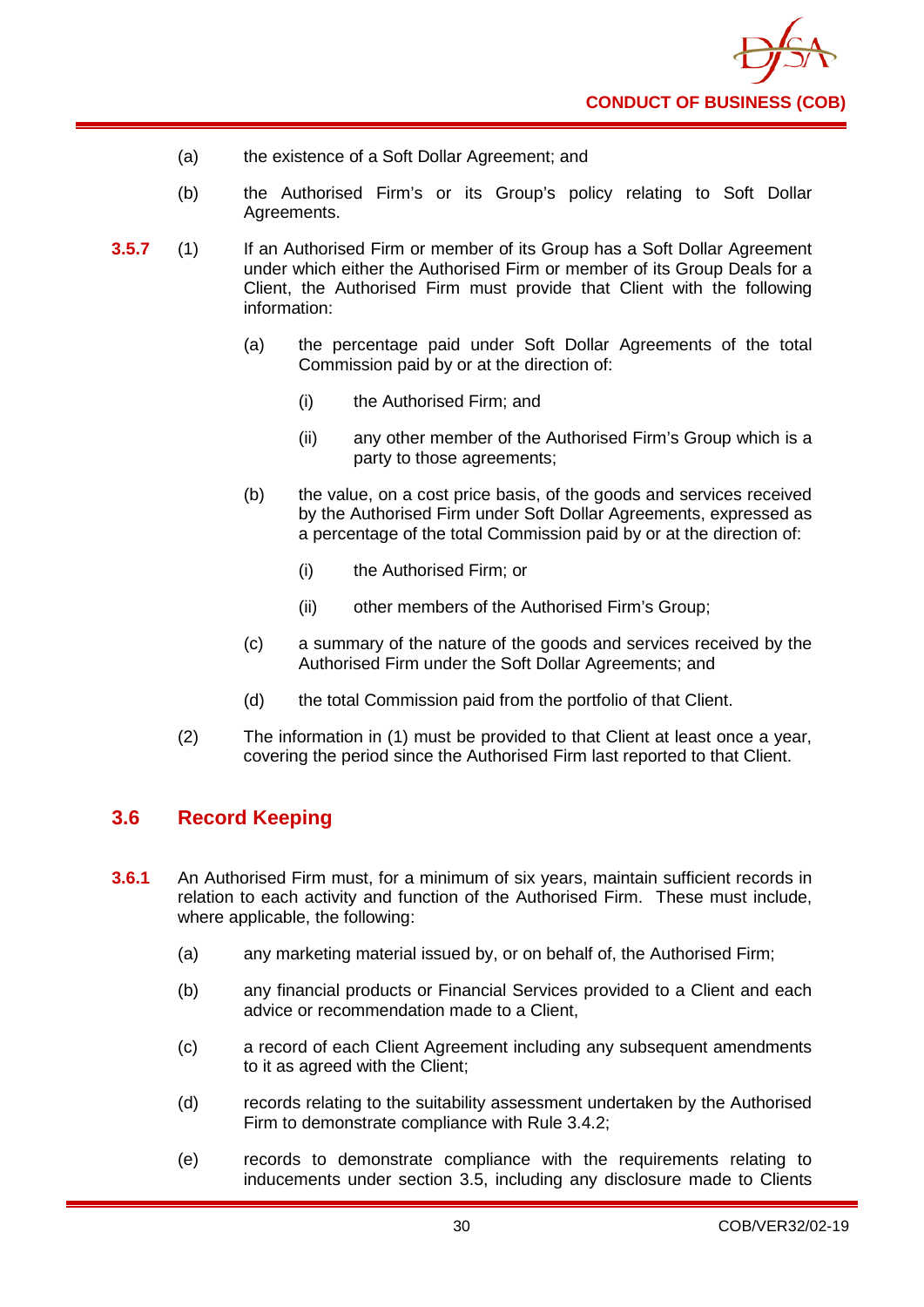

under that section and if any goods and services are received by the Authorised Firm under a Soft Dollar Agreement, the details relating to those agreements; and

- (f) any other disclosures made to Clients.
- **3.6.2** For the purposes of Rule 3.6.1, the six year period commences:
	- (a) in the case of the requirement in Rule  $3.6.1(a)$ , from the date on which the marketing material was last provided to a Person;
	- (b) in the case of the requirement in Rule 3.6.1(b) to (d), from the date the Client ceases to be a Client of the Authorised Firm; and
	- (c) in the case of the requirement in Rule 3.6.1(e), from the date on which the relevant inducements were last received.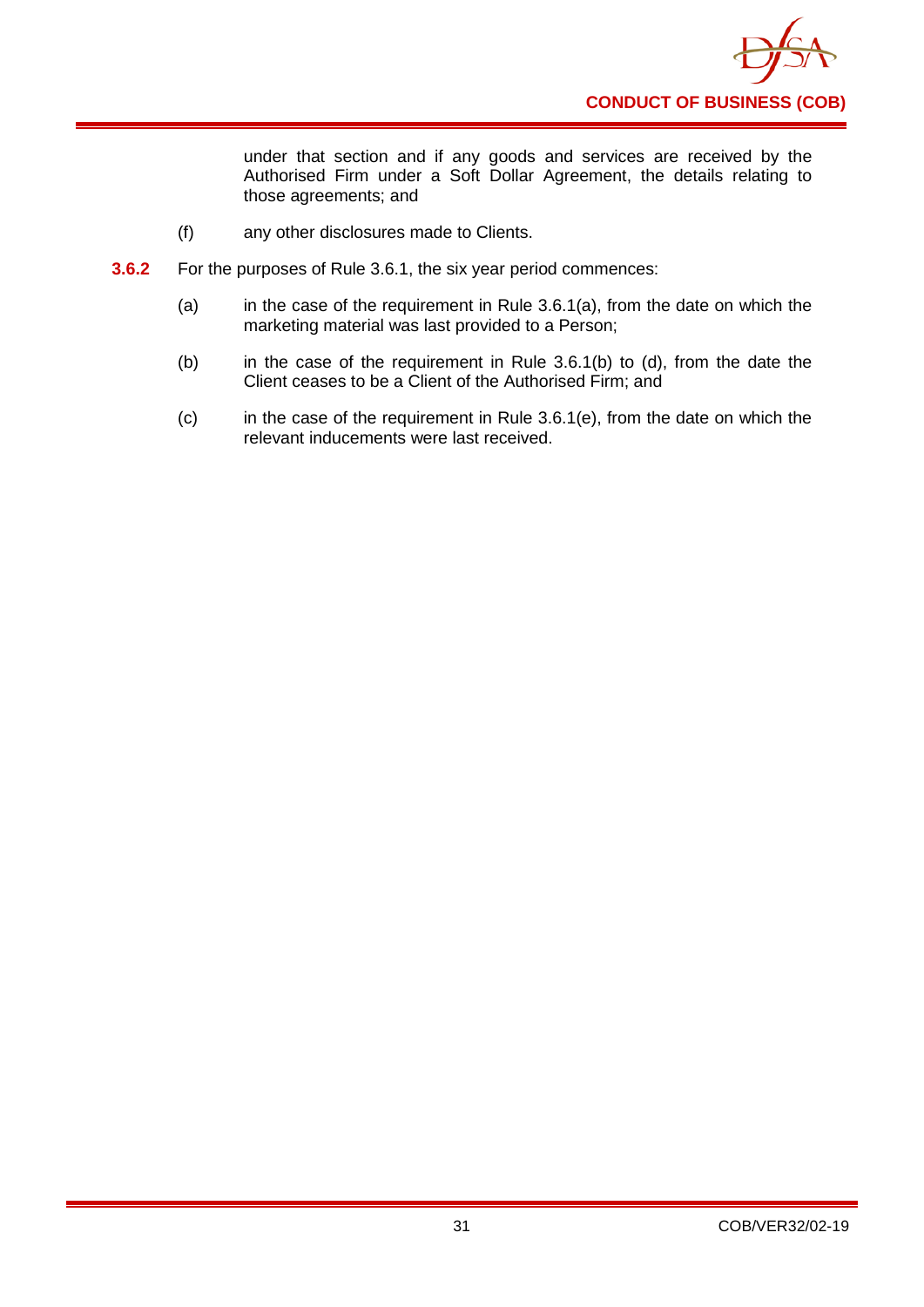

# **4 ADDITIONAL RULES - ACCEPTING DEPOSITS AND PROVIDING CREDIT**

# **4.1 Application**

**4.1.1** The Rules in this chapter apply to an Authorised Firm with respect to Accepting Deposits or Providing Credit through an establishment maintained by it in the DIFC.

# **4.2 Accepting Deposits**

- **4.2.1** A Bank, in the course of Accepting Deposits, must not:
	- (a) Accept Deposits from the State's markets;
	- (b) Accept Deposits in the U.A.E. Dirham;
	- (c) undertake currency or foreign exchange transactions involving the U.A.E. Dirham; or
	- (d) Accept Deposits from Retail Clients.

# **4.3 Providing Credit**

- **4.3.1** (1) An Authorised Firm may, subject to (2), Provide Credit to a:
	- (a) Professional Client; and
	- (b) Retail Client, but only where:
		- (i) the Retail Client is an Undertaking; and
		- (ii) the Credit Facility is provided to the Retail Client for a business purpose.
	- (2) An Authorised Firm, in the course of Providing Credit, must not:
		- (a) Provide Credit in the U.A.E. Dirham; or
		- (b) undertake currency or foreign exchange transactions involving the U.A.E. Dirham.

# **4.4 Depositor protection**

**4.4.1** (1) Subject to (2), to the extent that the Rules in this section are inconsistent with the Insolvency Law 2009 and any regulations made for the purposes of that law the Rules in this section will prevail.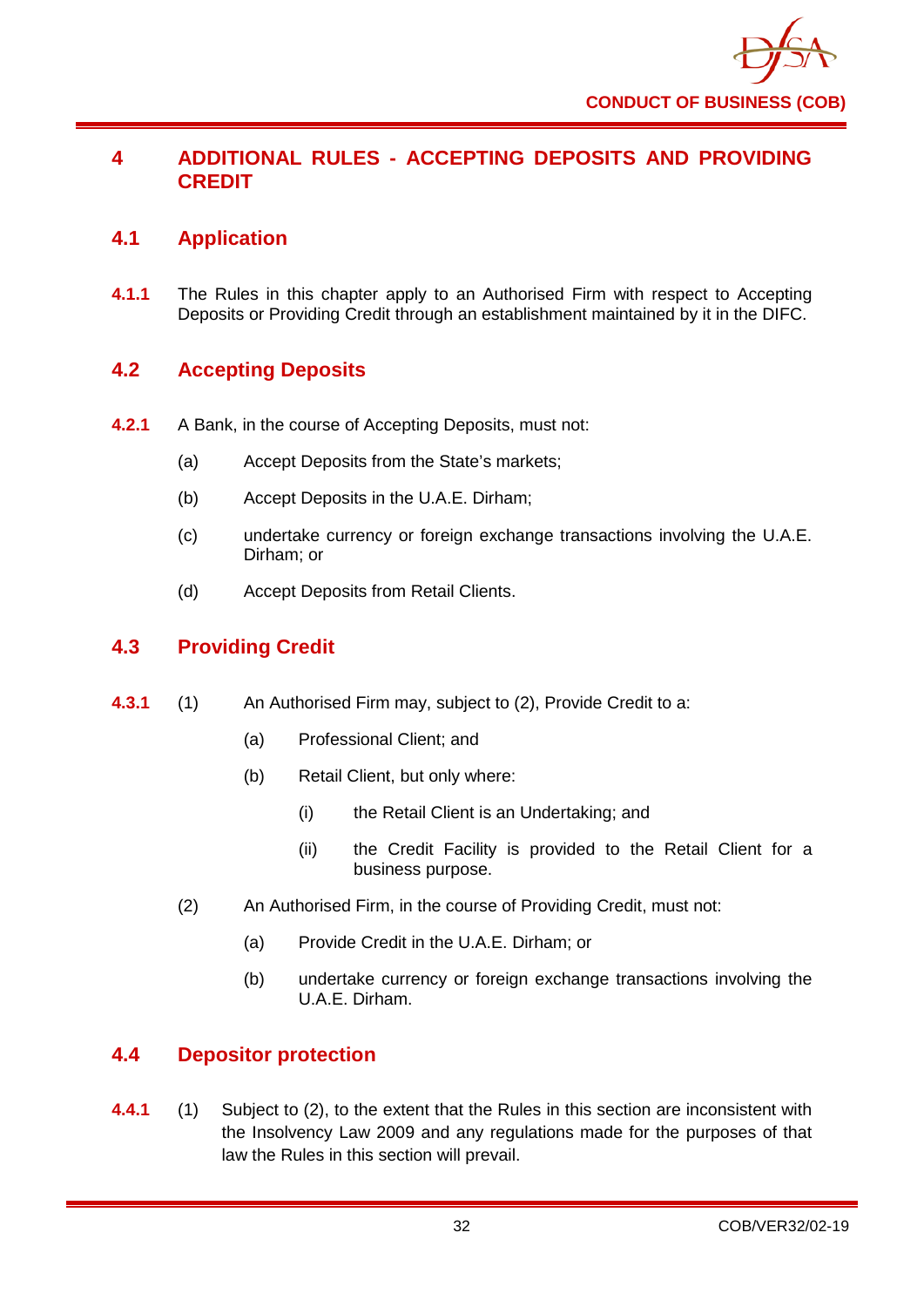- (2) The following provisions of laws, Rules and Regulations prevail over the Rules in this section:
	- (a) parts A5.13.2 (a), (b), (c) and (d)(ii) of the Client Money Distribution Rules;
	- (b) Article 65 of the Insolvency Law 2009;
	- (c) the DIFC Preferential Creditor Regulations; and
	- (d) Regulations 5.45.4 and 5.52 of the DIFC Insolvency Regulations.
- **4.4.2** (1) In the event of:
	- (a) the appointment of a provisional liquidator, liquidator, receiver or administrator, or trustee in bankruptcy, over a Bank which is a Domestic Firm; or
	- (b) a direction by the DFSA to a Bank which is a Domestic Firm under Article 76 of the Regulatory Law 2004 to deal with all or substantially all its Deposits in a specified manner,

eligible depositors of the Bank have priority over, and shall be paid in priority to, all other unsecured creditors of the Bank.

- (2) In (1), an "eligible depositor" means, subject to (3), a Person who, at the relevant time, is a creditor of a Bank referred to in (1) by virtue of being owed an amount of Money held by the Bank as a Deposit.
- (3) In (2), eligible depositor excludes any creditor which is:
	- (i) a Market Counterparty; or
	- (ii) a bank.

## **Guidance**

Article 101 of the DIFC Insolvency Law 2009 gives the DFSA a power to modify the application of provisions of that law and the Regulations made for the purposes of it in particular cases or classes of case. It permits the DFSA to make Rules which provide for the orderly conduct of affairs or winding up of an Authorised Firm and to prescribe procedures and priorities for dealing with assets of the Authorised Firm or other persons in the event of pending or actual insolvency or other default.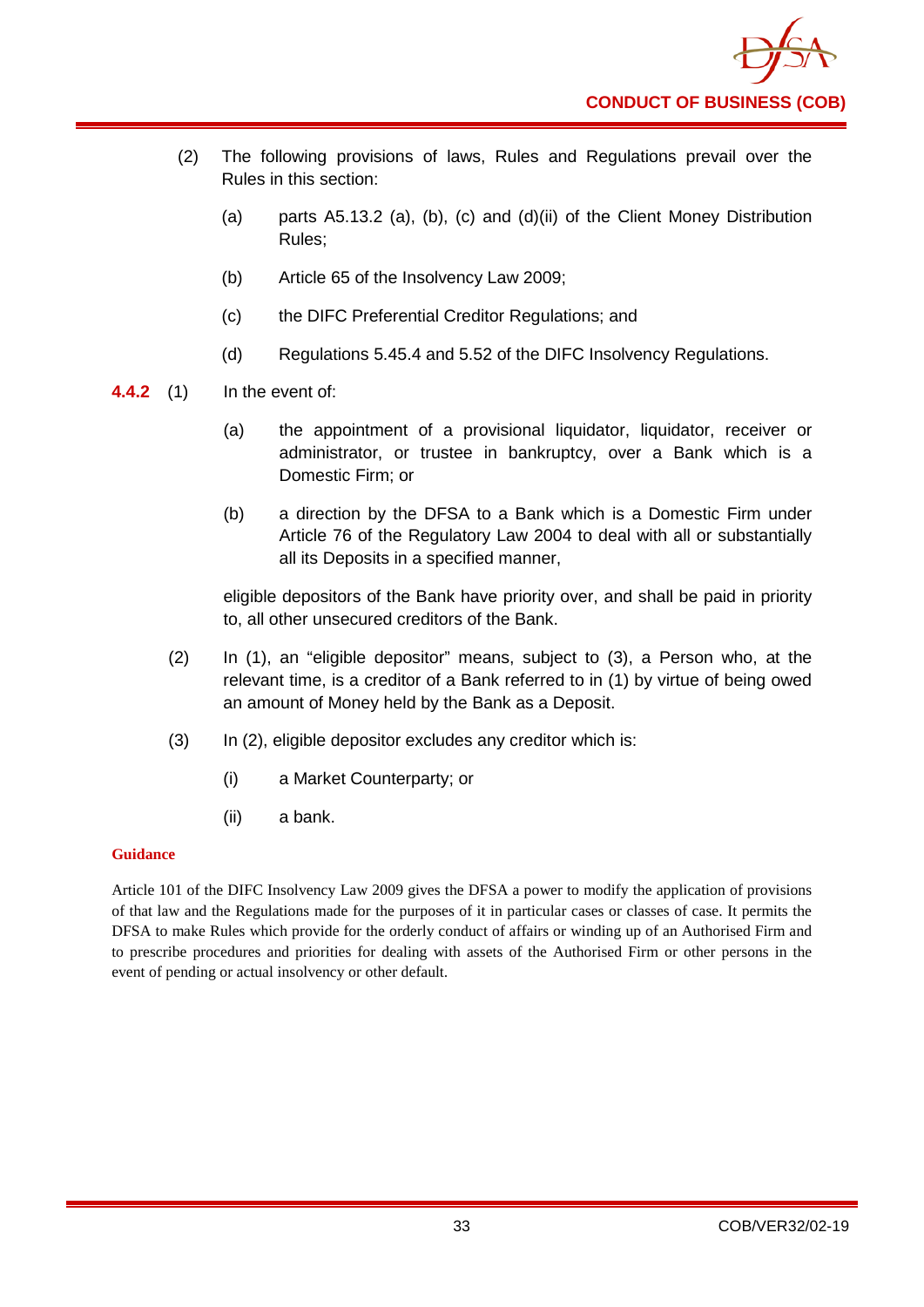

# **5 ADDITIONAL RULES – PROVIDING TRUST SERVICES**

# **5.1 Application**

**5.1.1** This chapter applies to a Trust Service Provider with respect to the conduct of Providing Trust Services.

## **Guidance**

The requirements in chapter 3 also apply to Trust Service Providers.

# **5.2 General**

- **5.2.1** For the purposes of this chapter, a settlor, a trustee or a named beneficiary of a trust in respect of which the Trust Service Provider is engaged in Providing Trust Services may be treated as a Client of the Authorised Firm.
- **5.2.2** A Trust Service Provider must maintain adequate knowledge of, and comply with, all applicable DIFC laws, Rules and Regulations relevant to Providing Trust Services.
- **5.2.3** A Trust Service Provider must be able to demonstrate that it is in compliance with appropriate standards of corporate governance.
- **5.2.4** A Trust Service Provider must transact its business (including the establishing, transferring or closing of business relationships with its Clients) in an expeditious manner where appropriate unless there are reasonable grounds to do otherwise.

## **Exercise of Discretion**

- **5.2.5** Where a Trust Service Provider is responsible for exercising discretion for, or in relation to, its Clients, it must take all reasonable steps to obtain sufficient information in order to exercise, subject to Rule 5.2.6, its discretion or other powers in a proper manner.
- **5.2.6** A Trust Service Provider must only exercise its power or discretion for a proper purpose.
- **5.2.7** The Trust Service Provider must ensure that its understanding of a Client's business is refreshed by means of regular reviews.
- **5.2.8** The Trust Service Provider must ensure that any trustee exercises his discretion in accordance with his fiduciary and other duties under the laws governing the trust of which he is a trustee.

## **Delegation of duties or powers**

**5.2.9** Any delegation of duties or powers by a Trust Service Provider, whether by Power of Attorney or otherwise, must only be entered into for a proper purpose, permissible by law and limited and monitored as appropriate.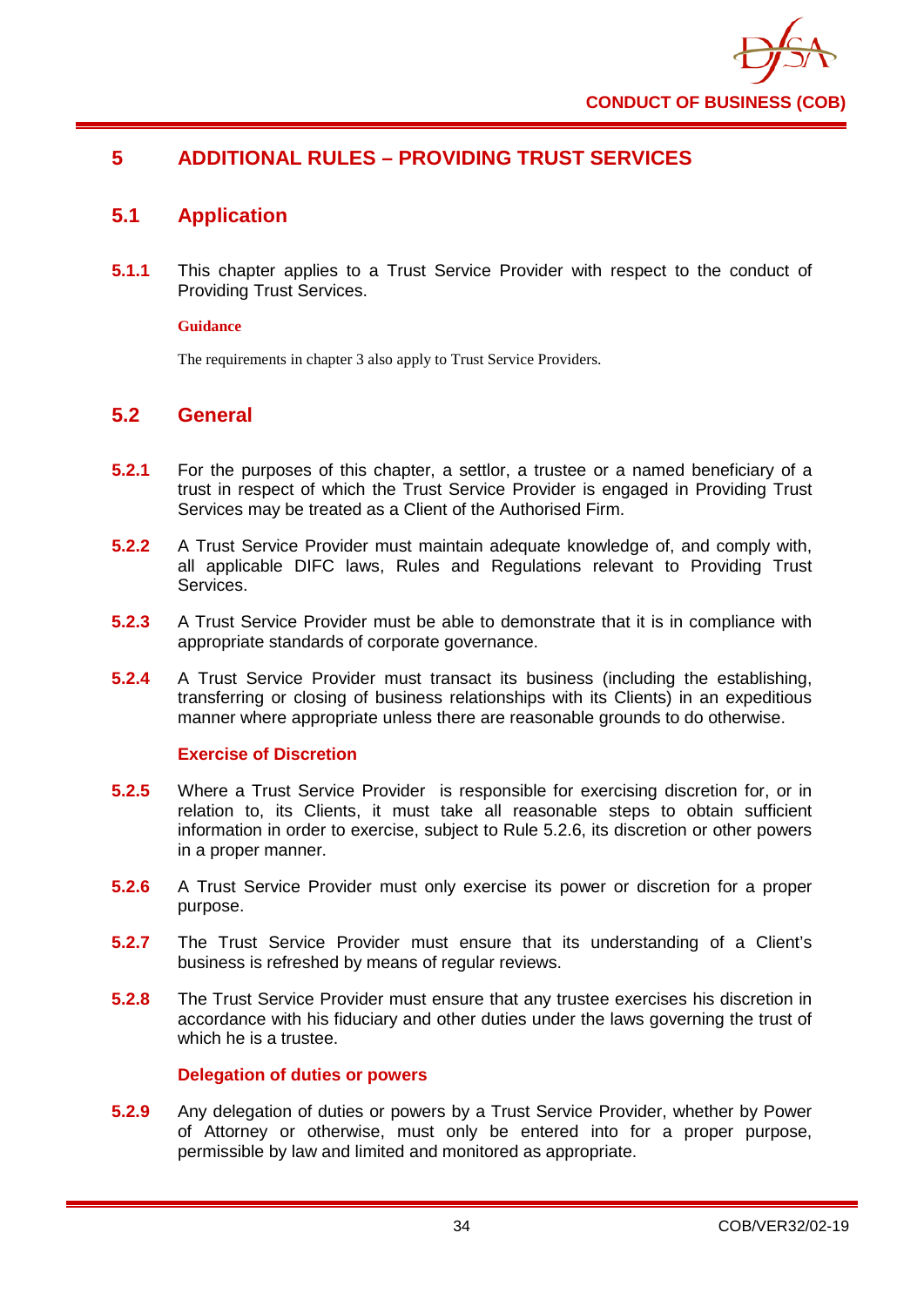

# **5.3 Reviews**

**5.3.1** A Trust Service Provider must ensure that adequate procedures are implemented to ensure that regular reviews at appropriate intervals are conducted in respect of Providing Trust Services to its Clients.

# **5.4 Professional indemnity insurance cover**

- **5.4.1** A Trust Service Provider must maintain professional indemnity insurance cover appropriate to the nature and size of the Trust Service Provider's business.
- **5.4.2** A Trust Service Provider must:
	- (a) provide the DFSA with a copy of its professional indemnity insurance cover; and
	- (b) notify the DFSA of any changes to the cover including termination and renewal.
- **5.4.3** A Trust Service Provider must provide the DFSA on a yearly basis, with the details of the arrangements in force together with evidence of the cover. Any claims in excess of \$10,000 or changes to the arrangements previously notified to the DFSA under this Rule must be notified to the DFSA as they arise.

# **5.5 Dual control**

- **5.5.1** The Trust Service Provider must have adequate internal controls, including having two Persons with appropriate skills and experience managing the business.
- **5.5.2** While a Trust Service Provider may have a single Person with overall responsibility, at least another Person must have the skills and experience to be able to run the business of the Trust Service Provider in the absence of the senior Person and must be in a position to challenge the actions of the senior Person where they consider that those actions may be contrary to the provisions of DIFC Laws, Rules or Regulations or any other applicable legislation, may not be in the interests of the Client, or may be contrary to sound business principles.

# **5.6 Internal reporting**

- **5.6.1** A Trust Service Provider must have arrangements for internal reporting to ensure that the directors or the partners can satisfy themselves that:
	- (a) the requirements of the relevant legislation are being met on an on going basis;
	- (b) the Trust Service Provider's business is being managed according to sound business principles and, in particular, that it can meet its financial commitments as they fall due;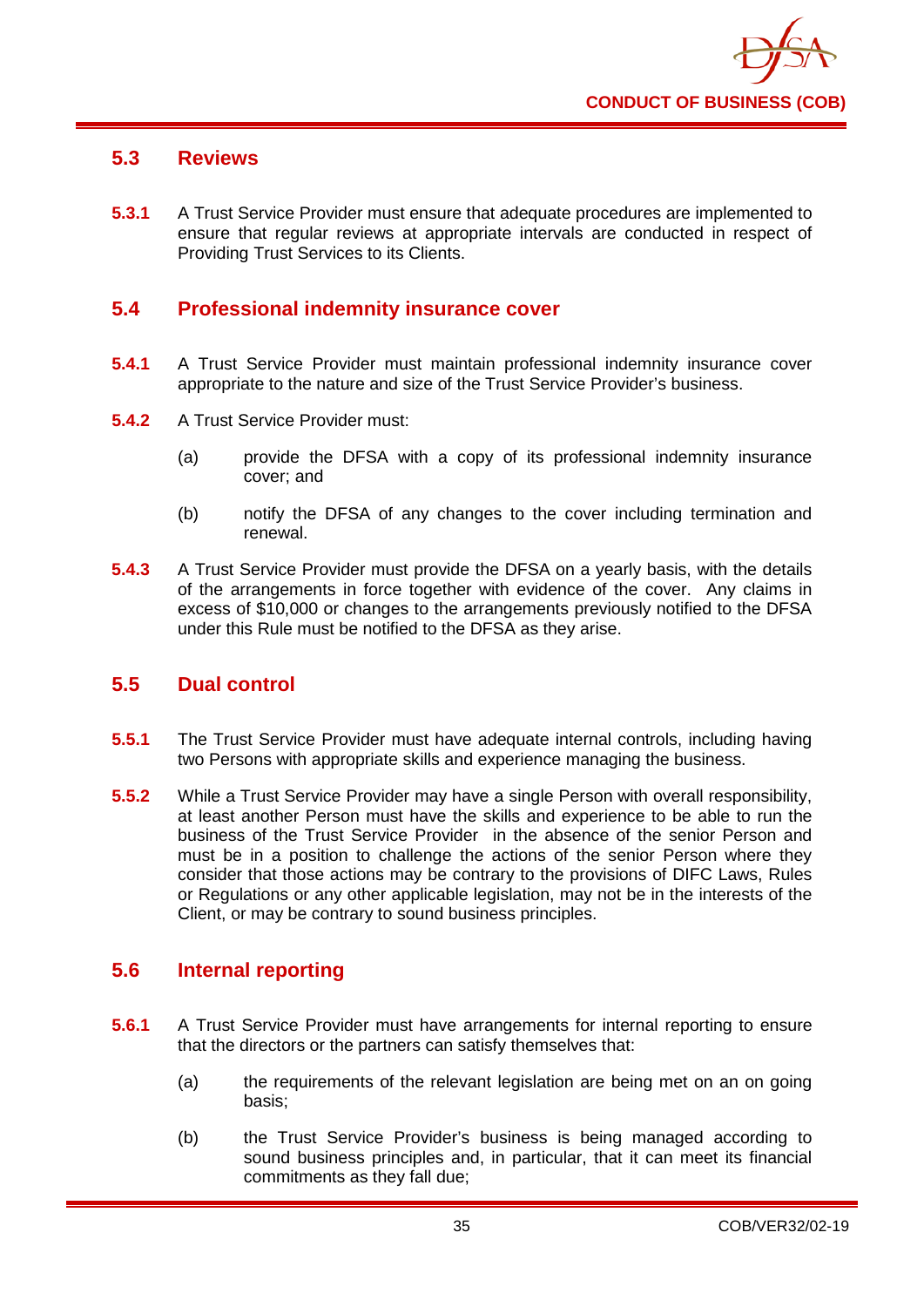

- (c) the affairs of its Clients are being managed in accordance with the service agreements;
- (d) the trustees are acting in accordance with their fiduciary and other duties;
- (e) the affairs of its Clients are being properly monitored and in particular that the Client is not using the trust structure to hide assets from legitimate enquiry, to avoid proper obligations in other jurisdictions or to engage in illegal activities in other jurisdictions;
- (f) the assets of its Clients are properly managed and safeguarded; and
- (g) the recruitment, training and motivation of staff is sufficient to meet the obligations of the business.

# **5.7 Recording of Selection Criteria**

- **5.7.1** Where the Trust Service Provider seeks the advice of a third party in connection with a Client's affairs, for example to advise on or manage investments, the Trust Service Provider must record the criteria for selection of the adviser and the reasons for the selection made.
- **5.7.2** The Trust Service Provider must monitor the performance of the adviser and ensure that it is in a position to change advisers if it is in the interests of the Client.

# **5.8 Qualification and experience of Trust Service Provider staff**

- **5.8.1** Staff employed or Persons recommended by the Trust Service Provider must have appropriate qualifications and experience.
- **5.8.2** A Trust Service Provider must ensure that all transactions or decisions entered into, taken by or on behalf of Clients are properly authorised and handled by Persons with an appropriate level of knowledge, experience, qualifications and status according to the nature and status of the transactions or decisions involved (this applies also to decisions taken by trustees who are recommended by, but not employed by, a Trust Service Provider).
- **5.8.3** A Trust Service Provider must ensure that, each of its officers and employees, agents, Persons acting with its instructions and Persons it recommends to act as trustees have an appropriate understanding of the fiduciary and other duties of a trustee and any duties arising under the laws relevant to the administration and affairs of Clients for which they are acting in the jurisdictions in which they are carrying on business and in which the assets being managed are held.
- **5.8.4** A Trust Service Provider must ensure that staff competence is kept up to date through training and continuous professional development as appropriate.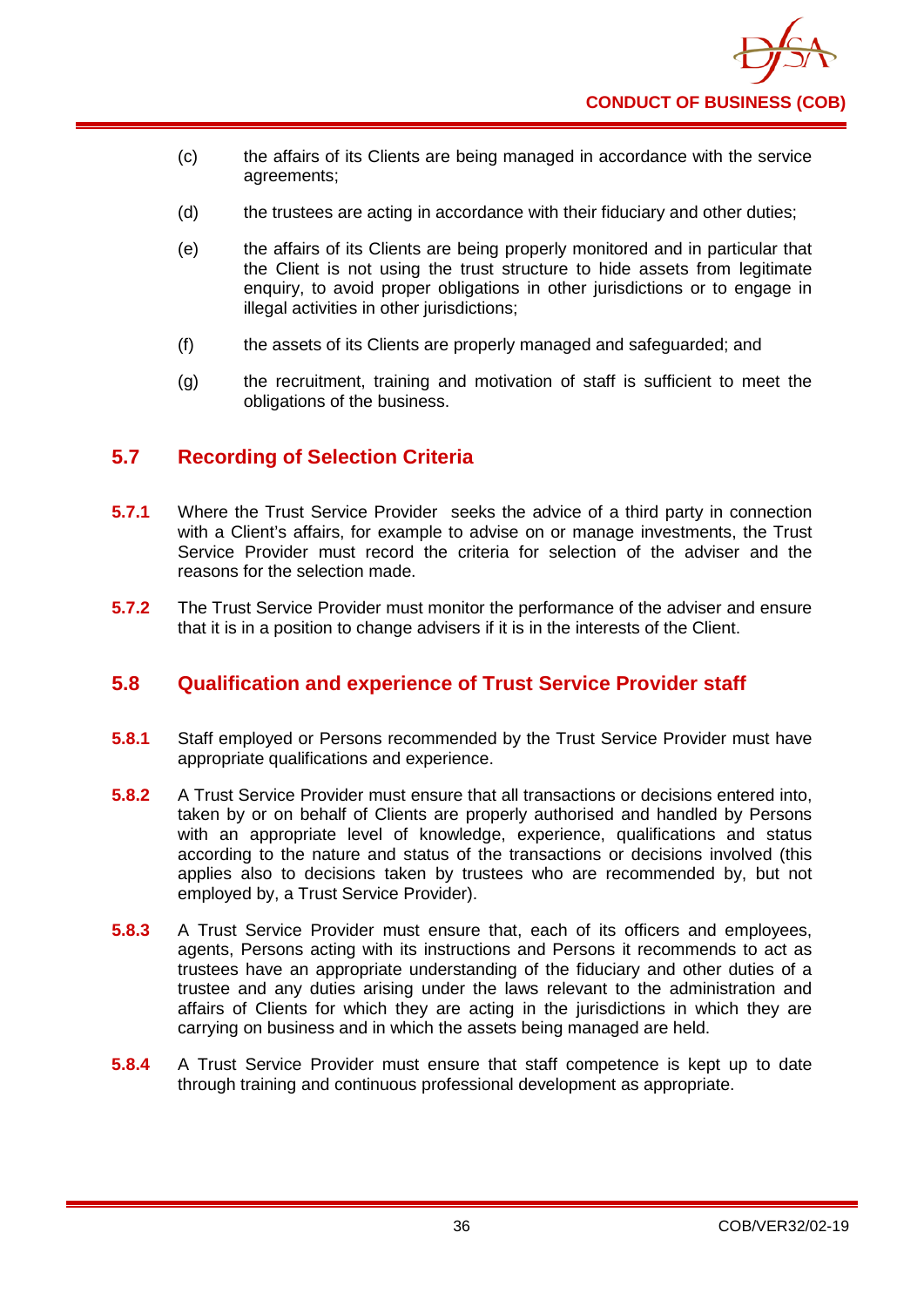

# **5.9 Books and records**

**5.9.1** The books and records of a Trust Service Provider must be sufficient to demonstrate adequate and orderly management of Clients' affairs. A Trust Service Provider must prepare proper accounts, at appropriately regular intervals on the trusts and underlying companies administered for its Clients. Where trusts and underlying companies are governed by the laws of a jurisdiction that require accounts to be kept in a particular form, the Trust Service Provider must meet those requirements. In any case, the Trust Service Provider's books and records must be sufficient to allow the recreation of the transactions of the business and its Clients and to demonstrate what assets are due to each Client and what liabilities are attributable to each Client. The books and records must also include sufficient details about service providers and agents engaged on behalf of the trust.

# **5.10 Due diligence**

- **5.10.1** A Trust Service Provider must, at all times, have verified documentary evidence of the settlors, trustees (in addition to the Trust Service Provider itself) and principal named beneficiaries of trusts for which it Provides Trust Services. In the case of discretionary trusts with the capacity for the trustee to add further beneficiaries, a Trust Service Provider must also have verified, where reasonably possible, documentary evidence of any Person who receives a distribution from the trust and any other Person who is named in a memorandum or letter of wishes as being a likely recipient of a distribution from a trust.
- **5.10.2** A Trust Service Provider must demonstrate that it has knowledge of the source of funds that have been settled into trusts or have been used to provide capital to companies, or have been used in transactions with which the Trust Service Provider has an involvement.

# **5.11 Fitness and Propriety of Persons acting as trustees**

- **5.11.1** Where a Trust Service Provider arranges for a Person who is not an employee of the Trust Service Provider to act as trustee for a Client of the Trust Service Provider, the Trust Service Provider must ensure that such Person is fit and proper.
- **5.11.2** A Trust Service Provider must notify the DFSA of the appointment of a Person under Rule 5.11.1, including the name and business address if applicable and the date of commencement of the appointment.
- **5.11.3** Prior to the appointment of such a Person to act as a trustee, the Trust Service Provider must take reasonable steps to ensure that the Person has the required skills, experience and resources to act as a trustee for a Client of the Trust Service Provider.
- **5.11.4** A Trust Service Provider must notify the DFSA immediately if the appointment of such a Person is or is about to be terminated, or on the resignation of such Person, giving the reasons for the resignation and the measures which have been taken to ensure that a new trustee has been appointed.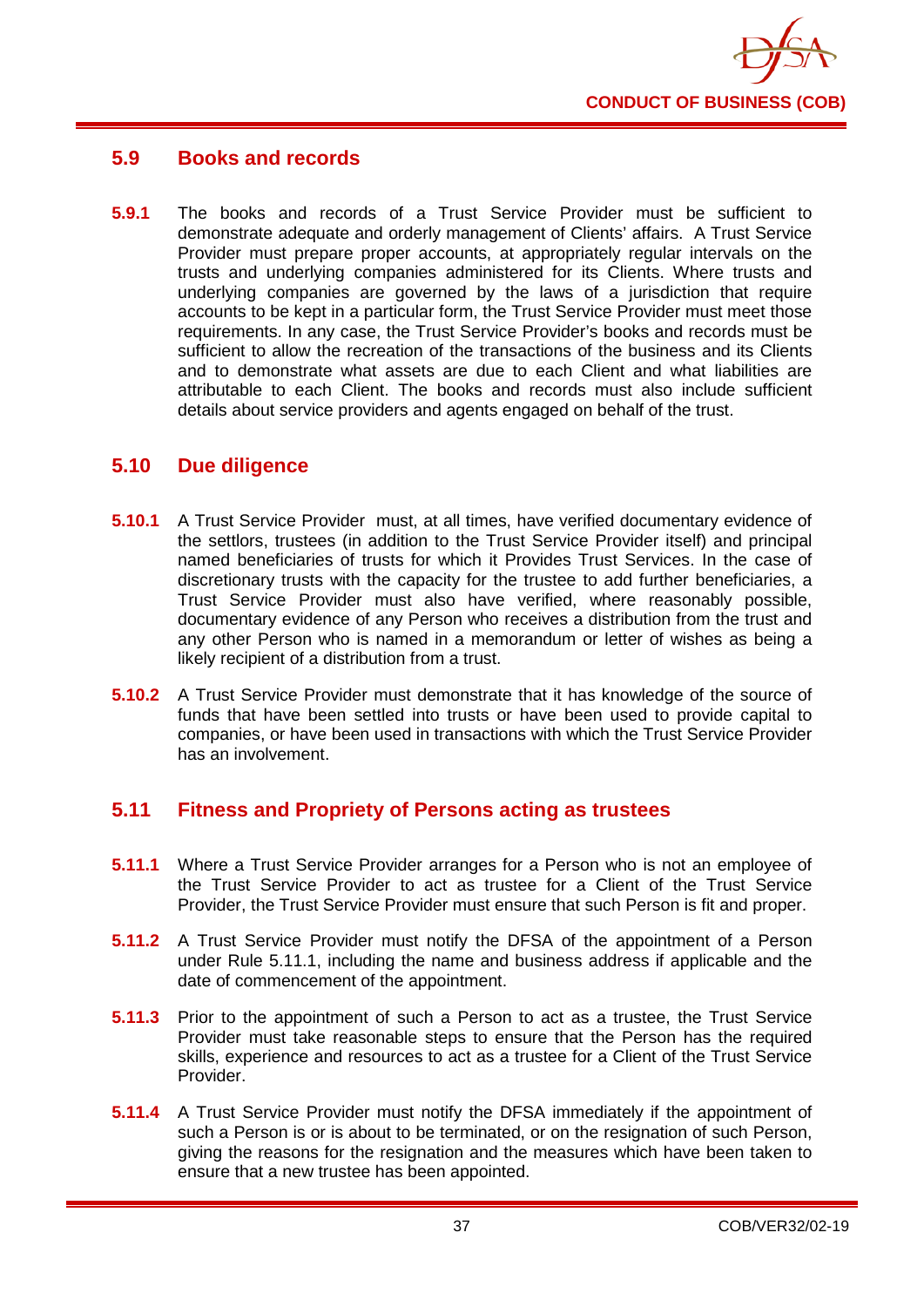

**5.11.5** A Person appointed to act as trustee for a Client of a Trust Service Provider who is not an Employee of the Trust Service Provider, must agree in writing to be bound by and comply with the same legal and regulatory requirements as if he were an Employee of the Trust Service Provider.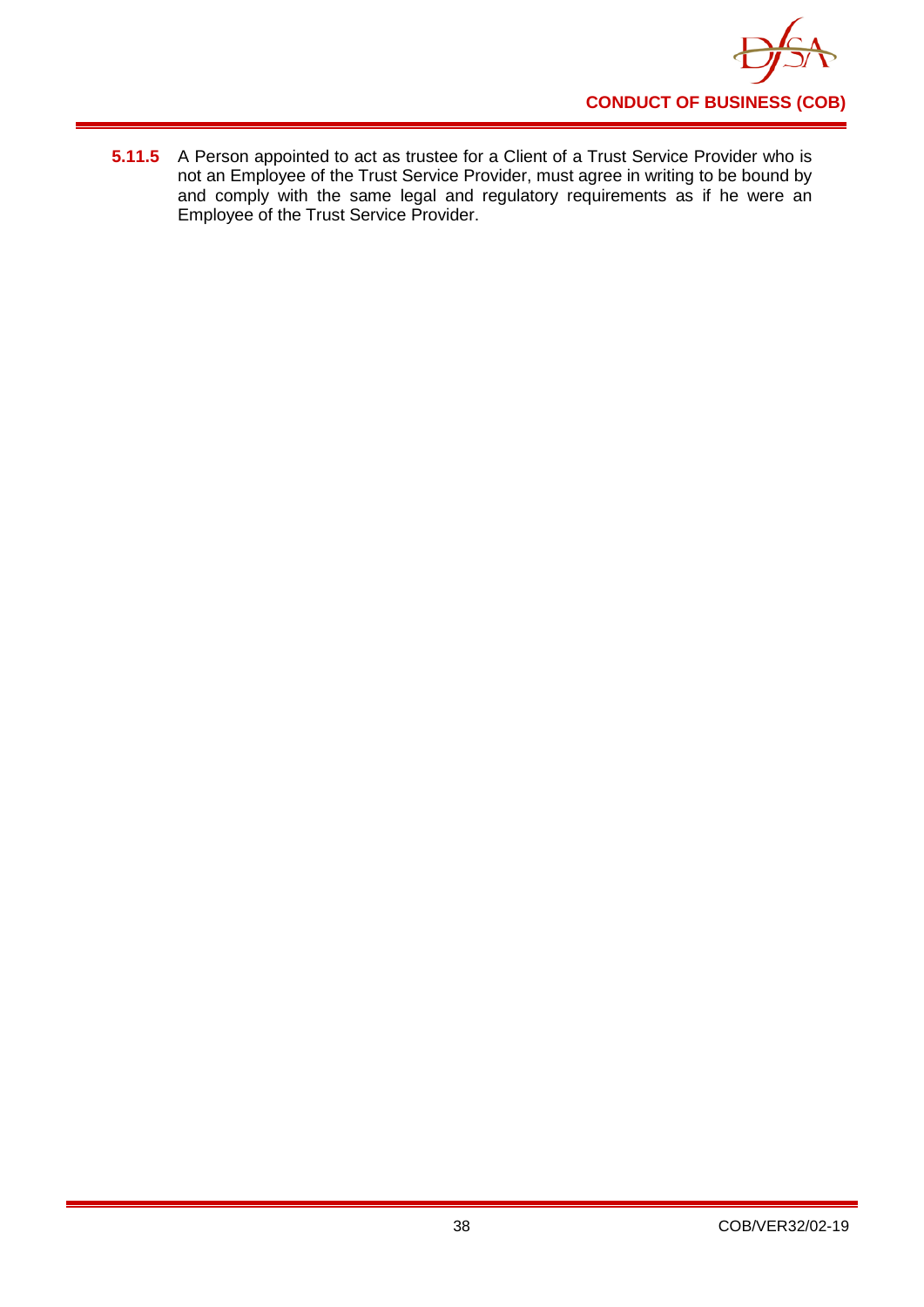

# **6 ADDITIONAL RULES - INVESTMENT BUSINESS**

# **6.1 Application**

- **6.1.1** (1) The Rules in this chapter apply to an Authorised Firm when conducting Investment Business.
	- (2) Sections 6.11, 6.12, 6.13 and 6.14 also apply to an Authorised Firm in respect of Client Assets that it holds or controls (within the meaning of Rule 6.11.4) in the course of, or in connection with, Operating a Crowdfunding Platform.
	- (3) The requirements in this chapter apply to an Authorised Firm regardless of the classification of the Client, unless expressly provided otherwise.

## **Guidance**

The requirements in chapter 3 also apply to the conduct of Investment Business.

# **6.2 Personal account transactions**

## **Conditions for personal account transactions**

- **6.2.1** An Authorised Firm must establish and maintain adequate policies and procedures so as to ensure that:
	- (a) an Employee does not undertake a Personal Account Transaction unless:
		- (i) the Authorised Firm has, in a written notice, drawn to the attention of the Employee the conditions upon which the Employee may undertake Personal Account Transactions and that the contents of such a notice are made a term of his contract of employment or services;
		- (ii) the Authorised Firm has given its written permission to that Employee for that transaction or to transactions generally in Investments of that kind; and
		- (iii) the transaction will not conflict with the Authorised Firm's duties to its Clients;
	- (b) it receives prompt notification or is otherwise aware of each Employee's Personal Account Transactions; and
	- (c) if an Employee's Personal Account Transactions are conducted with the Authorised Firm, each Employee's account must be clearly identified and distinguishable from other Clients' accounts.
- **6.2.2** The written notice in Rule 6.2.1(a)(i) must make it explicit that, if an Employee is prohibited from undertaking a Personal Account Transaction, he must not, except in the proper course of his employment: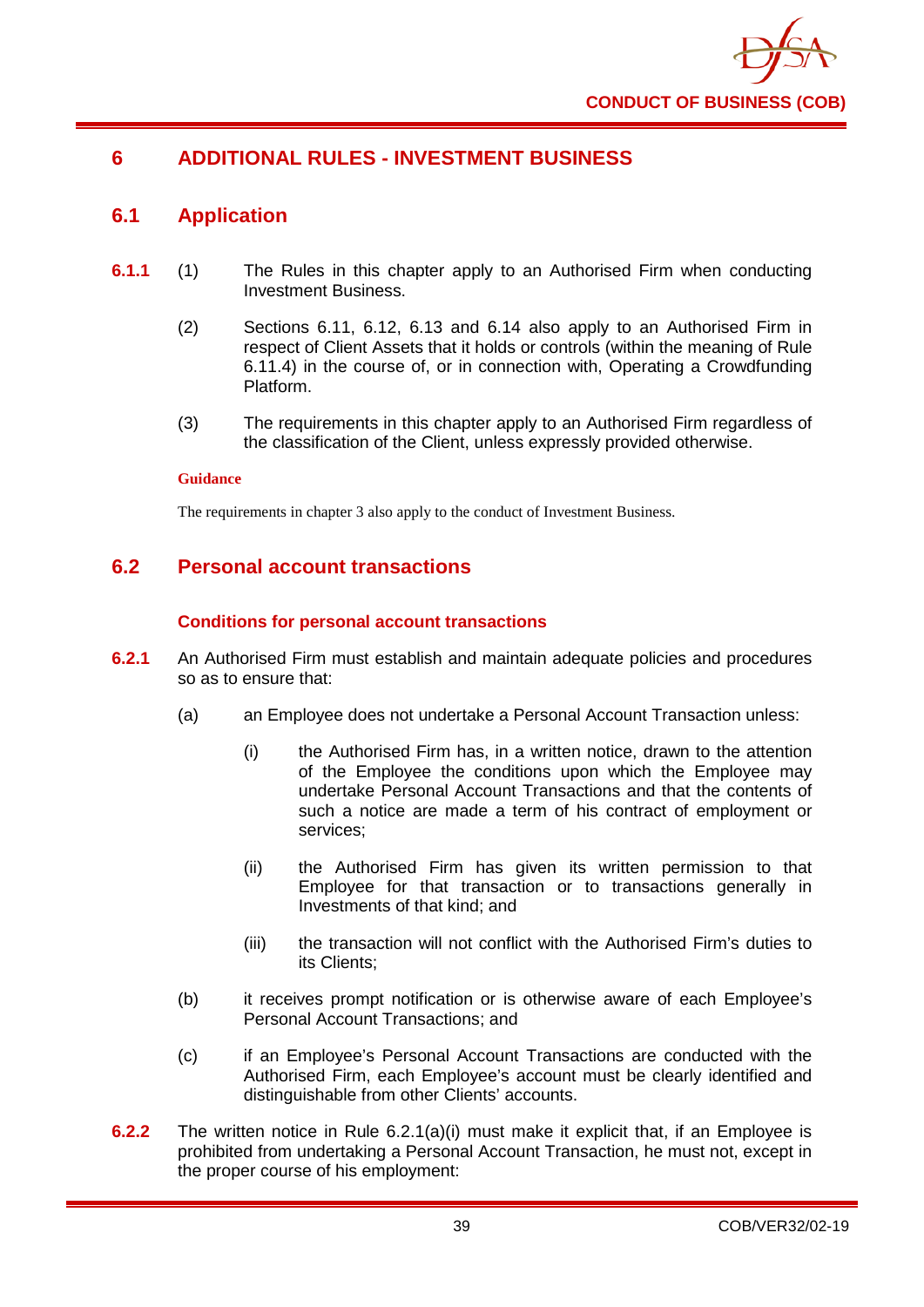

- (a) procure another Person to enter into such a Transaction; or
- (b) communicate any information or opinion to another Person if he knows, or ought to know, that the Person will as a result, enter into such a Transaction or procure some other Person to do so.
- **6.2.3** Where an Authorised Firm has taken reasonable steps to ensure that an Employee will not be involved to any material extent in, or have access to information about, the Authorised Firm's Investment Business, then the Authorised Firm need not comply with the requirements in Rule 6.2.1 in respect of that Employee.
- **6.2.4** An Authorised Firm must establish and maintain procedures and controls so as to ensure that an Investment Analyst does not undertake a Personal Account Transaction in an Investment if the Investment Analyst is preparing Investment Research:
	- (a) on that Investment or its Issuer; or
	- (b) on a related investment, or its Issuer;

until the Investment Research is published or made available to the Authorised Firm's Clients.

## **Record Keeping**

- **6.2.5** (1) An Authorised Firm must maintain and keep a record of:
	- (a) the written notice setting out the conditions for Personal Account Transactions under Rule 6.2.1(a)(i);
	- (b) each permission given or denied by the Authorised Firm under Rule 6.2.1(a)(ii);
	- (c) each notification made to it under Rule 6.2.1(b); and
	- (d) the basis upon which the Authorised Firm has ascertained that an Employee will not be involved in to any material extent, or have access to information about, the Authorised Firm's Investment Business for the purposes of Rule 6.2.3.
	- (2) The records in (1) must be retained for a minimum of six years from the date of:
		- (a) in  $(1)(a)$  and  $(1)(d)$ , termination of the employment contract of each Employee;
		- (b) in (1)(b), each permission given or denied by the Authorised Firm; and
		- (c) in (1)(c), each notification made to the Authorised Firm.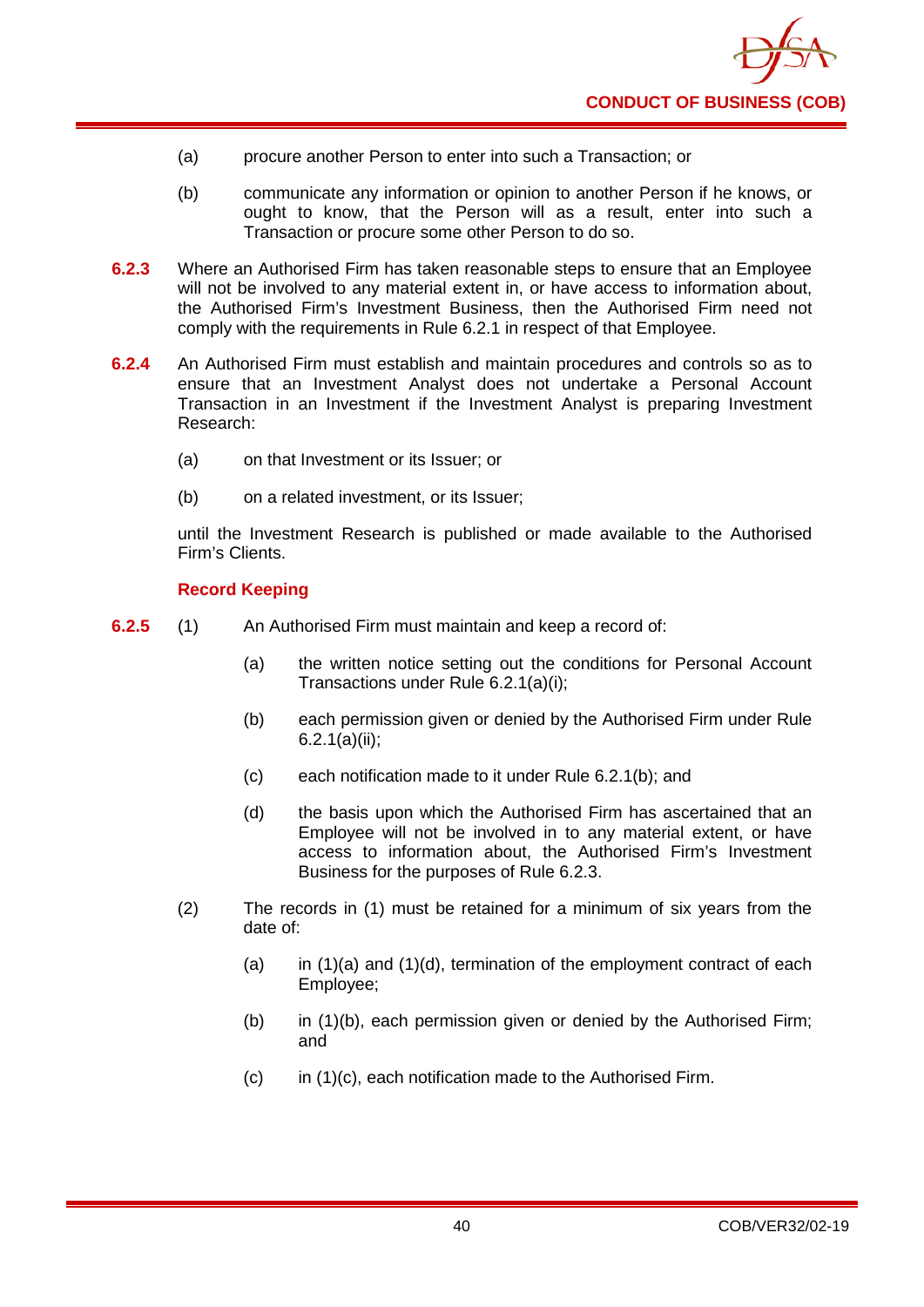

# **6.3 Investment research and offers of securities**

## **Application**

**6.3.1** This section applies to an Authorised Firm preparing or publishing Investment Research.

#### **Guidance**

Investment Research is seen as a significant potential source of conflicts of interest within an Authorised Firm and therefore an Authorised Firm preparing or publishing investment research is expected to have adequate procedures, systems and controls to manage effectively any conflicts that arise.

- **6.3.2** An Authorised Firm that prepares and publishes Investment Research must have adequate procedures and controls to ensure:
	- (a) the effective supervision and management of Investment Analysts;
	- (b) that the actual or potential conflicts of interest are proactively managed in accordance with section 3.5 ;
	- (c) that the Investment Research issued to Clients is impartial; and
	- (d) that the Investment Research contains the disclosures described under Rules 6.3.3 and 6.3.4.

#### **Guidance**

An Authorised Firm's procedures, controls and internal arrangements, which may include Chinese Walls, should limit the extent of Investment Analysts participation in corporate finance business and sales and trading activities, and ensure remuneration structures do not affect their independence.

## **Disclosures in investment research**

- **6.3.3** When an Authorised Firm publishes Investment Research, it must take reasonable steps to ensure that the Investment Research:
	- (a) clearly identifies the types of Clients for whom it is principally intended;
	- (b) distinguishes fact from opinion or estimates, and includes references to sources of data and any assumptions used;
	- (c) specifies the date when it was first published;
	- (d) specifies the period the ratings or recommendations are intended to cover;
	- (e) contains a clear and unambiguous explanation of the rating or recommendation system used;
	- (f) includes a distribution of the different ratings or recommendations, in percentage terms:
		- (i) for all Investments;
		- (ii) for Investments in each sector covered; and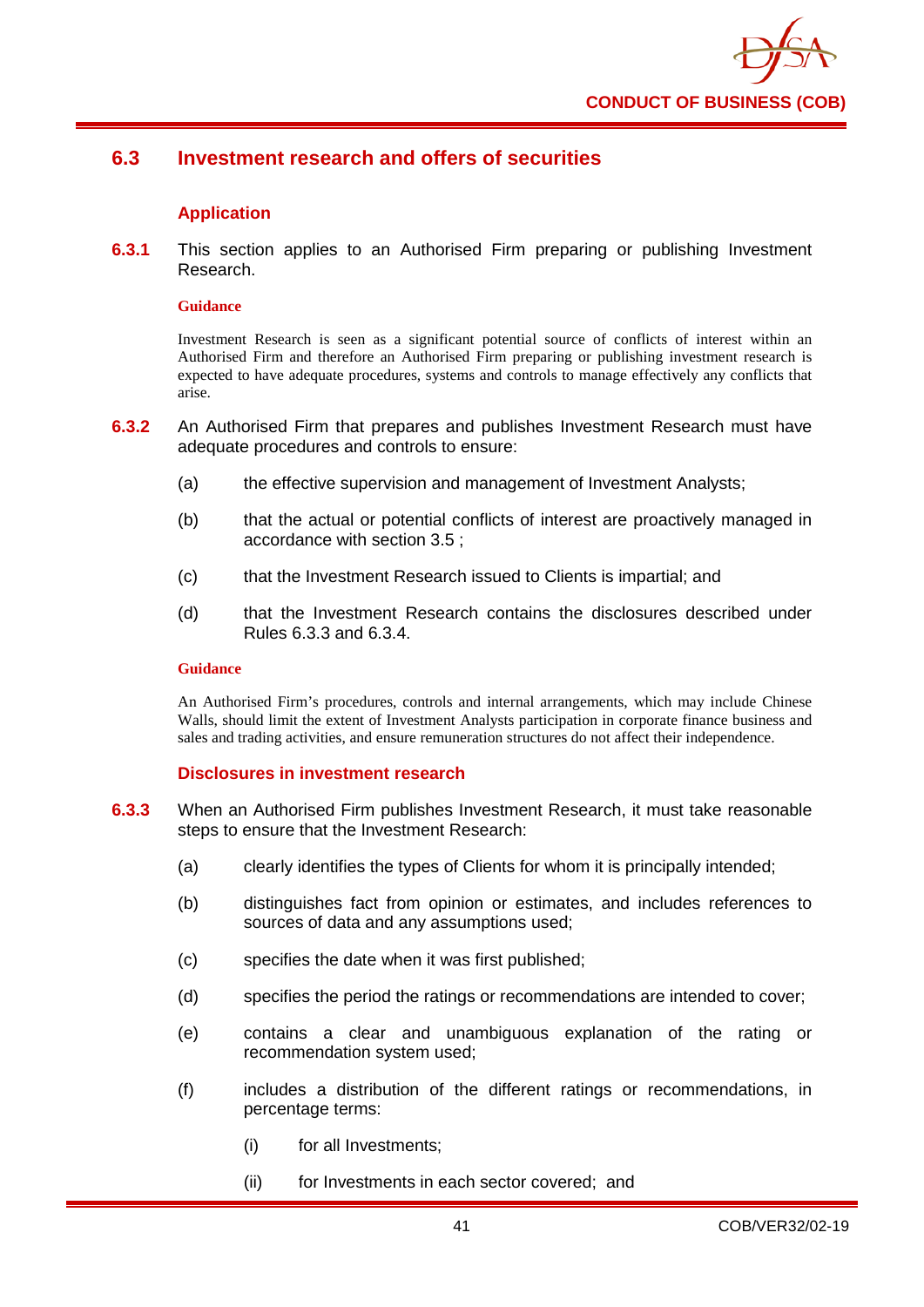- (iii) for Investments, if any, where the Authorised Firm has undertaken corporate finance business with or for the Issuer over the past 12 months; and
- (g) if intended for use only by a Professional Client or Market Counterparty, contains a clear warning that it should not be relied upon by or distributed to Retail Clients.

An Authorised Firm may consider including a price chart or line graph depicting the performance of the Investment for the period that the Authorised Firm has assigned a rating or recommendation for that investment, including the dates on which the ratings were revised for the purposes of the requirements such as in (d) and (e) of Rule 6.3.3.

- **6.3.4** For the purposes of this section, an Authorised Firm must take reasonable steps to ensure that when it publishes Investment Research, and in the case where a representative of the Authorised Firm makes a Public Appearance, disclosure is made of the following matters:
	- (a) any financial interest or material interest that the Investment Analyst or a Close Relative of the analyst has, which relates to the Investment;
	- (b) the reporting lines for Investment Analysts and their remuneration arrangements where such matters give rise to any conflicts of interest which may reasonably be likely to impair the impartiality of the Investment Research;
	- (c) any shareholding by the Authorised Firm or its Associate of 1% or more of the total issued share capital of the Issuer;
	- (d) if the Authorised Firm or its Associate acts as corporate broker for the Issuer;
	- (e) any material shareholding by the Issuer in the Authorised Firm;
	- (f) any corporate finance business undertaken by the Authorised Firm with or for the Issuer over the past 12 months, and any future relevant corporate finance business initiatives; and
	- (g) that the Authorised Firm is a Market Maker in the Investment, if that is the case.

## **Guidance**

The requirements in Rule 6.3.4(a) and (b) apply to an Authorised Firm in addition to other requirements in the DFSA Rulebook. For example, an Authorised Firm is required to take reasonable steps to identify actual or potential conflicts of interest and then prevent or manage them under GEN Rule 4.2.7 (Principle 7 – Conflicts of Interest). Further, COB Rule 6.3.2 requires an Authorised Firm to have adequate procedures and controls when it prepares or publishes Investment Research.

## **Restrictions on publication**

**6.3.5** If an Authorised Firm acts as a manager or co-manager of an initial public offering or a secondary offering, it must take reasonable steps to ensure that: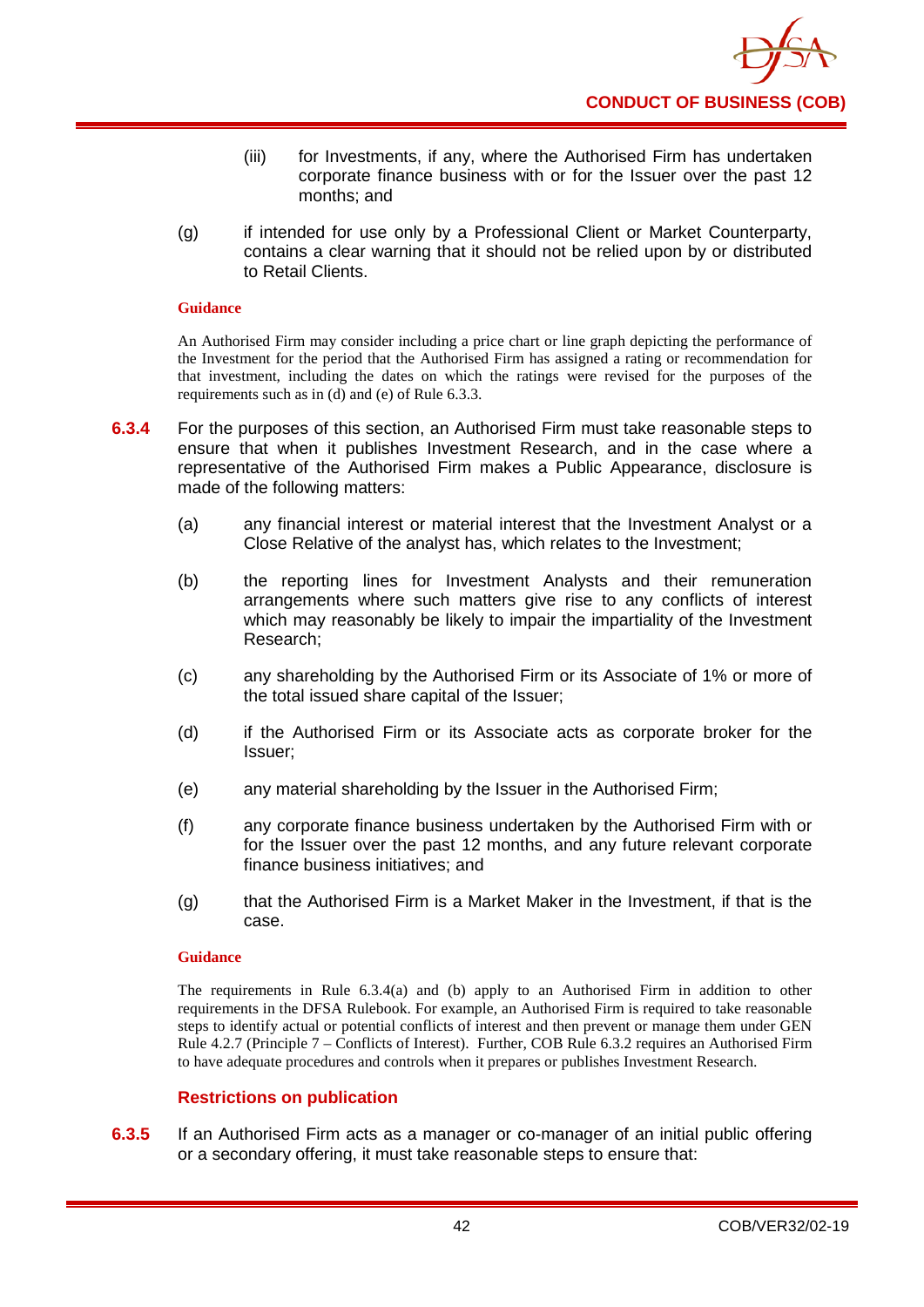- (a) it does not publish Investment Research relating to the Investment during a Quiet Period; and
- (b) an Investment Analyst from the Authorised Firm does not make a Public Appearance relating to that Investment during a Quiet Period.

The DFSA does not consider the same conflicts of interest mentioned in this section arise if an Investment Analyst prepares Investment Research solely for an Authorised Firm's own use and not for publication. For example, if the research material is prepared solely for the purposes of the Authorised Firm's proprietary trading then the use of this information would fall outside the restrictions placed on publications.

#### **Restriction on own account transactions**

- **6.3.6** (1) Unless Rule 6.2.2 applies, an Authorised Firm or its Associate must not knowingly execute an Own Account Transaction in an Investment or related Investments, which is the subject of Investment Research, prepared either by the Authorised Firm or its Associate, until the Clients for whom the Investment Research was principally intended have had a reasonable opportunity to act upon it.
	- (2) The restriction in (1) does not apply if:
		- (a) the Authorised Firm or its Associate is a Market Maker in the relevant Investment;
		- (b) the Authorised Firm or its Associate undertakes an Execution-Only Transaction for a Client; or
		- (c) it is not expected to materially affect the price of the Investment.

#### **Guidance**

The exceptions in Rule 6.3.6(2) allow an Authorised Firm to continue to provide key services to the market and to its Clients even if the Authorised Firm would be considered to have knowledge of the timing and content of the Investment Research which is intended for publication to Clients, for example when it is impractical for an Authorised Firm to put in place a Chinese Wall because the Authorised Firm has few Employees or cannot otherwise separate its functions.

## **Offers of securities**

**6.3.7** When an Authorised Firm carries out a mandate to manage an Offer of Securities, it must implement adequate internal arrangements, in accordance with section 3.5, to manage any conflicts of interest that may arise as a result of the Authorised Firm's duty to two distinct sets of Clients namely the corporate finance Client and the investment Client.

## **Disclosure**

- **6.3.8** For the purposes of Rule 6.3.7, when an Authorised Firm accepts a mandate to manage an Offer, it must take reasonable steps to disclose to its corporate finance Client:
	- (a) the process the Authorised Firm proposes to adopt in order to determine what recommendations it will make about allocations for the Offer;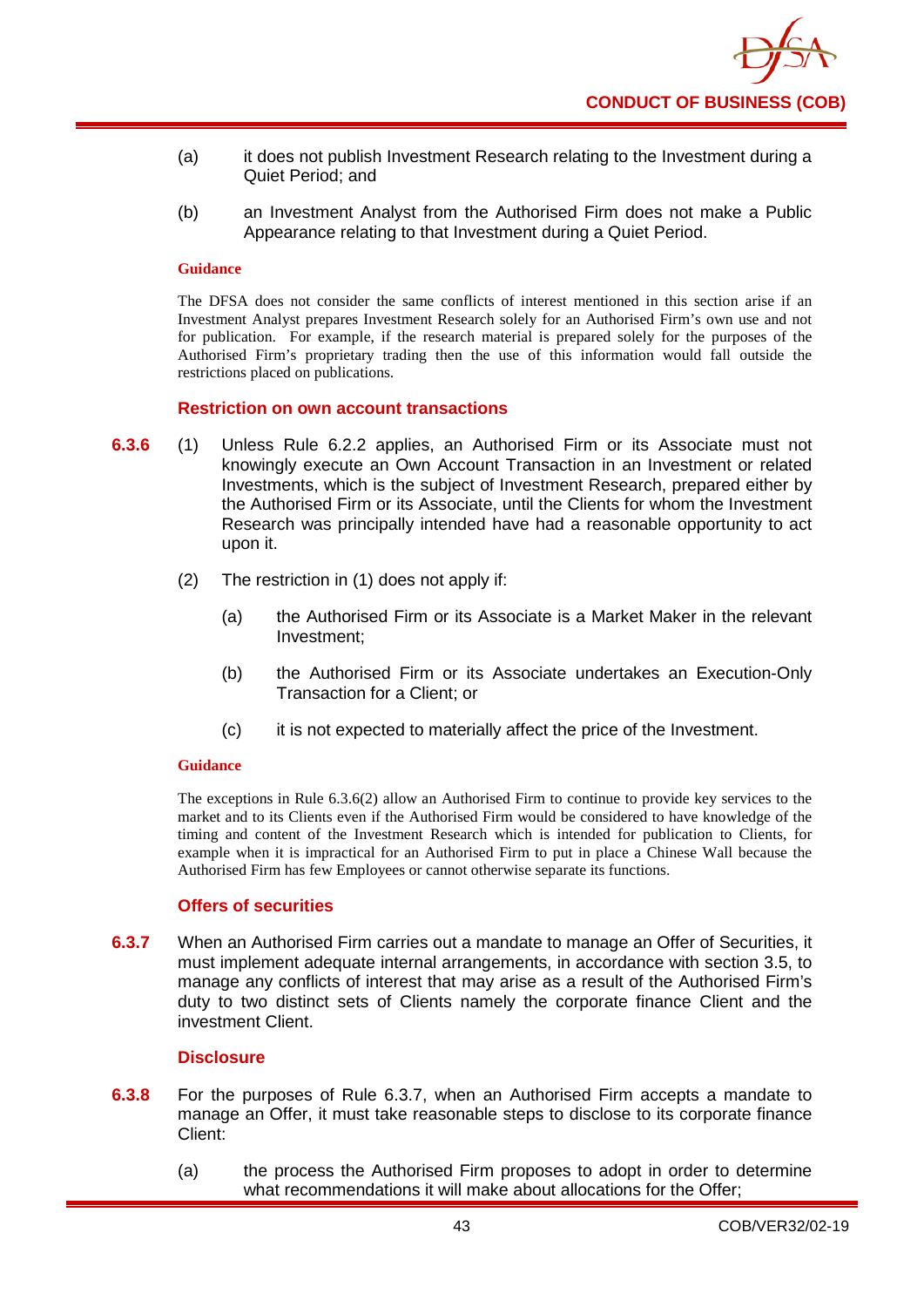

- (b) details of how the target investor group, to whom it is planned to Offer the Securities, will be identified;
- (c) the process through which recommendations are prepared and by whom; and
- (d) (if relevant) that it may recommend placing Securities with a Client of the Authorised Firm for whom the Authorised Firm provides other services, with the Authorised Firm's own proprietary book, or with an Associate, and that this represents a potential conflict of interest.

It is the DFSA's expectation that an Authorised Firm's procedures to identify and manage conflicts of interest should extend to the allocation process for an offering of Securities.

# **6.4 Best execution**

## **Application**

- **6.4.1** (1) The Rules in this section do not apply to an Authorised Firm with respect to any Transaction which:
	- (a) it undertakes with a Market Counterparty;
	- (b) it carries out for the purposes of managing a Fund of which it is the Fund Manager;
	- (c) is an Execution-Only Transaction; or
	- (d) it undertakes on an MTF which it operates.
	- (2) Where an Authorised Firm undertakes an Execution-Only Transaction with or for a Client, the Authorised Firm is not relieved from providing best execution in respect of any aspect of that Transaction which lies outside the Client's specific instructions.

## **Providing best execution**

- **6.4.2** (1) When an Authorised Firm agrees, or decides in the exercise of its discretion, to Execute any Transaction with or for a Client in an Investment, it must provide best execution.
	- (2) An Authorised Firm provides best execution if it takes reasonable care to determine the best overall price available for that Investment under the prevailing market conditions and deals at a price which is no less advantageous to that Client.
	- (3) An Authorised Firm which is an ATS Operator is not required to provide best execution for Persons who are its Clients in circumstances where such Persons are dealing with each other on the Authorised Firm's ATS and the Authorised Firm is not acting for or on behalf of any such Persons in relation to a deal on that ATS.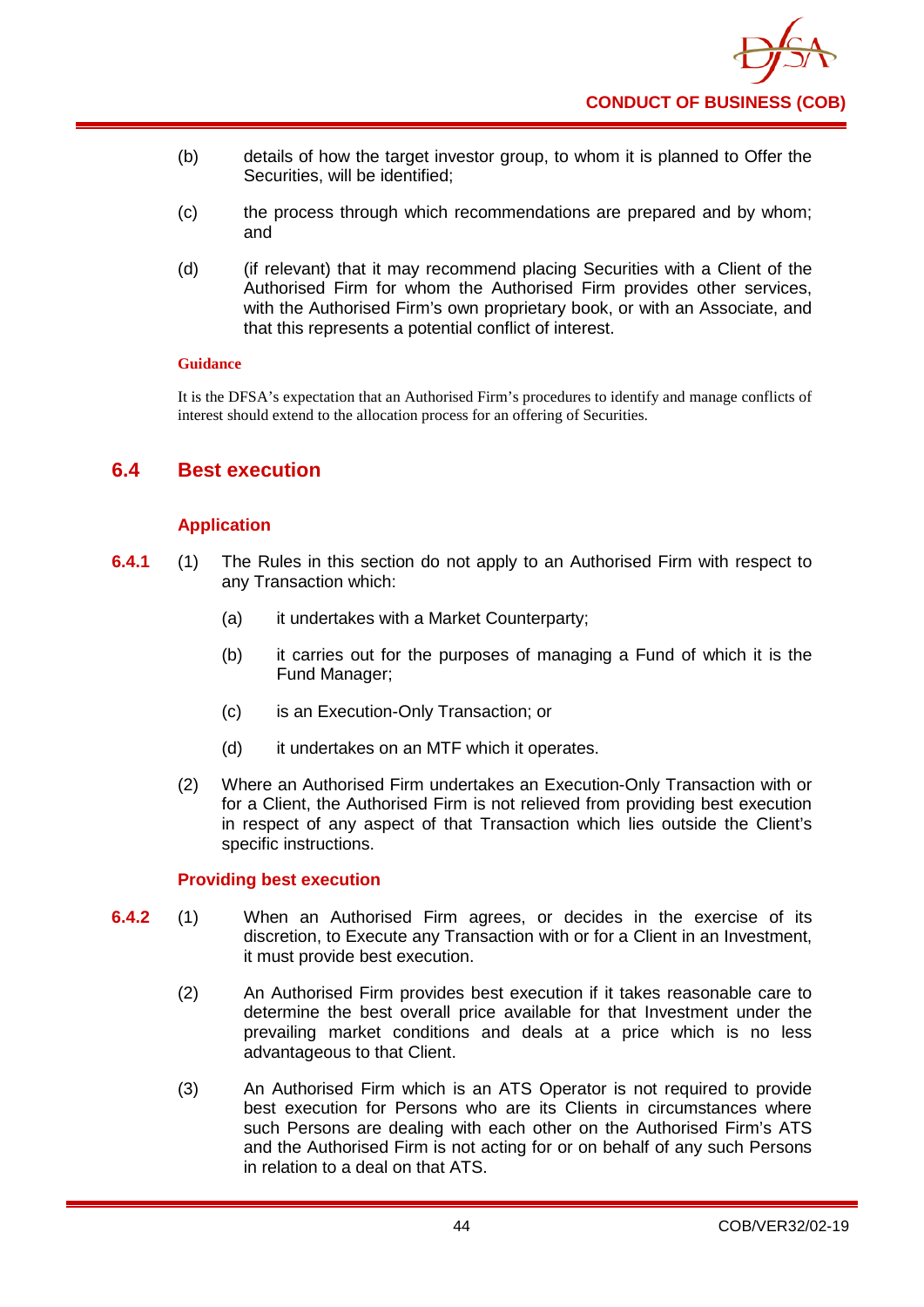

## **Requirements**

- **6.4.3** In determining whether an Authorised Firm has taken reasonable care to provide the best overall price for a Client in accordance with Rule 6.4.2, the DFSA will have regard to whether an Authorised Firm has:
	- (a) discounted any fees and charges previously disclosed to the Client;
	- (b) not taken a Mark-up or Mark-down from the price at which it Executed the Transaction, unless this is disclosed to the Client; and
	- (c) had regard to price competition or the availability of a range of price sources for the execution of its Clients' Transactions. In the case where the Authorised Firm has access to prices of different Authorised Market Institutions, other regulated financial markets or alternative trading systems, it must Execute the Transaction at the best overall price available having considered other relevant factors.
- **6.4.4** If another Person is responsible for the execution of a Transaction an Authorised Firm may rely on that Person to provide best execution where that Person has undertaken to provide best execution in accordance with this section.

#### **Guidance**

When determining best execution, an Authorised Firm should consider the direct costs and indirect costs and the relevant order type and size, settlement arrangements and timing of a Client's order that could affect decisions on when, where and how to trade.

# **6.5 Non-market price transactions**

## **Application**

- **6.5.1** (1) Subject to (2), this section applies to an Authorised Firm conducting Investment Business regardless of the classification of the Client.
	- (2) This section does not apply to a Client to whom a Person operating an MTF provides its MTF services.

## **General prohibition**

- **6.5.2** (1) An Authorised Firm must not enter into a non-market price Transaction in any capacity, with or for a Client, unless it has taken reasonable steps to ensure that the Transaction is not being entered into by the Client for an improper purpose.
	- (2) The requirement in (1) does not apply in relation to a non-market price Transaction subject to the Rules of an Authorised Market Institution or regulated exchange.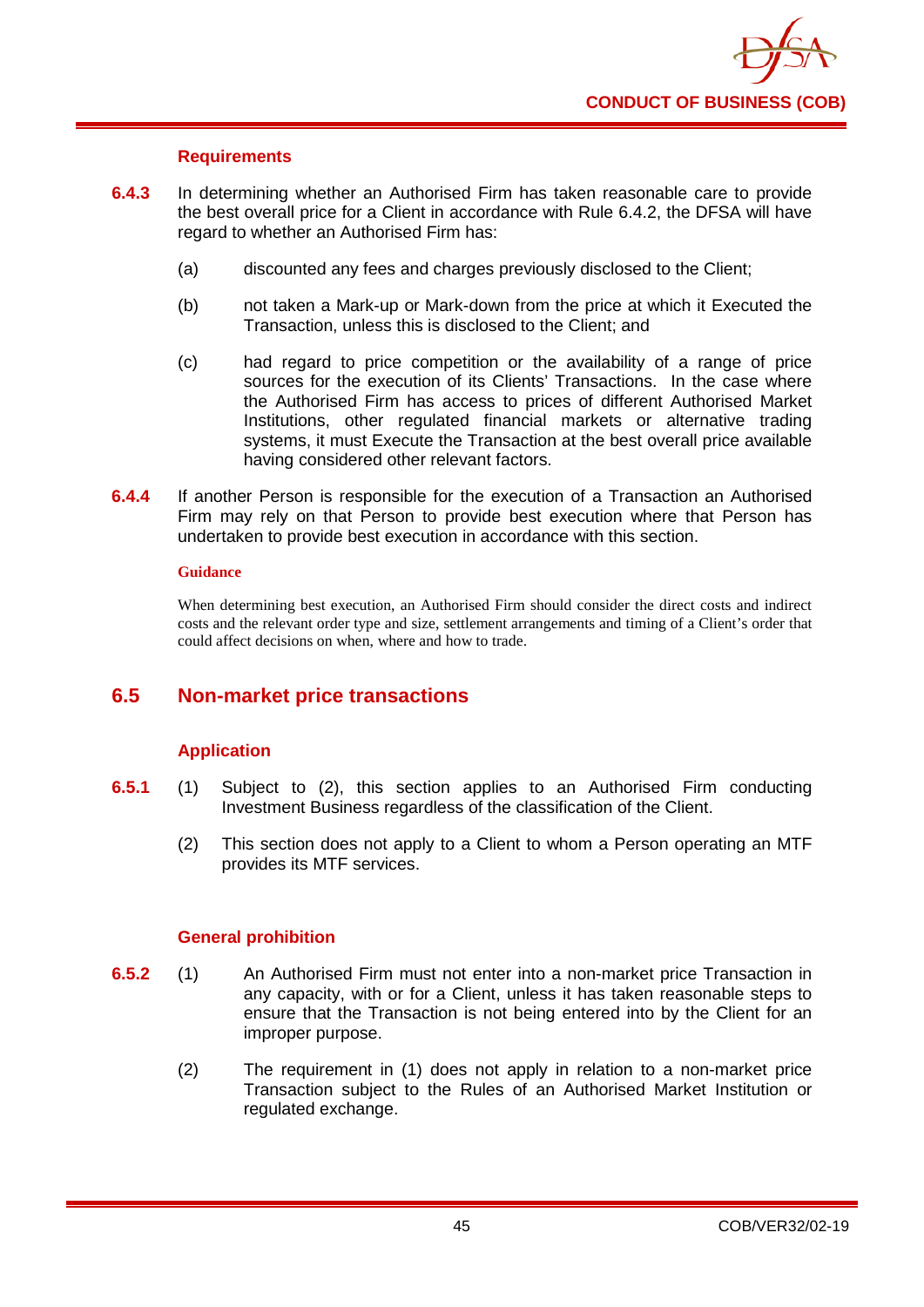

## **Record keeping**

**6.5.3** An Authorised Firm must make and retain, for a minimum of six years, a record of the steps it has taken in relation to each Transaction under this section.

#### **Guidance**

- 1. A non-market price Transaction is a Transaction where the dealing rate or price paid by the Authorised Firm or its Client differs from the prevailing market rate or price to a material extent or the Authorised Firm or its Client gives materially more or less in value than it receives in return.
- 2. In general, Authorised Firms should undertake transactions at the prevailing market price. Failure to do this may result in an Authorised Firm participating, whether deliberately or unknowingly, in the concealment of a profit or loss, or in the perpetration of a fraud.

# **6.6 Aggregation and allocation**

## **Application**

- **6.6.1** The Rules in this section do not apply to an Authorised Firm with respect to any Transaction which:
	- (a) it undertakes with a Market Counterparty;
	- (b) it carries out for the purposes of managing a Fund of which it is the Fund Manager; or
	- (c) is undertaken on an MTF which it operates.

## **Aggregation of orders**

- **6.6.2** An Authorised Firm may aggregate an order for a Client with an order for other Clients or with an order for its own account only where:
	- (a) it is unlikely that the aggregation will operate to the disadvantage of any of the Clients whose Transactions have been aggregated;
	- (b) the Authorised Firm has disclosed in writing to the Client that his order may be aggregated and that the effect of the aggregation may operate on some occasions to his disadvantage;
	- (c) the Authorised Firm has made a record of the intended basis of allocation and the identity of each Client before the order is effected; and
	- (d) the Authorised Firm has in place written standards and policies on aggregation and allocation which are consistently applied and should include the policy that will be adopted when only part of the aggregated order has been filled.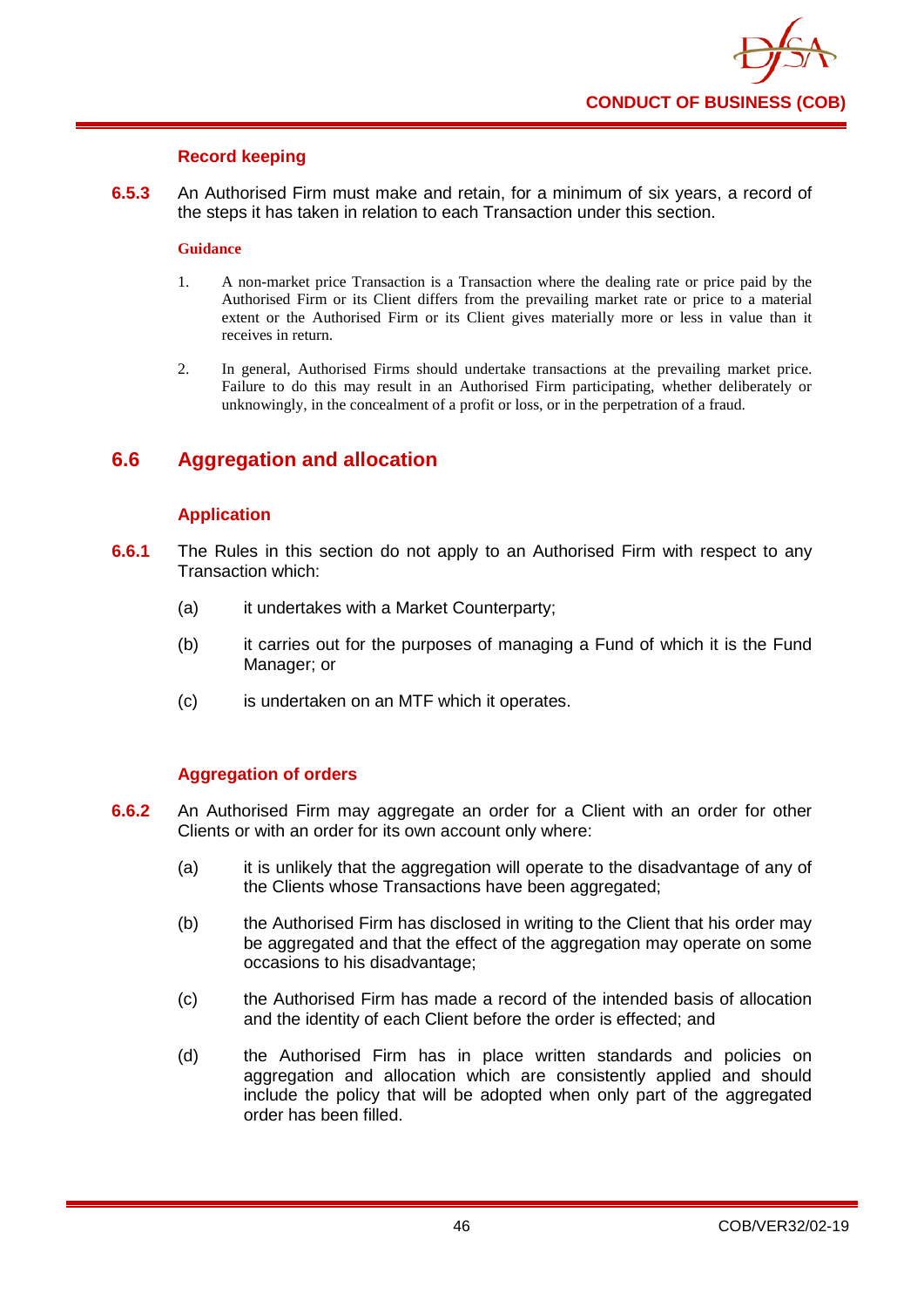

## **Allocation of investments**

- **6.6.3** Where an Authorised Firm has aggregated a Client order with an order for other Clients or with an order for its own account, and part or all of the aggregated order has been filled, it must:
	- (a) promptly allocate the Investments concerned;
	- (b) allocate the Investments in accordance with the stated intention;
	- (c) ensure the allocation is done fairly and uniformly by not giving undue preference to itself or to any of those for whom it dealt; and
	- (d) make and maintain a record of:
		- (i) the date and time of the allocation;
		- (ii) the relevant Investments;
		- (iii) the identify of each Client concerned; and
		- (iv) the amount allocated to each Client and to the Authorised Firm recorded against the intended allocation as required in (b).

## **Record keeping**

**6.6.4** An Authorised Firm must retain the records required in Rules 6.6.2 (d) and 6.6.3 for six years from the date on which the order is allocated.

# **6.7 Record keeping – voice and electronic communications**

- **6.7.1** (1) An Authorised Firm must, subject to (2), take reasonable steps to ensure that it makes and retains recordings of its voice and electronic communications when such communications are with a Client or with another Person in relation to a Transaction, including the receiving or passing of related instructions.
	- (2) The obligation in (1) does not apply in relation to voice and electronic communications which are not intended to lead to the conclusion of a specific Transaction and are general conversations or communications about market conditions.

## **Guidance**

The effect of Rule 6.7.1 is that an Authorised Firm may conduct the kind of business contemplated in (1) over a mobile phone or other handheld electronic communication device but only if the Authorised Firm is able to record such communications. Further, mere transmission of instructions by front office personnel to back office personnel within an Authorised Firm would not ordinarily be subject to this Rule.

**6.7.2** (1) An Authorised Firm must be able to demonstrate prompt accessibility of all records.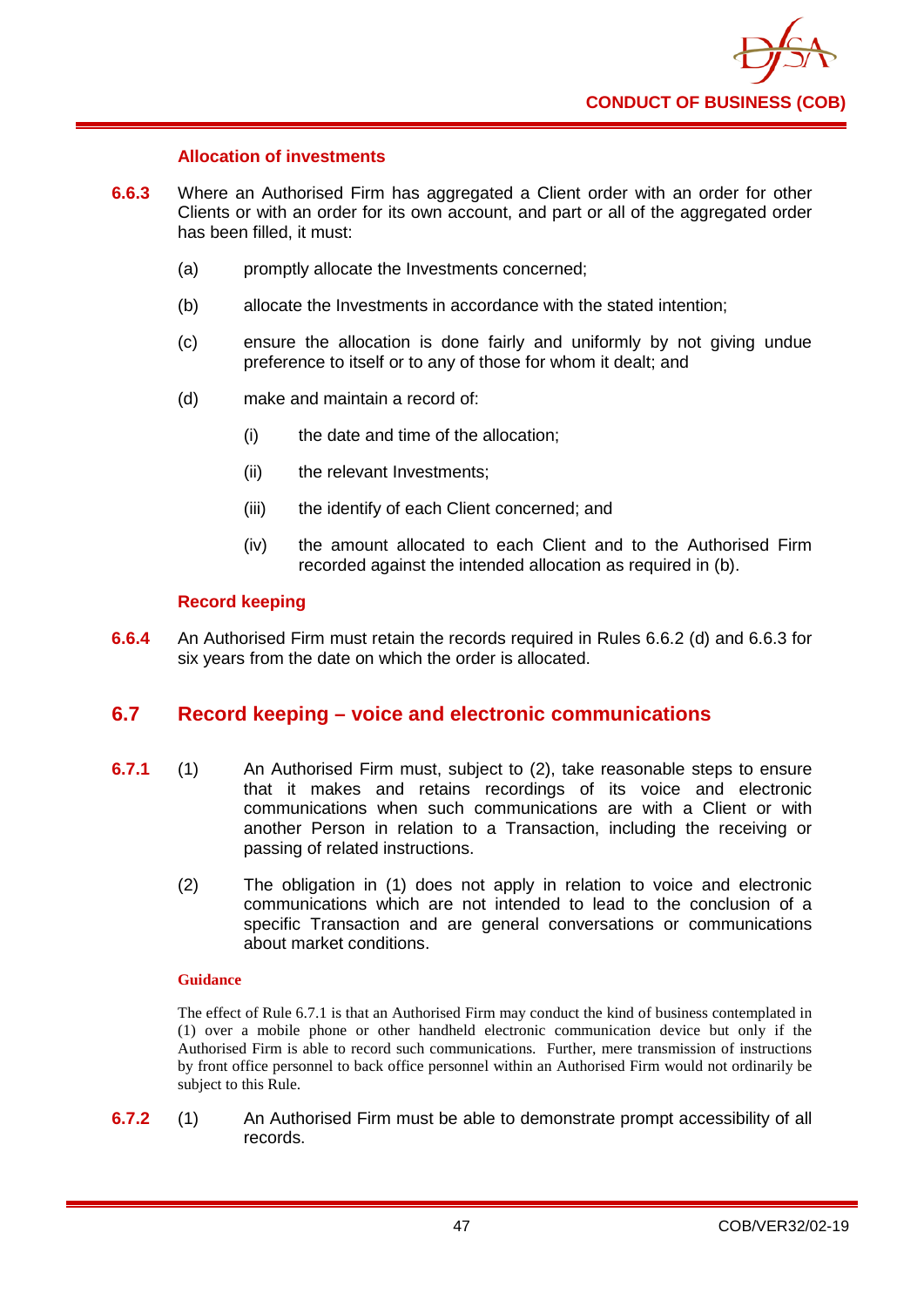- (2) Records must be maintained in comprehensible form or must be capable of being promptly so reproduced.
- (3) The Authorised Firm must make and implement appropriate procedures to prevent unauthorised alteration of its records.
- **6.7.3** Voice and electronic communication recordings must be retained for a minimum of six months.

## **Records of orders and transactions**

- **6.7.4** (1) When an Authorised Firm receives a Client order or in the exercise of its discretion decides upon a Transaction, it must promptly make a record of the information set out in App1 under Rule A1.1.1.
	- (2) When an Authorised Firm Executes a Transaction, it must promptly make a record of the information set out in App1 under Rule A1.1.2.
	- (3) When an Authorised Firm passes a Client order to another Person for Execution, it must promptly make a record of the information set out in App 1 under Rule A1.1.3.
- **6.7.5** The records referred to in Rule 6.7.4 must be retained by an Authorised Firm for a minimum of six years.

# **6.8 Other dealing rules**

## **Application**

- **6.8.1** (1) Subject to (2), the Rules in this section, other than Rule 6.8.7, do not apply to an Authorised Firm with respect to any Transaction which it:
	- (a) undertakes with a Market Counterparty; or
	- (b) carries out for the purposes of managing a Fund of which it is the Fund Manager.
	- (2) The Rules in this section do not apply to an Authorised Firm in respect of any Transactions which it undertakes on an MTF which it operates.

## **Churning**

- **6.8.2** (1) An Authorised Firm must not Execute a Transaction for a Client in its discretion or advise any Client to transact with a frequency or in amounts to the extent that those Transactions might be deemed to be excessive.
	- (2) The onus will be on the Authorised Firm to ensure that such Transactions were fair and reasonable at the time they were entered into.

## **Timely execution**

**6.8.3** (1) Once an Authorised Firm has agreed or decided to enter into a Transaction for a Client, it must do so as soon as reasonably practical.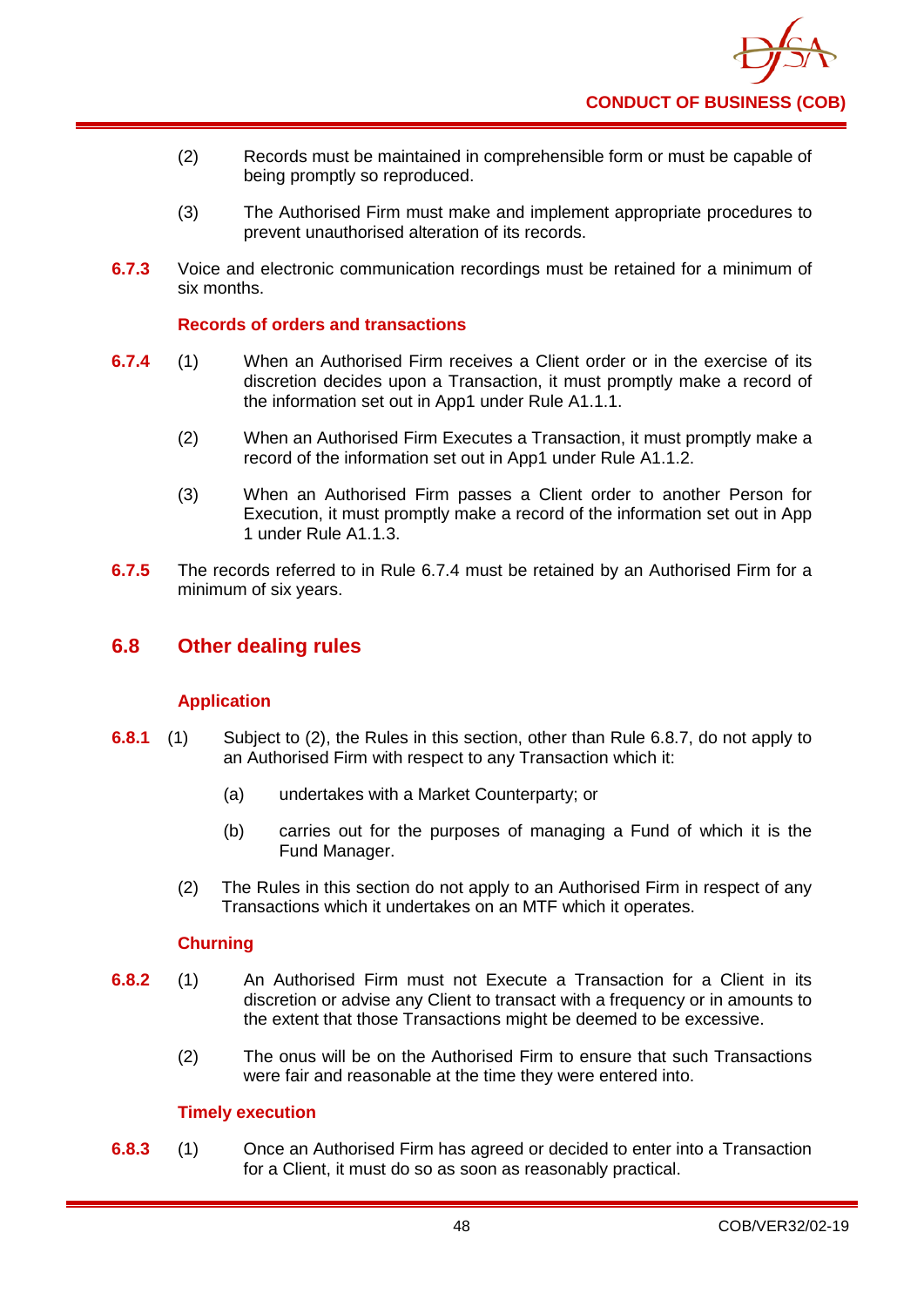

(2) An Authorised Firm may postpone the execution of a Transaction in (1) if it has taken reasonable steps to ensure that it is in the best interests of the Client.

## **Fairly and in due turn**

**6.8.4** An Authorised Firm must deal with Own Account Transactions and Client Transactions fairly and in due turn.

## **Averaging of prices**

- **6.8.5** (1) An Authorised Firm may execute a series of Transactions on behalf of a Client within the same trading day or within such other period as may be agreed in writing by the Client, to achieve one investment decision or objective, or to meet Transactions which it has aggregated.
	- (2) If the Authorised Firm does so, it may determine a uniform price for the Transactions executed during the period, calculated as the weighted average of the various prices of the Transactions in the series.

## **Timely allocation**

- **6.8.6** (1) An Authorised Firm must ensure that a Transaction it Executes is promptly allocated.
	- (2) The allocation must be:
		- (a) to the account of the Client on whose instructions the Transaction was executed;
		- (b) in respect of a discretionary Transaction, to the account of the Client or Clients with or for whom the Authorised Firm has made and recorded, prior to the Transaction, a decision in principle to execute that Transaction; or
		- (c) in all other cases, to the account of the Authorised Firm.

## **Direct Electronic Access**

- **6.8.7** Where an Authorised Firm provides a Client (including a Market Counterparty) with direct electronic access to an Authorised Market Institution, Alternative Trading System, Regulated Exchange or regulated multilateral trading facility, the Authorised Firm must:
	- (a) establish and maintain policies, procedures, systems and controls to limit or prevent a Client from placing an order that would result in the Authorised Firm exceeding its existing position limits or credit limits; and
	- (b) ensure that such policies, procedures, systems and controls remain appropriate and effective on an on-going basis.

## **Guidance**

An Authorised Firm should undertake on-going monitoring of its systems and controls to ensure that they are operating effectively and as intended and remain appropriate.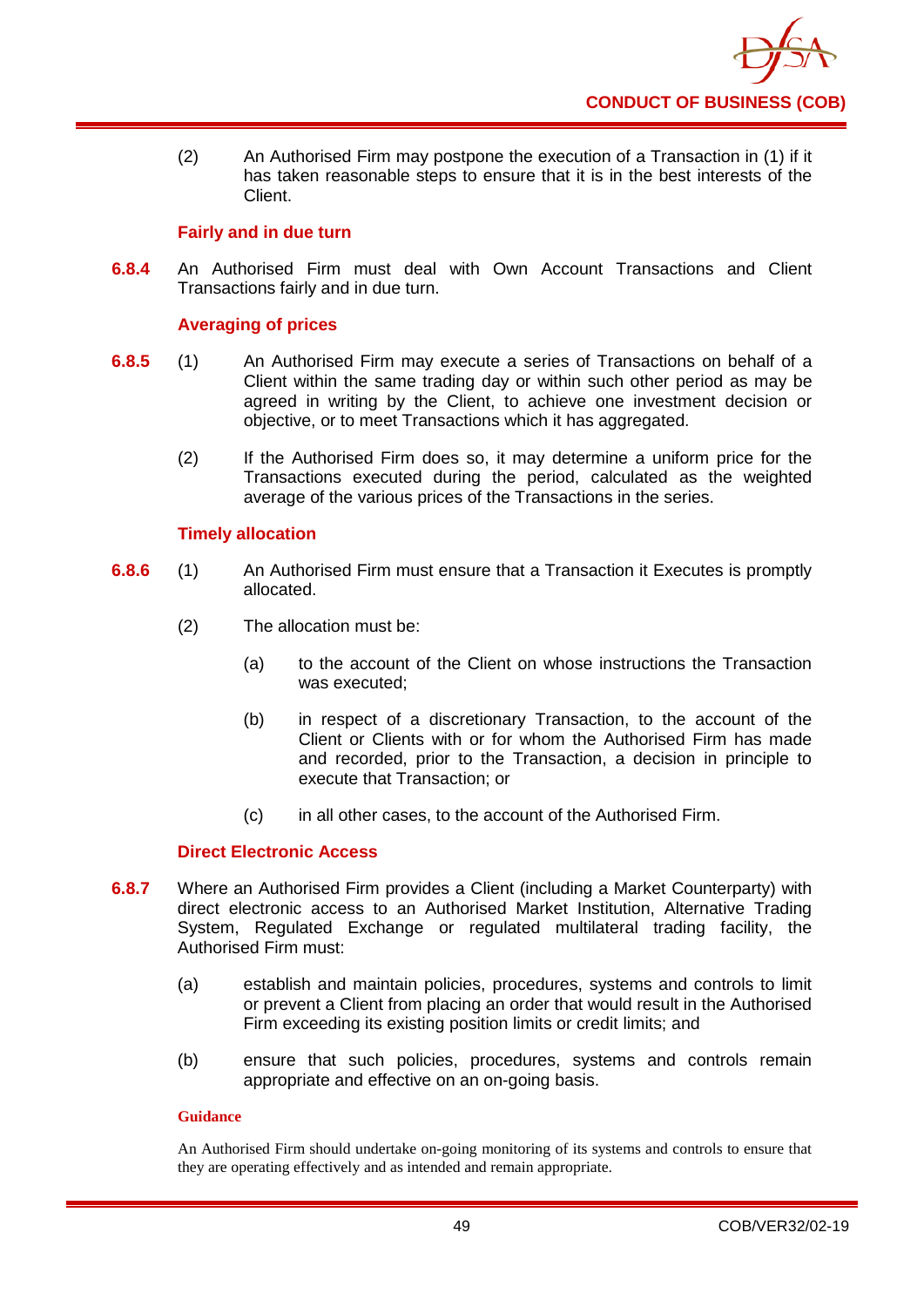

# **6.9 Confirmation notes**

## **Application**

- **6.9.1** The Rules in this section do not apply to an Authorised Firm with respect to any Transaction which it:
	- (a) undertakes with a Market Counterparty; or
	- (b) carries out for the purposes of managing a Fund of which it is the Fund Manager.

## **Sending confirmation notes**

- **6.9.2** (1) When an Authorised Firm Executes a Transaction in an Investment for a Client, it must ensure a confirmation note is sent to the Client as soon as possible and in any case no later than 2 business days following the date of Execution of the Transaction.
	- (2) Where an Authorised Firm has executed a Transaction or series of Transactions in accordance with Rule 6.8.5, the Authorised Firm must send a confirmation note relating to those Transactions as soon as possible, but no later than 2 business days following the last Transaction.
	- (3) The confirmation note must include the details of the Transaction in accordance with App3 section A3.1.
	- (4) An Authorised Firm is not required to issue a confirmation note where a Professional Client has advised in writing that he does not wish to receive such confirmation notes.

## **Record keeping**

**6.9.3** An Authorised Firm must retain a copy of each confirmation note sent to a Client and retain it for a minimum of six years from the date of despatch.

# **6.10 Periodic statements**

## **Application**

- **6.10.1** The Rules in this section do not apply to an Authorised Firm with respect to any Transaction which it:
	- (a) undertakes with a Market Counterparty; or
	- (b) carries out for the purposes of managing a Collective Investment Fund of which it is the Fund Manager.

## **Investment management and contingent liability investments**

- **6.10.2** (1) When an Authorised Firm:
	- (a) acts as an Investment Manager for a Client; or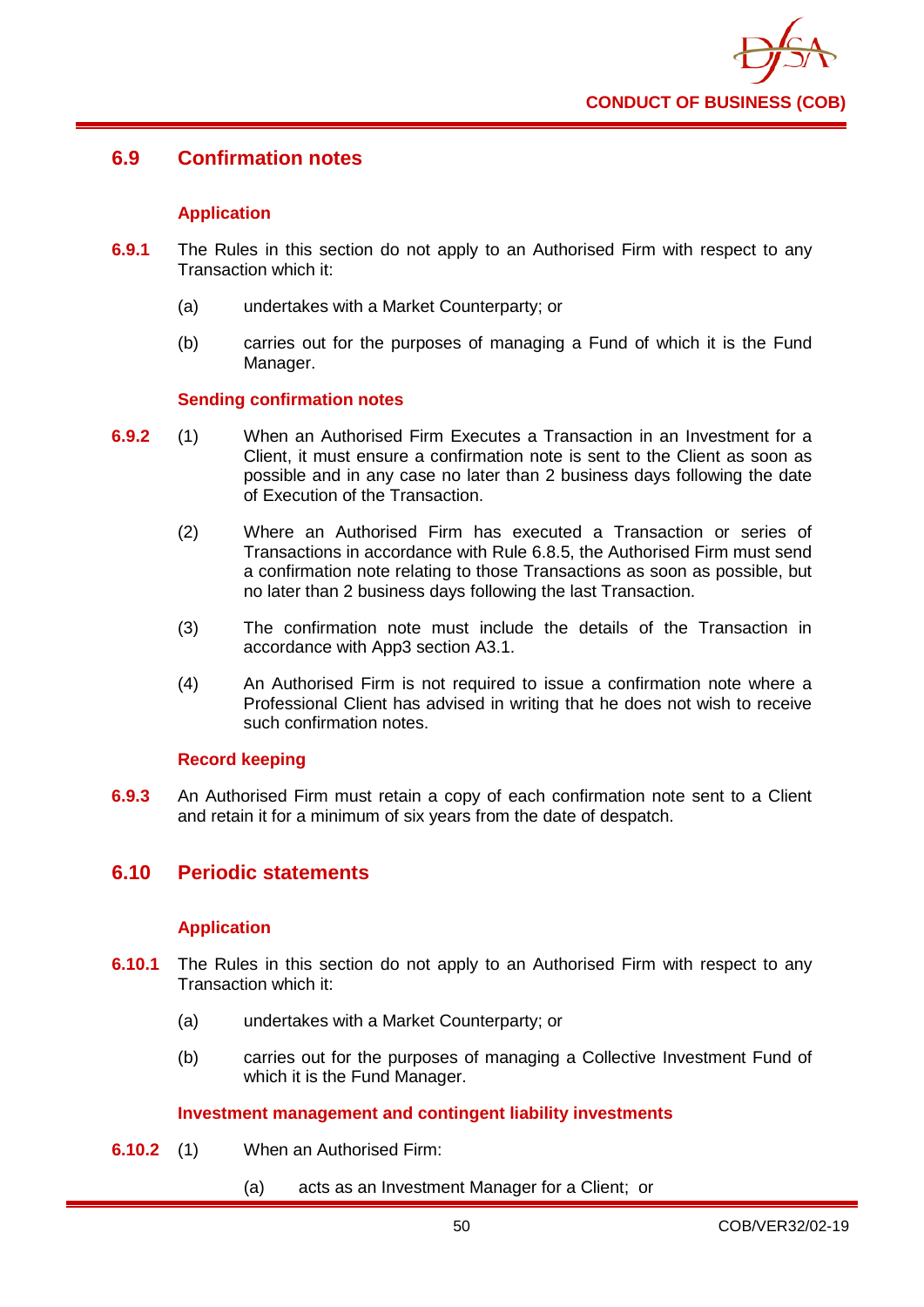(b) operates a Client's account containing uncovered open positions in a Contingent Liability Investment;

it must promptly and at suitable intervals in accordance with (2) provide the Client with a written statement ("a periodic statement") containing the matters referred to in App4 section A4.1.

- (2) For the purposes of (1), a "suitable interval" is:
	- (a) six-monthly;
	- (b) monthly, if the Client's portfolio includes an uncovered open position in Contingent Liability Investments; or
	- (c) at any alternative interval that a Client has on his own initiative agreed with the Authorised Firm but in any case at least annually.

## **Record keeping**

**6.10.4** An Authorised Firm must make a copy of any periodic statement provided to a Client and retain it for a minimum of six years from the date on which it was provided.

# **6.11 Client Assets**

## **Application**

- **6.11.1** (1) This section applies to an Authorised Firm which:
	- (a) holds or controls Client Assets; or
	- (b) Provides Custody.
	- (2) This section applies to an Authorised Firm Arranging Custody only to the extent specified in Rule 6.11.2(3).

## **Guidance**

- 1. Client Assets is defined in the GLO Module as "Client Money and Client Investments".
- 2. Principle 9 of the Principles for Authorised Firms (Customer assets and money) requires an Authorised Firm to arrange proper protection for Clients' Assets when the firm is responsible for them. An essential part of that protection is that an Authorised Firm must properly safeguard Client Money and Client Investments held or controlled on behalf of a Client in the course of, or in connection with, the carrying on of Investment Business in or from the DIFC.
- 3. Rule 6.11.3 requires an Authorised Firm to introduce adequate organisational arrangements to minimise the risk of the loss or diminution of Client Assets, or of rights in connection with Client Assets, as a result of, for example, the Authorised Firm's or a third party's insolvency, fraud, poor administration, inadequate record-keeping or negligence.
- 4. For information about the difference between Providing Custody and Arranging Custody, see Guidance under GEN Rule 2.13.1.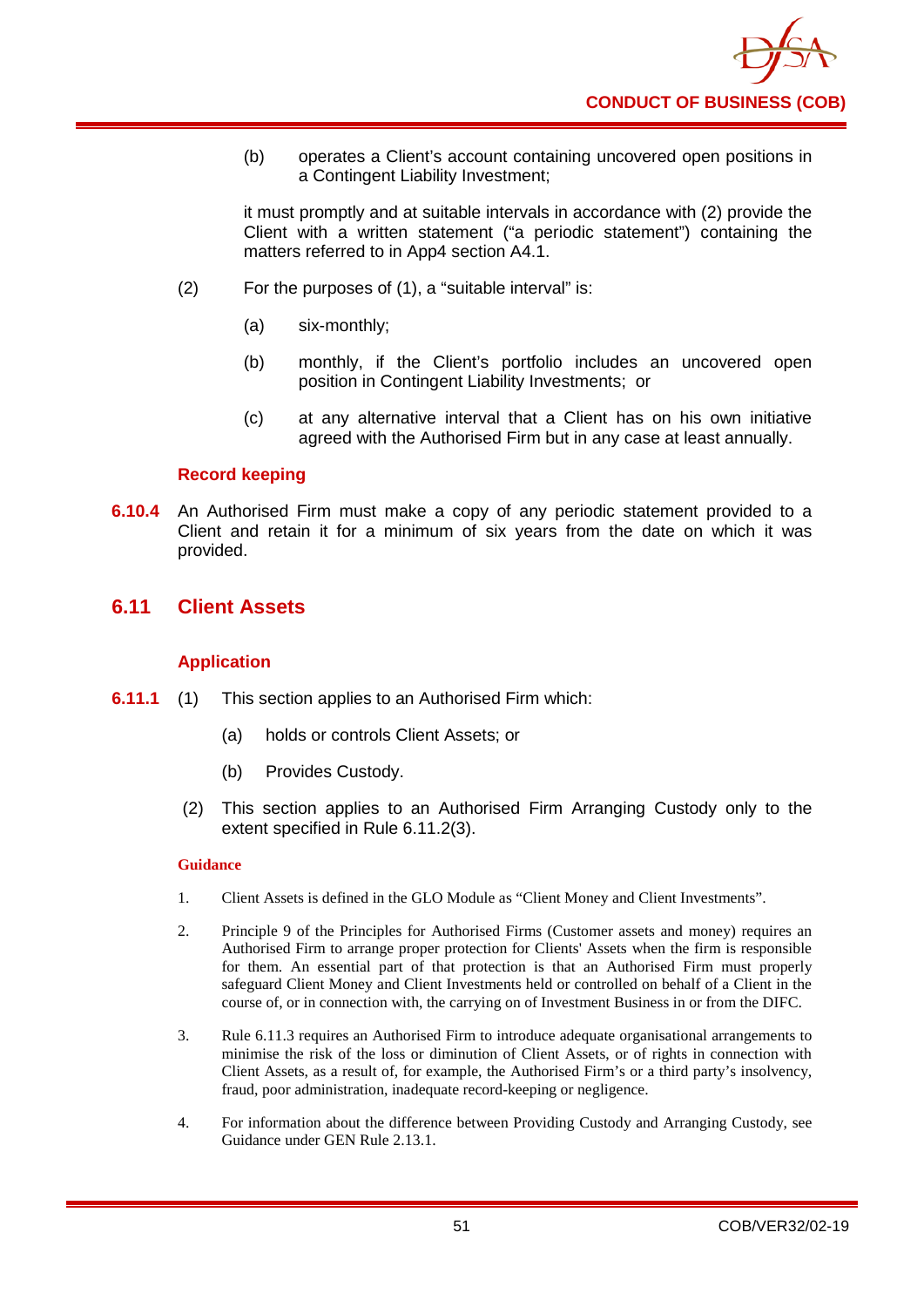

5. The Client Asset provisions apply only to a limited extent to an Authorised Firm that Arranges Custody, as such a firm does not hold or control Client Assets (see Rule 6.11.2(3)).

## **General requirements**

- **6.11.2** (1) An Authorised Firm which holds or controls Client Money must comply with sections 6.12 and 6.14.
	- (2) An Authorised Firm which holds or controls Client Investments or Provides Custody must comply with sections 6.13 and 6.14.
	- (3) An Authorised Firm which Arranges Custody must comply with the requirements in Rule A6.5.1A (on suitability of non-DIFC custodians) and A6.7.1(1) (on disclosure) in APP 6 and in section 6.14 (Record keeping).
- **6.11.3** (1) An Authorised Firm must have systems and controls to ensure that Client Assets are identifiable and secure at all times.
	- (2) Where the Authorised Firm holds a mandate, or similar authority over an account with a third party, in the Client's own name, its systems and controls must:
		- (a) include a current list of all such mandates and any conditions placed by the Client or by the Authorised Firm on the use of the mandate;
		- (b) include the details of the procedures and authorities for the giving and receiving of instructions under the mandate; and
		- (c) ensure that all Transactions entered into using such a mandate are recorded and are within the scope of the authority of the Employee and the Authorised Firm entering into such Transactions.

#### **Guidance**

Authorised Firms are reminded that they must ensure that their auditor produces a Client Money Auditor's Report and a Safe Custody Auditor's Report as applicable, in accordance with GEN 8.6.

## **Holding or controlling client assets**

- **6.11.4** Client Assets are held or controlled by an Authorised Firm if they are:
	- (a) directly held by the Authorised Firm;
	- (b) held in an account in the name of the Authorised Firm;
	- (c) held by a Person, or in an account in the name of a Person, controlled by the Authorised Firm; or
	- (d) held in the Client's own name, but the Authorised Firm has a mandate from the Client to manage those assets on a discretionary basis.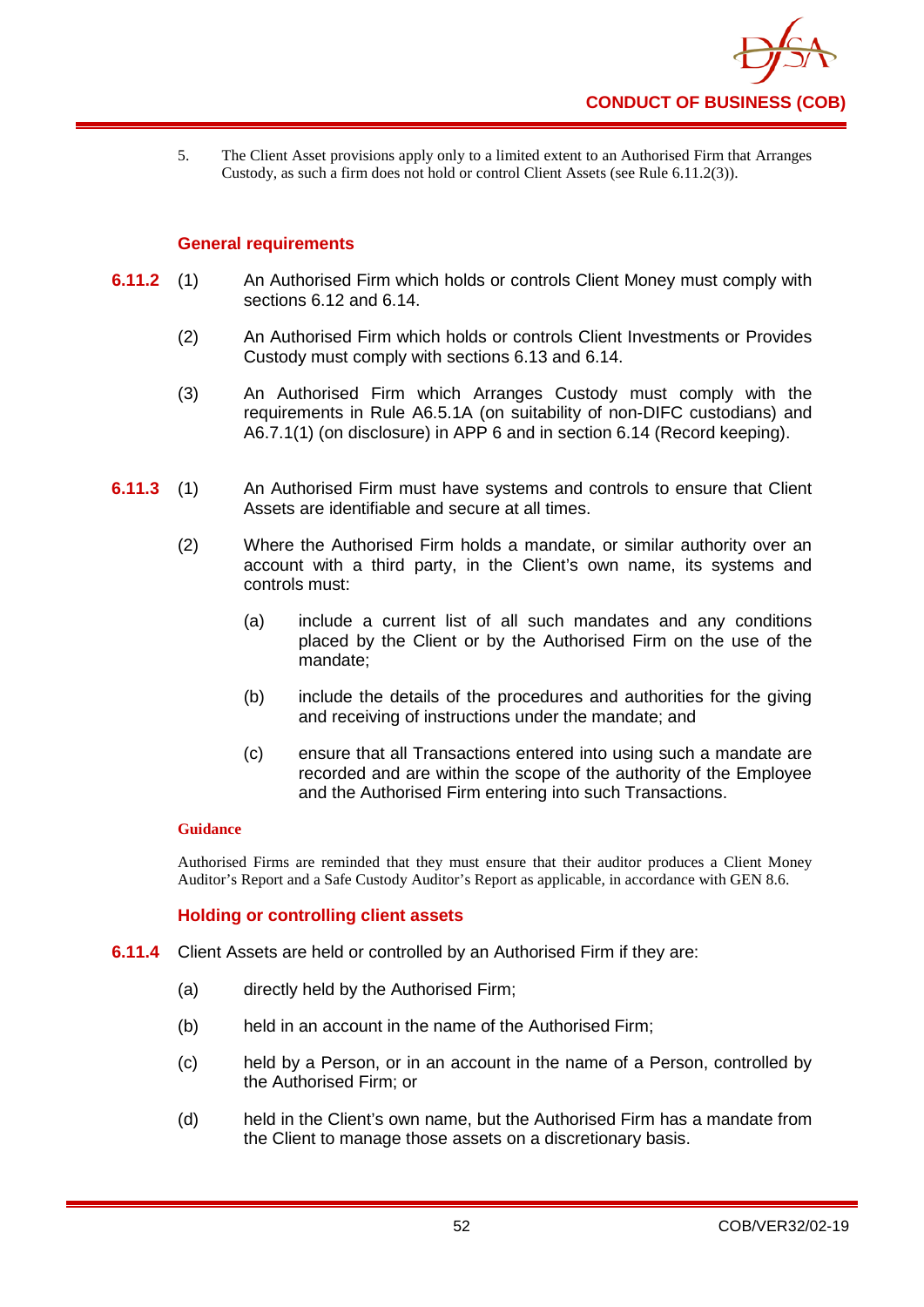- 1 For the purposes of Rule 6.11.4, the DFSA would consider a Person to be controlled by an Authorised Firm if that Person is inclined to act in accordance with the instructions of the Authorised Firm.
- 2. The DFSA would consider an account to be controlled by an Authorised Firm if that account is operated in accordance with the instructions of the Authorised Firm.
- 3. If an Authorised Firm has a discretionary portfolio mandate from a Client, even though the assets are to be held in the name of the Client (for example, under a power of attorney arrangement), the firm controls those assets as it can execute transactions relating to those assets, within the parameters set out in the mandate.
- 4. In relation to assets referred to in Guidance item 3 that are held in the Client's name, only specific Rules in App 5 (Client Money Provisions) and App 6 (Safe Custody Provisions) are likely to be relevant, as the assets are already held in the Client's own name and the firm will control rather than hold the assets. A firm with such a discretionary mandate will also need to comply with other relevant requirements in the Rulebook, such as GEN Rule 2.2.10A requiring an endorsement to hold or control Client Assets, and GEN 8.6 section requiring an audit report relating to Client Assets.

# **6.12 Client money**

- **6.12.1** All Money held or controlled on behalf of a Client in the course of, or in connection with, the carrying on of Investment Business or the Operation of a Crowdfunding Platform in or from the DIFC is Client Money, except Money which is:
	- (a) held by the Authorised Firm as a Bank in an account with itself, provided the Authorised Firm notifies the Client in writing that the Client Money is held by it as a Bank and not in accordance with this chapter;
	- (b) immediately due and payable by the Client to the Authorised Firm;
	- (c) belonging to another Person within the Authorised Firm's Group unless that Person is an Authorised Firm or Regulated Financial Institution and that Person has confirmed to the Authorised Firm, in writing, that the beneficial owner of the Money is a Person who is not part of the Authorised Firm's Group;
	- (d) in an account in the Client's name over which the Authorised Firm has a mandate or similar authority and where the Authorised Firm is in compliance with Rule 6.11.3 (2), provided it is not a mandate to manage the Money on a discretionary basis;
	- (e) received in the form of a cheque, or other payable order, made payable to a third party other than a Person or account controlled by the Authorised Firm, provided the cheque or other payable order is intended to be forwarded to the third party within 1 business day of receipt; or
	- (f) Fund Property of a Fund.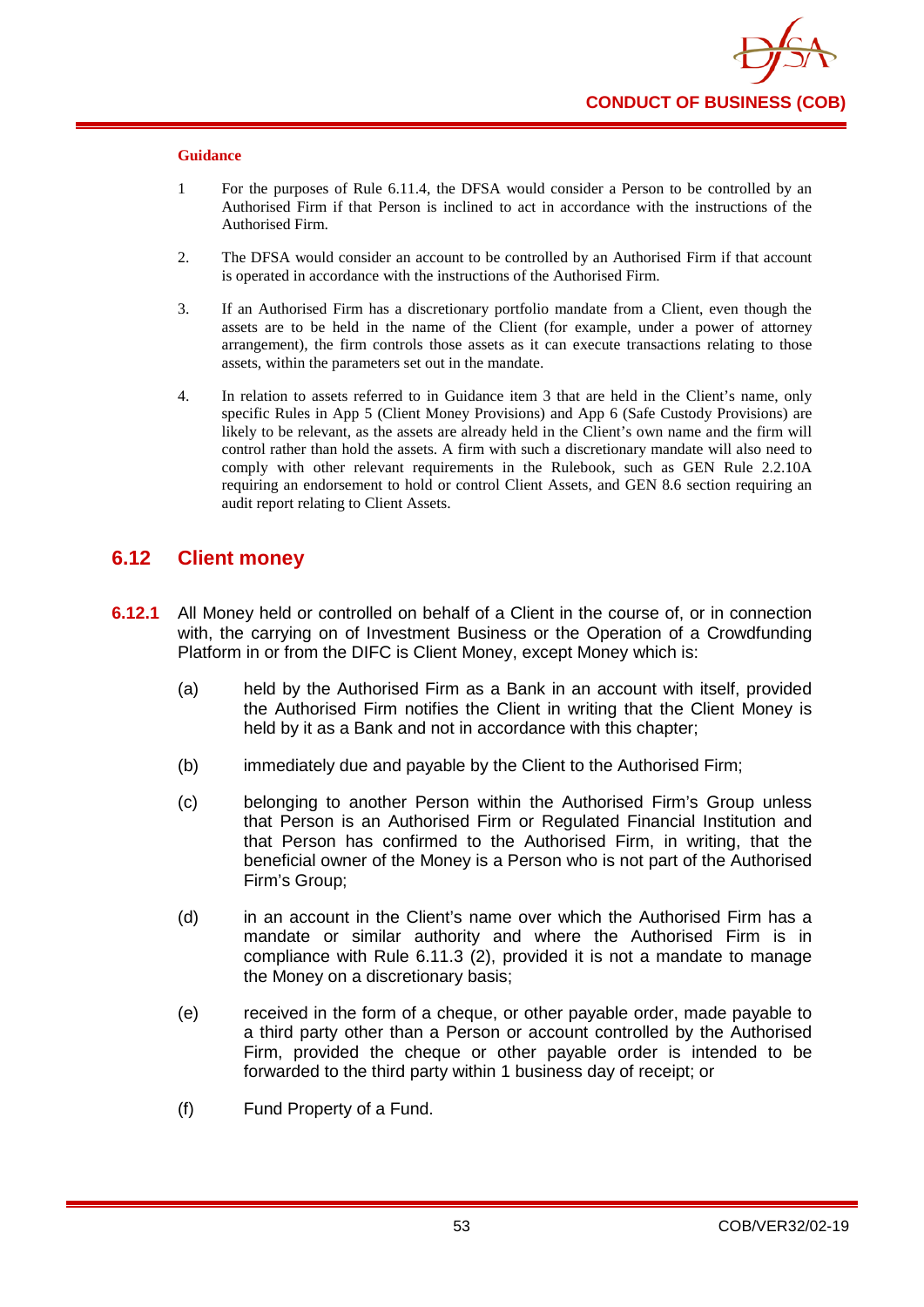- 1. Authorised Firms are reminded that the exemption in Rule 6.12.1(a) would not apply to Money which is passed to a third party i.e. not held in an account with the Authorised Firm itself.
- 2. Pursuant to Rule 6.12.1(b), examples of Money which is immediately due and payable to an Authorised Firm includes Money which is:
	- a. paid by the way of brokerage, fees and other charges to the Authorised Firm or where it is entitled to deduct such remuneration from the Client Money held or controlled;
	- b. paid by the Authorised Firm in relation to a Client purchase or in settlement of a margin payment in advance of receiving a payment from the Client; or
	- c. owed by the Client to the Authorised Firm in respect of unpaid purchases by or for the Client if delivery of Investments has been made to the Client or credited to his account.
- 3. The CIR module contains specific provisions relating to the handing of Fund Property and also provisions relating to a Fund Administrator holding or controlling monies or assets belonging to third parties.

## **Client money provisions**

- **6.12.2** (1) An Authorised Firm in Category 4 must not hold Client Money, except if it does so in connection with it Operating a Crowdfunding Platform.
	- (2) An Authorised Firm which holds or controls Client Money for a Client must, subject to (3), comply with the Client Money Provisions in App5.
	- (3) Where the Client is a Market Counterparty, an Authorised Firm may exclude the application of the Client Money Provisions but only where it has obtained the prior written consent of the Market Counterparty to do so.

#### **Guidance**

In accordance with GEN chapter 8, an Authorised Firm which holds or controls Client Money must arrange for a Client Money Auditor's Report to be submitted to the DFSA on an annual basis.

#### **Client disclosure**

- **6.12.3** (1) If an Authorised Firm holds or controls Client Money which is not subject to the Client Money Provisions pursuant to Rule 6.12.2 (2), it must disclose to that Market Counterparty in writing that:
	- (a) the protections conferred by the Client Money Provisions do not apply to such Client Money;
	- (b) as a consequence of (a), such Client Money may be mixed with Money belonging to the Authorised Firm, and may be used by the Authorised Firm in the course of the Authorised Firm's business; and
	- (c) in the event of insolvency, winding up or other Distribution Event stipulated by the DFSA: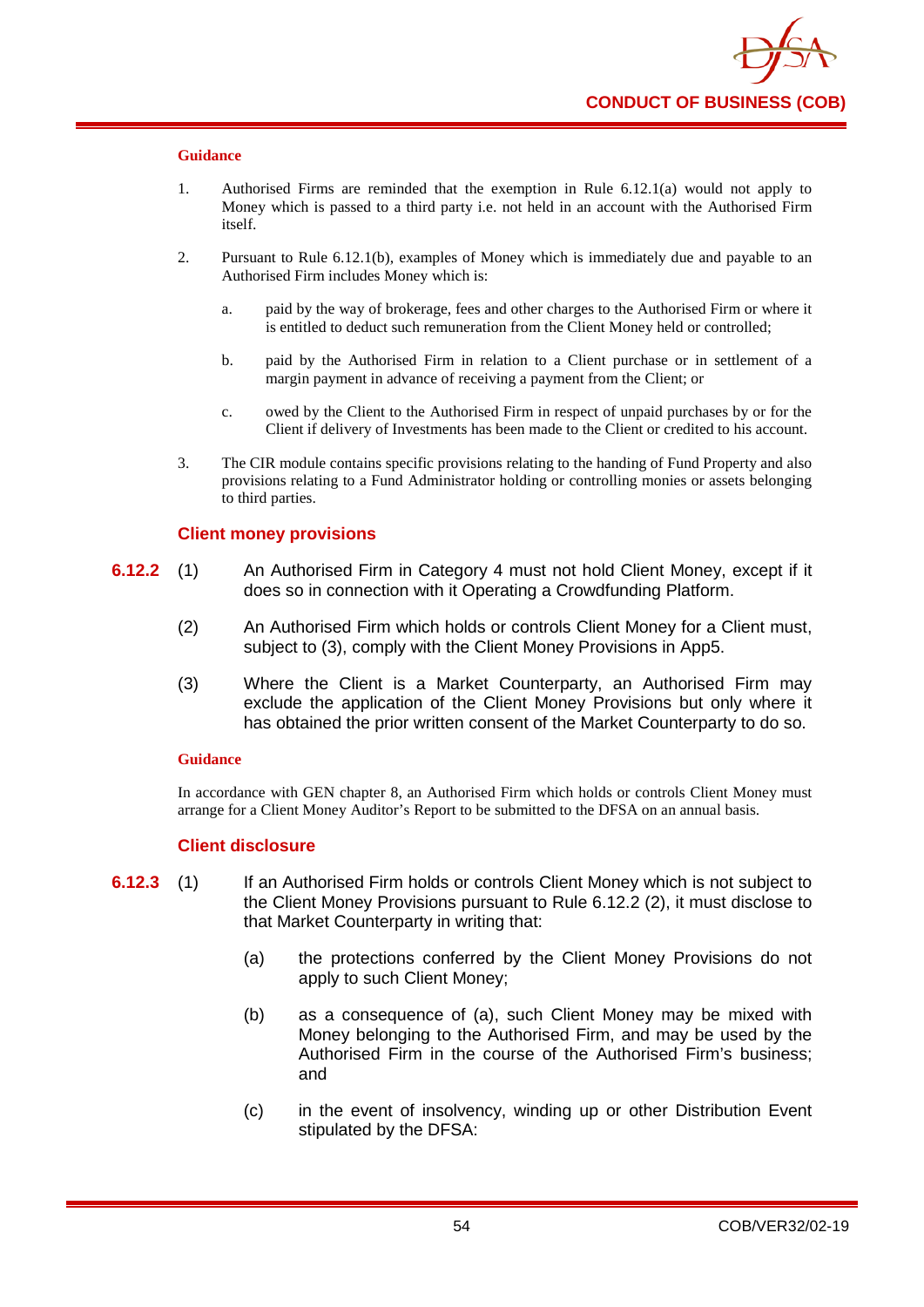- (i) in the case of a Domestic Firm, such Client Money will be subject to and distributed in accordance with the DFSA Client Money Distribution Rules; and
- (ii) in the case of a non-Domestic Firm, such Client Money will be subject to a regime which may differ from the regime applicable in the DIFC.
- (2) The Authorised Firm must obtain that Market Counterparty's written acknowledgement of the disclosures made in (1) prior to holding or controlling Client Money for that Market Counterparty.

## **Distribution event**

**6.12.4** Following a Distribution Event, an Authorised Firm must comply with the Client Money Distribution Rules and all Client Money will be subject to such Rules.

## **Record keeping**

- **6.12.5** (1) An Authorised Firm must maintain records:
	- (a) which enable the Authorised Firm to demonstrate compliance with Rule 6.11.2;
	- (b) which enable the Authorised Firm to demonstrate and explain all entries of Money held or controlled in accordance with this chapter; and
	- (c) of all cheques received and forwarded in accordance with Rule 6.12.1(e).
	- (2) Records must be kept for a minimum of six years.

## **Guidance**

The DFSA expects an Authorised Firm to maintain proper books and accounts based on the doubleentry booking principle. They should be legible, up to date and contain narratives with the entries which identify and provide adequate information about each transaction. Entries should be made in chronological order and the current balance should be shown on each of the Authorised Firm's ledgers.

# **6.13 Client investments**

- **6.13.1** An Authorised Firm must treat all Investments held or controlled on behalf of a Client in the course of, or in connection with, the carrying on of Investment Business as Client Investments.
- **6.13.2** An Authorised Firm which holds or controls Client Investments must have systems and controls in place to ensure the proper safeguarding of Client Investments.

## **Guidance**

Instead of safeguarding Client Investments, an Authorised Firm may choose to safeguard Client Money equal to the value of the Client Investments.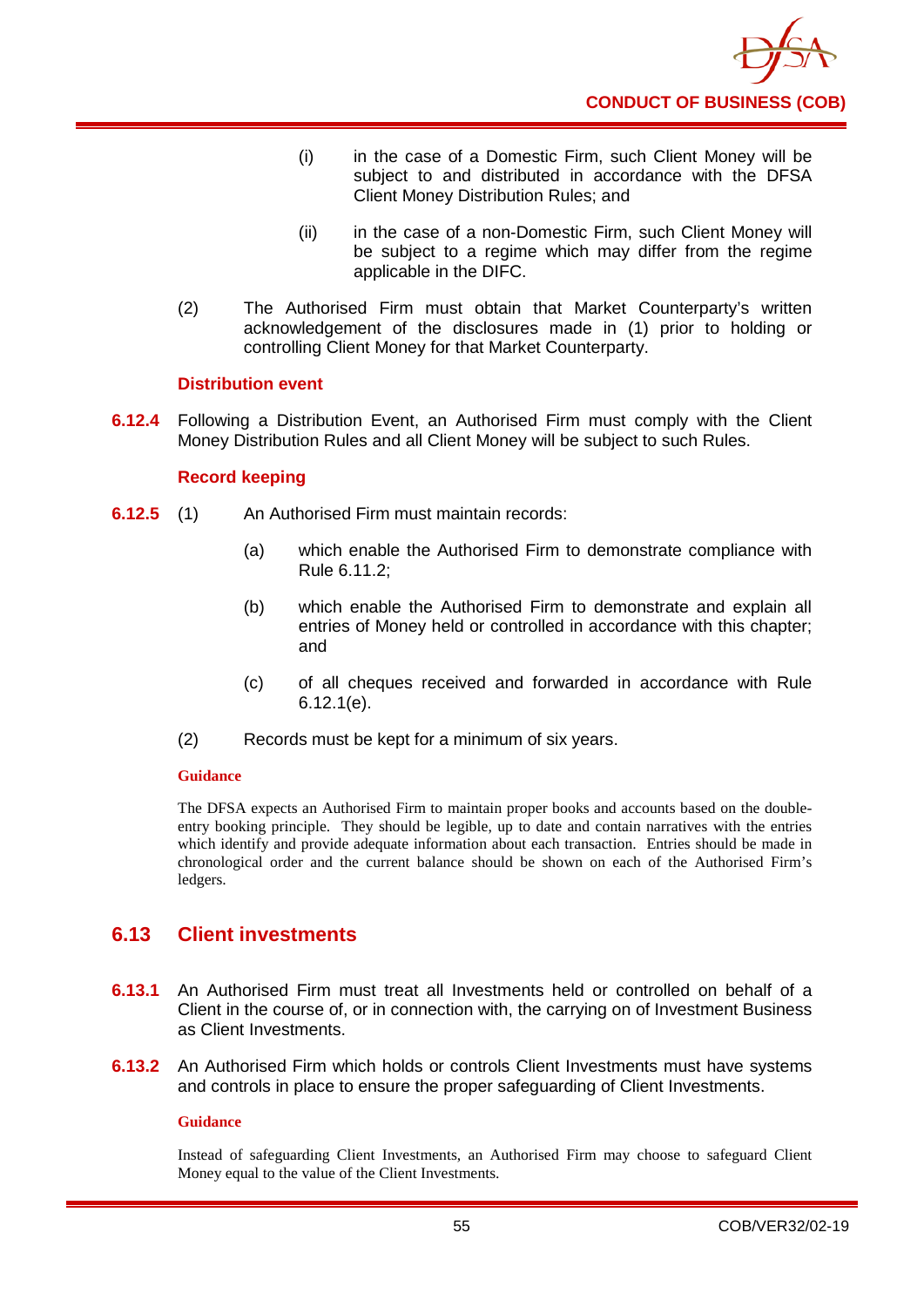

- **6.13.3** (1) Subject to (2), an Authorised Firm:
	- (a) holding or controlling Client Investments; or
	- (b) Providing Custody,

in or from the DIFC must do so in accordance with the Safe Custody Provisions in App6.

(2) The Safe Custody Provisions in App6 do not apply to Client Investments held as Collateral unless stated otherwise.

#### **Guidance**

An Authorised Firm Arranging Custody must comply with the requirements specified in Rule 6.11.2(3).

## **Holding collateral**

- **6.13.4** Before an Authorised Firm holds Collateral from a Client it must disclose to that Client:
	- (a) the basis and any terms governing the way in which the Collateral will be held, including any rights which the Authorised Firm may have to realise the Collateral;
	- (b) if applicable, that the Collateral will not be registered in that Client's own name;
	- (c) if applicable, that the Authorised Firm proposes to return to the Client Collateral other than the original Collateral, or original type of Collateral; and
	- (d) that in the event of the insolvency, winding up or other Distribution Event stipulated by the DFSA:
		- (i) of a Domestic Firm, any excess Collateral will be sold and the resulting Client Money shall be distributed in accordance with the DFSA Client Money Distribution Rules; or
		- (ii) of a non-Domestic Firm, that Collateral will be subject to a regime which may differ from the regime applicable in the DIFC.
- **6.13.5** Before an Authorised Firm deposits Client's Collateral with a third party it must notify the third party that:
	- (a) the Collateral does not belong to the Authorised Firm and must therefore be held by the third party in a segregated Client Account in a name that clearly identifies it as belonging to the Authorised Firm's Clients; and
	- (b) the third party is not entitled to claim any lien or right of retention or sale over the Collateral except to cover the obligations owed to the third party which gave rise to that deposit, pledge, charge or security arrangement or any charges relating to the administration or safekeeping of the Collateral.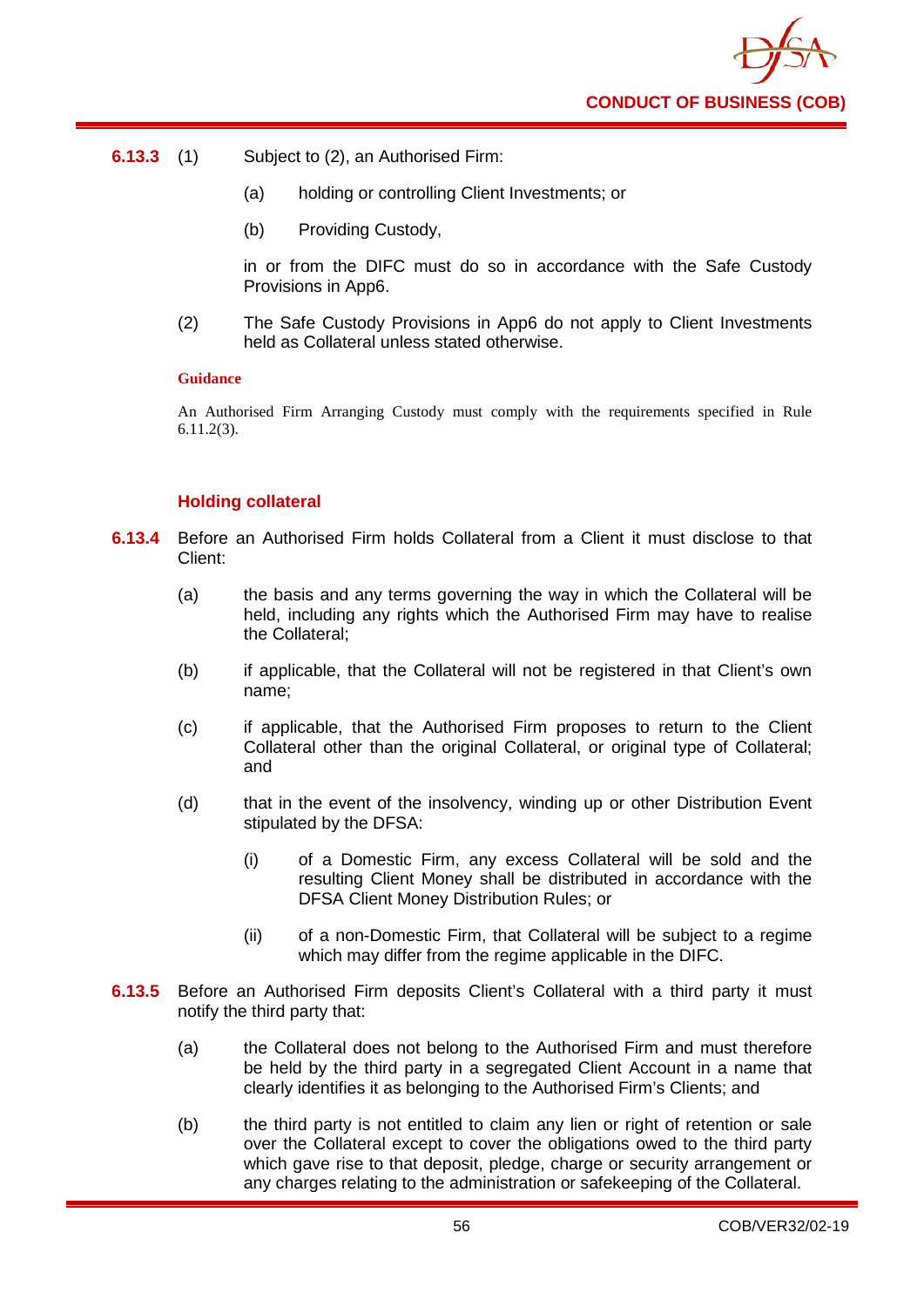

- **6.13.6** (1) An Authorised Firm may only permit Client's Collateral to be held by a third party where it has reasonable grounds to believe that the third party is, and remains, suitable to hold that Collateral.
	- (2) An Authorised Firm must be able to demonstrate to the DFSA's satisfaction the grounds upon which it considers the third party to be suitable to hold Client's Collateral.
- **6.13.7** (1) An Authorised Firm must take reasonable steps to ensure that the Collateral is properly safeguarded.
	- (2) An Authorised Firm must withdraw the Collateral from the third party where the Collateral is not being properly safeguarded unless the Client has indicated otherwise in writing.
- **6.13.8** An Authorised Firm holding Client's Collateral must send a statement every six months to the Client in accordance with section A6.8.
- **6.13.9** An Authorised Firm must reconcile the Client's Collateral in accordance with section A6.9.

# **6.14 Record keeping**

- **6.14.1** (1) An Authorised Firm must maintain records:
	- (a) which enable the Authorised Firm to demonstrate compliance with Rule 6.11.2; and
	- (b) which enable the Authorised Firm to demonstrate and explain all entries of Client Investments and Collateral held or controlled in accordance with this chapter.
	- (2) Records must be kept for a minimum of six years.

# **6.15 Advising on or Arranging Direct Long-Term Insurance**

- **6.15.1** If an Authorised Firm advises on or arranges Direct Long-Term Insurance for a Retail Client, it must disclose to the Client:
	- (a) the method of calculation of any bonuses;
	- (b) an indication of surrender values and paid-up values, and the extent to which any such values are guaranteed;
	- (c) for unit-linked insurance contracts, definition of the units to which they are linked, and a description of the underlying assets;
	- (d) the basis of any projections included in the information; and
	- (e) any facts that are material to the decision to invest, including any risks associated with the investment and factors that may adversely affect the performance of the investments.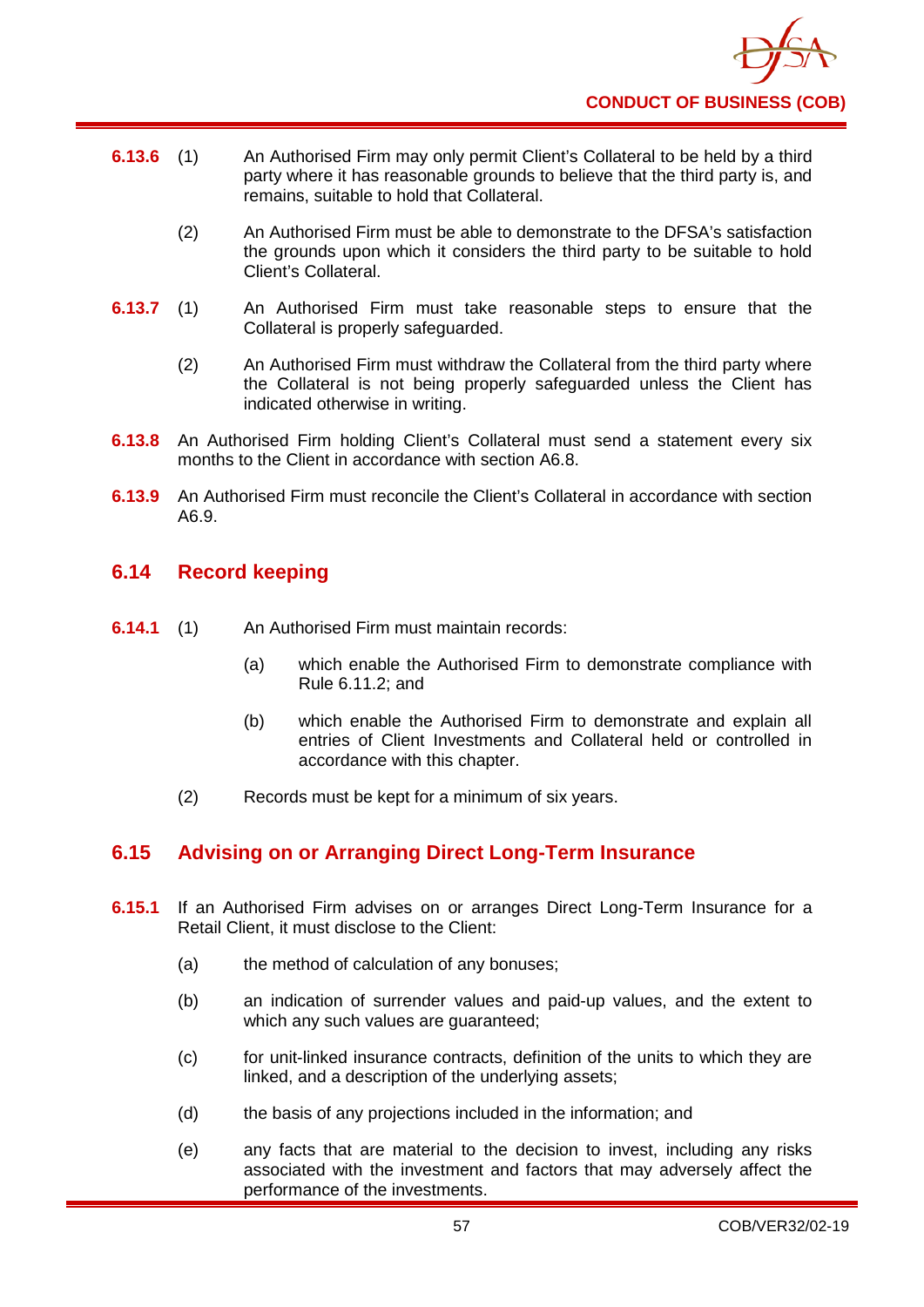

An Authorised Firm can only advise on Long-Term Insurance, or arrange Long-Term Insurance, if it has an authorisation for the Financial Services in GEN Rule 2.9.1 or GEN Rule 2.11.1, as is relevant.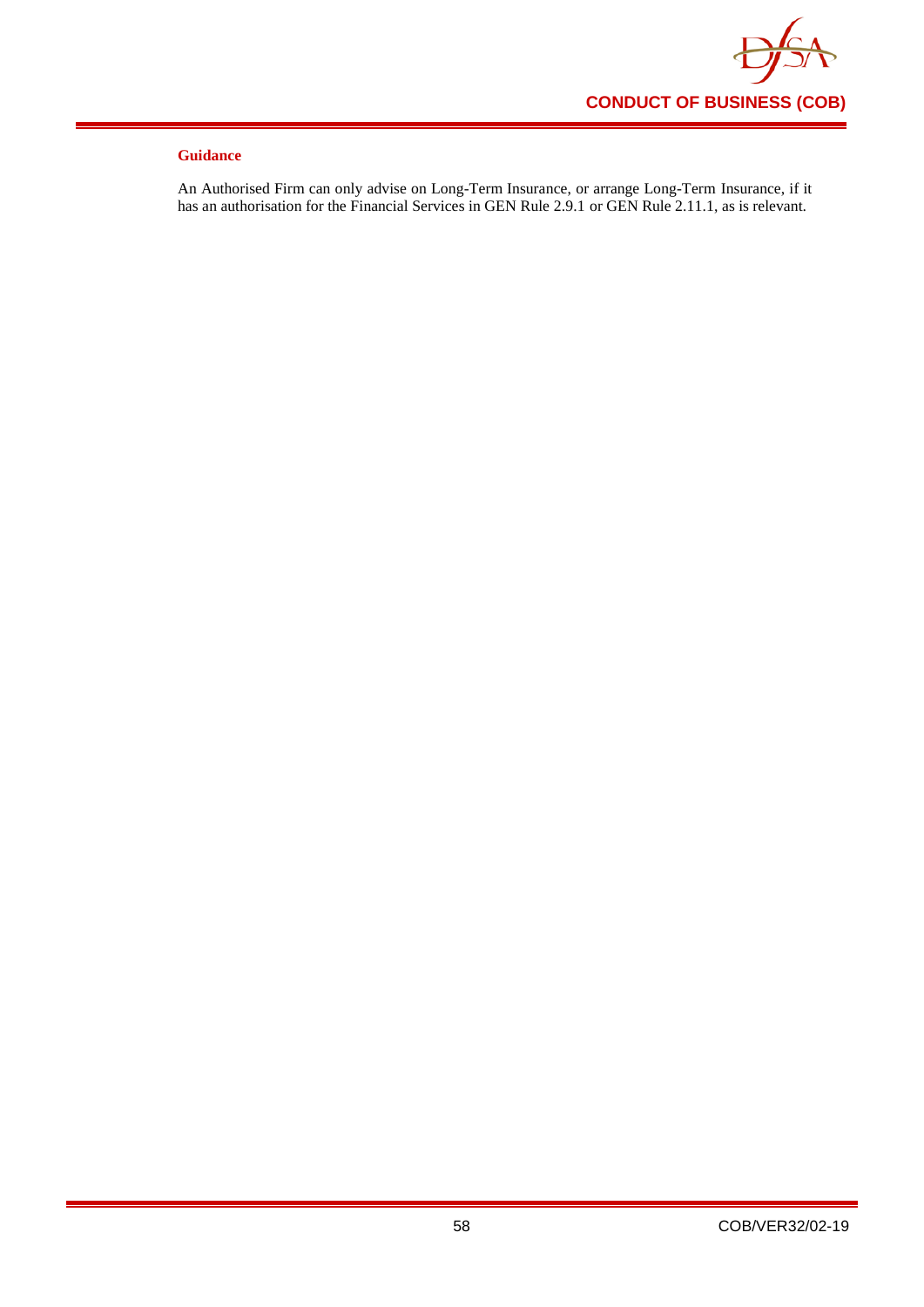

# **7 CORE RULES - INSURANCE**

# **7.1 Application and interpretation**

- **7.1.1** (1) The Rules in this chapter apply to an Authorised Firm with respect to the conduct in or from the DIFC of Insurance Business, Insurance Intermediation or Insurance Management to the extent specified in any Rule.
	- (2) The Rules in this chapter do not apply to an Insurer that is an Authorised ISPV with the exception of the Rules in section 7.2.
	- (3) Only section 7.2, Rules 7.3.1, 7.6.1 and 7.9.1 and sections 7.10 and 7.12 in this chapter apply to an Insurer, Insurance Intermediary or Insurance Manager when it carries on a Financial Service with or for a Market Counterparty.
- **7.1.2** In this chapter, unless otherwise stated, a reference to an "insurer" is a reference to both an Insurer and a Non-DIFC insurer.
- **7.1.3** (1) In this chapter, unless otherwise stated, a reference to a Client of an Insurance Manager is a reference to:
	- (a) an insurer to whom the Insurance Manager provides its Insurance Management services; and
	- (b) a Policyholder with whom the Insurance Manager interacts when carrying out its Insurance Management activities.
	- (2) In section 7.12, when an Insurance Manager provides Insurance Management services to a Captive Insurer, a reference to a Client in (1)(a) is a reference to:
		- (a) the Captive Insurer;
		- (b) any shareholder of the Captive Insurer; and
		- (c) any Person on whose behalf the Insurance Manager undertakes to establish that Person as an insurer.
	- $(3)$   $\ln (2)$ :
		- (a) a Captive Insurer includes a Cell of a Protected Cell Company which is an Insurer; and
		- (b) a shareholder includes a holder of Cell Shares.

## **Guidance**

The Rules in this chapter apply to Authorised Firms conducting Insurance Business and Insurance Management in relation to all classes of Contracts of Insurance. However, those Rules apply to Authorised Firms conducting Insurance Intermediation only in relation to Contracts of Insurance that are not contracts of Long-Term Insurance. Other COB Rules relating to the Financial Services of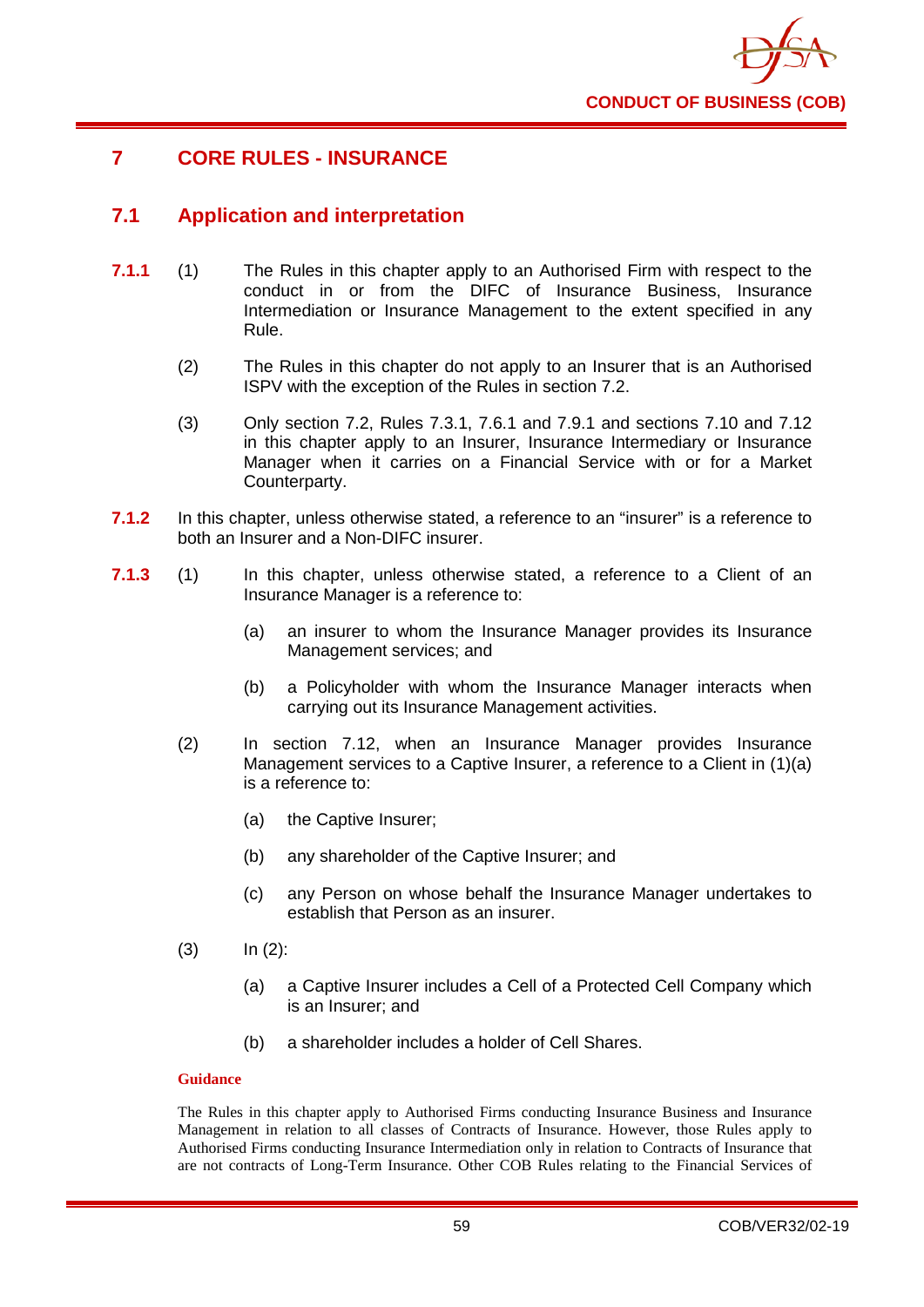Advising on Financial Products or Credit and Arranging Credit or Deals in Investments will apply to advising and arranging on contracts of Long-Term Insurance.

# **7.1A Table illustrating the application of the Rules in this chapter**

#### **Guidance**

| <b>Rule</b>                                                                    | <b>Insurer</b>                                      | <b>Insurance Intermediary</b>                             | <b>Insurance Manager</b>                      |
|--------------------------------------------------------------------------------|-----------------------------------------------------|-----------------------------------------------------------|-----------------------------------------------|
| Section 7.1: Application and interpretation                                    |                                                     |                                                           |                                               |
| Section 7.1A: Table illustrating the application of Rules                      | ✓                                                   | ✓                                                         |                                               |
| Section 7.2: Insurance business, management and<br>intermediation restrictions | ✓                                                   | $\checkmark$ (other than Rules 7.2.3,<br>7.2.4 and 7.2.5) | $\checkmark$ (only Rules 7.2.2)<br>and 7.2.6) |
| Section 7.3: Communication of information and marketing<br>material            | ✓                                                   | ✓                                                         | $\checkmark$ (other than Rule)<br>7.3.1(3)    |
| Section 7.4: Client's duty of disclosure                                       | $\checkmark$ (other than Rules 7.4.2,<br>7.4.3)     | ✓                                                         | X                                             |
| Section 7.5: Authorised Firm's duty of disclosure                              | $\checkmark$ (other than Rules 7.5.2)<br>and 7.5.3) | ✓                                                         | $\checkmark$ (other than Rule<br>7.5.3)       |
| Section 7.6: Disclosure of costs and remuneration                              | ✓                                                   | ✓                                                         | $\checkmark$ (other than Rule<br>7.6.2)       |
| Section 7.7: Information about the proposed insurance                          | ✓                                                   | ✓                                                         | X                                             |
| Section 7.8: Suitability                                                       | ✔                                                   | ✔                                                         | X                                             |
| Section 7.9: Managing Conflicts of Interests                                   | X                                                   |                                                           | ✓                                             |
| Section 7.10: Placement of Insurance                                           | $\mathbf{x}$                                        |                                                           |                                               |
| Section 7.11: Providing an ongoing service                                     | ✓                                                   |                                                           | X                                             |
| Section 7.12: Insurance Monies                                                 | X                                                   | ✓                                                         | ✓                                             |

# **7.2 Insurance business, management and intermediation restrictions**

- **7.2.1** An Authorised Firm may only conduct Insurance Business or Insurance Intermediation with or for a Client to the extent specified in this section.
- **7.2.2** (1) An Insurer must ensure that it does not Effect a Contract of Insurance or Carry Out a Contract of Insurance through an establishment maintained by it in the DIFC where the contract is in relation to a risk situated within the State, unless the risk is situated in the DIFC, or the contract is one of re-insurance.
	- (2) An Insurance Intermediary must ensure that it does not act as agent in relation to a Contract of Insurance where the contract is in relation to a risk situated within the State, unless the risk is situated in the DIFC, or the contract is one of reinsurance.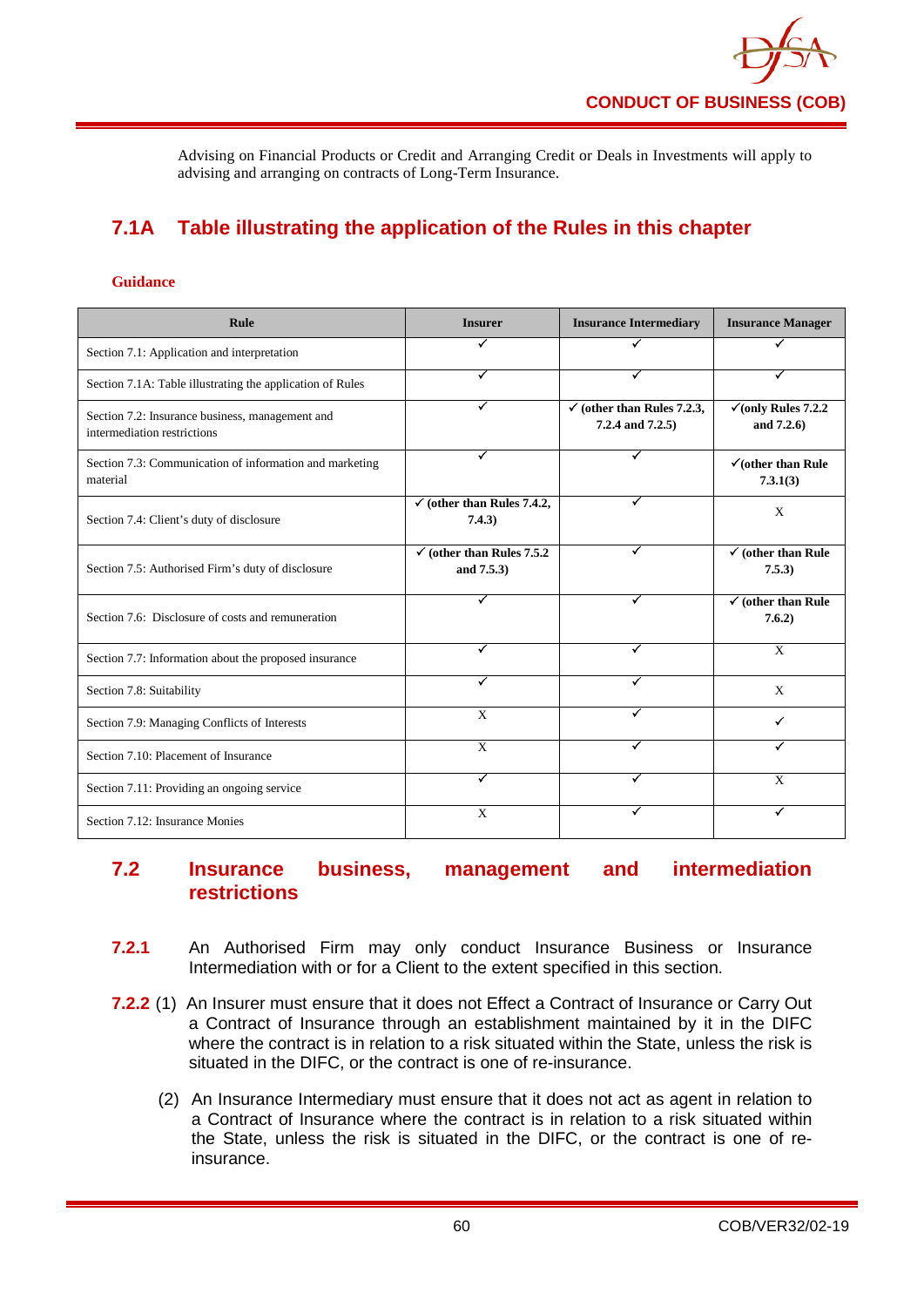

(3) An Insurance Manager must ensure that it does not act in relation to a Contract of Insurance where the contract is in relation to a risk situated within the State, unless the risk is situated in the DIFC, or the contract is one of re-insurance.

#### **Guidance**

The classes of insurance are set out in GEN App4. These include both insurance and reinsurance contracts relating to life insurance and non-life insurance (such as accident, sickness, property and travel insurance). However, the prohibitions in Rule 7.2.2 only apply to a Contract of Insurance that is not a contract of re-insurance.

- **7.2.3** An Insurer must ensure that it does not carry on, through an establishment maintained by it in the DIFC, both Long-Term Insurance Business and General Insurance Business unless the General Insurance Business is restricted to Class 1 or Class 2 or both.
- **7.2.4** An Insurer which is a Protected Cell Company must ensure that all Insurance Business is attributable to a particular Cell of that Insurer.
- **7.2.5** An Insurer must not carry on any activity other than Insurance Business unless it is an activity in direct connection with or for the purposes of such business. For the purposes of this Rule, Managing Assets is not an activity in connection with or for the purposes of Insurance Business.

#### **Guidance**

- 1. The following activities will normally be considered in direct connection with or for the purposes of Insurance Business carried on by an Insurer:
	- a. investing, reinvesting or trading, as investor or rabb ul maal and for the Insurer's own account, that of its Subsidiary, its Holding Company or any Subsidiary of its Holding Company but not any other party, in Securities, loans, investment accounts, units or shares in collective investment funds, certificates of mudaraba, certificates of musharaka or other forms of investments that are intended to earn profit or return for the investor;
	- b. rendering other services related to Insurance Business operations including, but not limited to, actuarial, risk assessment, loss prevention, safety engineering, data processing, accounting, claims handling, loss assessment, appraisal and collection services:
	- c. acting as agent for another insurer in respect of contracts of insurance in which both insurers participate;
	- d. establishing Subsidiaries or Associates engaged or organised to engage exclusively in one or more of the businesses specified above; and
	- e. giving advice relating to its own Contracts of Insurance.
- 2. The DFSA may give individual guidance on other business activities that may be determined to be in direct connection with Insurance Business.
- **7.2.6** An Insurance Manager must not underwrite on behalf of a Non-DIFC insurer in relation to a Contract of Insurance with or for a Retail Client, unless the Insurance Manager has obtained the prior written approval of the DFSA in respect of that insurer.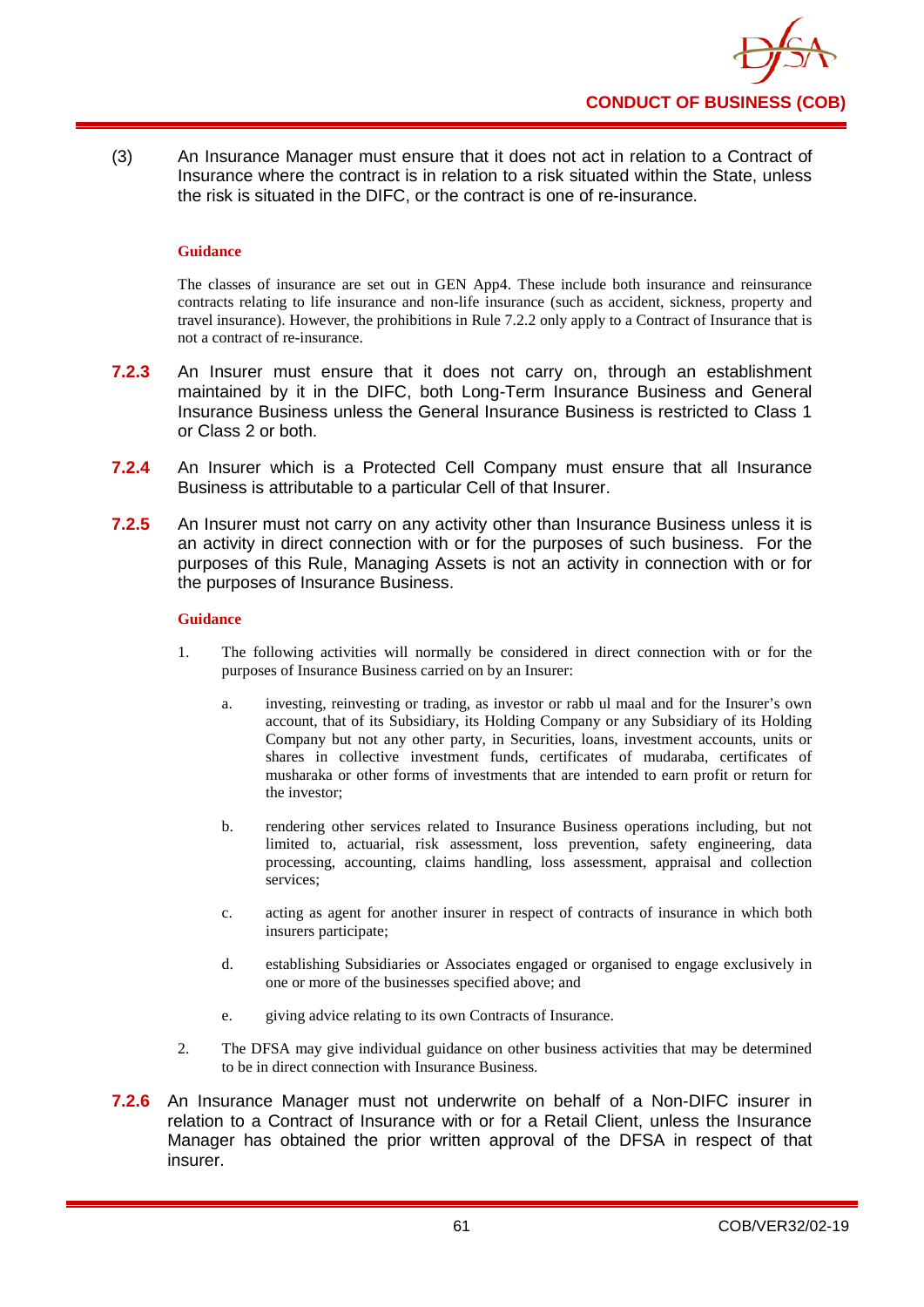

For the purposes of Rule 7.2.6, an Insurance Manager should submit to the DFSA sufficient information to establish that the Non-DIFC insurer for which it proposes to act is fit and proper and is subject to adequate regulation in its home jurisdiction.

# **7.3 Communication of information and marketing material**

## **General obligation**

- **7.3.1** (1) When communicating any information in relation to Insurance Business, Insurance Intermediation or Insurance Management to a Person, an Authorised Firm must take reasonable steps to ensure that the communication is clear, fair and not misleading.
	- (2) An Insurer, Insurance Intermediary or Insurance Manager must not, in any form of communication with a Person, including an agreement, attempt to limit or avoid any duty or liability it may have to that Person under legislation administered by the DFSA.
	- (3) An Insurer or Insurance Intermediary must, when providing or directing marketing material to a Client, comply with the requirements in section 3.2, if the marketing material relates to a Direct Long-Term Insurance Contract.

# **7.4 Client's duty of disclosure**

- **7.4.1** An Insurer or Insurance Intermediary must explain to a Client:
	- (a) the Client's duty to disclose all circumstances material to the insurance both before the insurance commences and during the continuance of the policy; and
	- (b) the consequence of any failure by the Client to make such disclosures.
- **7.4.2** An Insurance Intermediary must explain to a Client that all answers or statements given on a proposal form, claim form or any other relevant document are the Client's own responsibility and that the Client is responsible for checking the accuracy of such information.
- **7.4.3** If an Insurance Intermediary believes that any disclosure of material facts by a Client is not true, fair or complete, it must request the Client to make the necessary true, fair or complete disclosure, and if this is not forthcoming must consider declining to continue acting on that Client's behalf.

# **7.5 Authorised Firm's duty of disclosure**

## **Guidance**

If an Authorised Firm is required to provide information to a Client or potential Client under this section or any other section in this Chapter before providing a service or doing anything, then the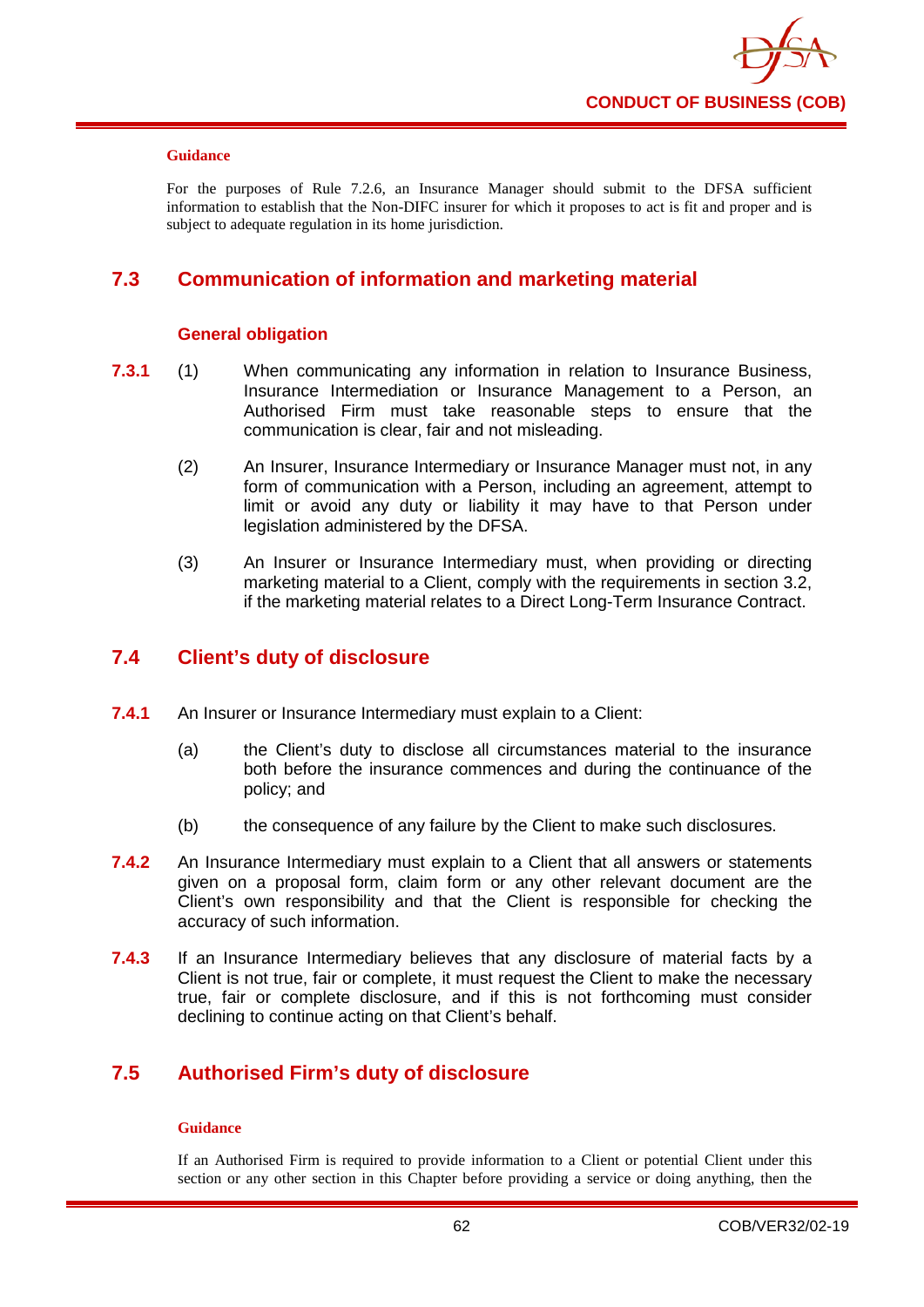information should be provided in good time before providing the service or doing the thing so that the Client has sufficient time to make an informed decision.

- **7.5.1** (1) An Insurer, Insurance Intermediary or Insurance Manager must, subject to (3), disclose to a Client:
	- (a) the name and address of the insurer or insurers effecting the Contract of Insurance;
	- (b) its own name and address where different; and
	- (c) contact details of the Person to whom a claim is to be notified.
	- (2) The disclosures in (1) must be made before effecting or placing the Contract of Insurance, or as soon as reasonably practicable thereafter.
	- (3) An Insurance Manager is not required to make the disclosure under (1) to an insurer to whom it provides Insurance Management services.
- **7.5.2** (1) An Insurance Intermediary or Insurance Manager must, subject to (3), disclose to a Client if:
	- (a) it has a direct or indirect holding representing 10% or more of the voting rights or capital in an insurer; or
	- (b) an insurer, or its parent undertaking, has a direct or indirect holding representing 10% or more of the voting rights or capital in the Insurance Intermediary or Insurance Manager.
	- (2) The disclosures in (1) must be made before providing Insurance Intermediation or Insurance Management services to the Client.
	- (3) An Insurance Manager is not required to make a disclosure under (1) to an insurer to whom it provides Insurance Management services.

#### **Guidance**

An Insurance Intermediary or Insurance Manager is required to disclose the information under Rule 7.5.1(1) and Rule 7.5.2(1) to any Policyholder with whom it interacts when carrying out its Insurance Intermediation or Insurance Management activities.

- **7.5.3** (1) An Insurance Intermediary must, before providing any Insurance Intermediation service to a Person as a Retail Client, disclose whether any advice or information is or will:
	- (a) be provided on the basis of a fair analysis of the market;
	- (b) not be provided on the basis of a fair analysis of the market because of any contractual agreement it has with any particular insurer or insurers to deal with only their products; or
	- (c) even if there are no contractual agreements of the type referred to in (b), not be provided on the basis of a fair analysis of the market.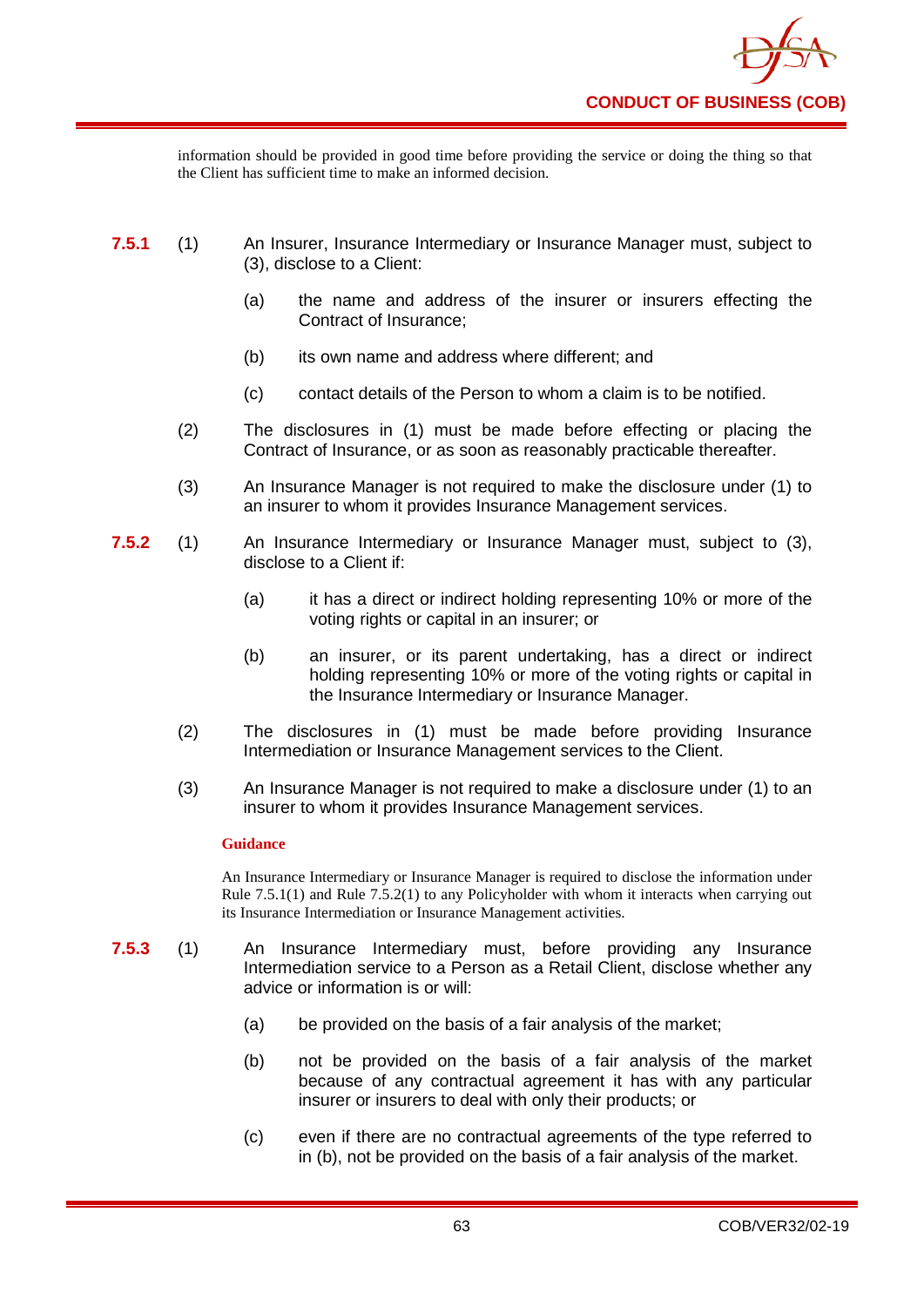- (2) If (1) (b) or (c) applies, the Insurance Intermediary must, if requested by the Retail Client, provide to that Client a list of insurers with whom it deals or may deal in relation to the relevant Contracts of Insurance.
- (3) An Insurance Intermediary must, before providing any Insurance Intermediation service to a Client, disclose to that Client whether it acts on behalf of an insurer or any other Person or acts independently on behalf of Clients.

- 1. An Insurance Intermediary should not represent itself as providing advice or information on the basis of a fair analysis of the market under Rule  $7.5.3(1)$  unless it has considered a sufficiently broad range of Contracts of Insurance and based its decision on an adequate analysis of those contracts.
- 2. Insurance Brokers act for Clients who are Policyholders. In doing so, they may claim under Rule 7.5.3(3) that they act 'independently' for the Clients.
- 3. The DFSA expects an Insurance Broker which holds itself out to a Client as acting 'independently' for the Client to be able to demonstrate its independence to the DFSA. Factors that the DFSA would take into account when assessing if an Insurance Broker has acted independently include whether that broker:
	- (a) has assessed a sufficiently large number of insurance products available on the market, and those products are sufficiently diverse in terms of their types and the issuers, to be able to suit the Client's needs and objectives;
	- (b) is free to select insurance products from a sufficiently large number of insurers for example, if a broker has close links with insurers, or exclusivity clauses in arrangements with insurers whose products they can select, the broker may not be able to claim it is independent; and
	- (c) has disclosed clearly to the Client all commissions and other economic benefits it or a Group member receives from insurers with whom it places insurance.

# **7.6 Disclosure of costs and remuneration**

**7.6.1** An Insurer, Insurance Intermediary or Insurance Manager must provide details of the costs of each Contract of Insurance or Insurance Intermediation service or Insurance Management service offered to a Client.

## **Guidance**

- 1 The disclosure required by this Rule should include any premiums, fees, charges or taxes payable by the Client, whether or not these are payable to the Authorised Firm.
- 2 The disclosure should be made in terms readily understandable by the Client, taking into account the knowledge held by that Client in relation to the type of insurance in question.
- **7.6.2** An Insurer or Insurance Intermediary must, where any premium is payable through a Credit Facility made available to a Retail Client, disclose any interest, profit rate or charges payable by the Client for using that facility.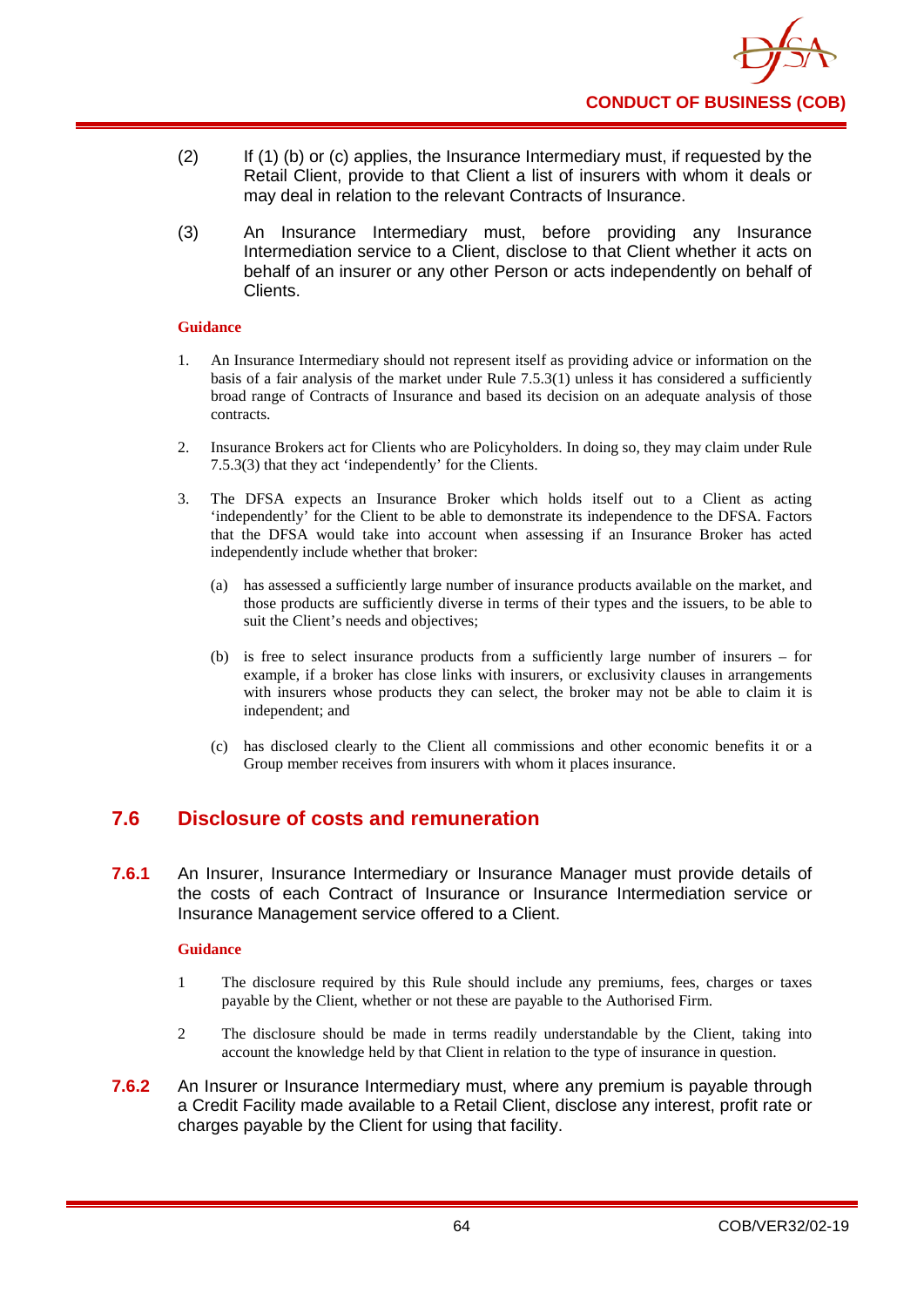

- **7.6.3** An Insurer, Insurance Intermediary or Insurance Manager must ensure that it does not impose any new costs, fees or charges without first disclosing the amount and the purpose of those charges to the Client.
- **7.6.4** (1) An Insurer, Insurance Intermediary or Insurance Manager must, on the request of any Client, disclose to that Client all commissions and other economic benefits accruing to the Authorised Firm or any member of the same Group from:
	- (a) any Insurance Intermediation business;
	- (b) any Insurance Management business; or
	- (c) any other business connected to or related to the provision of such business;

transacted by the Authorised Firm on behalf of that Client.

(2) The requirement to disclose the information under (1) does not apply where an Insurance Intermediary acts solely on behalf of a single insurer, and this fact has been disclosed to the Client.

# **7.7 Information about the proposed insurance**

- **7.7.1** An Insurer or Insurance Intermediary must provide adequate information in a comprehensive and timely manner to enable a Client to make an informed decision about the Contract of Insurance that is being proposed.
- **7.7.2** Without limiting the generality of the disclosure obligation under section 7.5, an Insurer or Insurance Intermediary must, for the purpose of complying with the obligation under that section:
	- (a) provide to a Client information about the key features of any insurance proposed including the essential cover and benefits, any significant or unusual restrictions, exclusions, conditions or obligations, and the applicable period of cover; and
	- (b) explain, except where the insurance cover is sourced from a single insurer, the differences in and the relative costs of similar types of insurance as proposed.

## **Guidance**

When deciding to what extent it is appropriate to explain the terms and conditions of a particular insurance the Insurer or Insurance Intermediary should take into consideration the knowledge held by the Client in relation to the type of insurance in question.

## **Specific disclosure for Long-Term Insurance**

- **7.7.3** Where an Insurer or an Insurance Intermediary proposes Direct Long-Term Insurance to a Retail Client, the disclosure for the purposes of this section must include:
	- (a) the method of calculation of any bonuses;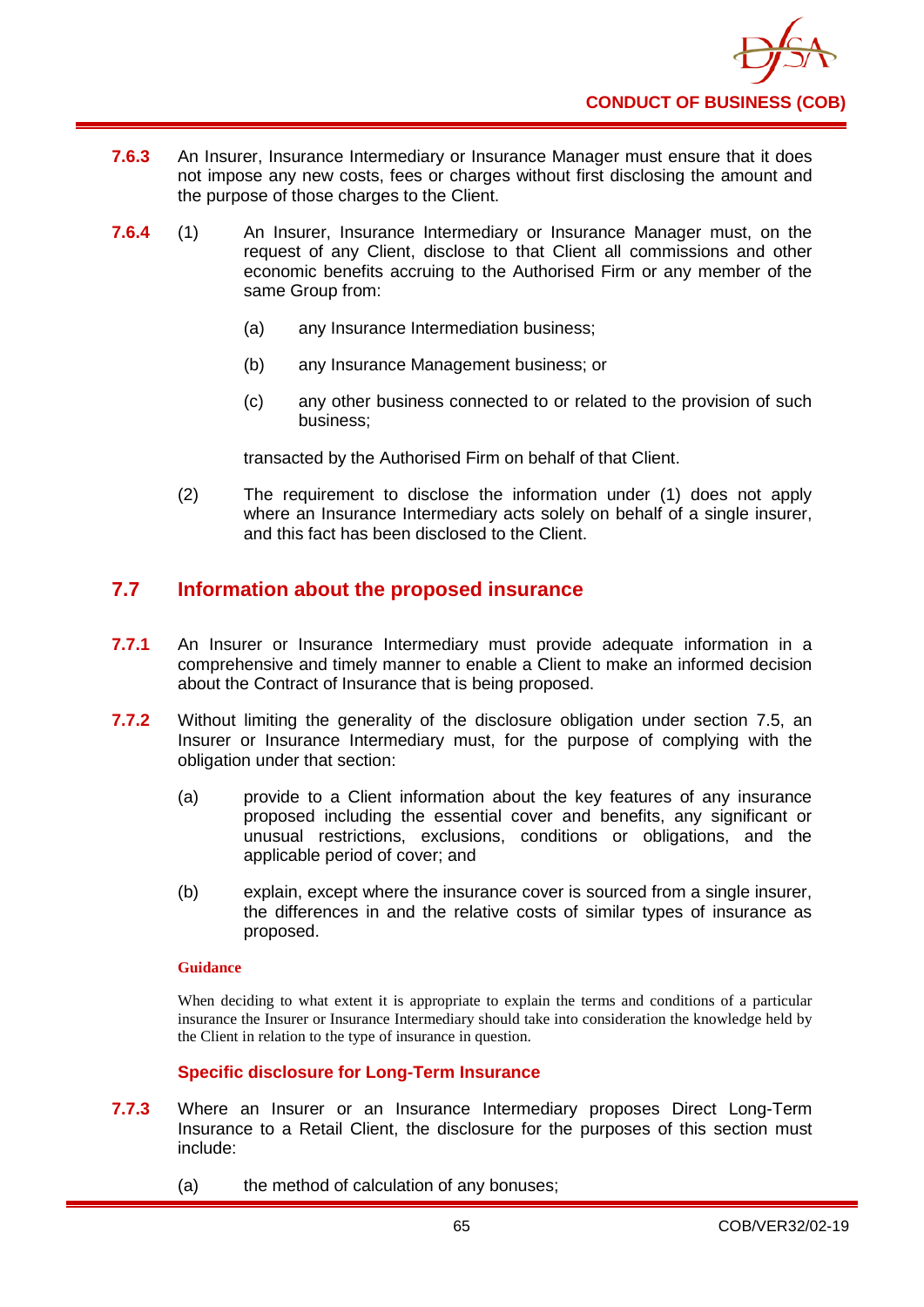- (b) an indication of surrender values and paid-up values, and the extent to which any such values are guaranteed;
- (c) for unit-linked insurance contracts, definition of the units to which they are linked, and a description of the underlying assets;
- (d) the basis of any projections included in the information; and
- (e) any facts that are material to the decision to invest, including risks associated with the investment and factors that may adversely affect the performance of the investments.
- **7.7.4** Deleted

# **7.8 Suitability**

- **7.8.1** An Insurer or an Insurance Intermediary must comply with the suitability requirement set out in section 3.4 when conducting any Insurance or Insurance Intermediation Business with or for a Retail Client in respect of Direct Long-Term Insurance.
- **7.8.2** (1) Subject to Rule 7.8.3, an Insurer or Insurance Intermediary must only make a recommendation to a Retail Client to enter into a Contract of Insurance that is General Insurance where it has taken reasonable steps to ensure that the recommended Contract of Insurance is suitable in light of the Client's demands and needs.
	- (2) The Insurer or Insurance Intermediary must obtain from a Retail Client such information as is necessary to identify the Client's circumstances and objectives, and consider whether the terms of the particular contract of General Insurance meet the requirements identified.
- **7.8.3** An Insurer and an Insurance Intermediary may only recommend to a Client a contract of General Insurance that does not meet all the Client's requirements if it clearly explains to the Client, at the point of making the recommendation, that the contract does not fully meet the Client's requirements and the differences in the insurance recommended.

## **Guidance**

When deciding what level of explanation is appropriate for a Client to whom a contract of insurance that does not fully meet that Client's requirements is recommended, the Insurer or Insurance Intermediary should take into consideration the knowledge held by the Client in relation to the type of insurance in question.

**7.8.4** Where an Insurance Intermediary is instructed to obtain insurance which is contrary to the advice that it has given to a Client, the Insurance Intermediary must obtain from the Client written confirmation of the Client's instructions before arranging or buying the relevant insurance.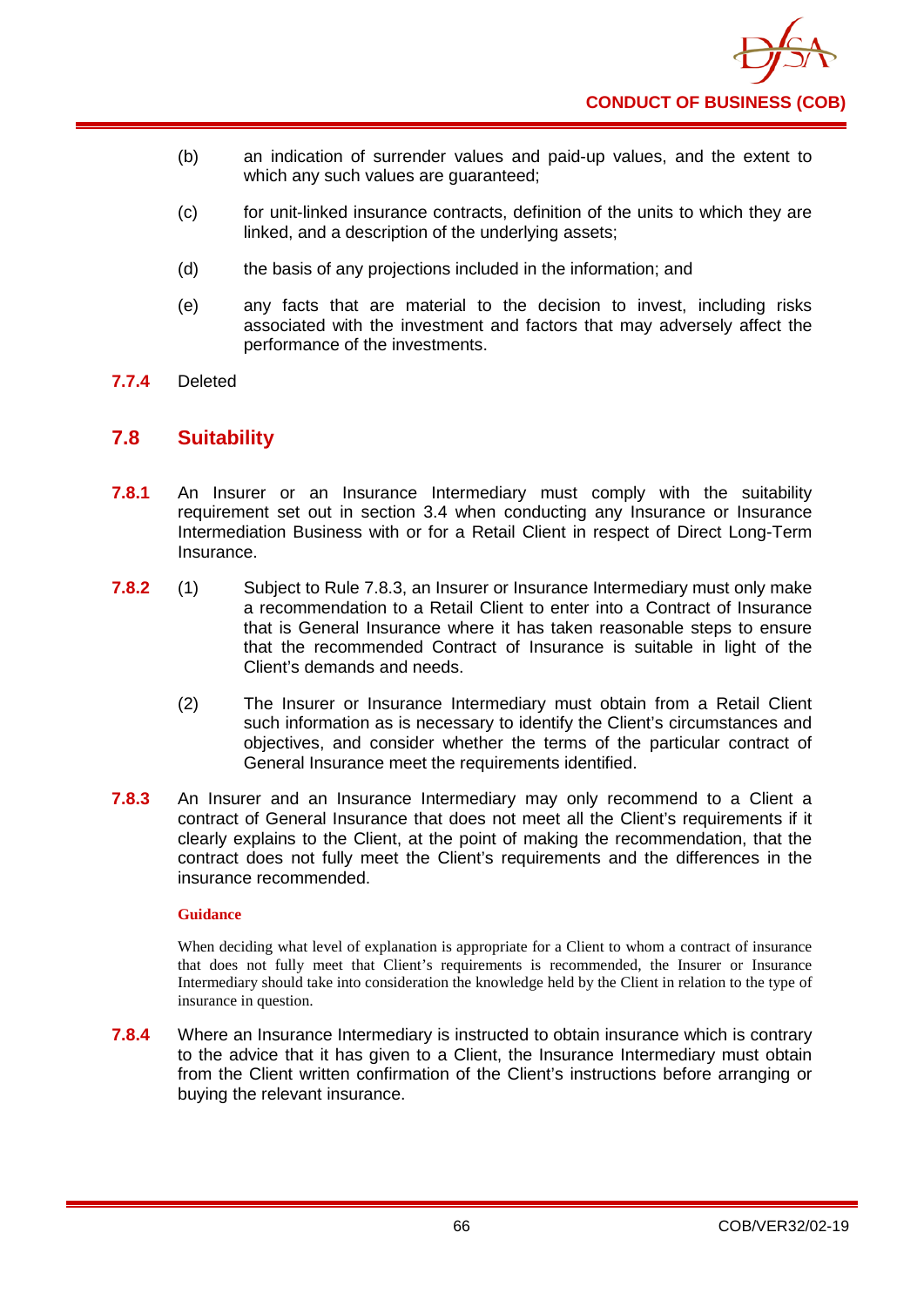

# **7.9 Managing conflicts of interest**

- **7.9.1** (1) An Insurance Intermediary or Insurance Manager must manage any conflict of interest to ensure that all its Clients are fairly treated and not prejudiced by any such interests.
	- (2) An Insurance Intermediary or Insurance Manager must manage the conflict of interest by disclosing such conflict to the Clients in writing either generally or in relation to a specific Transaction.
	- (3) If an Insurance Intermediary or Insurance Manager is unable to manage a conflict of interest, it must decline to act for the Client.

#### **Guidance**

- 1. An Insurance Intermediary, when considering how it manages conflicts of interests, should clearly identify the capacity in which it acts and to whom it owes duties. For example, if it is acting as an Insurance Broker, it is acting as an agent for the policyholder and it has a duty to act in the best interests of the policyholder. If it is acting as an Insurance Agent, it has a duty to act in the best interests of its principal i.e. the insurer or insurers from whom it holds an authority to act as agent.
- 2. While the Rules do not prohibit an Insurance Intermediary from acting for both an insurer and policyholder in relation to the same risk, such an arrangement could result in conflicts of interest that are hard to manage. If an Insurance Intermediary proposes to act for both an insurer and policyholder in relation to the same risk, it should, under Rule 7.9.1(2), clearly disclose that information in a timely manner. The DFSA expects the firm to at least:
	- a. notify both parties about the procedures it will follow if acting in the interest of the policyholder or the insurer is likely to impair its ability to act in the interests of the other party; and
	- b. if one or both parties express concerns relating to the proposed process, decline to act for both parties under Rule 7.9.1(3) and instead act for only one party.
- 3. An Insurance Manager will also need to identify and manage conflicts of interest that arise in the course of carrying on its business, for example, in the course of settling claims.

# **7.10 Placement of Insurance**

## **Instructions**

**7.10.1** An Insurance Intermediary or Insurance Manager must not place a Contract of Insurance with or on behalf of an insurer unless it has satisfied itself on reasonable grounds that the insurer may lawfully effect that contract under the laws of the jurisdictions in which the insurer and the risk are located.

## **Quotations**

**7.10.2** When giving a quotation, an Insurance Intermediary or Insurance Manager must take due care to ensure the accuracy of the quotation and its ability to obtain the insurance at the quoted terms.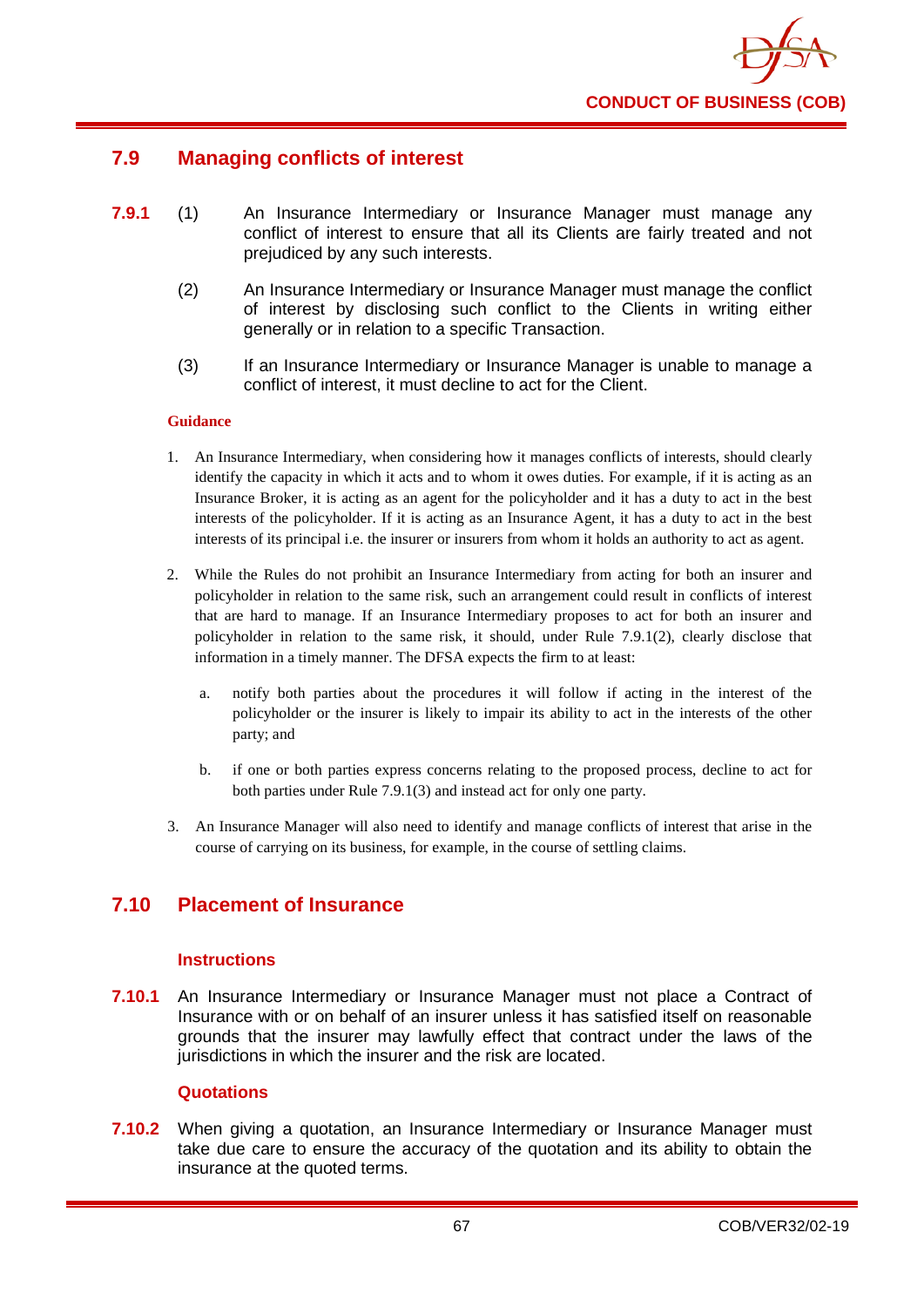

## **Confirmation of cover**

- **7.10.3** (1) An Insurer, in Effecting Contracts of Insurance, must promptly document the principal economic and coverage terms and conditions agreed upon under any Contract of Insurance and finalise such contract in a timely manner.
	- (2) An Insurer, Insurance Intermediary or Insurance Manager must, as soon as reasonably practicable, provide a Client with written confirmation and details of the insurance which it has effected for the Client or has obtained on behalf of the Client, including any changes to an existing Contract of Insurance.
	- (3) An Insurer, Insurance Intermediary or Insurance Manager must, as soon as reasonably practicable, provide the Client with the full policy documentation where this was not included with the confirmation of cover.
	- (4) In (2) and (3), a Client of an Insurance Manager is any Policyholder with whom the Insurance Manager interacts when carrying on its Insurance Management activities.

# **7.11 Providing an ongoing service**

# **Amendments to and renewal of insurance**

- **7.11.1** (1) An Insurer or Insurance Intermediary must deal promptly with a Client's request for an amendment to the insurance cover and provide the Client with full details of any premium or charges to be paid or returned.
	- (2) An Insurer or Insurance Intermediary must provide a Client with written confirmation when the amendment is made and remit any return premium or charges due to the Client without delay.
- **7.11.2** An Insurer or Insurance Intermediary must give adequate advance notification to a Client of the renewal or expiration date of an existing insurance policy so as to allow the Client sufficient time to consider whether continuing cover is required.
- **7.11.3** On expiry or cancellation of the insurance, at the request of the Client, an Insurer or Insurance Intermediary must promptly make available all documentation and information to which the Client is entitled.

# **Claims**

- **7.11.4** Where an Insurance Intermediary handles insurance claims it must:
	- (a) on request, give the Client reasonable guidance in pursuing a claim under the relevant policy;
	- (b) handle claims fairly and promptly and keep the Client informed of progress;
	- (c) inform the Client in writing, with an explanation, if it is unable to deal with any part of a claim; and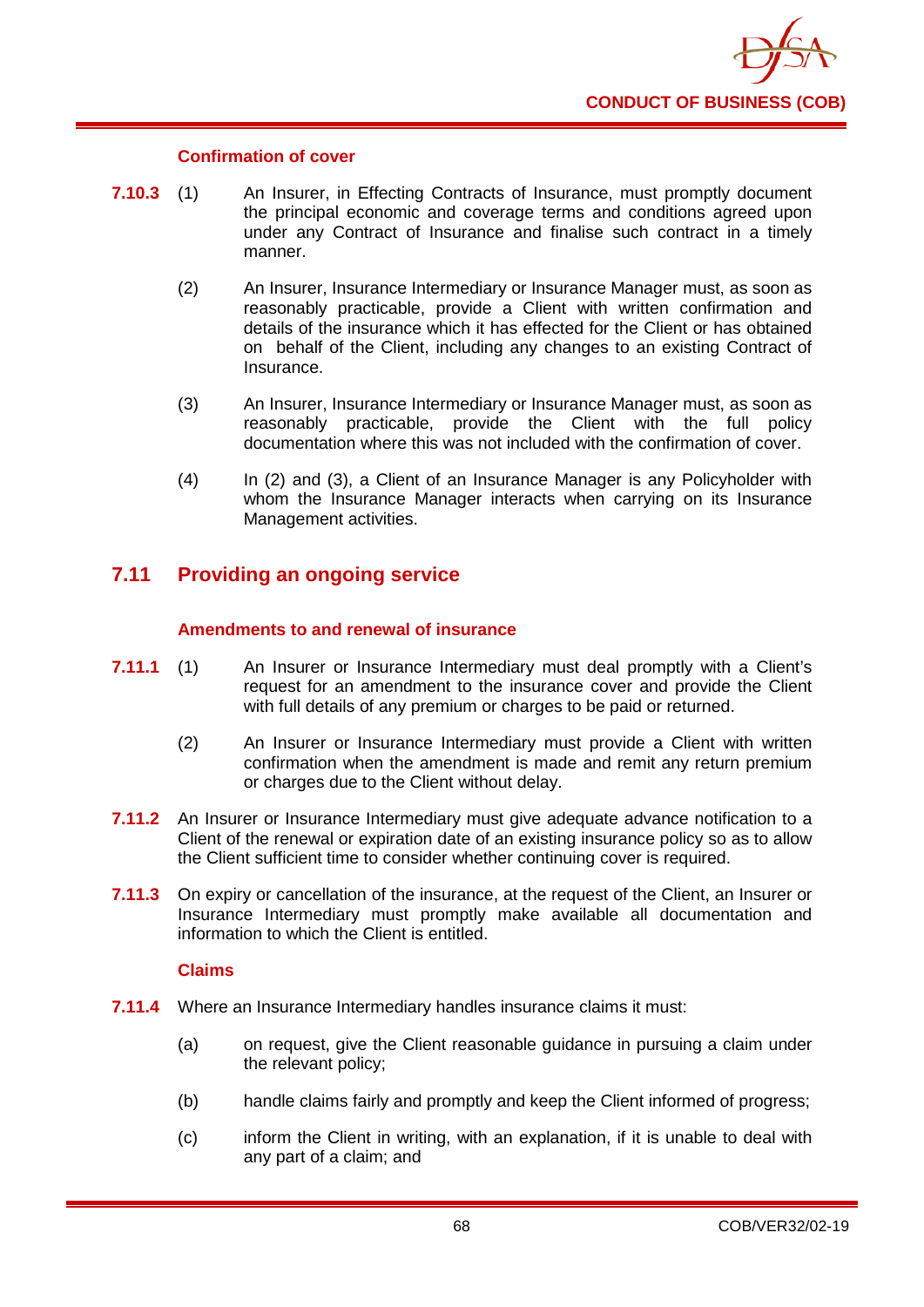- (d) forward settlement of any claim, as soon as reasonably practicable, once it has been agreed.
- **7.11.5** An Insurer must:
	- (a) handle claims fairly and promptly;
	- (b) keep the Client informed of the progress of the claim;
	- (c) not reject a claim unreasonably;
	- (d) if only part of a claim is accepted:
		- (i) provide a clear statement about the part of the claim that is accepted; and
		- (ii) give clear reasons for rejecting that part of the claim that has not been accepted; and
	- (e) settle the claim promptly.

# **7.12 Insurance monies**

# **Application**

**7.12.1** This section applies to an Insurance Intermediary and an Insurance Manager, in respect of activities carried on in or from the DIFC.

## **General**

- **7.12.2** (1) Insurance Monies are, subject to (2), any monies arising from Insurance Intermediation or the Insurance Management business which are any of the following:
	- (a) premiums, additional premiums and return premiums of all kinds;
	- (b) claims and other payments due under Contracts of Insurance;
	- (c) refunds and salvages;
	- (d) fees, charges, taxes and similar fiscal levies relating to Contracts of Insurance;
	- (e) discounts, commissions and brokerage; or
	- (f) monies received from or on behalf of a Client of an Insurance Manager, in relation to his Insurance Management business.
	- (2) Monies are not Insurance Monies where there is a written agreement in place between the Insurance Intermediary or Insurance Manager and the insurer to whom the relevant monies are to be paid (or from whom they have been received) under which the insurer agrees that: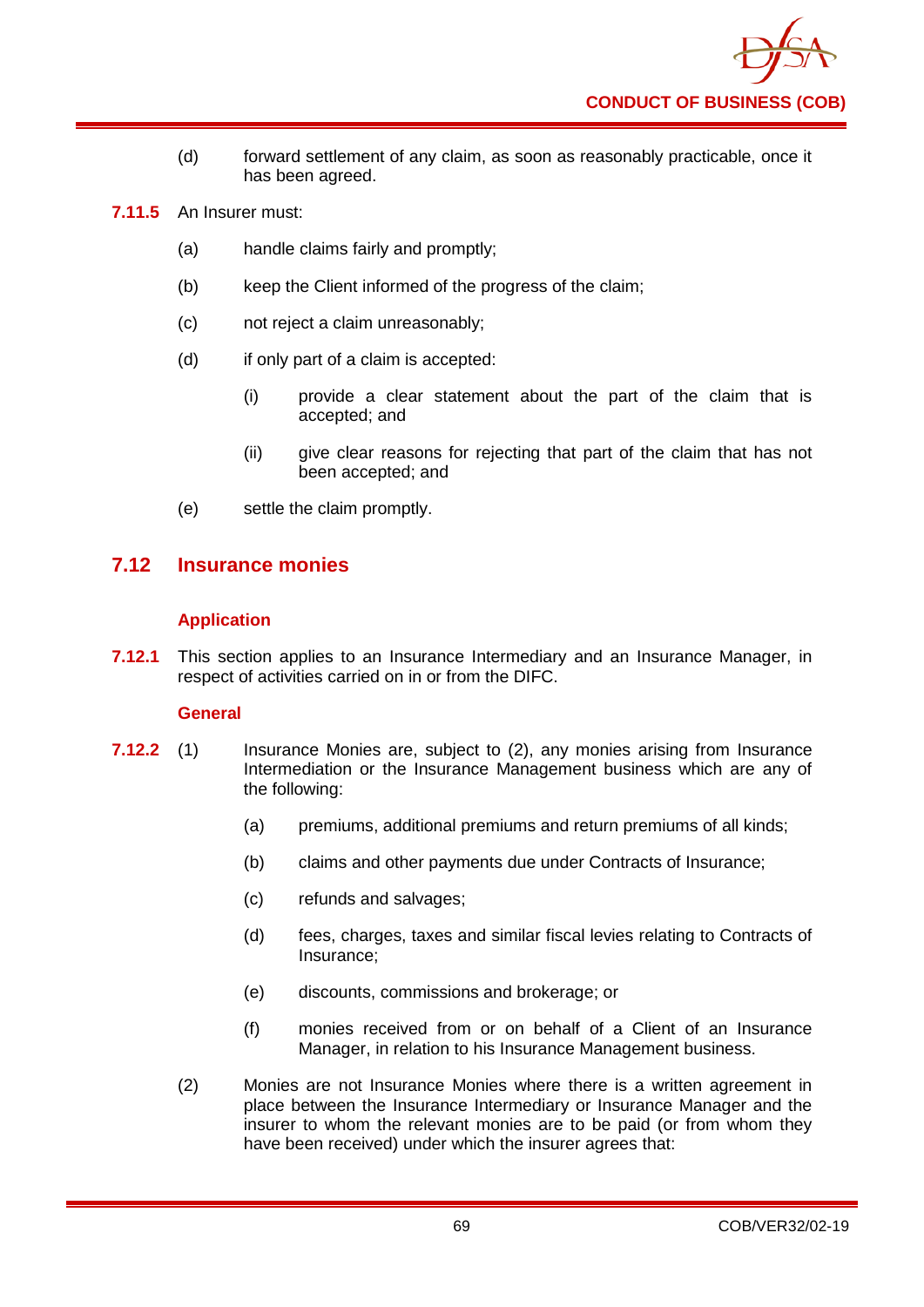- (a) the Insurance Intermediary or Insurance Manager, as the case may be, holds as agent for the insurer all monies received by it in connection with Contracts of Insurance effected or to be effected by the insurer;
- (b) insurance cover is maintained for the Client once the monies are received by the Insurance Intermediary or the Insurance Manager, as the case may be; and
- (c) the insurer's obligation to make a payment to the Client is not discharged until actual receipt of the relevant monies by the Client.

If an Insurance Manager does not have in place risk transfer arrangements referred to in Rule 7.12.2(2), the Insurance Manager holds Insurance Monies, so far as they belong to Policyholders, at the risk of those Policyholders.

## **Insurance money segregation**

- **7.12.5** (1) An Insurance Intermediary or Insurance Manager when dealing with Insurance Monies must:
	- (a) maintain one or more separate Insurance Bank Accounts with an Eligible Bank;
	- (b) ensure that each Insurance Bank Account contains in its title the name of the Authorised Firm, together with the designation Insurance Bank Account (or IBA);
	- (c) prior to operating an Insurance Bank Account, give written notice to, and request written confirmation from, the Eligible Bank that the bank is not entitled to combine the Insurance Bank Account with any other account unless that account is itself an Insurance Bank Account held by the Authorised Firm, or to any charge, encumbrance, lien, right of set-off, compensation or retention against monies standing to the credit of the Insurance Bank Account;
	- (d) pay all Insurance Monies directly and without delay into an Insurance Bank Account;
	- (e) use an Insurance Bank Account only for the following purposes:
		- (i) the receipt of Insurance Monies;
		- (ii) the receipt of such monies as may be required to be paid into the Insurance Bank Account to ensure compliance by the Authorised Firm with any conditions or requirements prescribed by the DFSA;
		- (iii) the payment to Clients or to insurers of monies due under Insurance Intermediation Business transactions;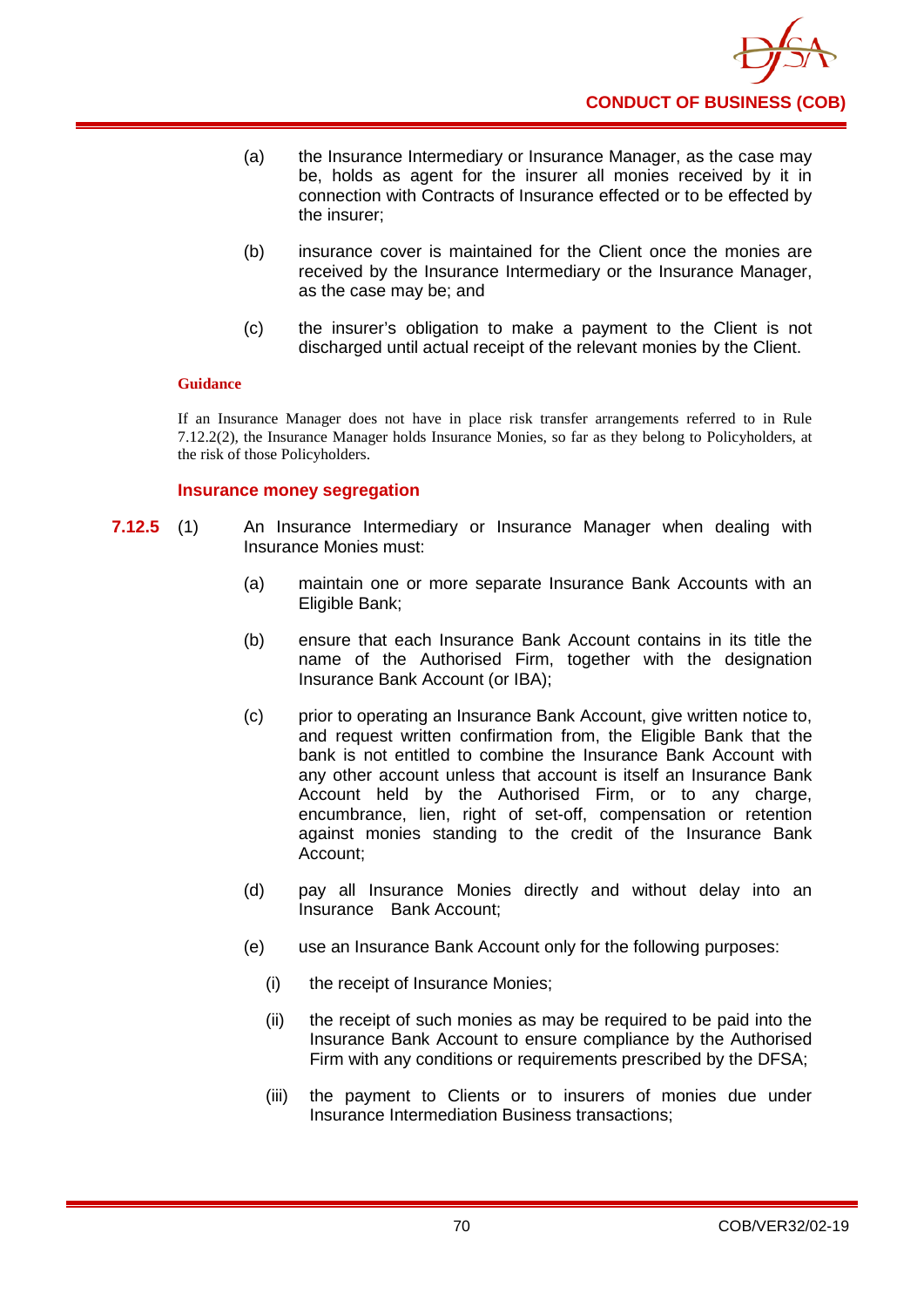

- (iv) the payment of all monies payable by the Authorised Firm in respect of the acquisition of or otherwise in connection with Approved Assets;
- (v) the withdrawal of brokerage, management fees and other income related to Insurance Intermediation Business, either in cash or by way of transfer to an account in the name of the Intermediary which is not an Insurance Bank Account, provided that no such sum may be withdrawn from the Insurance Bank Account before the time at which that amount may be brought into account as income of the Insurance Intermediary;
- (vi) the withdrawal of monies that are required to be transferred under (2) or Rule 7.12.9A;
- (vii) the withdrawal of monies paid into the Insurance Bank Account in error; and
- (viii) the withdrawal of any monies credited to the Insurance Bank Account in excess of those required by any conditions and requirements prescribed by the DFSA;
- (f) ensure that any amount held in the Insurance Bank Account or other Approved Assets, together with any amount due and recoverable from insurance debtors, is equal to, or greater than the amount due to insurance creditors; and
- (g) take immediate steps to restore the required position if at any time it becomes aware of any deficiency in the required segregated amount.
- (2) If an Eligible Bank has not provided the written confirmation referred to in (1)(c) within 40 business days after the Authorised Firm made the request, the Authorised Firm must as soon as possible withdraw Insurance Monies held in the Insurance Bank Account with that Eligible Bank and deposit them in an Insurance Bank Account with another Eligible Bank.
- (3) An Insurance Intermediary or Insurance Manager is not required to comply with the requirement in  $(1)(c)$  if it has no account, other than one or more Insurance Bank Accounts, with the Eligible Bank.
- **7.12.6** An Insurance Intermediary or Insurance Manager may not obtain a loan or overdraft for any purpose relating to an Insurance Bank Account unless that advance:
	- (a) is on a bank account which is designated as an Insurance Bank Account, and the loan or overdraft is used for payment to Clients or to insurers of monies due under Insurance Intermediation transactions;
	- (b) does not give rise to a breach of the requirements of Rule 7.12.5(e); and
	- (c) is of a temporary nature and is repaid as soon as reasonably practicable.
- **7.12.7** An Insurance Intermediary or Insurance Manager must hold Insurance Monies either in an Insurance Bank Account or in Approved Assets.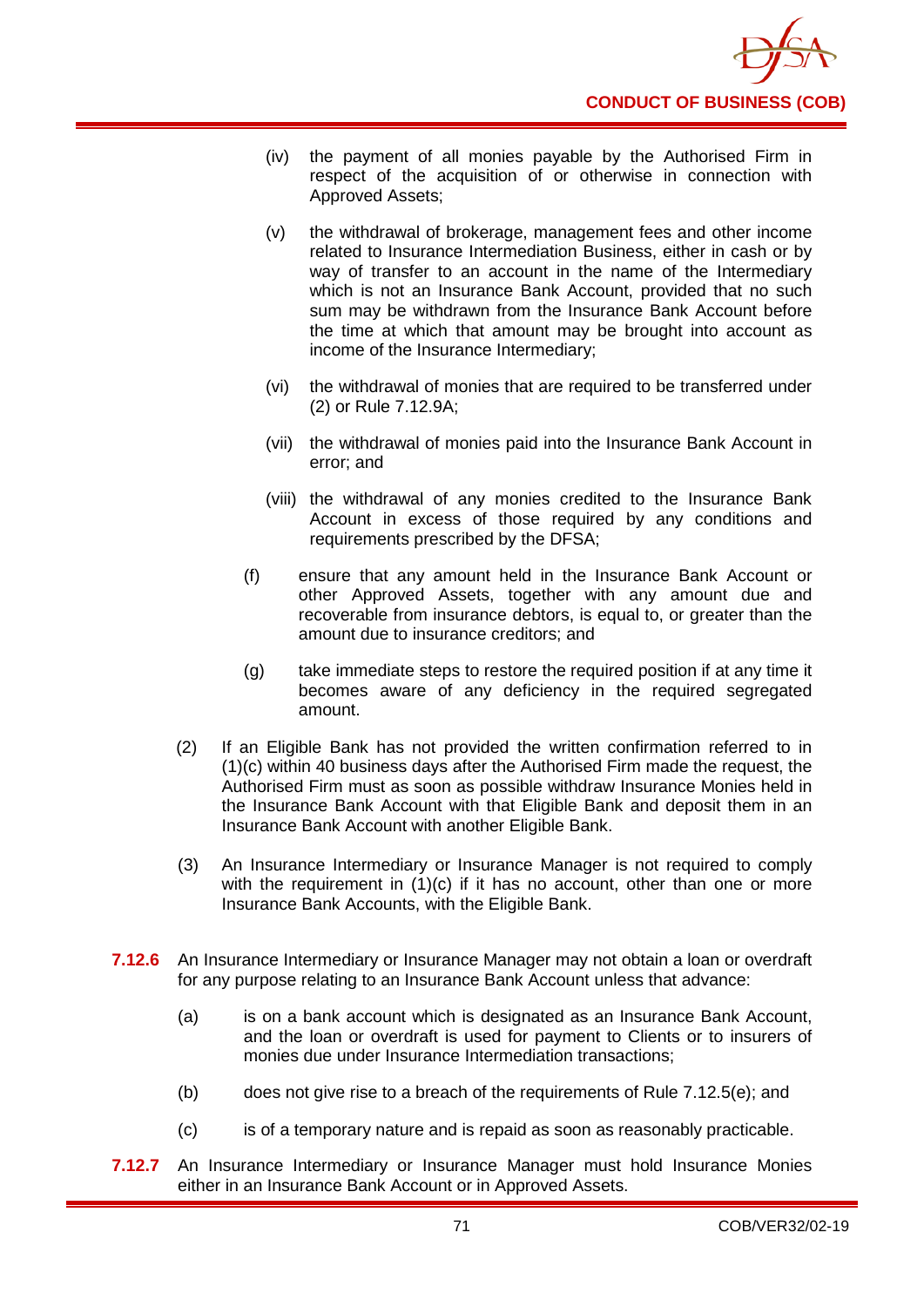

- **7.12.8** An Insurance Intermediary or Insurance Manager must ensure that Approved Assets are:
	- (a) registered in the name of the Insurance Intermediary or Insurance Manager and designated as being an 'Insurance Bank Account'; or
	- (b) held for the Insurance Bank Account of the Insurance Intermediary or Insurance Manager at the bank at which such Insurance Bank Account is held.
- **7.12.9** An Insurance Intermediary or Insurance Manager must ensure that monies, other than interest, arising from Approved Assets or their realisation, sale or disposal are paid into an Insurance Bank Account.
- **7.12.9A** (1) An Insurance Intermediary or Insurance Manager must not hold Insurance Monies for a Client in an Insurance Bank Account with an Eligible Bank outside the State, unless it has previously disclosed in writing to the Client:
	- (a) that the money may be held in an Insurance Bank Account outside the State;
	- (b) that in such circumstances, the legal and regulatory regime applying to the Eligible Bank may be different from that in the State;
	- (c) in the event of failure of the Eligible Bank, the money may be treated in a different way to that which would apply if the money were held by a bank in the State;
	- (d) if it is the case, that the particular Eligible Bank has not accepted that it has no right of set-off or counterclaim against money held in the Insurance Bank Account in respect of any sum owed on any other account of the Authorised Firm; and
	- (e) that the Client may notify the Authorised Firm if he does not wish the money to be held in an Insurance Bank Account outside the State or in a particular jurisdiction.
	- (2) If a Client notifies an Insurance Intermediary or Insurance Manager in writing that he does not wish the Insurance Monies to be held in an Insurance Bank Account outside the State or in a particular jurisdiction, the Insurance Intermediary or Insurance Manager must ensure that, no later than 20 days after receiving the notice, either:
		- (a) the Insurance Monies are transferred into an Insurance Bank Account with an Eligible Bank in the State, or in a jurisdiction to which the Client has not objected, as the case may be; or
		- (b) if no such alternative arrangement can be made, the Insurance Monies are returned to the Client.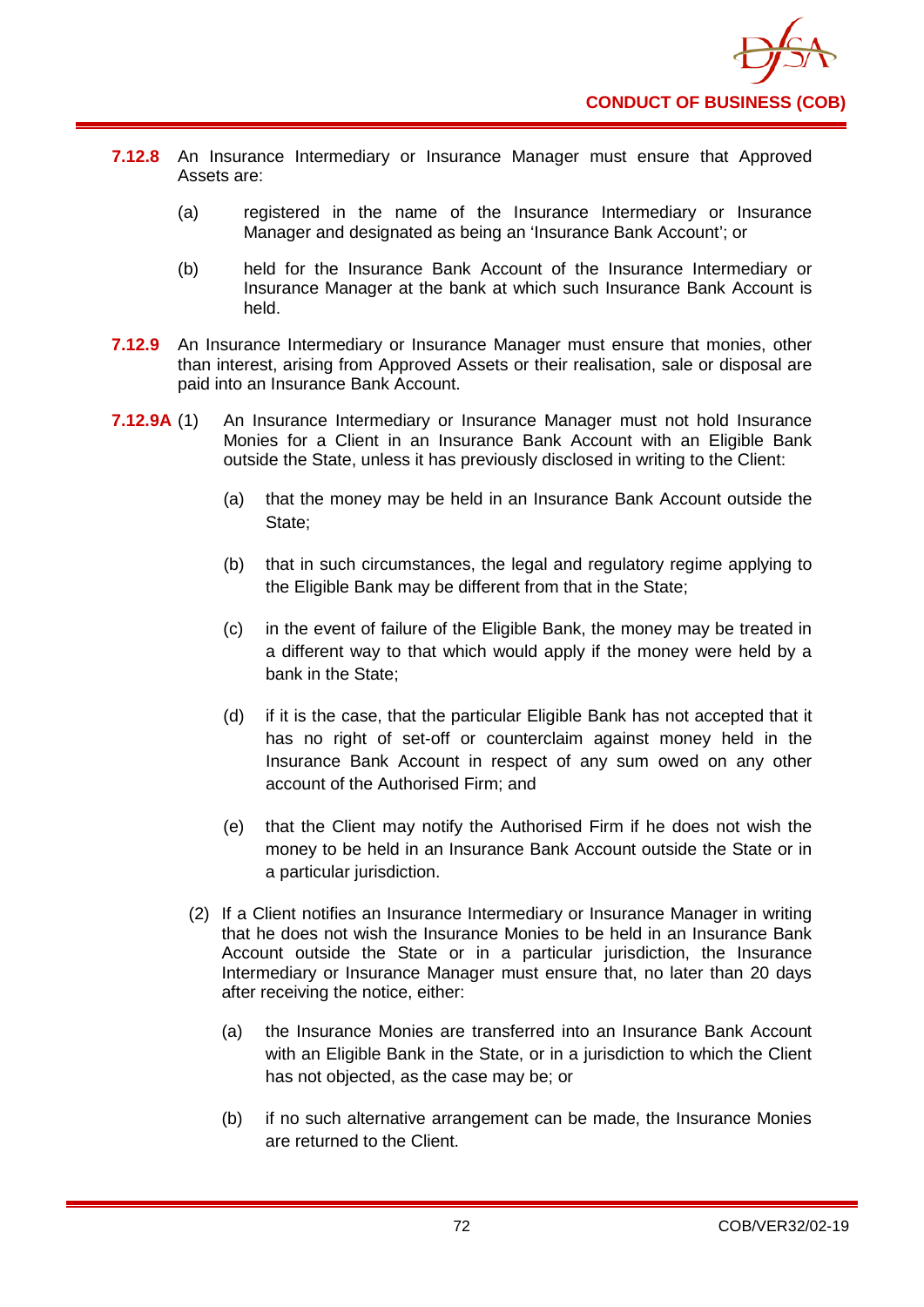- **7.12.10** An Insurance Intermediary or Insurance Manager may not hold Insurance Monies in Approved Assets until it has given written notice to and received written notice from the bank referred to in Rule 7.12.8(b) that the bank is not entitled to any charge, encumbrance, lien, right of set-off, compensation or retention against Approved Assets held for the Insurance Intermediary's or Insurance Manager's Insurance Bank Account.
- **7.12.11** An Insurance Intermediary or Insurance Manager may only use Approved Assets as security for a loan or overdraft where that loan or overdraft is for a purpose relating to an Insurance Bank Account as permitted by Rule 7.12.6.
- **7.12.12** Where Insurance Monies are held in Approved Assets whose rating drops below the minimum stipulated within the definitions, that investment or asset will cease to be an Approved Asset and the Insurance Intermediary or Insurance Manager must dispose of the investment or asset as soon as possible and no later than within 30 days of the rating change.
- **7.12.13** An Insurance Intermediary or Insurance Manager may not use derivatives in the management of Insurance Monies except for the prudent management of foreign exchange risks.
- **7.12.14** An Insurance Intermediary who has a credit balance for a Client who cannot be traced should not take credit for such an amount except where:
	- (a) he has taken reasonable steps to trace the Client and to inform him that he is entitled to the money;
	- (b) at least six years from the date the credit was initially notified to the Client; and
	- (c) Rule 7.12.5(f) will continue to be satisfied after the withdrawal of such money.
- **7.12.15** An Insurance Intermediary must keep records of all sums withdrawn from the Insurance Bank Account or realised Approved Assets as a result of credit taken under Rule 7.12.14 for at least six years from the date of withdrawal or realisation.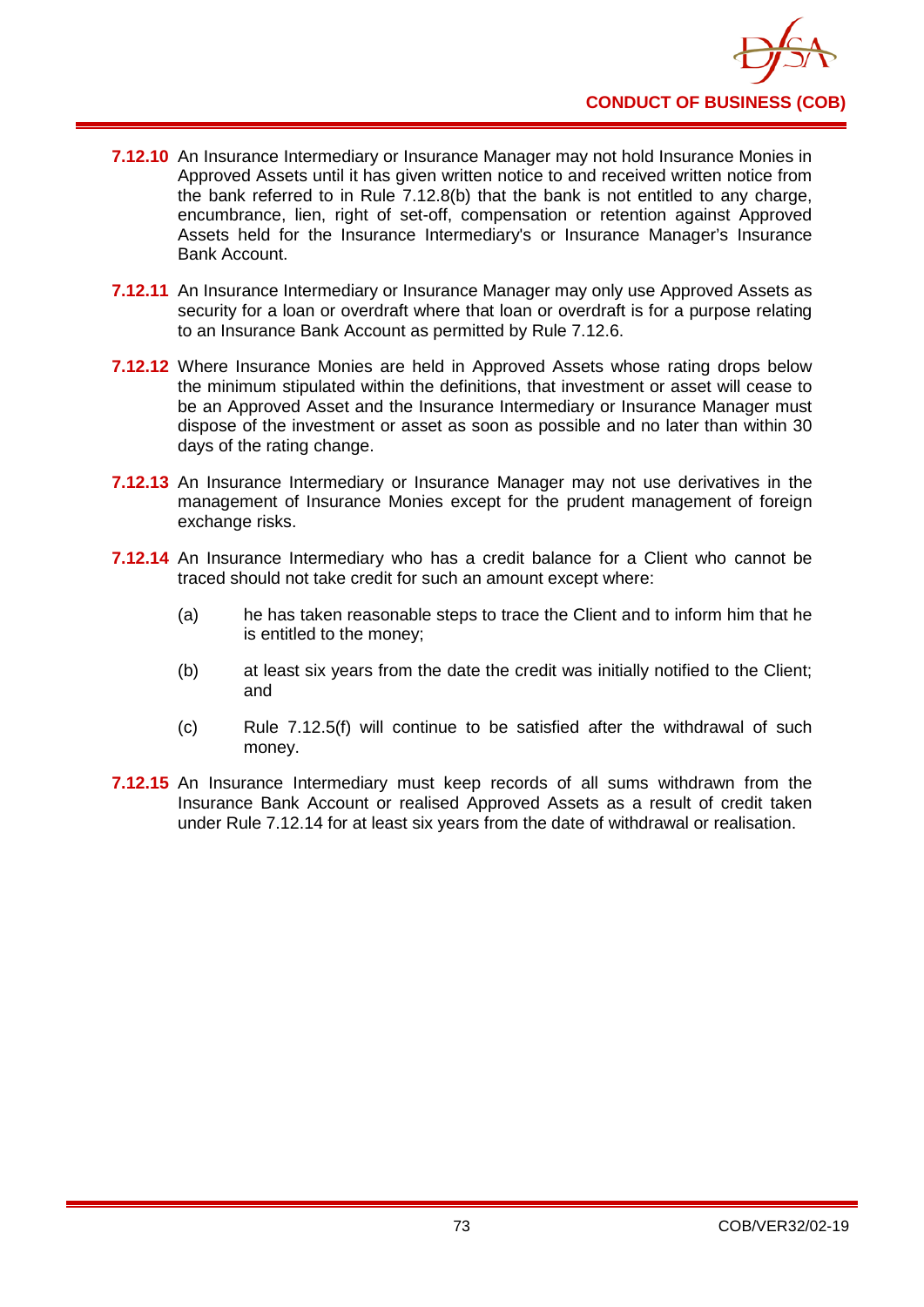

# **8 SPECIFIC RULES – OPERATING A CREDIT RATING AGENCY**

# **8.1 Application**

- **8.1.1** (1) This chapter applies to every Person who carries on, or intends to carry on, the Financial Service of Operating a Credit Rating Agency in or from the DIFC.
	- (2) In this chapter, where a reference is made to a Rating Subject which is a credit commitment, a debt or a debt-like Investment referred to in GEN Rule 2.27.1(3)(b) or (c), that reference is to be read, where the context requires, as a reference to the Person responsible for obtaining the Credit Rating.

#### **Guidance**

1. The Financial Service of Operating a Credit Rating Agency is defined in GEN Rule 2.27.1. This chapter contains the specific conduct requirements that apply to Persons carrying on the Financial Service of Operating a Credit Rating Agency.

#### **Code of conduct/ethics**

2. The outcome intended by some of the specific conduct requirements in this chapter can be achieved by adopting a code of conduct/ethics. Whilst not proposing to prescribe that a Credit Rating Agency must have a code of conduct/ethics, a Credit Rating Agency should consider, particularly where noted in relation to specific Rules, adopting such a code as a means of achieving the outcome intended by the relevant requirements. However, where a Credit Rating Agency does not adopt such a code, the onus is on the Credit Rating Agency to demonstrate how it achieves compliance with the relevant requirements through other means.

#### **Persons responsible for obtaining a Credit Rating**

- 3. Not all Rating Subjects are bodies corporate. For example, Credit Ratings can be provided in respect of a credit commitment given by a Person, or a debt or debt-like Investment. In such instances, where a Rule in this chapter requires the Rating Subject to carry out some activity, such a reference is to be read, pursuant to Rule  $8.1.1(2)$ , as a reference to the Person who is responsible for obtaining the Credit Rating. Such a Person would generally be the originator, arranger or sponsor of the relevant financial product which is being rated. The Credit Rating Agency should clearly identify the Person responsible for a Rating Subject before proceeding with its Credit Rating Activities relating to that Rating Subject.
- 4. However, there is no restriction against more than one Person being identified as Persons responsible for obtaining a Credit Rating relating to a Rating Subject. In such cases, a Credit Rating Agency should clearly identify those Persons as responsible Persons relating to the relevant Rating Subject.

# **8.2 Additional Principles for Credit Rating Agencies**

#### **Guidance**

Credit Rating Agencies are required to comply with, in addition to the Principles in GEN sections 4.1 and 4.2, three further Principles set out in this section.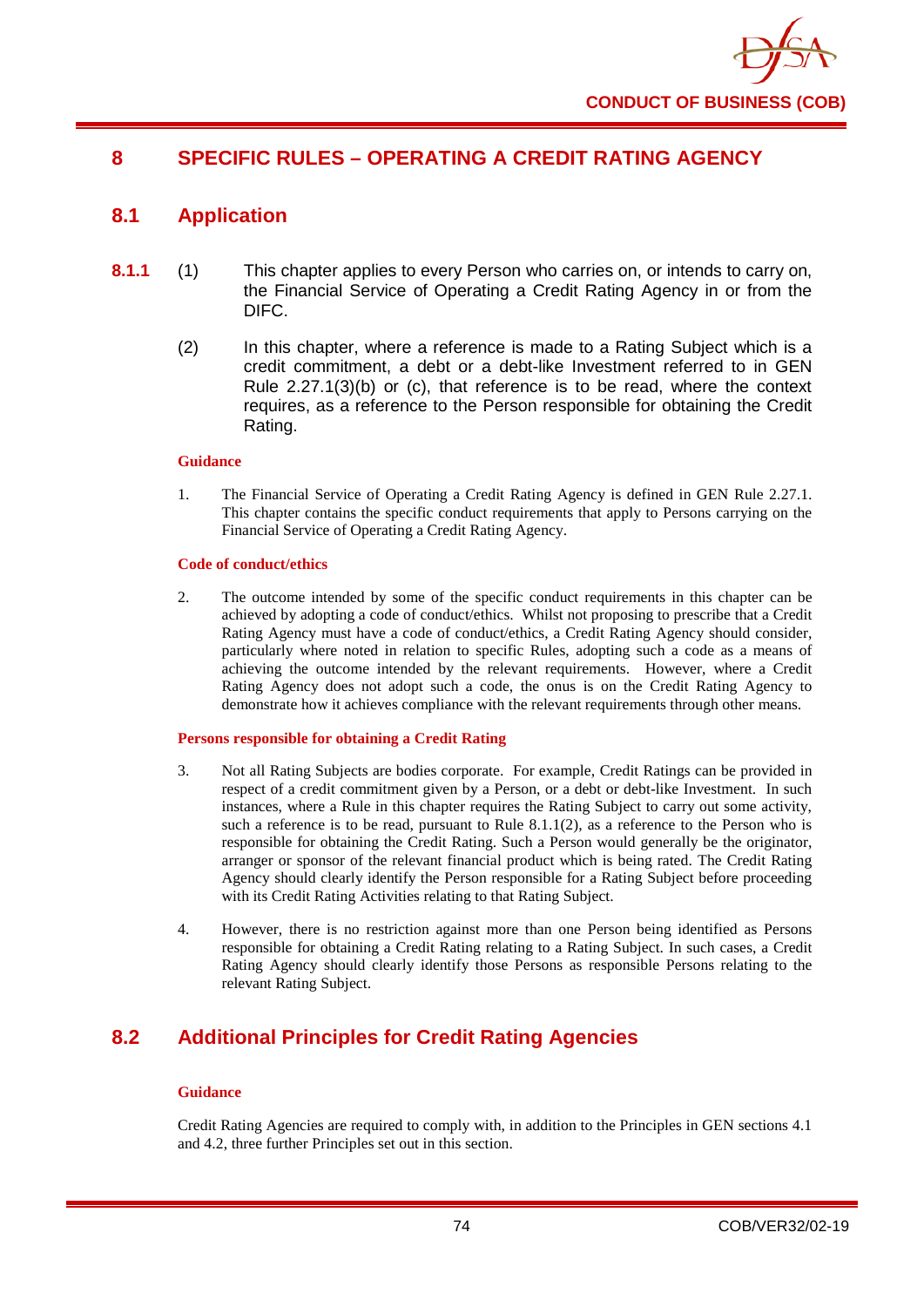

# **Principle 1 – Quality and integrity**

**8.2.1** A Credit Rating Agency must take all reasonable steps to ensure that its Credit Ratings are well founded and are based on a fair and thorough analysis of all relevant information which is reasonably known or available to the Credit Rating Agency.

### **Principle 2 – Independence and conflicts of interest**

**8.2.2** A Credit Rating Agency must take all reasonable steps to ensure that its decisions relating to Credit Ratings are independent and free from political or economic pressures and not affected by conflicts of interest arising due to its ownership structure or business or other activities or conflicts of interest of its Employees.

## **Principle 3 – Transparency and disclosure**

**8.2.3** A Credit Rating Agency must take all reasonable steps to ensure that it conducts its Credit Rating Activities in a transparent and responsible manner.

#### **Guidance**

Acting in a responsible manner means that a Credit Rating Agency undertakes the level of due diligence and care expected of an entity undertaking similar business in conducting its Credit Rating Activities. What is reasonable would depend on the nature, scale and complexity of its operations, including models and methodologies it has adopted in order to formulate Credit Ratings.

# **8.3 Quality of the rating process**

## **Policies and procedures**

- **8.3.1** (1) A Credit Rating Agency must adopt, implement and enforce policies, procedures and controls that are adequate to ensure that:
	- (a) its Credit Ratings are based on a thorough and fair analysis of all the Relevant Information;
	- (b) it has clearly defined methodologies and models for the purposes of preparing and reviewing Credit Ratings; and
	- (c) its Rating Analysts, in preparing and reviewing Credit Ratings, adhere to the relevant methodologies and models adopted by the Credit Rating Agency, including any updates of such methodologies and models.
	- (2) For the purposes of (1)(a), Relevant Information is information which is:
		- (a) reasonably known or available to the Credit Rating Agency; and
		- (b) required, pursuant to the established rating methodologies and models adopted by the Credit Rating Agency.
	- (3) For the purposes of (1)(c), a Rating Analyst means an Employee of a Credit Rating Agency who performs analytical functions in relation to the preparation or review of a Credit Rating.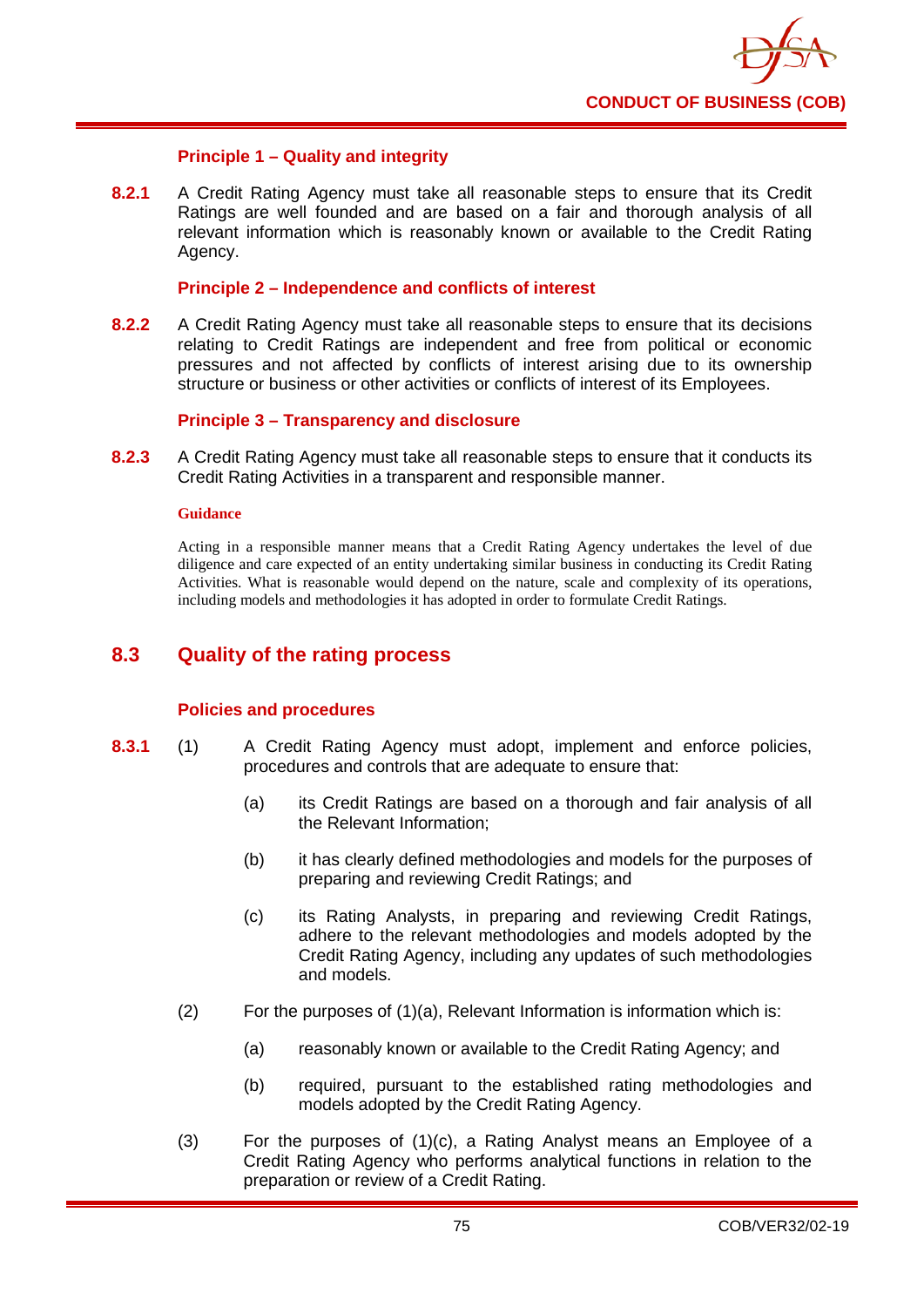(4) A Credit Rating Agency must have adequate mechanisms to monitor whether its policies, procedures and controls are implemented in such a way so as to ensure that they operate, on an on-going basis, effectively and as intended.

## **Guidance**

Application to Groups and Branches

- 1. Where a Credit Rating Agency is a member of a Group, the Credit Rating Agency may rely on the policies, procedures and controls adopted at the group-wide level. Where this is the case, the Credit Rating Agency should ensure that the group-wide policies, procedures and controls are consistent with the requirements applicable to it and do not constrain its ability to comply with the applicable requirements in the DIFC.
- 2. In the case of Branch operations, the DFSA will only grant an authorisation to conduct the Financial Service of Operating a Credit Rating Agency where it is satisfied with the adequacy of the home jurisdiction regulation of the relevant legal entity.
- 3. Considerations set out in Guidance No 1 and 2 are equally relevant to the other requirements applicable to CRAs which are set out in this chapter.

#### **Periodic review**

- 4. A Credit Rating Agency should ensure that there is a formal and rigorous periodic review (at least annually) of the effectiveness of its systems and controls, including the methodologies and models it uses, to ensure that they remain effective and adequate in light of factors such as changing market conditions and practices and matters that have a material impact on the users of Credit Ratings.
- 5. Such a review should be carried out by individuals who are not involved in the day-to-day management or operations of the Credit Rating Agency. Taking into account the nature, scale and complexity of its business, a Credit Rating Agency may undertake such a review through a designated function at the group-wide level, or using external consultants. The DFSA expects the findings of such a review to be made available to the Governing Body and the senior management of the Credit Rating Agency, and that any inadequacies identified are promptly and effectively addressed.

## **Analysts**

6. By definition, the Employees of a Credit Rating Agency include Rating Analysts who are either employed by the Credit Rating Agency or appointed under a contract for services to perform analytical functions in relation to the preparation of Credit Ratings. Such appointed Rating Analysts may, in the case of a Credit Rating Agency which is part of a Group, be employed by another entity within the Group. In that case, the Credit Rating Agency should ensure that such Rating Analysts comply with the applicable DFSA Rules when conducting Credit Rating Activities on its behalf.

## **Relevant Information**

7. See Guidance under Rule 8.3.4.

## **Methodologies and models**

- **8.3.2** For the purposes of producing and reviewing Credit Ratings, a Credit Rating Agency must adopt and use rating methodologies and models, including any key rating assumptions, which:
	- (a) are rigorous and systematic;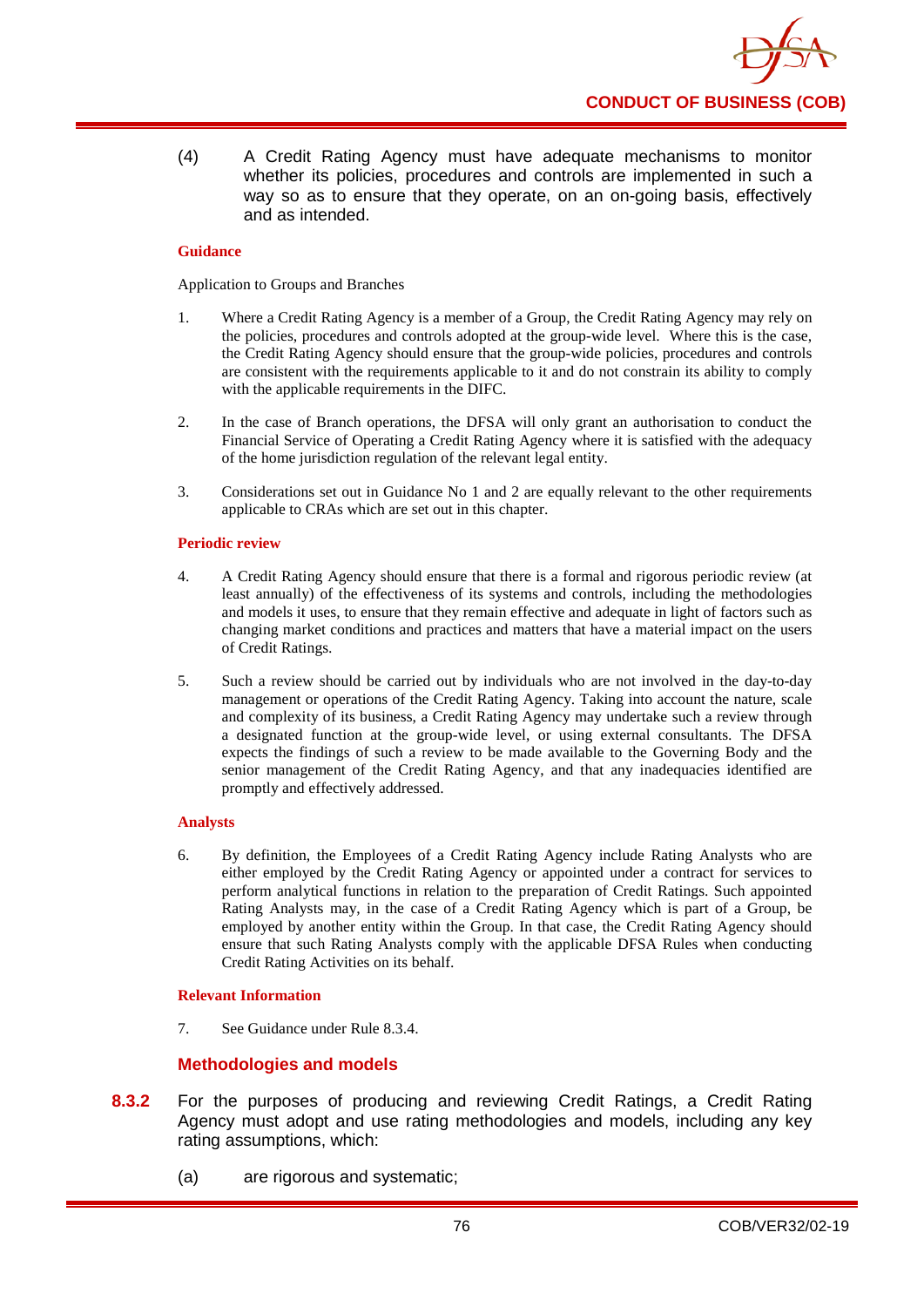

- (b) to the extent possible, result in Credit Ratings that can be subjected to some form of objective validation based on historical experience;
- (c) are subject to periodic review as appropriate; and
- (d) are made public, including any changes made to such methodologies and models.

- 1. A Credit Rating Agency will need to establish proper procedures for the regular review of its methodologies and models, including any key rating assumptions used in such methodologies and models, in order to be able to properly assess the Relevant Information and prepare credible and high quality Credit Ratings. Any changes to the methodologies and models should incorporate cumulative experience gained through on-going market surveillance.
- 2. Where any material modifications are made to the methodologies or models used by the Credit Rating Agency, it should make prior disclosure to the public of such modifications before applying the modified methodologies and models, especially to existing Credit Ratings.
- 3. A Credit Rating Agency should assess whether existing methodologies and models for providing a Credit Rating in respect of structured financial products remain appropriate where the risk characteristics of the assets underlying a structured product change materially.

## **Rating Analysts**

- **8.3.3** A Credit Rating Agency must ensure that its Rating Analysts:
	- (a) have adequate and appropriate knowledge and experience to carry out Credit Rating Activities assigned to them;
	- (b) have access to, and use, all the Relevant Information;
	- (c) apply the relevant methodologies and models in a transparent and consistent manner;
	- (d) act without bias in carrying out their functions; and
	- (e) observe high standards of integrity.

#### **Guidance**

- 1. See GEN Rules 5.3.18 and 5.3.19 with regard to the assessment that a Credit Rating Agency, as an Authorised Firm, needs to undertake to ensure that its Employees (including Rating Analysts) are fit and proper and have adequate competencies in order to carry out their functions.
- 2. A Credit Rating Agency should structure its rating teams in such a way so as to promote continuity of adequate skills and expertise within a relevant team, and avoidance of bias in the preparation or review of a Credit Rating. For the purpose of promoting objectivity and lack of bias in preparing or reviewing Credit Ratings, measures such as periodic rotation of Rating Analysts, as appropriate, should be considered.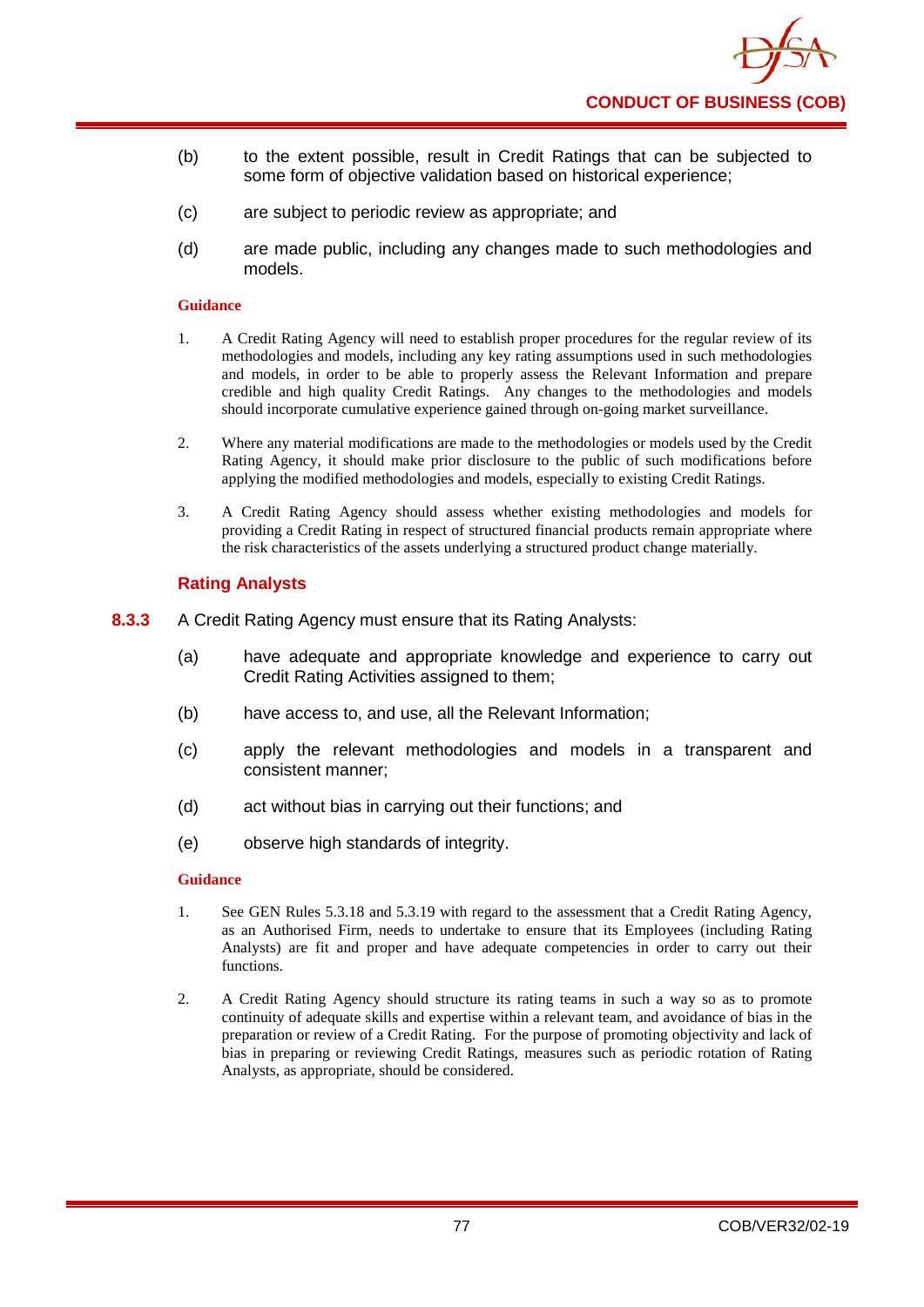

# **Credit Ratings**

- **8.3.4** A Credit Rating Agency must ensure that:
	- (a) the role and responsibility of assigning a Credit Rating rests clearly on the Credit Rating Agency and not on any of its Rating Analysts;
	- (b) the information it uses for the purposes of preparing or reviewing a Credit Rating is of sufficient quality to support a credible Credit Rating;
	- (c) its Credit Ratings:
		- (i) reflect all the Relevant Information;
		- (ii) do not contain any misrepresentations, and are not misleading in respect of the creditworthiness of the Rating Subject; and
		- (iii) contain clear and prominent statements if they are premised on limited historical data, are not subject to on-going surveillance or are subject to any other limitation which has or may have a material impact on the relevant Credit Rating; and
	- (d) it does not produce a Credit Rating where it has reasonable doubts as to whether a credible Credit Rating can be produced due to the complexity of, or the lack of adequate information relating to, a potential Rating Subject.

#### **Guidance**

Relevant Information is defined in Rule 8.3.1(2). A Credit Rating Agency should adopt adequate measures to ensure that the quality of information it uses is reliable to support a credible Credit Rating. Such measures may include:

- a. relying on independently audited financial statements and public disclosures where available;
- b. conducting random sampling examination of the information received; and
- c. having contractual arrangements with Persons who request a Credit Rating, or any third party source from whom information is obtained, that render such Persons liable if they knowingly provide materially false or misleading information, or fail to conduct due diligence they are reasonably expected to carry out to verify the accuracy of the Relevant Information.

# **On-going monitoring and review of the Credit Ratings**

- **8.3.5** (1) Unless a Credit Rating clearly states that it will not be subject to on-going review, a Credit Rating Agency must:
	- (a) have adequate personnel and financial resources committed for the on-going surveillance of the creditworthiness of the Rating Subject;
	- (b) ensure a review of a Credit Rating is undertaken regularly, and in any case, promptly upon becoming aware of information reasonably likely to result in a Rating Action; and
	- (c) take any appropriate Rating Action promptly.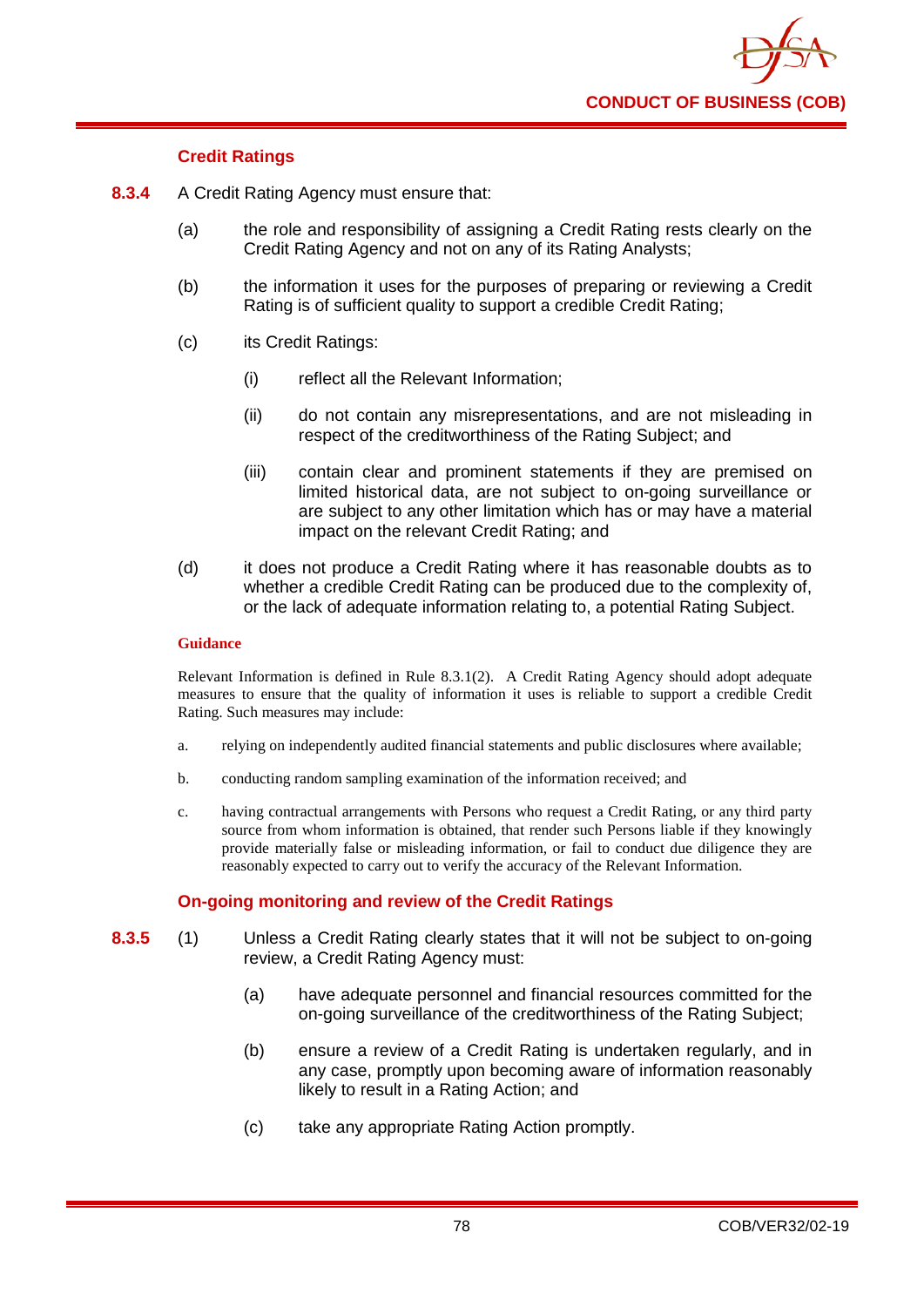

- (2) For the purposes of (1), a Rating Action is an upward or downward move of a Credit Rating, a confirmation of an existing Credit Rating or a withdrawal of a Credit Rating.
- (3) Following the review in (1)(b), a Credit Rating Agency must issue a notice of its Rating Action. Such a notice must:
	- (a) be promptly disseminated to the public or distributed by subscription, as applicable; and
	- (b) contain a clear and prominent statement specifying:
		- (i) the date on which the Credit Rating was last updated; and
		- (ii) the date on which the new Credit Rating is effective; or
		- (iii) if the Credit Rating is withdrawn, the effective date from which it is withdrawn and the reasons for such withdrawal.
- (4) Without prejudice to the obligation to conduct on-going surveillance and review of a Credit Rating, where a Credit Rating Agency forms an opinion on reasonable grounds that it does not have adequate or credible Relevant Information, it must not support an existing Credit Rating, and must withdraw such a Credit Rating immediately. Where it does so, it must issue a notice of withdrawal of the Credit Rating in accordance with (3).

- 1. A Credit Rating Agency may use separate teams of Rating Analysts for determining initial Credit Ratings and subsequent review of such ratings. It should ensure that each team has the requisite level of expertise and resources to perform its functions effectively.
- 2. A Credit Rating Agency should undertake both periodic and ad hoc reviews of its Credit Ratings as appropriate to the nature of the Rating Subject, the market conditions and reasonable expectations of users of such Credit Ratings. Such reviews should apply any changes in its rating methodologies and models, including rating assumptions.
- 3. A Credit Rating Agency should have clear and published parameters relating to the review of Credit Ratings, including, to the extent possible, when it will undertake any ad hoc reviews. Such parameters should include any material change in the risk characteristics of the Rating Subject or significant changes in the markets which relate to, or affect, the Rating Subject.
- 4. A Credit Rating Agency may place under surveillance a Rating Subject upon becoming aware of any material changes relating to, or affecting, it. A Credit Rating Agency should consider whether, in such circumstances, it is appropriate to give any prior notice that the relevant Rating Subject is under surveillance.

# **8.4 Integrity of the credit rating process**

# **Polic**i**es and procedures**

**8.4.1** To promote integrity of its credit rating process, a Credit Rating Agency must implement adequate policies, procedures and controls to ensure that it and its Employees: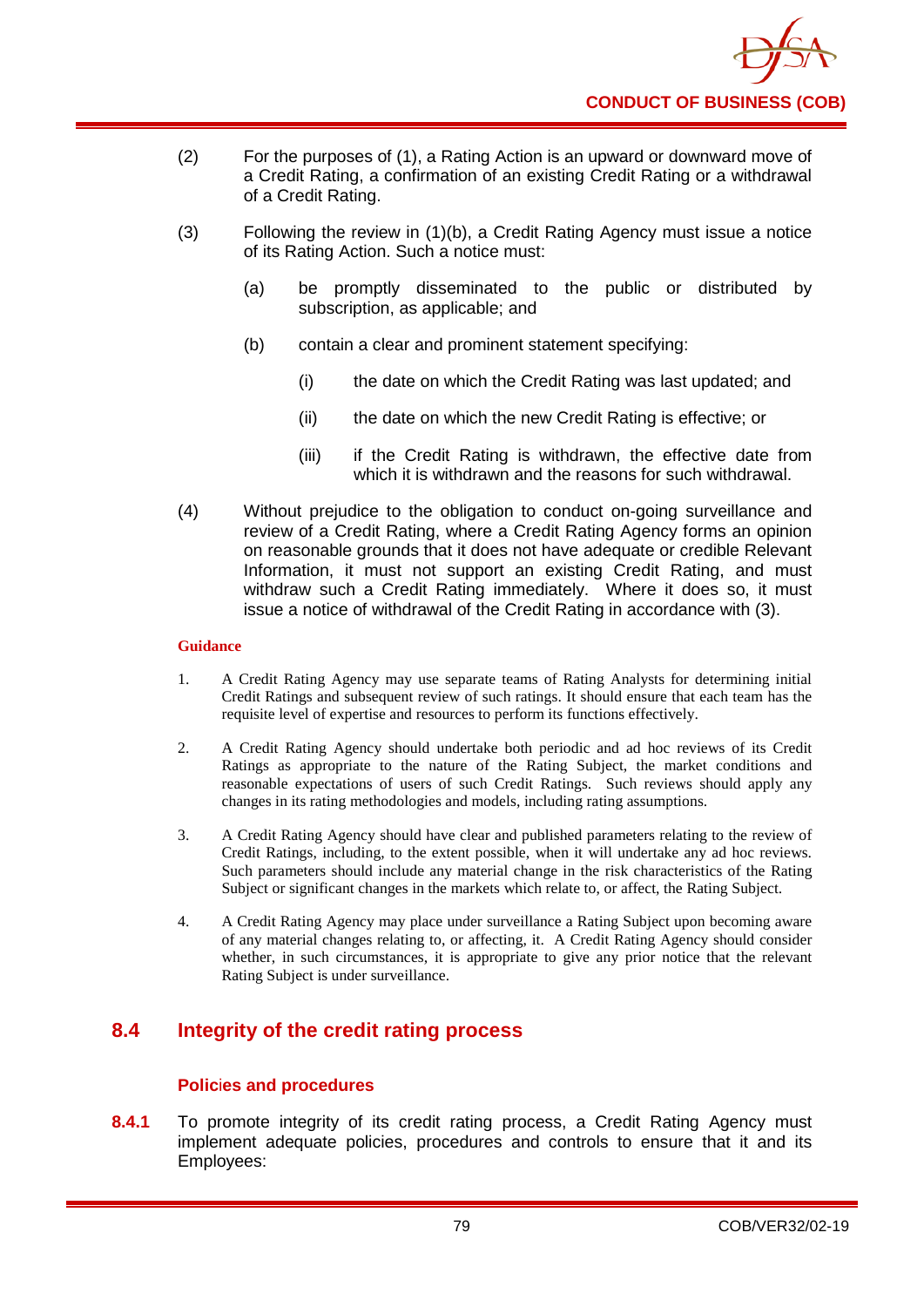

- (a) comply with all the applicable legal and other requirements, including those relating to its Credit Rating Activities, regardless of where such activities are carried on;
- (b) deal fairly and honestly with Rating Subjects and Persons using or relying on its Credit Ratings, such as investors and other market participants, including the public; and
- (c) do not, either expressly or implicitly, give any assurances or guarantees of a particular rating outcome before undertaking a full analysis of the Relevant Information in accordance with the applicable methodologies and models.

- 1. Where a Credit Rating Agency undertakes activities in a number of jurisdictions, the effect of Rule 8.4.1 is that it will need to ensure that respective obligations arising in all those jurisdictions are effectively met as appropriate. In doing so, it will need to take account of the application of the DFSA regime to Group and Branch operations (see Guidance 1 and 2 under Rule 8.3.1).
- 2. A Credit Rating Agency is required, under GEN Rule 7.5.1(2), to have an Authorised Individual as its Compliance Officer. It is the responsibility of the Compliance Officer to ensure proper observance by the Credit Rating Agency and its Employees, particularly Rating Analysts, of the applicable legal and other obligations, including any code of conduct/ethics adopted by the Credit Rating Agency. Such a code should generally set out matters relating to unacceptable and unethical behaviour which should be avoided by its Employees. See also Guidance 2 under section 8.1.1.

# **8.5 Conflicts of interest and independence**

#### **Guidance**

- 1. There is a significant overlap between conflicts of interest and lack of independence of Employees (who include Rating Analysts). Therefore, some of the requirements set out in this section, while promoting independence of Credit Rating Agencies, are equally relevant for the purpose of addressing conflicts of interest. For convenience, they are set out under distinct headings.
- 2. The more detailed requirements set out in this section are designed to enable a Credit Rating Agency to meet the requirements set out under COB Rule 8.2.2 (Principle 2 – Independence and transparency). For this purpose, a Credit Rating Agency should have a detailed code of conduct/ethics that sets out its policies and procedures for meeting the requirements including those in this module covering aspects relating to conflicts of interest, as well as independence, of its Employees. See also Guidance 2 under section 8.1.1.

## **Policies and procedures**

- **8.5.1** A Credit Rating Agency must have adequate, clear and well documented policies, procedures and controls to:
	- (a) promote high standards of care, independence and objectivity in decision making by its Employees;
	- (b) ensure that its Credit Ratings are not influenced by any considerations other than those which are relevant in accordance with its published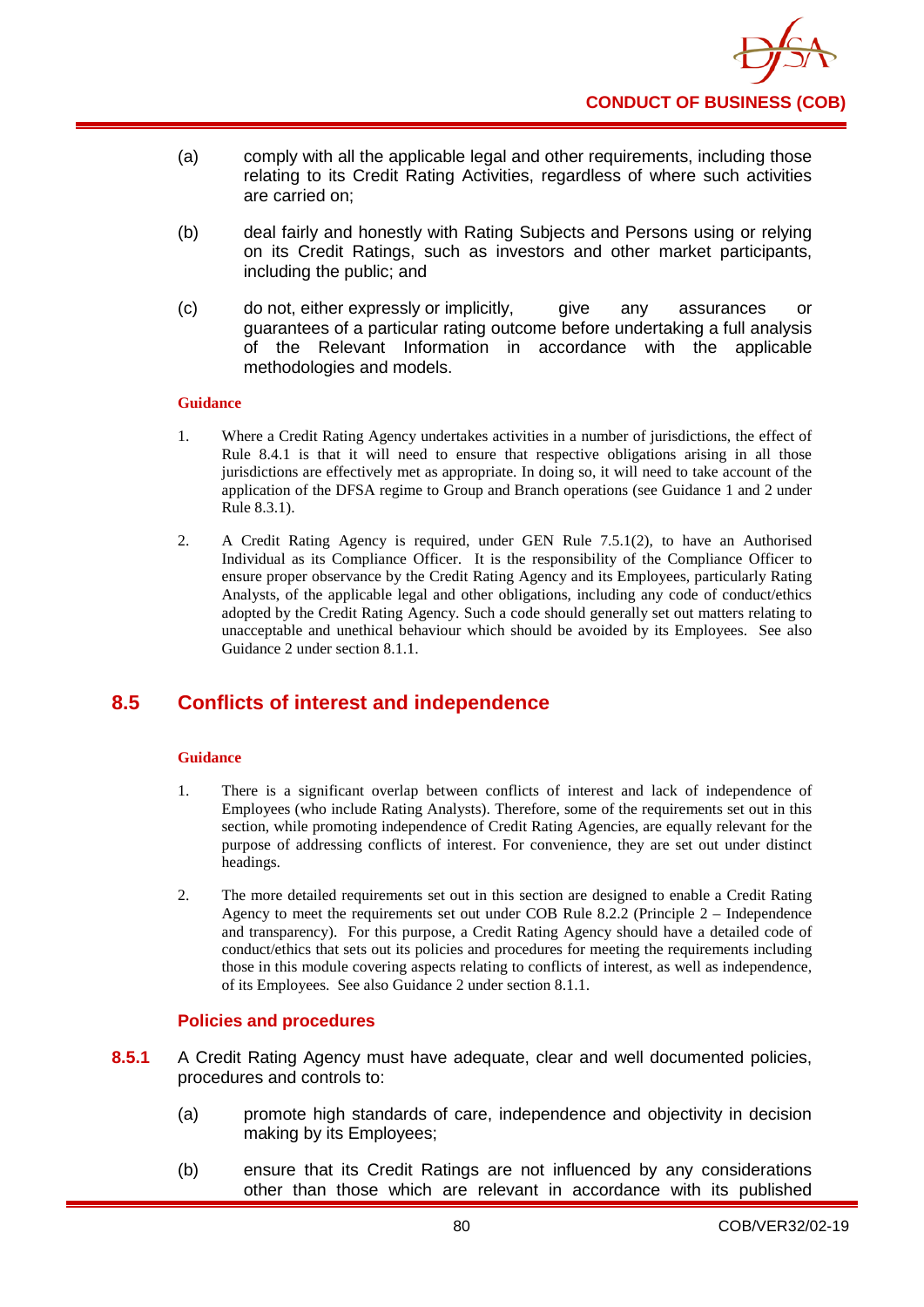methodologies and models as applicable to the particular Rating Subject; and

(c) identify, and eliminate or manage, as appropriate, including through disclosure, any conflicts of interest that may influence its Credit Ratings, including those conflicts of interest which may influence its Employees who are involved in producing or reviewing Credit Ratings.

### **Guidance**

- 1. A Credit Rating Agency should neither take, nor forbear or refrain from taking, any Rating Action based on its potential effect (economic, political or otherwise) on the Credit Rating Agency, its Rating Subjects, investors or any other market participants (for example, the existence or non-existence of business relationship between the Credit Rating Agency or a member of its Group and the Rating Subject).
- 2. The determination of a Credit Rating should be influenced only by factors relevant to the credit assessment in accordance with its published methodologies and models as applicable to the particular Rating Subject.
- 3. A Credit Rating Agency should, at a minimum, set out clearly when conflicts of interest arise and, in relation to what type of business or commercial dealings or transactions, and between whom, such conflicts of interest can arise.
- 4. Where the Rating Subject (such as a government) has, or is simultaneously pursuing, any oversight function relating to the Credit Rating Agency, the Credit Rating Agency should avoid assigning Employees involved in the Credit Rating of the Rating Subject for also discharging any function relating to the Credit Rating Agency's oversight.

# **Provision of consultancy and ancillary services**

- **8.5.2** (1) A Credit Rating Agency must not provide to a Rating Subject or a Related Party of a Rating Subject consultancy or advisory services relating to the corporate or legal structure, assets, liabilities or activities of such Rating Subject or Related Party.
	- (2) For the purposes of (1), a Related Party of a Rating Subject is:
		- (a) an undertaking which is in the same Group as the Rating Subject;
		- (b) any Person who interacts with the Credit Rating Agency in respect of the Credit Rating; or
		- (c) any Person who has a significant business or other relationship with the Rating Subject or any Person referred to in (a) or (b).
	- (3) Without prejudice to (1), a Credit Rating Agency may provide services which are ancillary to its Credit Rating Activities to a Rating Subject or a Related Party of the Rating Subject where it:
		- (a) has a clear definition of what services it considers as ancillary services;
		- (b) documents why such services are considered not to raise any conflicts of interest with its Credit Rating Activities; and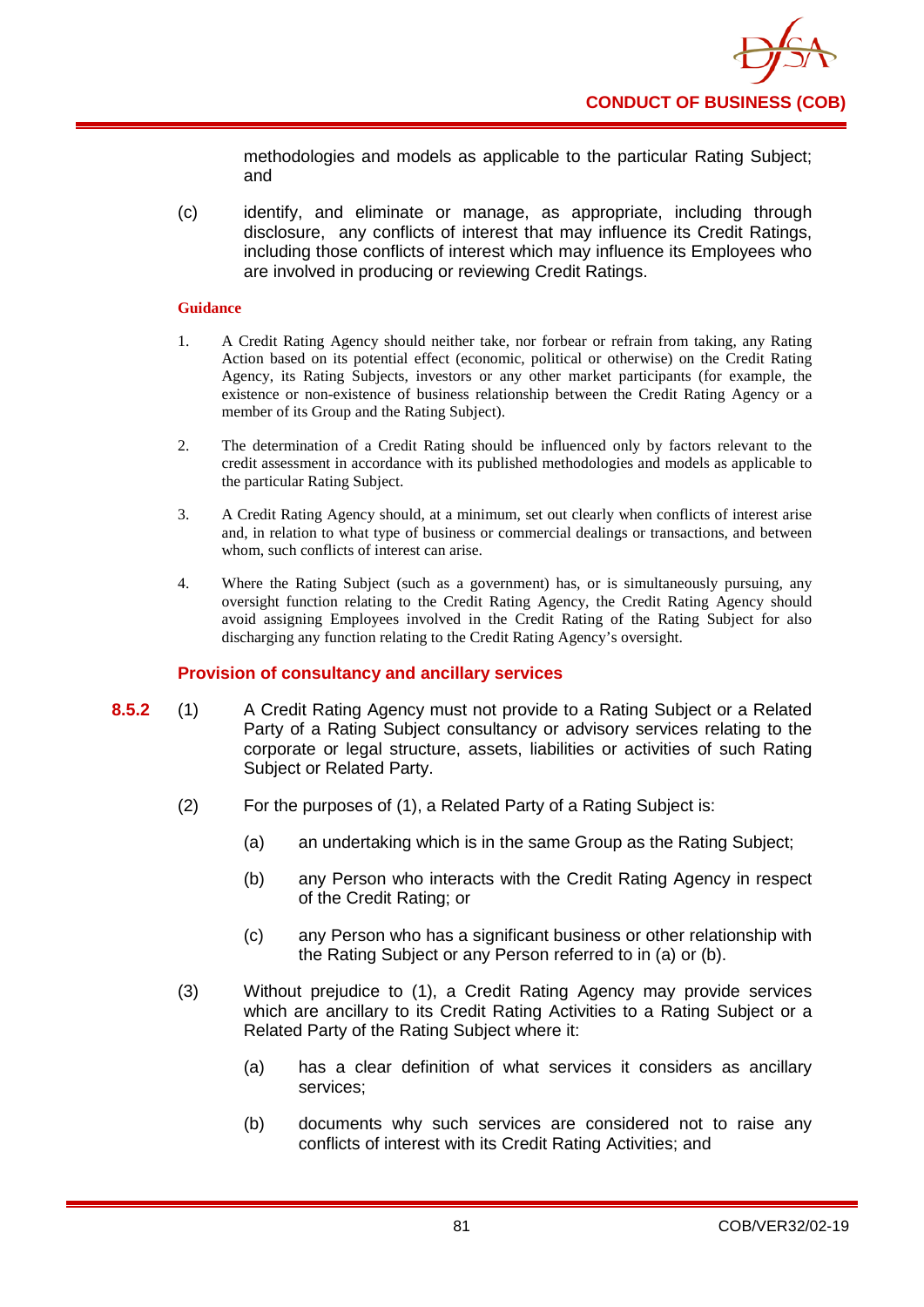- (c) has in place adequate mechanisms to minimise the potential for any conflicts of interest arising.
- (4) If a member of the Group in which the Credit Rating Agency is also a member provides services of the kind referred to in (1) to a Rating Subject of the Credit Rating Agency or a Related Party of such a Rating Subject, such services must be operationally and functionally separated from the business of the Credit Rating Agency.

- 1. The prohibition in Rule 8.5.2(1) includes, for example, making proposals or recommendations regarding the design or structure of Rating Subjects, including suggestions as to how a desired rating could be achieved. Therefore, such services cannot be provided.
- 2. Some of the activities which are prohibited under Rule 8.5.2(1) may constitute a Financial Service other than Operating a Credit Rating Agency. Even if a Credit Rating Agency has an authorisation to provide such a Financial Service, it is prevented from providing such services to a Rating Subject or a Related Party because of the prohibition in Rule 8.5.2(1).
- 3. Ancillary services referred to in Rule 8.5.2(3) include, for example, market forecasts, estimates of economic trends, pricing analysis and other general data analysis as well as related distribution services. These services can be provided to Rating Subjects and their Related Parties where the requirements in Rule  $8.5.2(3)$  are met. These services are also unlikely to constitute other Financial Services.
- 4. A Credit Rating Agency should separate operationally its Credit Rating Activities from any ancillary services it provides in accordance with Rule 8.5.2(3). For example, Rating Analysts and other key individuals involved in Credit Rating Activities should not also be involved in the provision of such services.
- 5. Where a Group member provides to a Rating Subject of a Credit Rating Agency any ancillary services, the Credit Rating Agency and the Group member should not share Employees or premises to ensure operational separation.

# **Credit Rating Agency fees**

**8.5.3** A Credit Rating Agency must not enter into fee arrangements for providing Credit Ratings where the fee depends on the rating outcome or on any other result or outcome of the Credit Rating Activities.

# **Other conflicts of interest**

**8.5.4** A Credit Rating Agency must not engage in any securities or derivatives transactions with, relating to, or in respect of, a Rating Subject or its Related Party in circumstances where such a transaction would amount to, or pose a risk of, a conflict of interest with respect to its Credit Rating Activities.

## **Guidance**

Examples of investments which would not present conflicts of interest include investments in collective investment funds which might contain investments in a Rating Subject or its Related Party.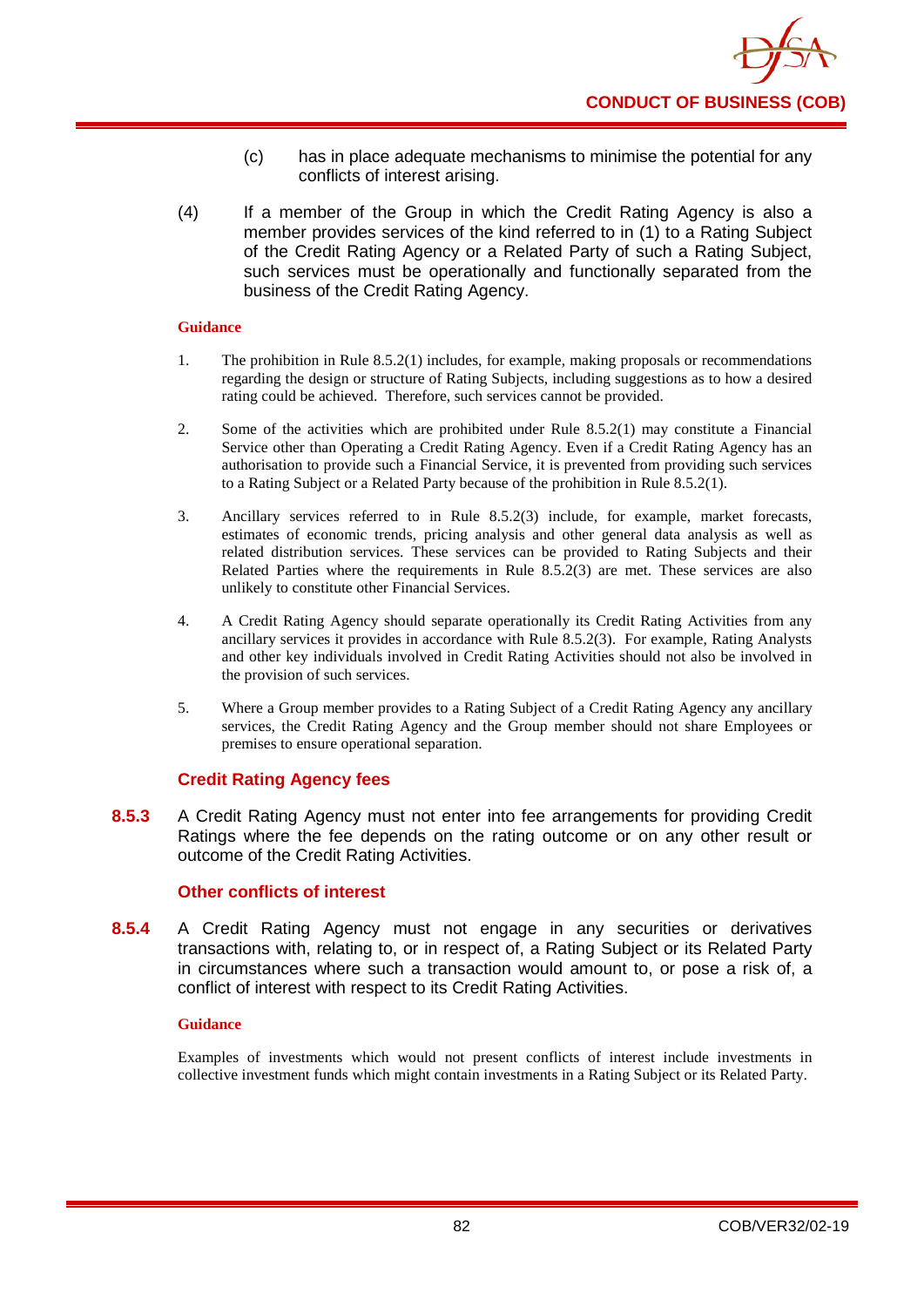

# **8.6 Independence of Rating Analysts and other Employees**

## **Policies and procedures**

- **8.6.1** A Credit Rating Agency must have adequate policies, procedures and controls to ensure that its Employees, as far as practicable, avoid relationships which compromise or are reasonably likely to compromise the independence and objectivity of its Credit Rating Activities.
- **8.6.2** (1) A Credit Rating Agency must ensure that its Employees who are directly involved in preparing or reviewing a Credit Rating of a Rating Subject do not initiate, or participate in, discussions regarding fees or payments with the Rating Subject or a Related Party of the Rating Subject.
	- (2) A Credit Rating Agency must ensure that its Employees who are directly involved in preparing or reviewing a Credit Rating of a Rating Subject, and their Close Relatives, do not engage in any securities or derivative transactions with, relating to, or in respect of, the Rating Subject or a Related Party of the Rating Subject in circumstances where such a transaction would amount to, or pose a risk of, a conflict of interest with respect to the activities of the relevant Employee.

#### **Guidance**

This Rule should be read in conjunction with Rule 8.2.2, pursuant to which, Employees of a Credit Rating Agency need to be independent and free from conflicts of interest. Such conflicts of interest include the appearance of being compromised as result of a personal relationship which he or his Close Relatives have with a Rating Subject or a Related Party of a Rating Subject. The Credit Rating Agency's policies and procedures should clearly set out where a personal relationship should be considered to create the potential for any real or apparent conflicts of interest and therefore be subject to the conflicts of interest provisions.

- **8.6.3** (1) A Credit Rating Agency must ensure that its Employees who have a relevant material interest in a Rating Subject or its Related Party are not involved in the preparation or review of the relevant Credit Rating or able to influence that process.
	- (2) For the purposes of Rule 8.6.3(1), an Employee of a Credit Rating Agency has a material interest in a Rating Subject if the Employee:
		- (a) owns a security or a derivative relating to a Rating Subject or its Related Party, other than holdings in diversified collective investment funds;
		- (b) has had a recent employment or other significant business relationship with a Rating Subject or its Related Party which may cause, or may be perceived as causing, conflicts of interest; or
		- (c) has a Close Relative who is currently employed by a Rating Subject or its Related Party.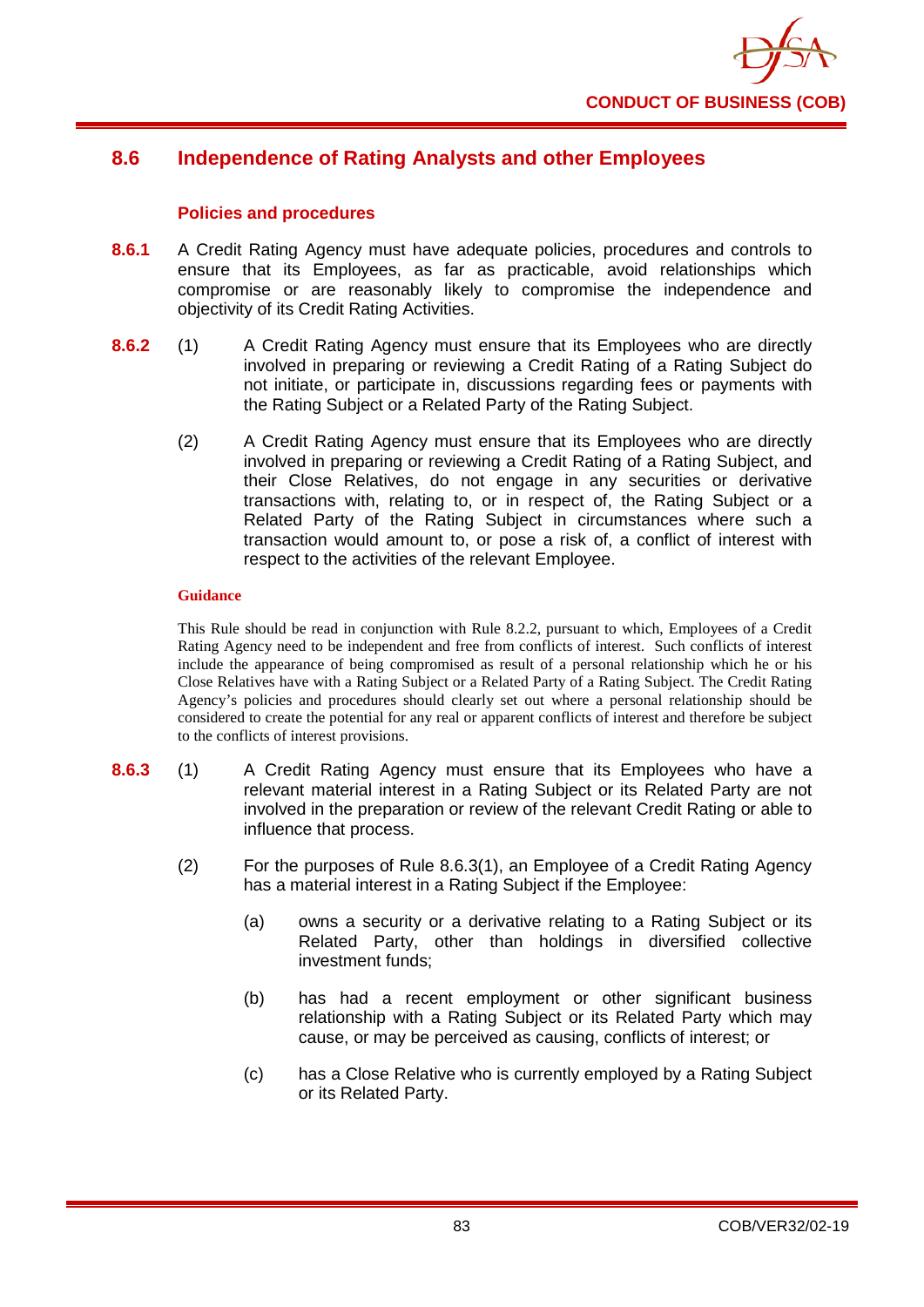

A Credit Rating Agency should, where it has a code of conduct/ethics, set out unacceptable conduct for Employees, such as soliciting money, gifts, or favours from anyone with whom the Credit Rating Agency does business, or accepting gifts offered in the form of cash or any gifts which are reasonably capable of influencing their opinions or decisions relating to Credit Ratings. There should also be guidance relating to minimal value of gifts or benefits that may be accepted, and clearance and disclosure procedures relating to such gifts and benefits. See also Guidance 2 under Rule 8.1.1.

**8.6.4** A Credit Rating Agency must establish policies and procedures for reviewing the past work of a Rating Analyst who leaves the employment of the firm to join a Rating Subject or its Related Party where the Rating Analyst had been involved in producing or reviewing the Credit Rating assigned to such Rating Subject or Related Party.

#### **Remuneration and reporting lines**

#### **Guidance**

A Credit Rating Agency is required, pursuant to GEN Rule 5.3.31, to have remuneration structures and strategies which, amongst other things, are consistent with the business objectives and identified risk parameters within which the firm operates, and provide for effective alignment of risk outcomes and the roles and functions of the relevant Employees. The requirements set out in this section are designed to augment those remuneration requirements set out in GEN.

- **8.6.5** A Credit Rating Agency must ensure that Employees involved in the provision of Credit Ratings have reporting lines and remuneration arrangements that are designed to eliminate, or effectively manage, actual and potential conflicts of interest.
- **8.6.6** A Credit Rating Agency must ensure that its Employees are not remunerated, or their performance evaluated, based on the amount of revenue generated or expected from the Credit Ratings in which the Employee was involved.

#### **Gui**d**ance**

The Employees intended to be covered by this Rule are Rating Analysts and other Employees who are directly involved in producing or reviewing a Credit Rating, or who are able to influence the credit rating process (such as the senior management).

**8.6.7** A Credit Rating Agency must conduct formal and periodic reviews of its remuneration policies and practices relating to Employees who participate in, or who might otherwise have an effect on, the rating process to ensure that those policies and practices do not compromise the objectivity of the Credit Rating Activities.

# **8.7 Transparency and disclosure**

## **Policies and procedures**

- **8.7.1** (1) A Credit Rating Agency must, subject to (2), have adequate policies, procedures and controls to ensure that it discloses in a timely manner:
	- (a) its Credit Ratings and any updates thereof;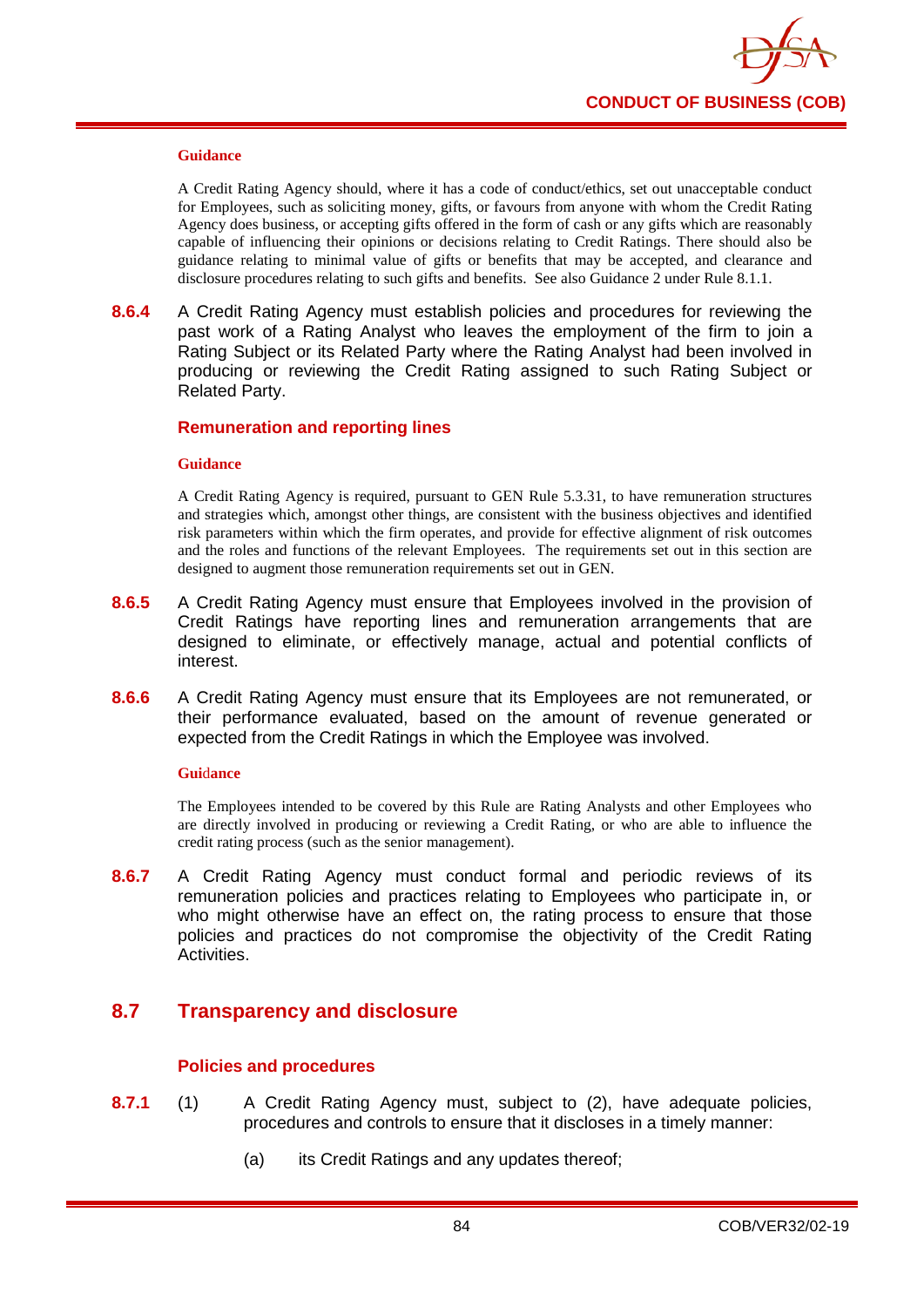- (b) its policies for distributing Credit Ratings and updates thereof;
- (c) the methodologies and models used and key assumptions made in preparing its Credit Ratings and any updates thereof; and
- (d) any other significant element relating to (a), (b) or (c) above.
- (2) A Credit Rating Agency is not required to disclose information where the information is subject to confidentiality requirements.

- 1. The level of detail required in the disclosure of information concerning methodologies, models and key assumptions should be such as to give adequate information to the users of Credit Ratings to enable them to perform their own due diligence when assessing whether, or to what extent, reliance can be placed on those Credit Ratings (see Rule 8.8.1). Disclosure of information must not, however, reveal confidential information of, or relating to, the Rating Subject or its Group pursuant to Rule 8.9.1.
- 2. The information referred to in Guidance No. 1 should generally include the meaning of each rating category and the definition of default or recovery, and the time horizon the Credit Rating Agency used when making a Credit Rating.
- 3. A Credit Rating Agency should adequately and clearly disclose applicable risks which may affect a Credit Rating, including a sensitivity analysis of the relevant assumptions and an explanation of how various market developments affect the parameters built into the methodologies and models and may influence or impinge on the Credit Rating (for example volatility).
- 4. If the nature of a Credit Rating or other circumstances make a historical default rate inappropriate or otherwise likely to mislead investors, the Credit Rating Agency should provide appropriate clarifications.
- 5. A Credit Rating Agency should provide information to assist users of its Credit Ratings to develop a greater understanding of what a Credit Rating is, and the limitations on the use of Credit Ratings with respect to the particular type of financial product that the Credit Rating Agency rates. A Credit Rating Agency should clearly indicate the attributes and limitations of each Credit Rating, and the limits to which the firm verifies information provided to it by the Rating Subject, its Related Party or any external source.

# **Communication of information**

**8.7.2** A Credit Rating Agency must ensure that its communications relating to its Credit Ratings, Credit Rating Activities and its other business are clear, fair and not misleading.

#### **Guidance**

- 1. A Credit Rating Agency should, taking into account the nature, scale and complexity of its operations, have a function within its organisation charged with the responsibility for communicating with market participants and the public on questions, concerns or complaints it receives.
- 2. The objective of this function should be to help ensure that the Credit Rating Agency's officers and management are informed of those issues that such officers and management would reasonably need to be informed about when setting and implementing the Credit Rating Agency's systems and controls.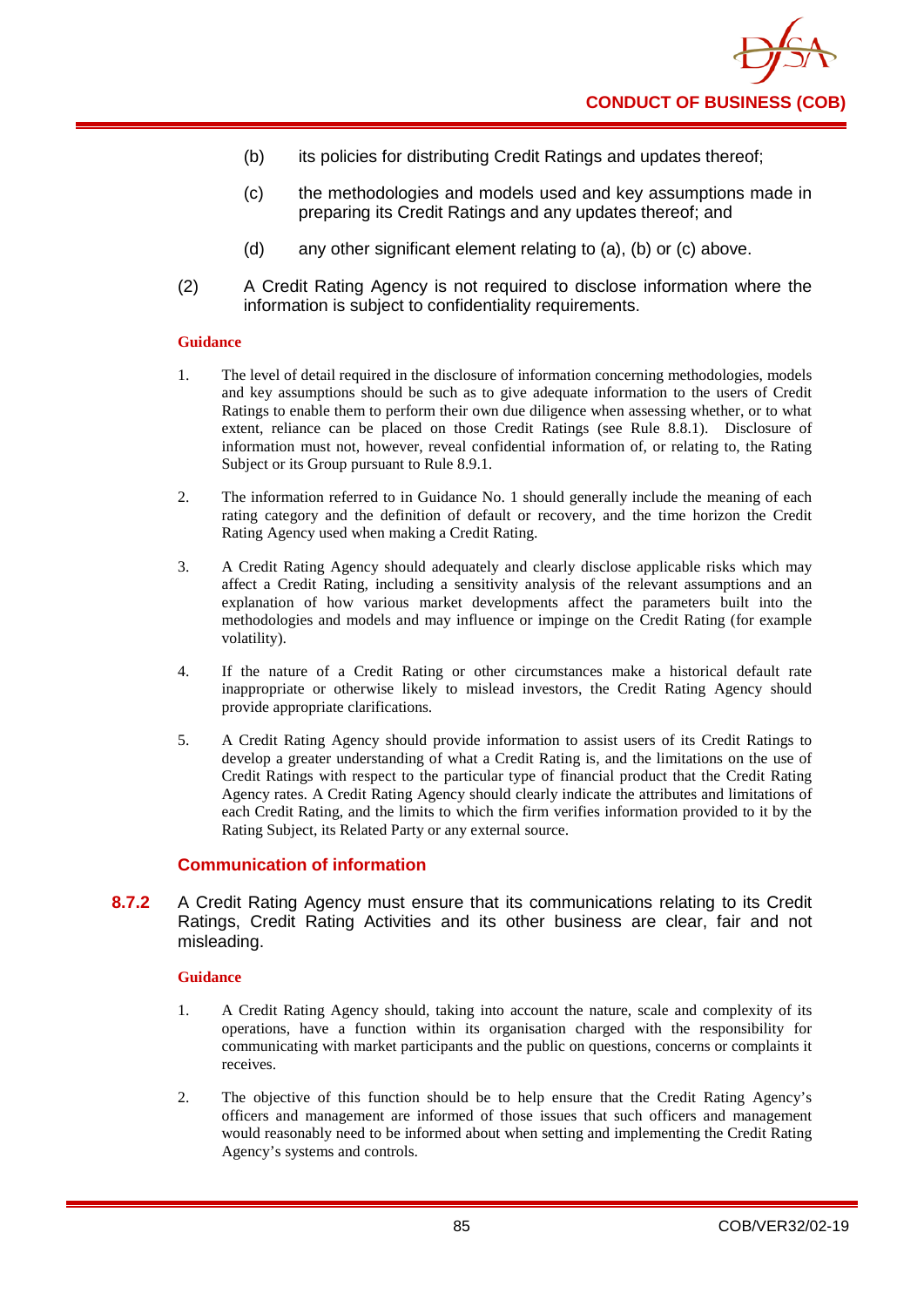

# **8.8 Disclosure and presentation of Credit Ratings**

# **General Disclosure**

- **8.8.1** (1) Subject to the confidentiality requirements applicable to a Credit Rating Agency, it must ensure that its Credit Ratings:
	- (a) are published promptly, and as far as practicable, on a nonselective basis and free of charge;
	- (b) contain sufficient information to enable users of such Credit Ratings to understand how the Credit Rating was reached, including information relating to the methodologies, models and key underlying assumptions used;
	- (c) contain a clear statement if the Credit Rating is initiated by the Credit Rating Agency on its own initiative (unsolicited), and information relating to the Credit Rating Agency's policy relating to providing unsolicited Credit Ratings;
	- (d) contain sufficient information about the historical default rates of its Credit Ratings which are of the same category as the Credit Rating being published so that interested parties can understand the historical performance of its Credit Ratings; and
	- (e) include any other information relevant to the particular Credit Rating, as specified in this module.
	- (2) A Credit Rating Agency must ensure that any press release which accompanies a Credit Rating contains key elements underlying the Credit Rating.
	- (3) Before publishing a new or an updated Credit Rating or withdrawing a Credit Rating, the Credit Rating Agency must, to the extent practicable and appropriate, give to the Rating Subject sufficient advance notice to enable that Person to draw to the attention of the Credit Rating Agency any factual errors on which the Credit Rating Agency may have based the relevant Credit Rating.
	- (4) Subject to the confidentiality requirements applicable to a Credit Rating Agency, any information which the Credit Rating Agency is required to publish pursuant to any Rules must also be made available on the website of the relevant Credit Rating Agency.

#### **Guidance**

In relation to Rule 8.8.1(3), a Credit Rating Agency should inform the Rating Subject at least 12 hours before publication of a new Credit Rating or an update or withdrawal of an existing Credit Rating of the principal grounds on which such Credit Rating is based in order to give the Rating Subject an opportunity to draw to the attention of the Credit Rating Agency any factual errors. The Rating Subject has the meaning given to it in GEN Rule 2.27.1(3) and should be read in conjunction with Rule 8.1.1(2).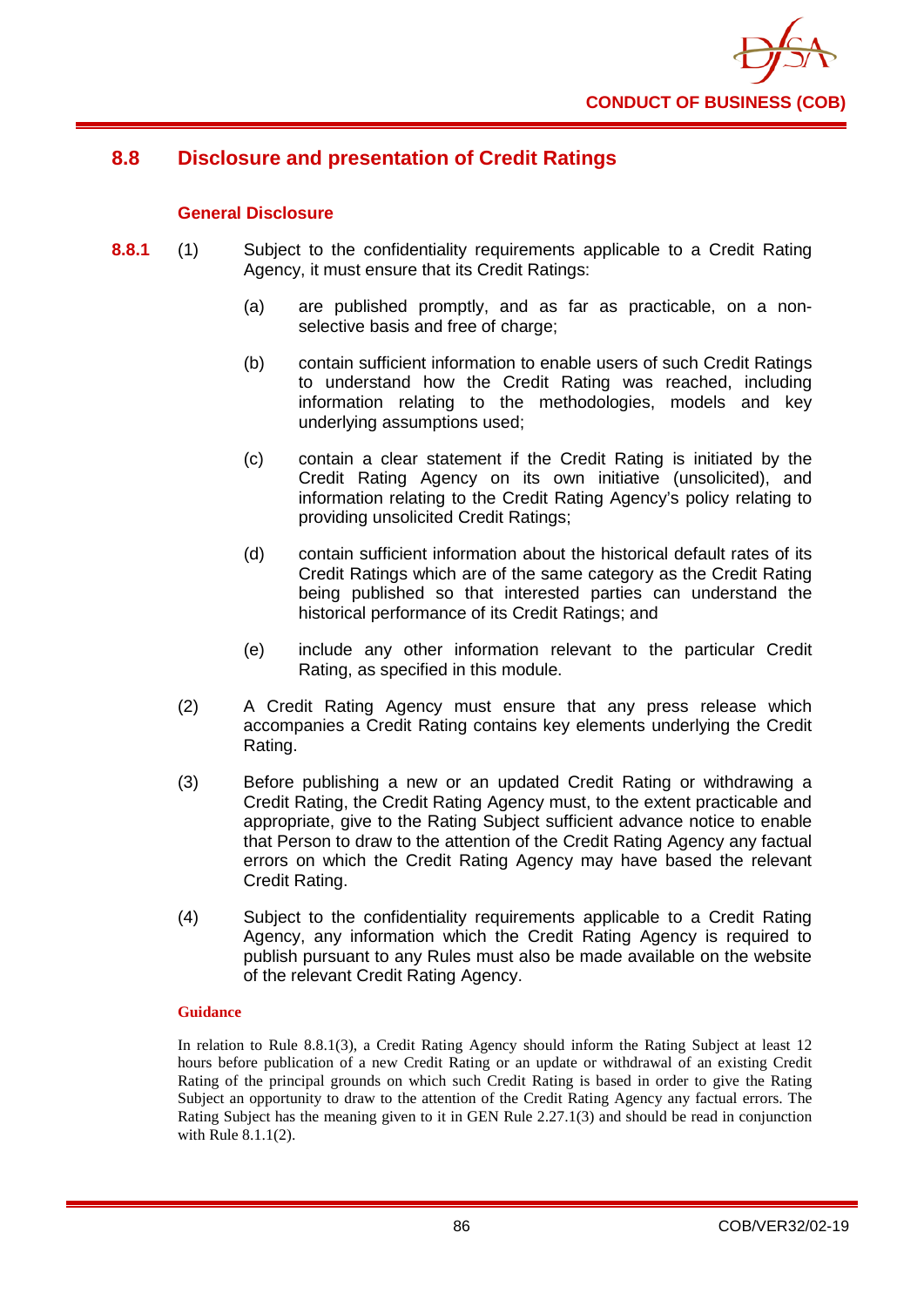

## **Specific Disclosure - Fees and Charges**

- **8.8.2** (1) A Credit Rating Agency must include in its announcements relating to Credit Ratings and its annual report the general nature of its arrangements relating to fees and charges with, or relating to, the Rating Subject including:
	- (a) whether the Credit Rating Agency or any member of its Group receives any fees, charges or other monetary benefits which are unrelated to the provision by the Credit Rating Agency of its Credit Ratings, and if so, the proportion of such benefits relating to the aggregate fees and charges in respect of the provision of Credit Ratings; and
	- (b) if the Credit Rating Agency receives 10% or more of its aggregate annual revenue from a single Rating Subject or its Related Party, information about that source.
	- (2) Where a Credit Rating Agency is a member of a Group, the 10% aggregate annual income referred to in (1)(b) may be calculated by aggregating the net revenue of all Credit Rating Agencies within the Group.

## **Specific Disclosure – Structured financial products**

**8.8.3** A Credit Rating Agency must, where the Rating Subject is a structured financial product disclose in its Credit Ratings whether the Relevant Information is made publicly available by the Rating Subject, or whether all, or some of, such information remains non–public.

## **Guidance**

- 1. The information which a Credit Rating Agency provides relating to structured financial products should include sufficient information such as information relating to the profit and loss statement and cash flow analysis to enable users of the Credit Ratings to understand the basis of the Credit Rating. Such information should also include the degree to which, in accordance with its analysis, the Credit Rating is sensitive to changes in market conditions.
- 2. A Credit Rating Agency should differentiate ratings of structured finance products from traditional corporate bond ratings, preferably through a different rating symbology. A Credit Rating Agency must also disclose how this differentiation operates.
- 3. A Credit Rating Agency should use reasonable efforts to encourage the Rating Subject to disclose to the public all Relevant Information to enable investors and users of the Credit Ratings to conduct their own due diligence relating to that product.

# **8.9 Confidential information**

- **8.9.1** A Credit Rating Agency must have policies, procedures and controls to ensure that it and its Employees do not:
	- (a) use any information given to or obtained by the Credit Rating Agency on a confidential basis ("Confidential Information") for a purpose other than that for which it was given or obtained;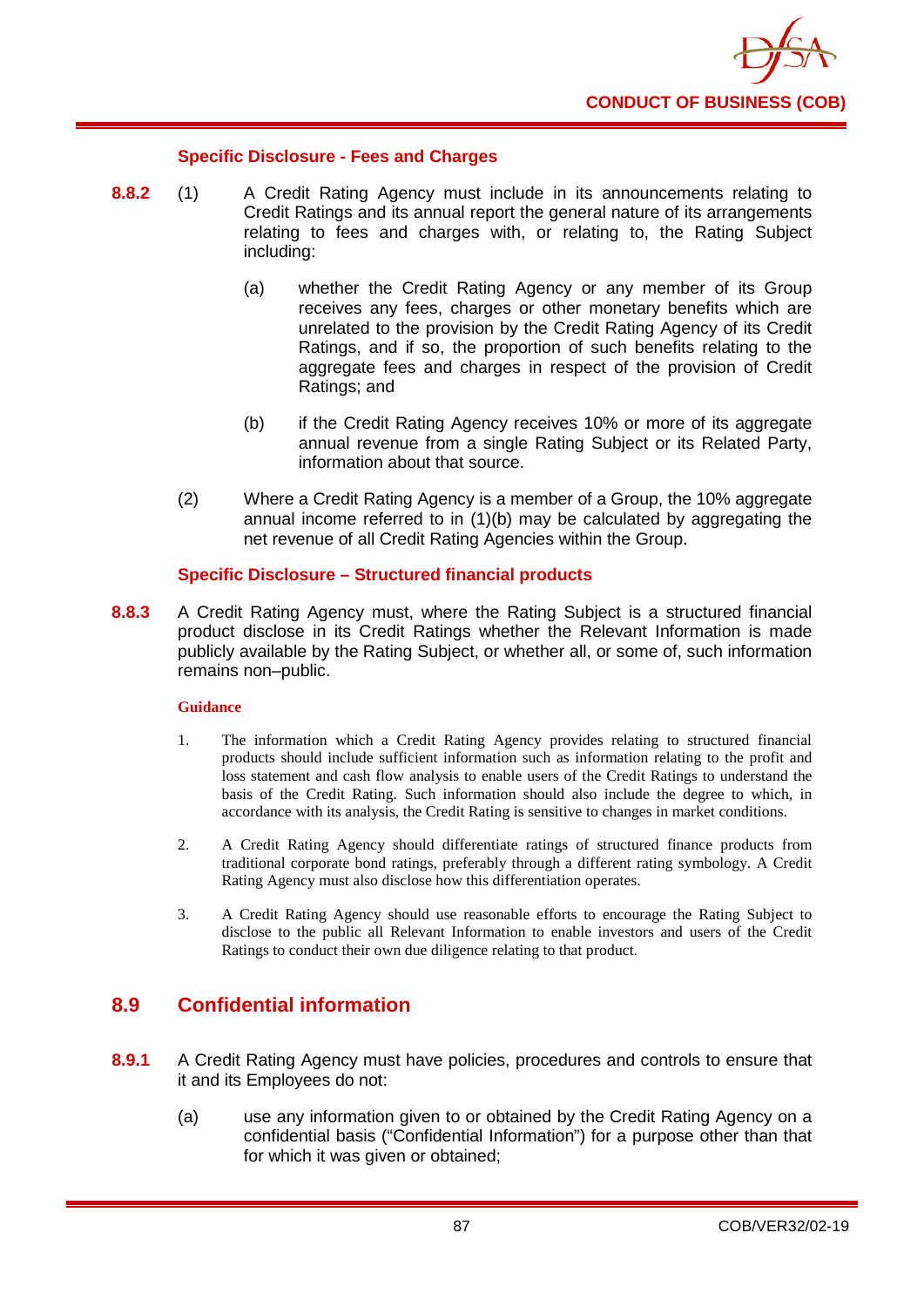- (b) disclose the Confidential Information to any other Person, except:
	- $(i)$  in accordance with  $(a)$ ;
	- (ii) with the prior written consent of the Person to whom a duty of confidentiality in respect of such Confidential Information is owed; or
	- (iii) where obliged to do so by any legislation applicable to the Credit Rating Agency; and
- (c) disclose any pending Rating Action except to the Rating Subject or as agreed with the Rating Subject.
- **8.9.2** Subject to Rule 8.9.1(b), a Credit Rating Agency and its Employees must not disclose Confidential Information in any manner, including in press releases, through research conferences, to future employers, or in conversations with investors, other issuers, other persons, or by other means.
- **8.9.3** A Credit Rating Agency must have adequate measures to ensure that it and its Employees:
	- (a) take all reasonable steps to protect all property and records belonging to or in possession of the Credit Rating Agency against fraud, theft or misuse; and
	- (b) do not share Confidential Information entrusted to the Credit Rating Agency with any third parties except where permitted under Rule 8.9.1(b).

# **8.10 Record keeping**

- **8.10.1** (1) A Credit Rating Agency must, for a minimum of six years, maintain sufficient records in relation to each activity and function of the Credit Rating Agency and, where appropriate, audit trails of its Credit Rating Activities. These must include, where applicable, the following:
	- (a) for each Credit Rating:
		- (i) the identity of the Rating Analysts participating in the determination of the Credit Rating;
		- (ii) the identity of the individuals who have approved the Credit Rating;
		- (iii) information as to whether the Credit Rating was solicited or unsolicited;
		- (iv) information to support the Credit Rating;
		- (v) the Accounting Records relating to fees and charges received from or in respect of the Rating Subject;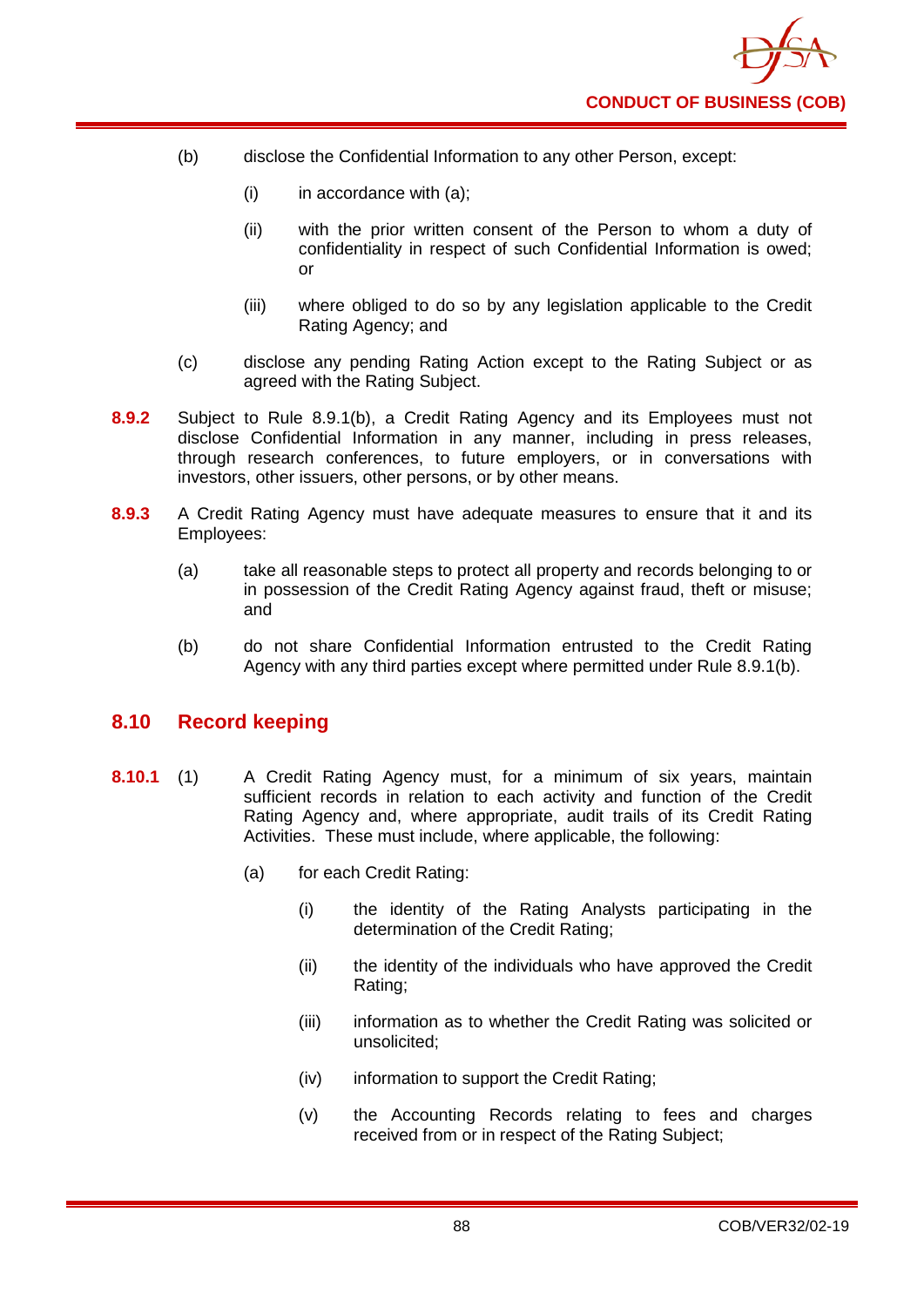

- (vi) the internal records and files, including non-public information and working papers, used to form the basis of any Credit Rating; and
- (vii) credit analysis and credit assessment reports including any internal records and non-public information and working papers used to form the basis of the opinions expressed in such reports;
- (b) the Accounting Records relating to fees received from any person in relation to services provided by the Credit Rating Agency;
- (c) the Accounting Records for each subscriber to the Credit Rating Agency's services;
- (d) the records documenting the established procedures, methodologies, models and assumptions used by the Credit Rating Agency to determine Credit Ratings; and
- (e) copies of internal and external communications, including electronic communications, received and sent by the Credit Rating Agency and its Employees that relate to Credit Rating Activities.
- (2) For the purposes of (1), the six year period commences from the date the Credit Rating is disclosed to the public or distributed by subscription.

- 1. Information to support a Credit Rating includes information received from the Rating Subject or information obtained through publicly available sources or third parties and verification procedures adopted in relation to information such as those obtained from public sources or third parties. In accordance with GEN Rule 5.3.24, records should be kept in such a manner as to be readily accessible.
- 2. Where a Credit Rating is subject to on-going surveillance and review, the Credit Rating Agency should retain records required under Rule 8.10.1 in relation to the initial Credit Rating as well as subsequent updates where such records are required to support the latest Credit Rating.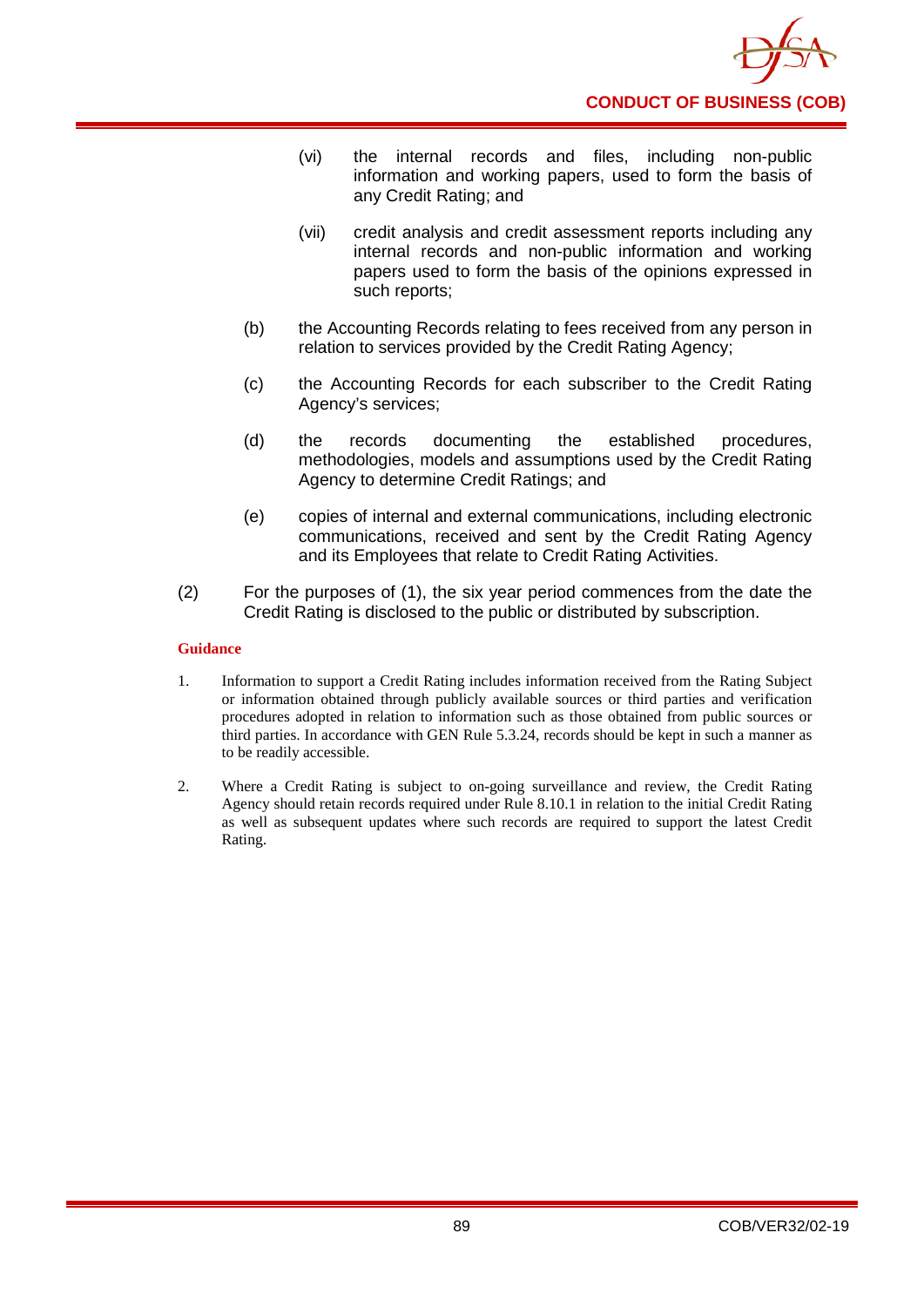

# **9 ADDITIONAL RULES: OPERATING AN ALTERNATIVE TRADING SYSTEM**

# **9.1 Application and interpretation**

**9.1.1** This chapter applies to an Authorised Firm which Operates an Alternative Trading System (ATS Operator).

#### **Guidance**

The Financial Service of Operating an Alternative Trading System can be either operating a Multilateral Trading Facility (MTF) or operating an Organised Trading Facility (OTF). See GEN Rule 2.22.1.

- **9.1.2** In this chapter:
	- (a) a reference to a "member" is a reference to a Client of the ATS Operator who has been granted access to its facilities in accordance with the requirements in this chapter;
	- (b) a reference to a "facility" is a reference to a Multilateral Trading Facility (MTF) and an Organised Trading Facility (OTF), except where specific reference is made only to an MTF or OTF;
	- (c) a reference to an "ATS Operator" is a reference to a Person operating an MTF and a Person operating an OTF, except where specific reference is made only to a Person operating an MTF or a Person operating an OTF; and
	- (d) where a Rule in this chapter conflicts with any other provision in the DFSA Rulebook, the Rule in this chapter prevails over those other provisions.

# **9.2 Main requirements relating to trading on the facility**

- **9.2.1** (1) An ATS Operator must, at the time a Licence is granted and at all times thereafter, have:
	- (a) transparent and non-discriminatory rules and procedures to ensure fair and orderly trading of Investments on its facility ("Operating Rules");
	- (b) objective criteria governing access to its facility ("Access Criteria");
	- (c) objective and transparent criteria for determining the Investments that can be traded on its facility ("Investment Criteria");
	- (d) adequate technology resources ("Technology Resources"); and
	- (e) rules and procedures to ensure only Investments in which there is a Proper Market are traded on its facilities ("Proper Markets").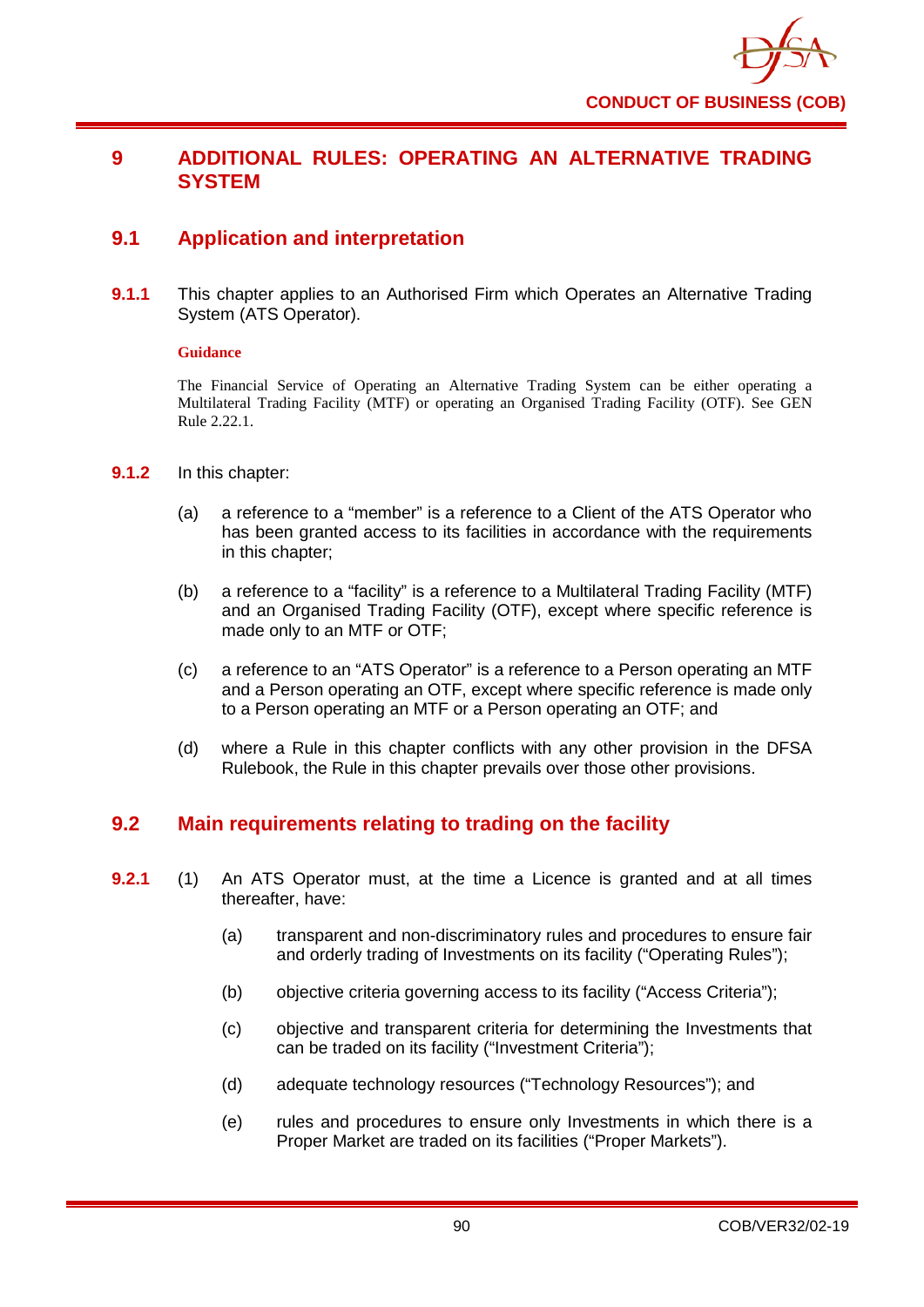(2) A breach of the Operating Rules of an ATS Operator is a prescribed matter for the purposes of Article 67(1)(b) of the Regulatory Law 2004.

## **Guidance**

Pursuant to Article 67(1) of the Regulatory Law 2004, an Authorised Firm is required to disclose to the DFSA anything which reasonably tends to show breaches or likely breaches of requirements as prescribed in Rules. Rule 9.2.1(2) prescribes a breach of Operating Rules as a the matter which is reportable to the DFSA by an ATS Operator.

# **Operating Rules**

- **9.2.2** (1) The Operating Rules of an ATS Operator must be:
	- (a) based on objective criteria;
	- (b) non-discriminatory;
	- (c) clear and fair;
	- (d) legally binding and enforceable against each member and where relevant, any other Person who has been allowed access to the facility through the member; and
	- (e) in the case of a Person operating an MTF, non-discretionary and made publicly available.
	- (2) The Operating Rules of an ATS Operator must place obligations upon Persons who are admitted to trading on its facility ("members"):
		- (i) when undertaking transactions on its facilities; and
		- (iii) relating to professional standards applicable to staff and other Persons allowed access to the facility through such a member.
	- (3) Without limiting the generality of (1) and (2), the Operating Rules of an ATS Operator must contain:
		- (a) criteria for admission of members to its facility, in accordance with Rule 9.3.1;
		- (b) criteria relating to Investments traded on its facility, in accordance with Rule 9.4.1;
		- (c) the rules and procedures governing trading on the facility;
		- (d) default rules;
		- (e) the rules and procedures for the clearing and settlement of transactions executed on the facility; and
		- (f) any other matters necessary for the proper functioning of its facility.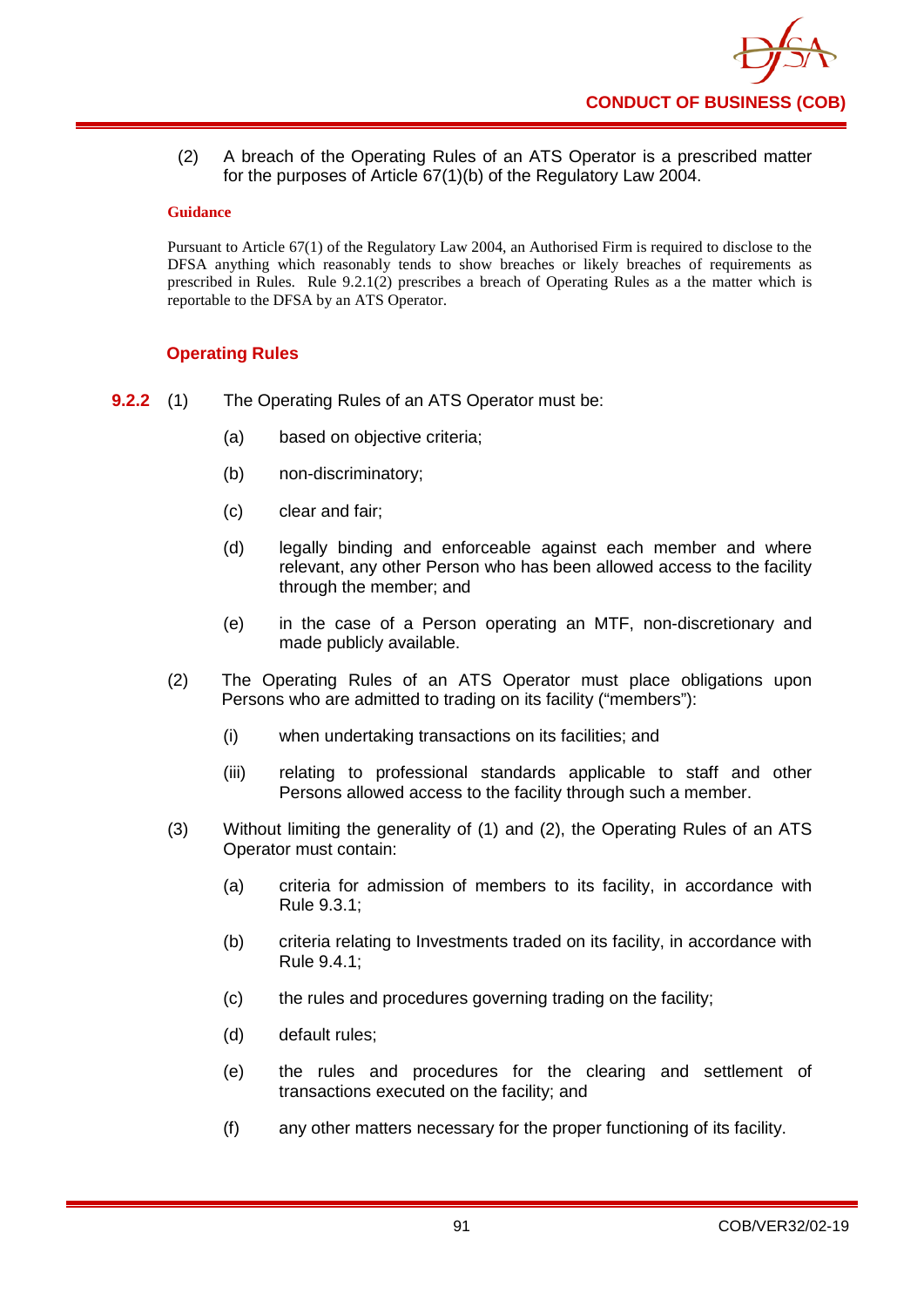

## **Material changes to Current Arrangements**

- **9.2.3** (1) An ATS Operator may only make material changes to its existing arrangements to meet the requirements in this chapter in accordance with the requirements in this Rule.
	- (2) The reference to "Existing Arrangements" in (1) is a reference to both the arrangements which were in place at the time of the initial grant of the Licence and any changes made to such arrangements in accordance with the requirements in this Rule.
	- (3) For the purposes of obtaining the DFSA approval, an ATS Operator must provide to the DFSA, at least 30 days before the proposed change is intended to come into effect, a notice setting out:
		- (a) the proposed change;
		- (b) the reasons for the proposed change; and
		- (c) what impact the proposed change would have on its members and its ability to operate the facility.
	- (4) The DFSA must, upon receipt of a notice referred to in (1), approve or disapprove the proposed change as soon as practicable and in any event within 30 days of the receipt of the notice, unless that period has been extended by notification to the applicant.
	- (5) The DFSA may, in circumstances where a material change to Current Arrangements is shown on reasonable grounds to be urgently needed, accept an application for approval of such a change on shorter notice than 30 days.
	- (6) The procedures in Schedule 3 to the Regulatory Law apply to a decision of the DFSA to reject a proposed change under this Rule.
	- (7) Where the DFSA decides to reject a proposed change, the ATS Operator may refer the matter to the FMT for review.

#### **Guidance**

- 1. The period of 30 days will commence to run from the time the DFSA has received all the relevant information to assess the application.
- 2. An ATS Operator should consider submitting its application for the DFSA approval well in advance of the date on which a proposed amendment is intended to come into effect, especially in the case of significant material changes to its existing arrangements, to allow the DFSA sufficient time to consider the application. If additional time is reasonably required to properly assess the impact of a proposed change due to its nature, scale and complexity, the DFSA may make an appropriate extension of time beyond 30 days. Such an extension would be made in consultation with the applicant.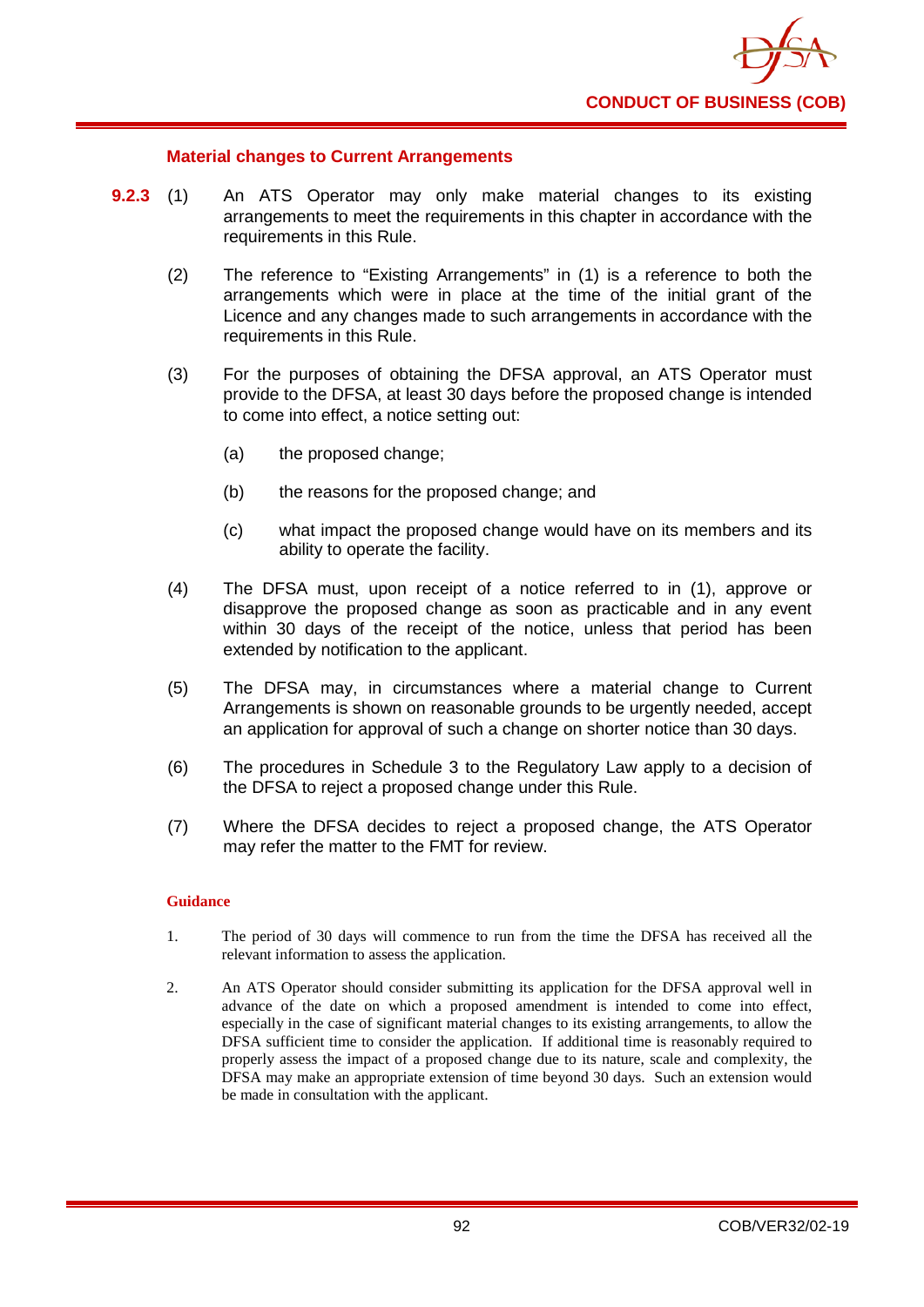

# **9.3 Member access criteria**

- **9.3.1** (1) An ATS Operator may, subject to (2) and (3), only accept as a member a Person if that Person:
	- (a) is an Authorised Firm;
	- (b) is a Recognised Member;
	- (c) meets the criteria in GEN Rule 2.3.2(2); or
	- (d) is classified as a Professional Client pursuant to COB Rule  $2.3.4(1)(g)$ , (h) and (i).
	- (2) An ATS Operator must not admit a Person referred to in (1)(c) or (d), unless such Person:
		- (a) agrees in writing to submit unconditionally to the jurisdiction of the DFSA in relation to any matters which arise out of or which relate to its use of the facility;
		- (b) agrees in writing to submit unconditionally to the jurisdiction of the DIFC Courts in relation to any proceedings in the DIFC, which arise out of or relate to its use of the facility;
		- (c) agrees in writing to subject itself to the DIFC laws and the jurisdiction of the DIFC Courts in relation to its use of the facility; and
		- (d) appoints and maintains at all times an agent for service of process in the DIFC and requires such agent to accept its appointment for service of process.
	- (3) Prior to admitting a Person referred to in  $(1)(c)$  or  $(d)$  as a member, an ATS Operator must undertake due diligence to ensure that such a Person:
		- (a) is of sufficiently good repute;
		- (b) has a sufficient level of competence and experience; and
		- (c) has adequate organisational arrangements, including financial and technological resources, which are no less than those required of an Authorised Firm appropriate to the nature of its operations.

## **Direct electronic access**

- **9.3.2** An ATS Operator must have adequate rules and procedures to ensure that its members do not allow any other Person to have Direct Electronic Access to the facility unless such other Person meets the requirements in Rule 9.3.1(1).
- **9.3.3** An ATS Operator must, where it permits its members to provide to another Person Direct Electronic Access to its facilities, have adequate systems and controls including: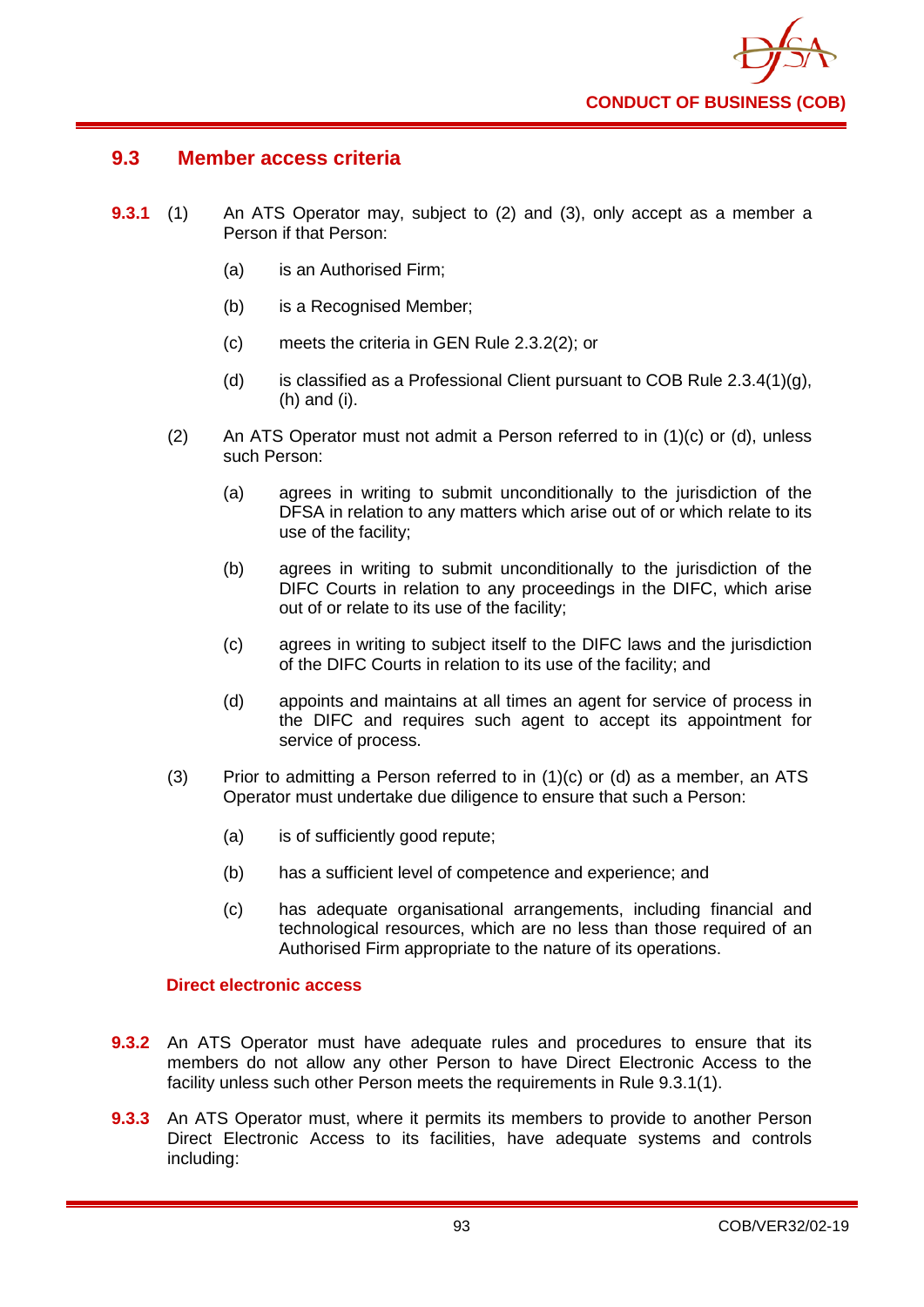- (a) appropriate standards regarding risk controls and thresholds on trading through Direct Electronic Access;
- (b) mechanisms to identify and distinguish orders placed by those Persons who are allowed to place orders through Direct Electronic Access; and
- (c) if necessary, the ability to stop orders of, or trading by, the Persons allowed Direct Electronic Access.

## **Monitoring of compliance**

**9.3.4** An ATS Operator must establish and maintain adequate and effective systems and controls, including policies and procedures, to ensure that its members and other Persons to whom access to its facility is provided through members comply with its Operational Rules and where any gaps or deficiencies are identified, they are promptly addressed.

# **9.4 Investment criteria**

- **9.4.1** An ATS Operator must ensure in respect of every Investment traded on its facility that:
	- (a) only Investments which meet the requirements in (i) or (ii) are permitted to be traded on its facility:
		- (i) in the case of Securities, only Securities which are admitted to trading on an Authorised Market Institution or other Regulated Exchange; or
		- (ii) in the case of Derivatives, only instruments that meet the contract specification criteria set out in AMI Rule 6.3.2;
	- (b) there is sufficient information relating to the Investments traded on the facility available to members and other Persons having access to the facility through such members to enable such Persons to make informed decisions relating to such Investments; and
	- (c) if it is an Investment that references to an underlying benchmark or index provided by a Price Information Provider, the requirements in Rule 9.4.2 are met.

## **Use of price information providers**

- **9.4.2** (1) An ATS Operator may only trade Investments that reference to an underlying benchmark or index provided by a Price Information Provider where it has undertaken appropriate due diligence to ensure that the Price Information Provider, on an on-going basis, meets the requirements set out in (3).
	- (2) A Price Information Provider is a price reporting agency or an index provider which constructs, compiles, assesses or reports, on a regular and systematic basis, prices of Investments, rates, indices, commodities or figures, which are made available to users.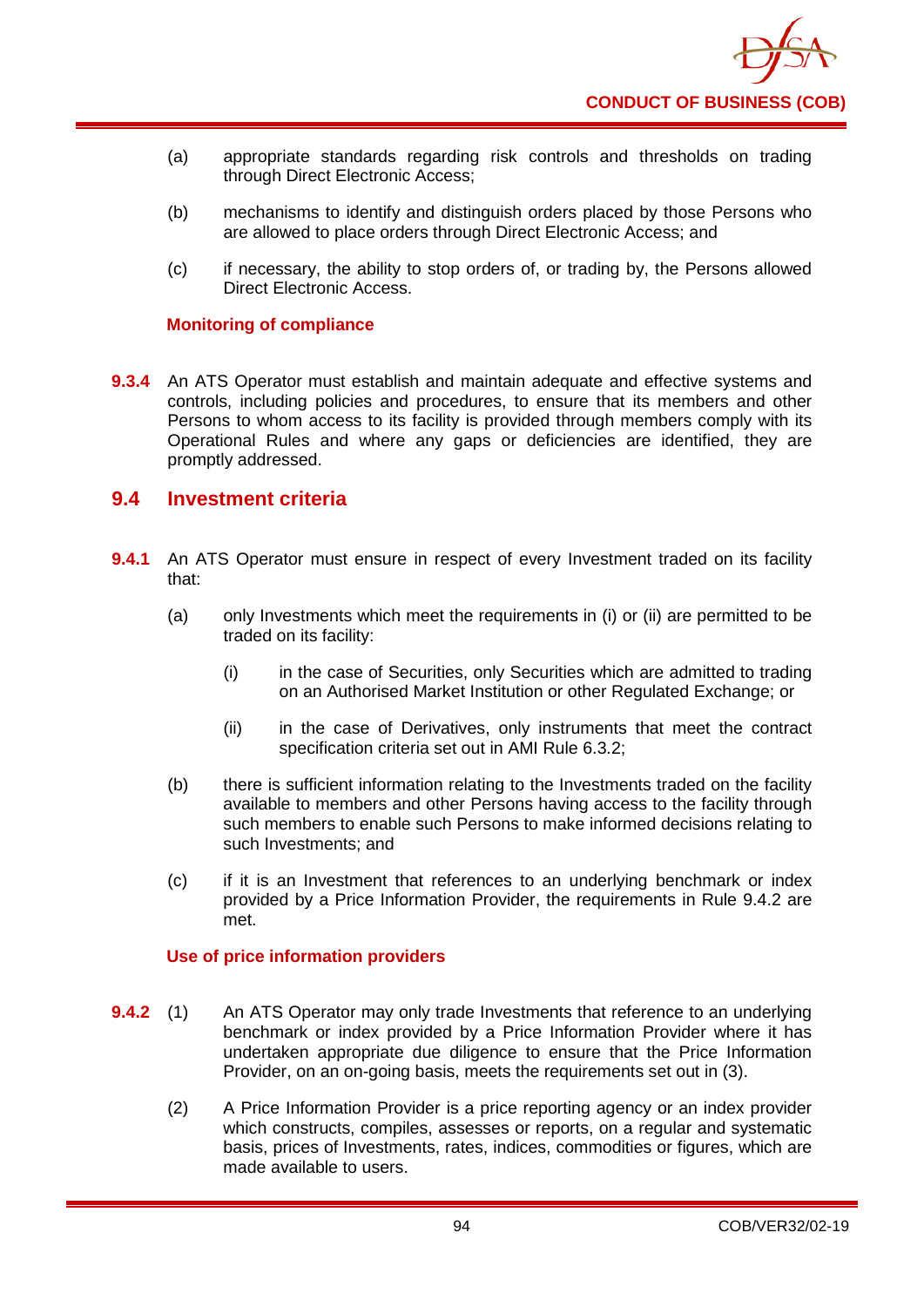

- (3) For the purposes of (1), the Price Information Provider must:
	- (a) have fair and non-discriminatory procedures for establishing prices of Investments which are made public.
	- (b) demonstrate adequate and appropriate transparency over the methodology, calculation and inputs to allow users to understand how the benchmark or index is derived and its potential limitations;
	- (c) where appropriate, give priority to concluded transactions in making assessments and adopt measures to minimise selective reporting;
	- (d) be of good standing and repute as an independent and objective price reporting agency or index provider;
	- (e) have a sound corporate governance framework;
	- (f) have adequate arrangements to avoid its staff having any conflicts of interest where such conflicts have, or are likely to have, a material adverse impact on price establishment process; and
	- (g) adequate complaint resolution mechanisms to resolve any complaints about the Price Information Provider's assessment process and methodology.

An ATS Operator, when assessing the suitability of a Price Information Provider (the provider), should take into account factors such as:

- a. the provider's standing and reliability in the relevant physical or derivatives markets as a credible price reporting agency;
- b. the quality of corporate governance adopted, covering areas such as independent members of the board, independence of its internal audit and risk management function;
- c. whether the methodologies and processes (including any material changes to such methodologies and processes) adopted by the provider for the purposes of pricing are made publicly available;
- d. whether there are adequate procedures adopted to ensure that conflicts between the provider's commercial interests and those of users of its services, including those of its Employees involved in pricing process, are adequately addressed, including through codes of ethics;
- e. whether there is a clear conveyance to its users of the economic realities of the underlying interest the Price Information Provider seeks to measure; and,
- f. the degree to which the Price Information Provider has given consideration to the characteristics of the underlying interests measured, such as:
	- **the size and liquidity:** Whether the size of the market informs the selection of an appropriate compilation mechanism and governance processes. For example, a benchmark or index that measures a smaller market may be impacted by single trades and therefore be more prone to potential manipulation, whereas a benchmark for a larger market may not be well represented by a small sample of participants;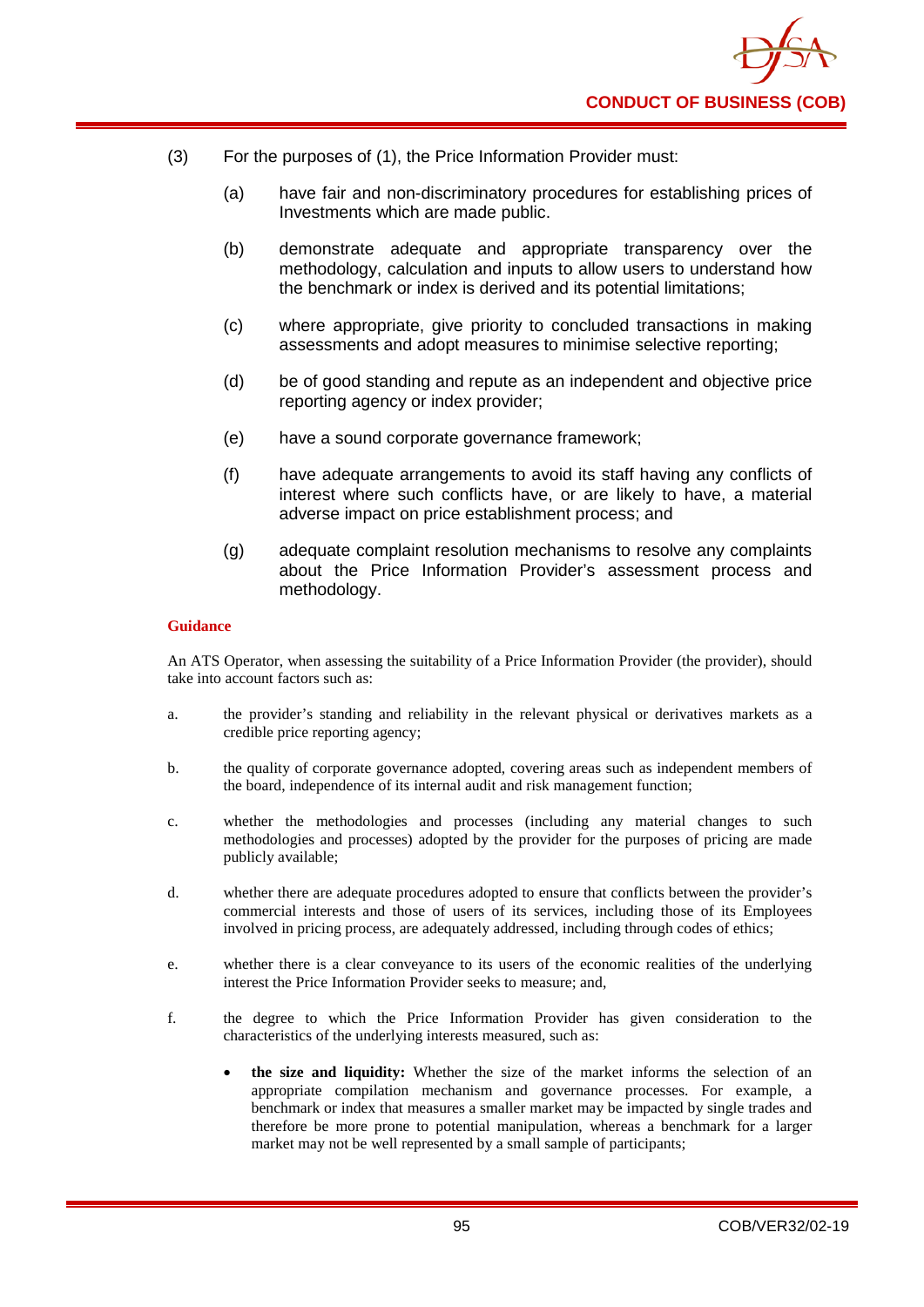- **the relative market size.** Where the size of a market referencing a benchmark is significantly larger than the volume of the underlying market, the potential incentive for benchmark manipulation to increase; and
- **Transparency:** Where there are varying levels of transparency regarding trading volumes and positions of market participants, particularly in non-regulated markets and instruments, whether the benchmark represents the full breadth of the market, the role of specialist participants who might be in a position to give an overview of the market, and the feasibility, costs and benefits of providing additional transparency in the underlying markets.

# **9.5 Technology resources**

- **9.5.1** (1) An ATS Operator must:
	- (a) have sufficient technology resources to operate, maintain and supervise the facility it operates;
	- (b) be able to satisfy the DFSA that its technology resources are established and maintained in such a way as to ensure that they are secure and maintain the confidentiality of the data they contain; and
	- (c) ensure that its members and other participants on its facility have sufficient technology resources which are compatible with its own.
	- (2) For the purposes of meeting the requirement in (1)(c), an ATS Operator must have adequate procedures and arrangements for the evaluation, selection<br>and on-going monitoring of information technology systems. Such and on-going monitoring of information technology systems. procedures and arrangements must, at a minimum, provide for:
		- (a) problem management and system change;
		- (b) adequate procedures for testing information technology systems before live operations, which are in conformity with the requirements that would apply to an Authorised Market Institution under App 1 of AMI;
		- (c) monitoring and reporting on system performance, availability and integrity; and
		- (d) adequate measures to ensure:
			- (i) the information technology systems are resilient and not prone to failure;
			- (ii) business continuity in the event that an information technology system fails;
			- (iii) protection of the information technology systems from damage, tampering, misuse or unauthorised access; and
			- (iv) the integrity of data forming part of, or being processed through, information technology systems.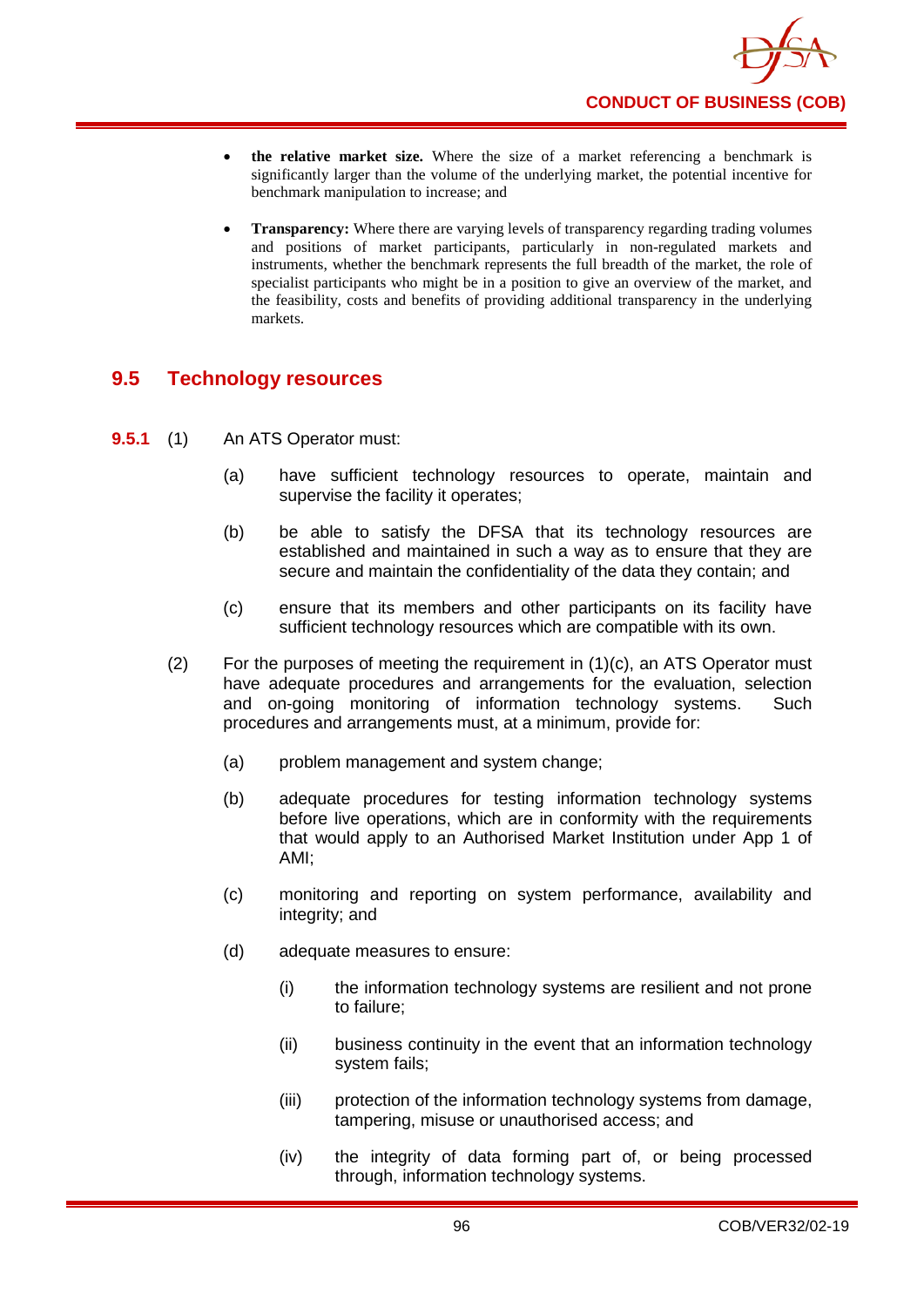

- 1. In assessing the adequacy of an ATS Operator's systems and controls used to operate and carry on its functions, the DFSA will consider:
	- a. the organisation, management and resources of the information technology department of the firm;
	- b. the arrangements for controlling and documenting the design, development, implementation and use of technology systems; and
	- c. the performance, capacity and reliability of information technology systems.
- 2. The DFSA will also, during its assessment of technology systems, have regard to the:
	- a. procedure for the evaluation and selection of information technology systems;
	- b. procedures for problem management and system change;
	- c. arrangements for testing information technology systems before live operations;
	- d. arrangements to monitor and report system performance, availability and integrity;
	- e. arrangements made to ensure information technology systems are resilient and not prone to failure;
	- f. arrangements made to ensure business continuity in the event that an information technology system fails;
	- g arrangements made to protect information technology systems from damage, tampering, misuse or unauthorised access;
	- h. arrangements made to ensure the integrity of data forming part of, or being processed through, information technology systems; and
	- i. third party outsourcing arrangements.
- 3. In particular, when assessing whether an ATS Operator has adequate information technology resourcing, the DFSA will consider:
	- a. whether its systems have sufficient electronic capacity to accommodate reasonably foreseeable volumes of messaging and orders, and
	- b. whether such systems are adequately scalable in emergency conditions that might threaten the orderly and proper operations of its facility.

#### **Regular review of systems and controls**

**9.5.2** (1) An ATS Operator must undertake regular review and updates of its systems and controls as appropriate to the nature, scale and complexity of its operations.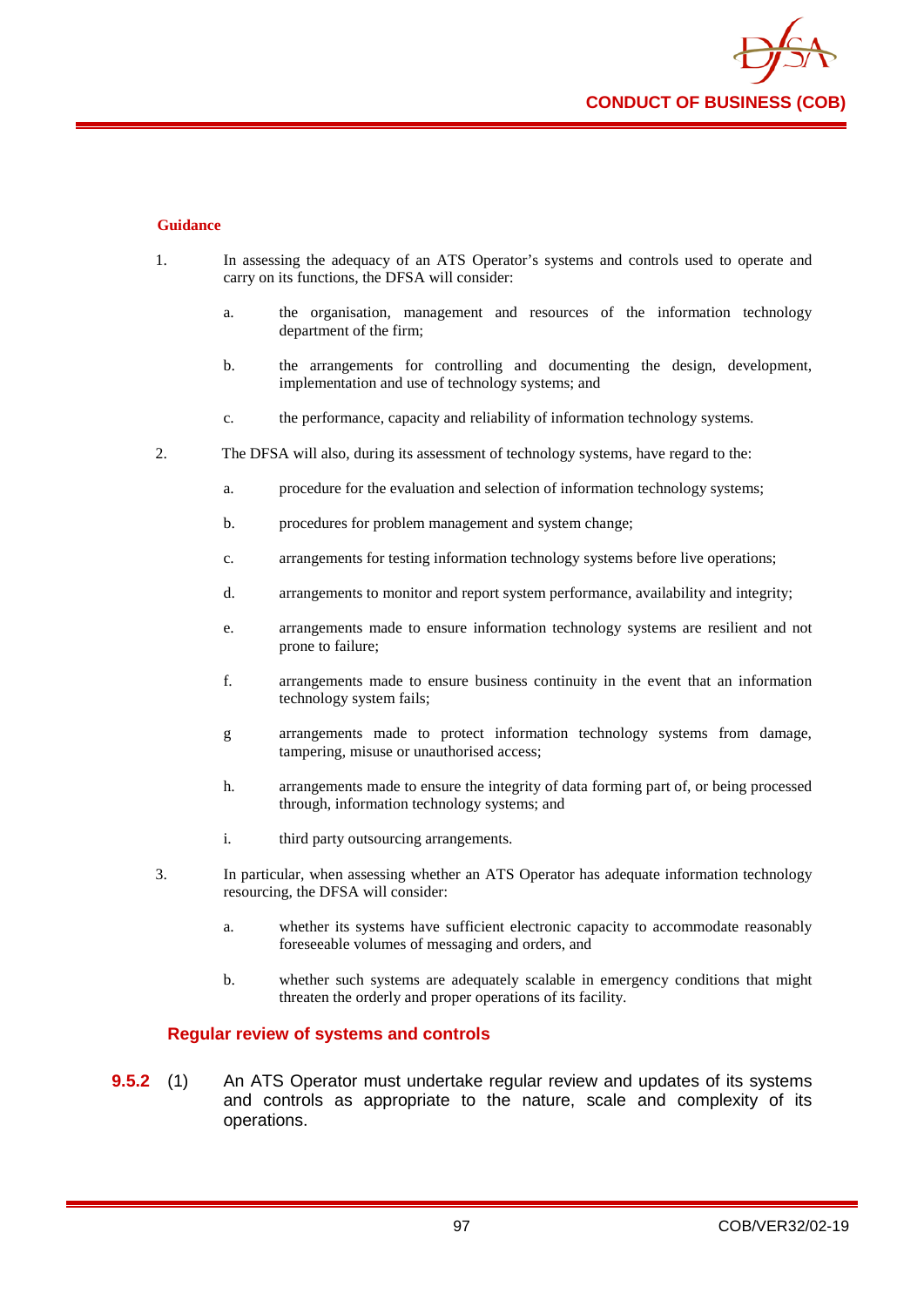(2) For the purposes of (1), an ATS Operator must adopt well defined and clearly documented development and testing methodologies which are in line with internationally accepted testing standards.

## **Guidance**

Through the use of such testing methodologies, the ATS Operator should be able to ensure, amongst other things, that:

- a. its systems and controls are compatible with its operations and functions;
- b. compliance and risk management controls embedded in its system operate as intended (for example by generating error reports automatically); and
- c. it can continue to work effectively in stressed market conditions.

# **9.6 Proper Markets**

- **9.6.1** (1) Without limiting the generality of the other requirements in this chapter, an ATS Operator must, for the purposes of meeting the requirement in Rule 9.2.1(e) relating to Proper Markets, ensure that:
	- (a) if Derivatives are traded on its facilities, such Derivatives meet the contract design specifications in AMI Rule 6.3.2;
	- (b) relevant market information is made available to Persons engaged in dealing on an equitable basis, including pre-trade and post-trade orders, in accordance with Rules 9.6.2 and 9.6.3;
	- (c) there are adequate mechanisms to discontinue, suspend or remove from trading on its facilities any Investments in circumstances where the requirements in this chapter are not met;
	- (d) there are controls to prevent volatility in the markets that is not caused by market forces, in accordance with Rule 9.6.4;
	- (e) error trades are managed, in accordance with Rule 9.6.5;
	- (f) Short Selling and position concentration are monitored and managed, in accordance with Rule 9.6.5;
	- (g) there are fair and non-discretionary algorithm operating in respect of matching of orders on its facilities;
	- (h) there are adequate controls to monitor and manage any foreign ownership restrictions applying to Investments traded on its facilities, in accordance with Rule 9.6.7;
	- (i) liquidity incentive schemes are offered only in accordance with Rule 9.6.8; and
	- (j) there are adequate rules and procedures to address Market Abuse and financial crime, in accordance with Rules 9.6.9 and 9.6.10.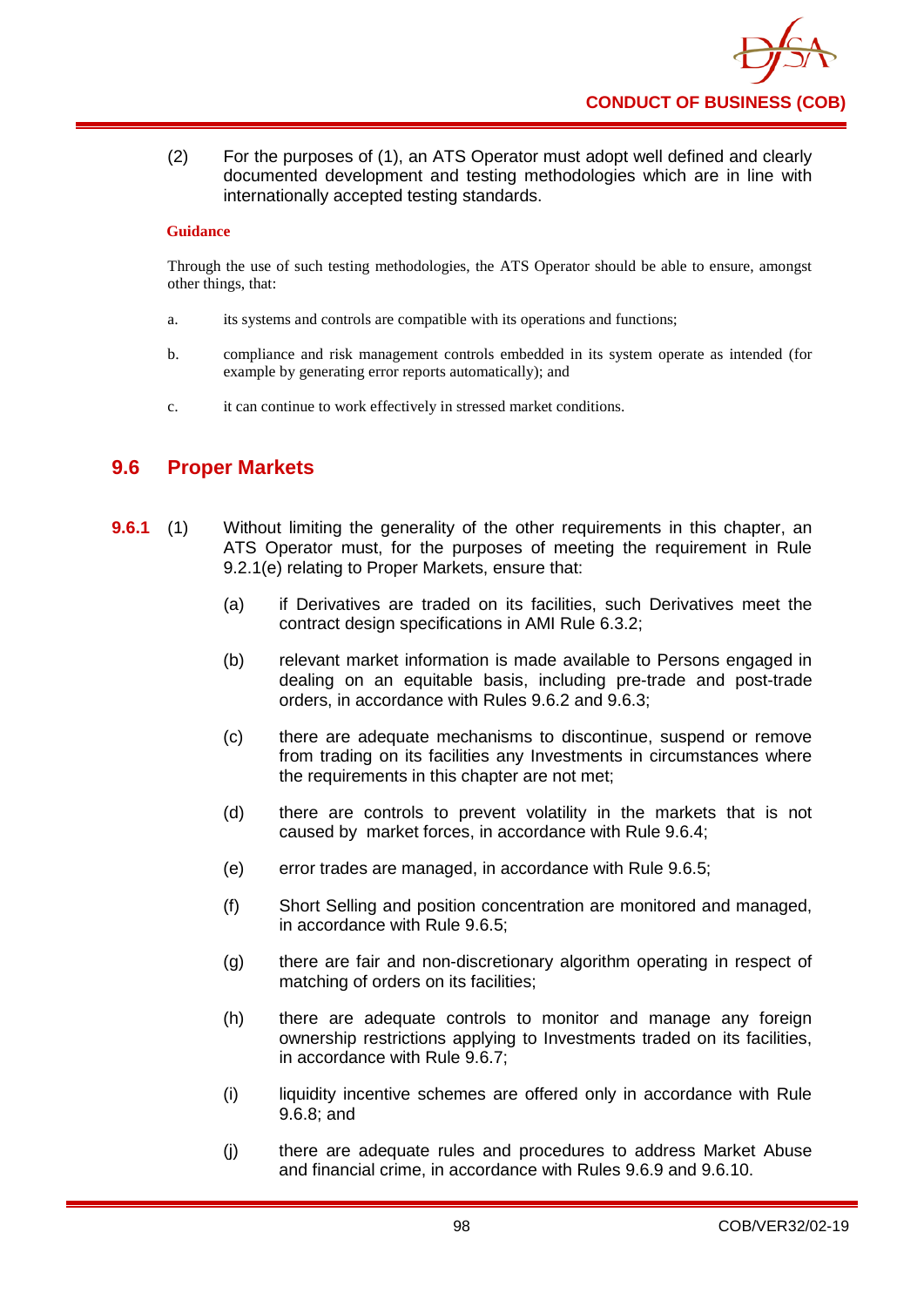

## **Pre-trade transparency**

- **9.6.2** (1) An ATS Operator must disclose the information specified in (2) relating to trading of Investments on its facility in the manner prescribed in (3).
	- (2) The information required to be disclosed pursuant to (1) includes:
		- (a) the current bid and offer prices and volume;
		- (b) the depth of trading interest shown at the prices and volumes advertised through its systems for the Investments; and
		- (c) any other information relating to Investments which would promote transparency relating to trading.
	- (3) The information referred to in (2) must be made available to members and the public as appropriate on a continuous basis during normal trading.

#### **Guidance**

- 1. When making disclosure, an ATS Operator should adopt a technical mechanism by which the public can differentiate between transactions that have been transacted in the central order book and transactions that have been reported to the facility as off-order book transactions. Any transactions that have been cancelled pursuant to its rules should also be identifiable.
- 2. An ATS Operator should use appropriate mechanisms to enable pre-trade information to be made available to the public in an easy to access and uninterrupted manner at least during business hours. An ATS Operator may charge a reasonable fee for the information which it makes available to the public.
- 3. An ATS Operator may seek a waiver or modification from the disclosure requirement in Rule  $9.6.1(1)$  in relation to certain transactions where the order size is pre-determined, exceeds a pre-set and published threshold level and the details of the exemption are made available to its members and the public.
- 4. In assessing whether an exemption from pre-trade disclosure should be allowed, the DFSA will take into account factors such as:
	- a. the level of order threshold compared with normal market size for the Investment;
	- b. the impact such an exemption would have on price discovery, fragmentation, fairness and overall market quality;
	- c. whether there is sufficient transparency relating to trades executed without pre-trade disclosure as a result of dark orders, whether or not they are entered in transparent markets;
	- d. whether the ATS Operator supports transparent orders by giving priority to transparent orders over dark orders, for example, by executing such orders at the same price as transparent orders; and
	- e. whether there is adequate disclosure of details relating to dark orders available to members and other participants on the facility to enable them to understand the manner in which their orders will be handled and executed on the facility.
- 5. Dark orders are orders executed on execution platforms without pre-trade transparency.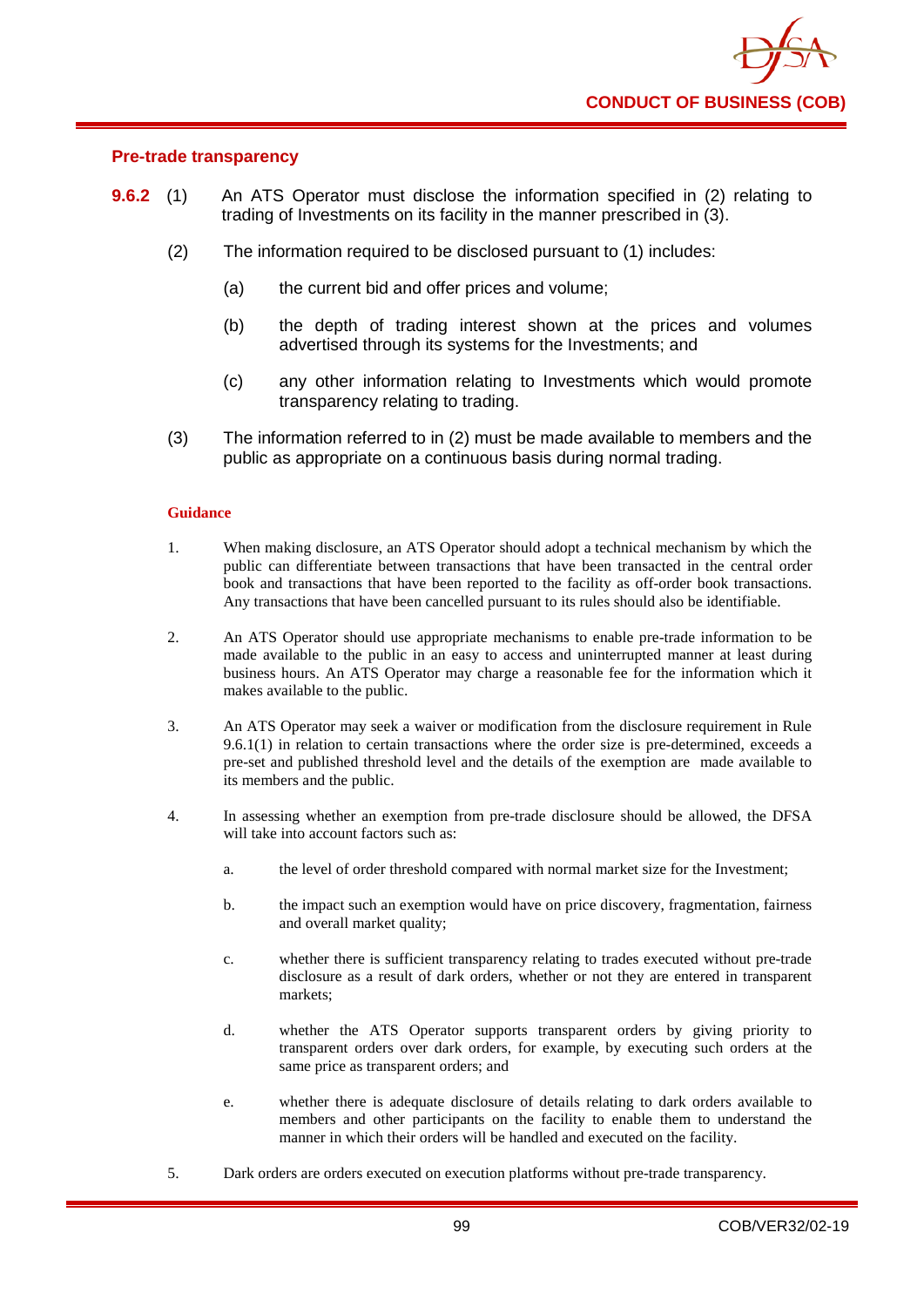

## **Post-trade transparency requirements**

- **9.6.3** (1) An ATS Operator must disclose the information specified in (2) in the manner prescribed in (3).
	- (2) The information required to be disclosed pursuant to (1) is the price, volume and time of the transactions executed in respect of Investments.
	- (3) The information referred to in (2) must be made available to the public as close to real-time as is technically possible on reasonable commercial terms and on a non-discretionary basis.

#### **Guidance**

An ATS Operator should use adequate mechanism to enable post-trade information to be made available to the public in an easy to access and uninterrupted manner at least during business hours. An ATS Operator may charge a reasonable fee for the information which it makes available to the public.

#### **Volatility controls**

- **9.6.4** (1) An ATS Operator's Operating Rules must include effective systems, controls and procedures to ensure that its trading systems:
	- (a) are resilient;
	- (b) have adequate capacity to deal with peak orders and message volumes; and
	- (c) are able to operate in an orderly manner under conditions of market stress.
	- (2) Without limiting the generality of its obligations arising under (1) or any other Rule, an ATS Operator must be able under its rules, systems, controls and procedures to:
		- (a) reject orders that exceed its pre-determined volume and price thresholds, or are clearly erroneous;
		- (b) temporarily halt trading of Investments traded on its facility if there is a significant price movement in relation to those Investments on its market or a related market during a short period; and
		- (c) where appropriate, cancel, vary or correct any transaction.

#### **Guidance**

An ATS Operator should test its trading systems to ensure that they are resilient and capable of operating orderly trading under conditions of market stress and other contingencies.

## **Error Trade policy**

**9.6.5** (1) An ATS Operator must be able to cancel, amend or correct any error trades.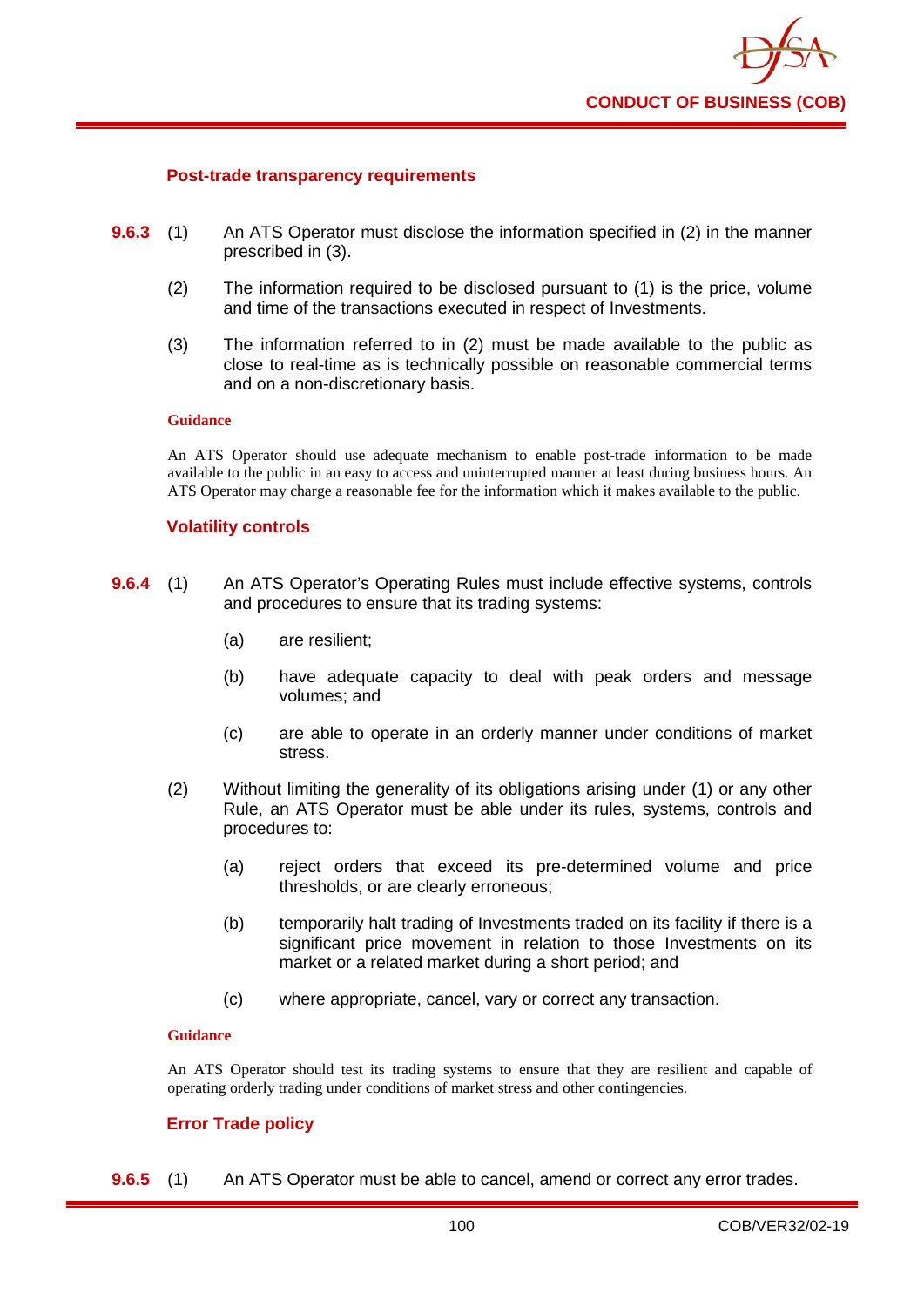- (2) An "Error Trade" is the execution of an order resulting from:
	- (a) an erroneous order entry;
	- (b) malfunctioning of the system of a member or of the ATS Operator; or
	- (c) a combination of (a) and (b).
- (3) For the purposes of (1), an ATS Operator must include a comprehensive error trade policy in its Operating Rules, which sets out clearly the extent to which transactions can be cancelled by it at its sole discretion, at the request of a member or by mutual consent of members involved.
- (4) An ATS Operator must have adequate systems and controls to:
	- (a) prevent or minimise error trades;
	- (b) promptly identify and rectify error trades where they occur; and
	- (c) identify whether error trades are related to disorderly market activity.

When assessing whether an ATS Operator has an appropriate and adequate error trade policy, the DFSA will consider whether the rules and procedures included in its Operating Rules:

- a. are adequate to minimise the impact of error trades where prevention of such trades is not possible;
- b. are sufficiently flexible in the design to address varying scenarios;
- c. establish a predictable and timely process for dealing with Error Trades, including measures specifically designed to detect and identify Error Trade messages to market users;
- d. promote transparency to market users with regard to any cancellation decisions involving material transactions resulting from the invocation of the Error Trade policy;
- e. include adequate surveillance conducted in the markets to detect Error Trades;
- f. promote predictability, fairness and consistency of actions taken under the Error Trade policy; and
- g. enable sharing of information with other markets when possible concerning the cancellation of trades.

## **Short Selling**

- **9.6.6** (1) An ATS Operator must have in place effective systems, controls and procedures to monitor and manage:
	- (a) Short Selling in Securities; and
	- (b) position concentrations.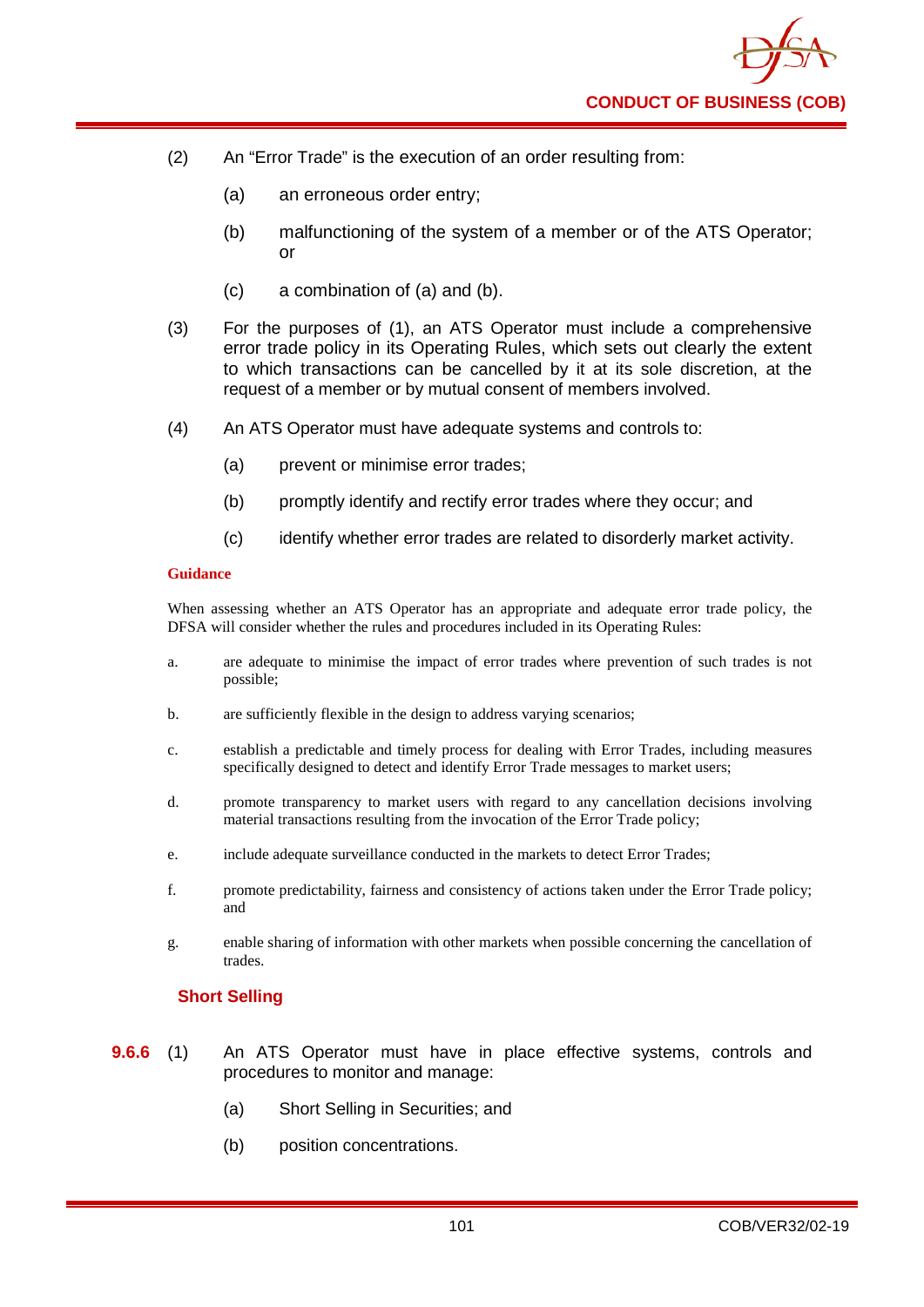

- (2) For the purposes of (1), an ATS Operator must have adequate powers over its members to address risks to an orderly functioning of its facility arising from unsettled positions in Investments.
- (3) Short Selling for the purposes of this Rule constitutes the sale of a Security by a Person who does not own the Security at the point of entering into the contract to sell.

- 1. An ATS Operator should, when developing its controls and procedures with regard to short selling and position management, have regard to:
	- a. its own settlement cycle, so that any short selling activities on its facilities do not result in any delay or prevent effective settlement within such cycle; and
	- b. orderly functioning of its facilities, so that any long or short position concentration on Investments that remain unsettled does not interrupt such functioning;
- 2. Examples of circumstances that would not be treated as short selling in Rule 6.7.1(3) include where the seller:
	- a. has entered into an unconditional contract to purchase the relevant Securities but has not received their delivery at the time of the sale;
	- b. has title to other securities which are convertible or exchangeable for the Securities to which the sale contract relates;
	- c. has exercised an option to acquire the Securities to which the sale contract relates;
	- d. has rights or warrants to subscribe and receive Securities to which the sale contract relates; and
	- e. is making a sale of Securities that trades on a "when issued" basis and has entered into a binding contract to purchase such Securities, subject only to the condition of issuance of the relevant Securities.

## **Foreign ownership restrictions**

- **9.6.7** An ATS Operator must not permit its facility to be used for trading Investments which are subject to foreign ownership restrictions unless it has adequate and effective arrangements to:
	- (a) monitor applicable foreign ownership restrictions;
	- (b) promptly identify and take appropriate action where any breaches of such restrictions occur without any undue interruption or negative impact to its trading activities; and
	- (c) suspend trading in the relevant Investments where the ownership restrictions are, or are about to be, breached and reinstate trading when the breaches are remedied.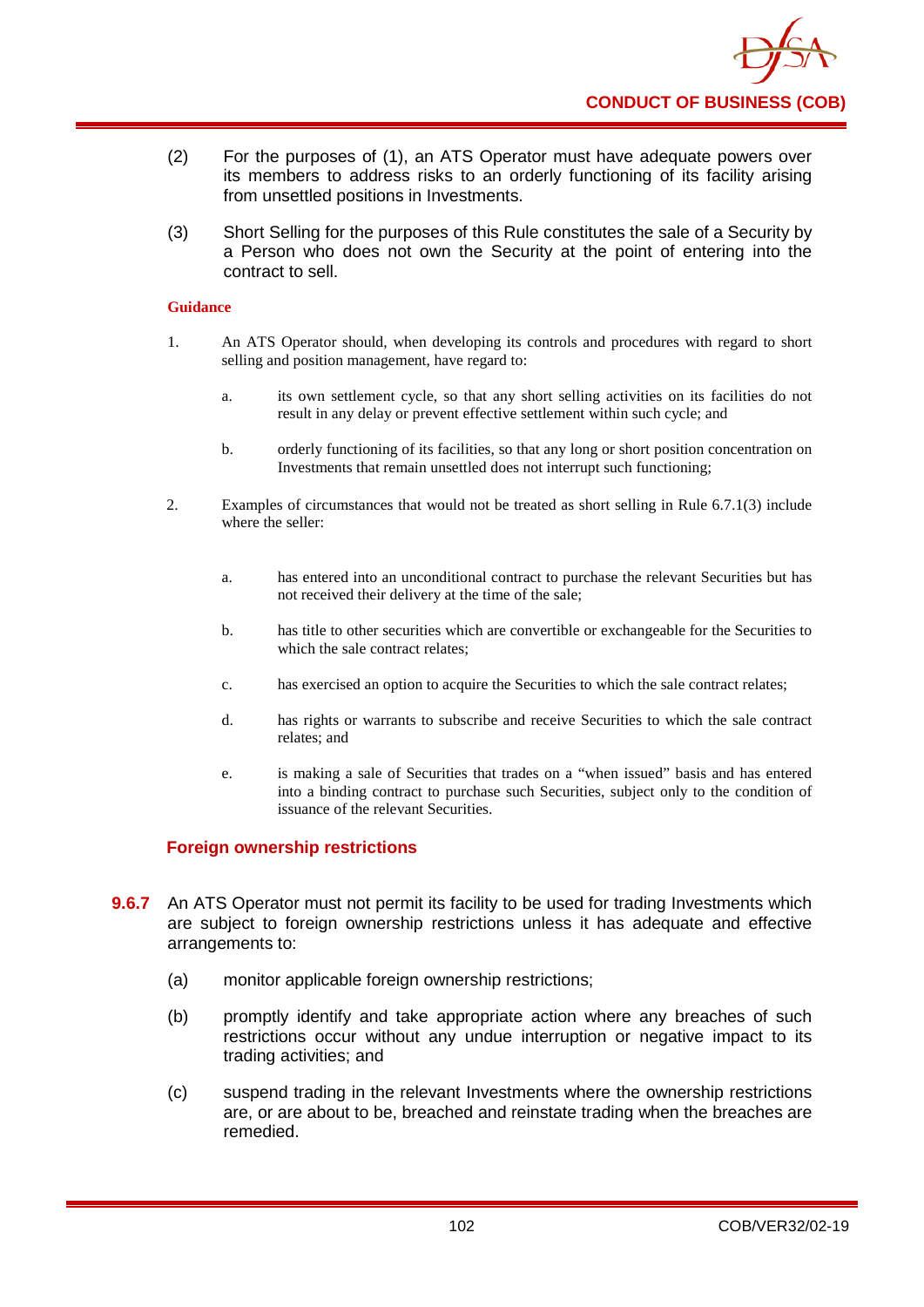The kind of arrangements an ATS Operator should implement to meet the requirements in Rule 9.6.7 are such as those specified in AMI Rule 6.8.1(2).

# **Liquidity providers**

- **9.6.8** (1) An ATS Operator must not introduce a liquidity incentive scheme unless:
	- (a) participation of such a scheme is limited to:
		- (i) a member as defined in Rule 9.3.1(1); or
		- (ii) any other Person where:
			- (A) it has undertaken due diligence to ensure that the Person is of sufficient good repute and has adequate competencies and organisational arrangements; and
			- (B) the Person has agreed in writing to comply with its Operating Rules so far as those rules are applicable to that Person's activities; and
	- (b) it has obtained the prior approval of the DFSA.
	- (2) For the purposes of this section, a "liquidity incentive scheme" means an arrangement designed to provide liquidity to the market in relation to Investments traded on the facility.
	- (3) Where an ATS Operator proposes to introduce or amend a liquidity incentive scheme, it must lodge with the DFSA, at least 10 days before the date by which it expects to obtain the DFSA approval, a statement setting out:
		- (a) the details of the relevant scheme, including benefits to the ATS and members arising from that scheme; and
		- (b) the date on which the scheme is intended to become operative.
	- (4) The DFSA must within 10 days of receiving the notification referred to in (3), approve a proposed liquidity incentive scheme unless it has reasonable grounds to believe that the introduction of the scheme would be detrimental to the facility or markets in general. Where the DFSA does not approve the proposed liquidity incentive scheme, it must notify the ATS Operator of its objections to the introduction of the proposed liquidity incentive scheme, and its reasons for that decision.
	- (5) An ATS Operator must, as soon practicable, announce the introduction of the liquidity incentive scheme, including the date on which it becomes operative and any other relevant information.
	- (6) If the DFSA decides not to approve a liquidity incentive scheme, the ATS Operator may refer the decision to the FMT for review.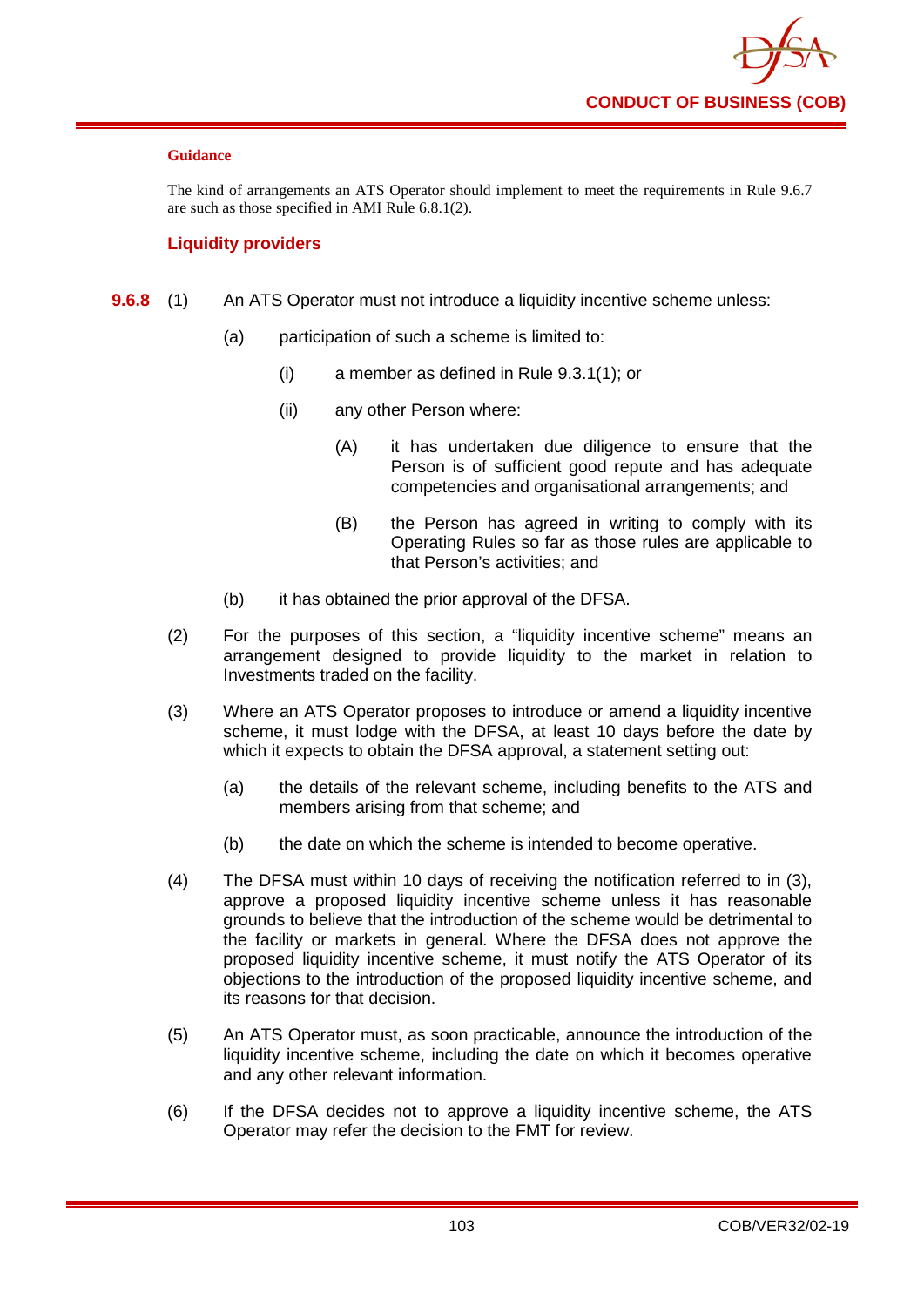

#### **Prevention of Market Abuse**

- **9.6.9** (1) An ATS Operator must:
	- (a) implement and maintain appropriate measures to identify, deter and prevent Market Abuse on and through its facility; and
	- (b) report promptly to the DFSA any Market Abuse.
	- (2) For the purposes of (1)(a), an ATS Operator must:
		- (a) include in its Operating Rules a regime to prevent Market Abuse, which is applicable to its members and their Clients; and
		- (b) implement and maintain adequate measures to ensure that its members comply with that regime.
	- (3) The regime to prevent Market Abuse referred to in (2)(a) must, at a minimum, include rules and procedures in relation to compliance with the applicable requirements in Part 6 of the Market Law, including adequate compliance arrangements applicable to its members and staff and the clients of members, record keeping, transaction monitoring, risk assessment and appropriate training.

#### **Guidance**

- 1. An ATS Operator should have an effective surveillance system in place for:
	- a. the coordinated surveillance of all activity on or through its facilities and activity in related Investments conducted elsewhere; and
	- b. communicating information about Market Abuse or suspected abuse, to the DFSA or appropriate regulatory authorities.
- 2. In determining whether an ATS Operator is ensuring that business conducted on its facilities is conducted in an orderly manner, the DFSA will consider:
	- a. arrangements for pre and post trade transparency taking into account the nature and liquidity of the Investments traded; and
	- b. the need to provide anonymity for trading participants.
- 3. An ATS Operator will also have appropriate procedures allowing it to influence trading conditions, suspend trading promptly when required, and to support or encourage liquidity when necessary to maintain an orderly market. The DFSA will consider the transparency of such procedures and the fairness of their application and potential application.

#### **9.6.10** (1) An ATS Operator must:

- (a) before accepting a prospective member, ensure that the applicant has in place adequate arrangements, including systems and controls to comply with its regime for preventing Market Abuse;
- (b) monitor and regularly review compliance by its members with that regime; and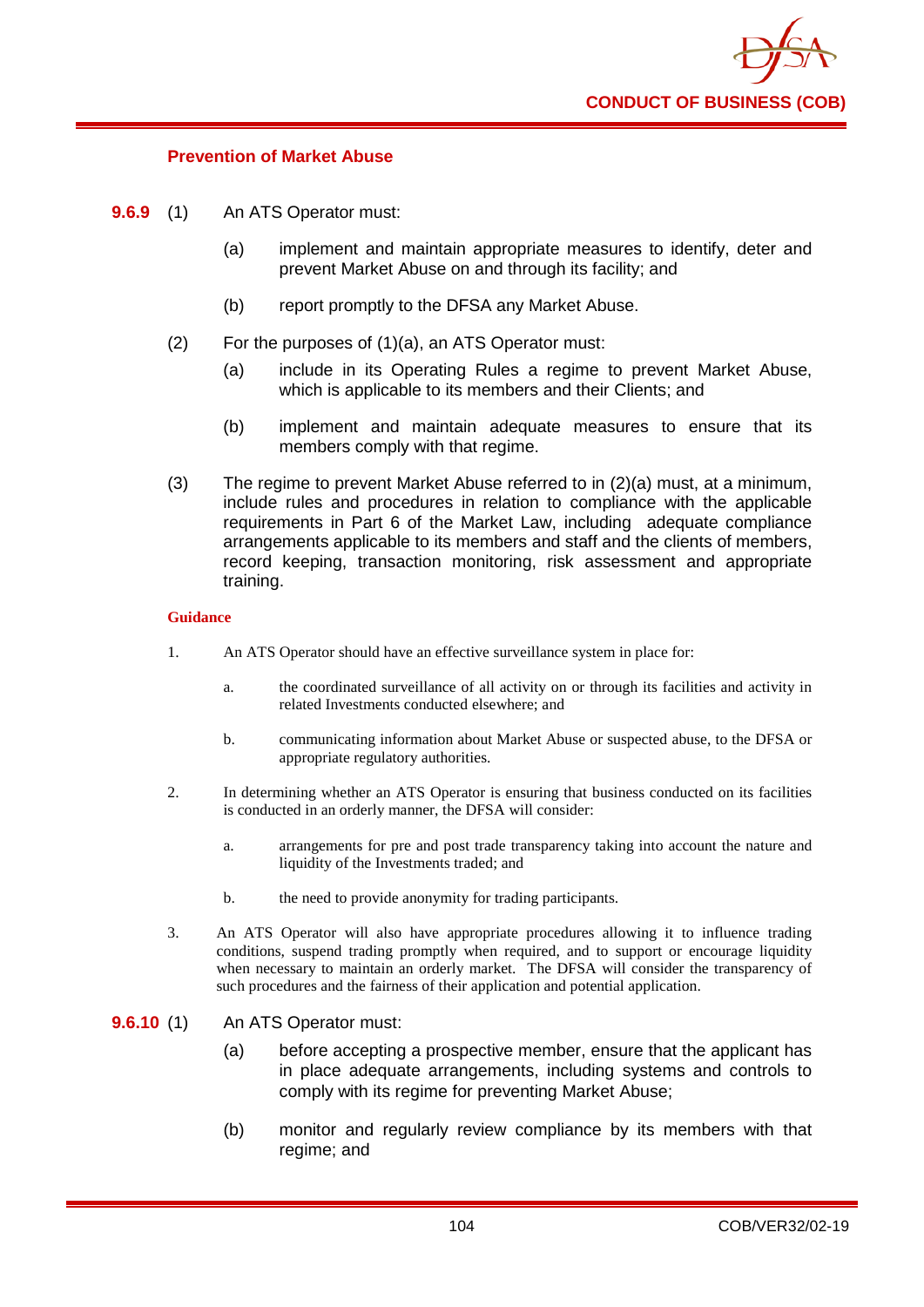- (c) take appropriate measures to ensure that its members rectify to the extent feasible any contraventions of its regime without delay.
- (2) An ATS Operator must promptly notify the DFSA of any:
	- (a) material breach of its regime to prevent Market Abuse by a member, or by staff or clients of the member; and
	- (b) circumstances in which a member will not or cannot rectify a breach of its regime.

- 1. An Authorised Firm is subject to the requirements in the DFSA's AML module. Members of an Authorised Firm which are themselves Authorised Firms are also subject, by virtue of being Authorised Firms, to the requirements in the DFSA's AML module.
- 2. In determining whether an ATS Operator's measures are adequate and appropriate to reduce the extent to which its facilities can be used for Market Abuse, the DFSA will consider:
	- a. whether the ATS Operator has appropriate staff, surveillance systems, resources and procedures for this purpose;
	- b. the monitoring conducted for possible patterns of normal, abnormal or improper use of those facilities;
	- c. how promptly and accurately information is communicated about Market Abuse to the DFSA and other appropriate organisations; and
	- d. how the ATS Operator co-operates with relevant bodies in the prevention, investigation and pursuit of Market Abuse.
- 3. An ATS Operator must have regard to Part 6 of the Markets Law in relation to forms of Market Abuse. Practices that amount to market manipulation (which is Market Abuse) in an automated trading environment which an ATS should be able to identify and prevent in order to promote proper markets include the following:
	- a. entering small orders in order to ascertain the level of hidden orders, particularly used to assess what is resting on a dark platform, called Ping Orders;
	- b. entering large numbers of orders and/or cancellations/updates to orders to create uncertainty for other market participants, to slow down their process and to camouflage the ATS Operator's own strategy, called Quote Stuffing;
	- c. entry of orders or a series of orders intended to start or exacerbate a trend, and to encourage other participants to accelerate or extend the trend in order to create an opportunity to unwind/open a position at a favourable price, called Moment Ignition; and
	- d. submitting multiple orders often away from one side of the order book with the intention of executing a trade on the other side of the order book, where once that trade has taken place, the manipulative orders will be removed, called Layering and Spoofing.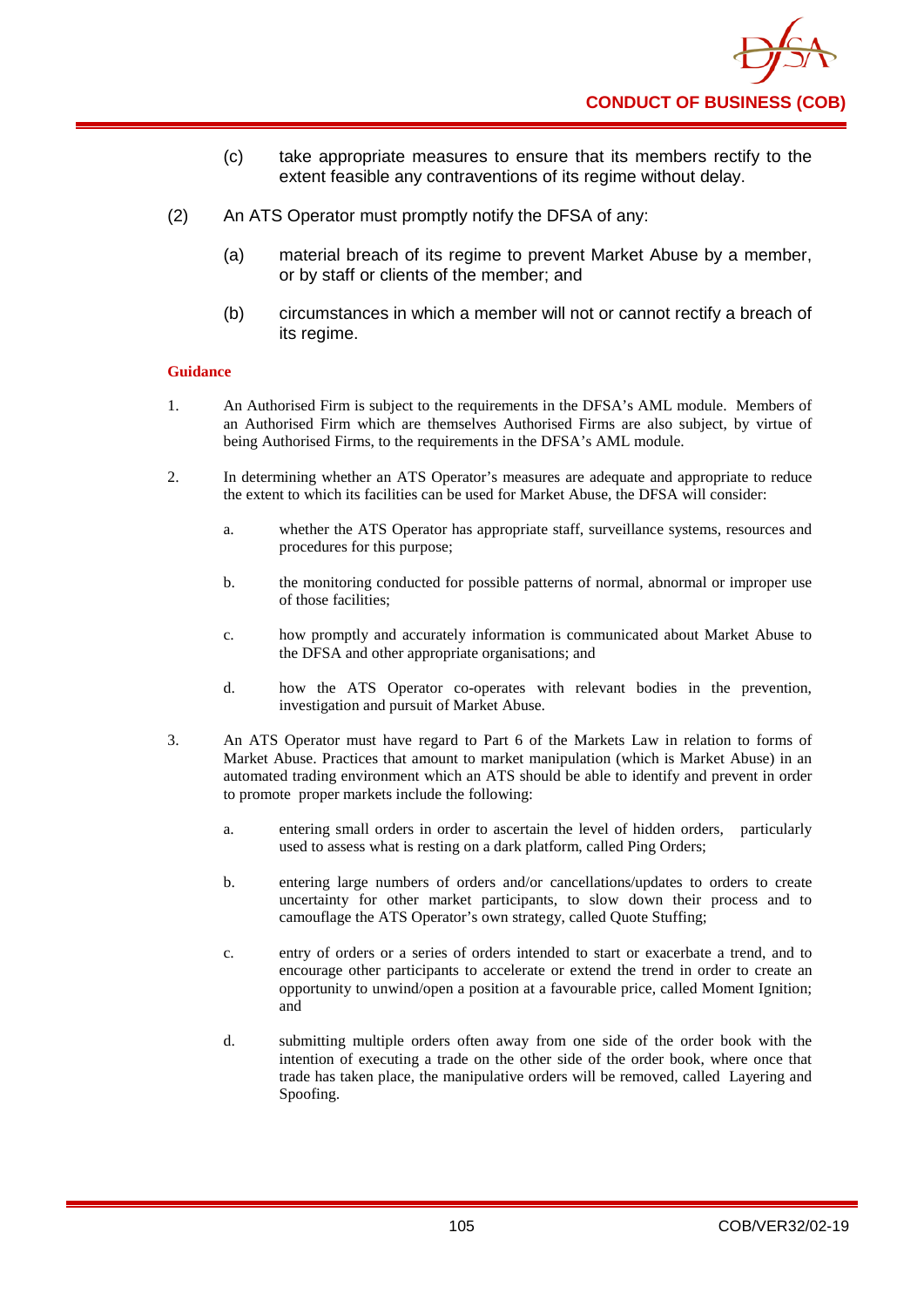

#### **Clearing and settlement arrangements**

- **9.6.11** (1) An ATS Operator must:
	- (a) ensure that there are satisfactory arrangements in place for securing the timely discharge of the rights and liabilities of the parties to transactions conducted on or through its facility; and
	- (b) inform its members and other Persons having access to its facility through members of details relating to such arrangements.
	- (2) For the purposes of (1)(a), an ATS Operator must ensure that:
		- (a) the Person who provides clearing and settlement services to a member is either:
			- (i) an Authorised Person appropriately licensed to carry on clearing or settlement services; or
			- (ii) an entity which is authorised and supervised by a Financial Services Regulator acceptable to the DFSA for the activity of clearing and settlement services and is operating under broadly equivalent standards as defined under Chapter 7 of the AMI module; and
		- (b) notification of such arrangements (including any changes thereto) is provided to the DFSA at least 30 days before making the arrangements and the DFSA has not objected to such arrangements within that period.

#### **Guidance**

An ATS Operator is not authorised under its Licence to provide clearing and settlement services. Therefore, it must make suitable arrangements relating to clearing and settlement of transactions that are undertaken on its facility. For this purpose, it may arrange for its members to obtain such services from an appropriately licensed Person.

# **9.7 Specific requirements applicable to Persons operating an OTF**

**9.7.1** A Person operating an OTF must not execute any orders made on the facility against its own proprietary capital.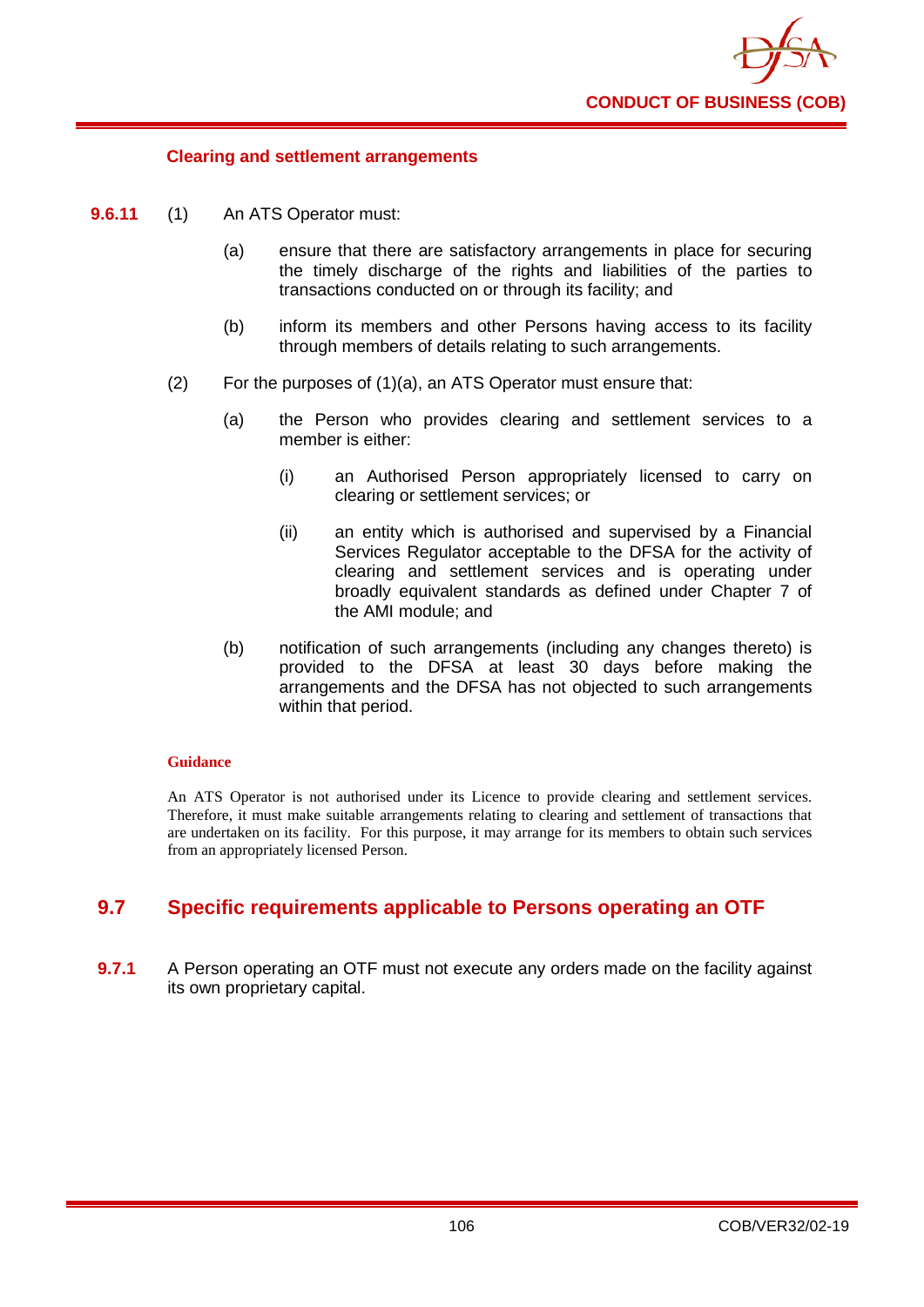

# **10 CUSTODY PROVIDERS ACTING AS A CENTRAL SECURITIES DEPOSITORY ("CSD")**

# **10.1 Application and interpretation**

- **10.1.1** (1) This chapter applies to an Authorised Firm which operates a Central Securities Depository (CSD).
	- (2) Such an Authorised Firm is referred to in this chapter as a CSD.

#### **Guidance**

The Financial Service of Providing Custody includes the activity of operating a CSD. See GEN Rule  $2.13.1(1)(c)$  and (3).

# **10.2 Additional requirements for CSDs**

- **10.2.1** (1) A CSD must have rules and procedures, including robust accounting practices and controls that:
	- (a) ensure the integrity of the securities issues; and
	- (b) minimise and manage risks associated with the safekeeping and transfer of securities.
	- (2) A CSD must ensure that securities referred to in (1)(a) are recorded in bookentry form prior to the trade date.
	- (3) For the purposes of (1)(a), a CSD's systems and controls must ensure that:
		- (a) the unauthorised creation or deletion of securities is prevented;
		- (b) appropriate intraday reconciliation is conducted to verify that the number of securities making up a securities issue or part of a securities issue submitted to the CSD is equal to the sum of securities recorded on the securities accounts of the Members and other participants of the CSD;
		- (c) where entities other than the CSD are involved in the reconciliation process for a securities issue, such as the issuer, registrars, issuance agents, transfer agents or other CSDs, the CSD has adequate arrangements for cooperation and information exchange between all involved parties so that the integrity of the issue is maintained; and
		- (d) there are no securities overdrafts or debit balances in securities accounts.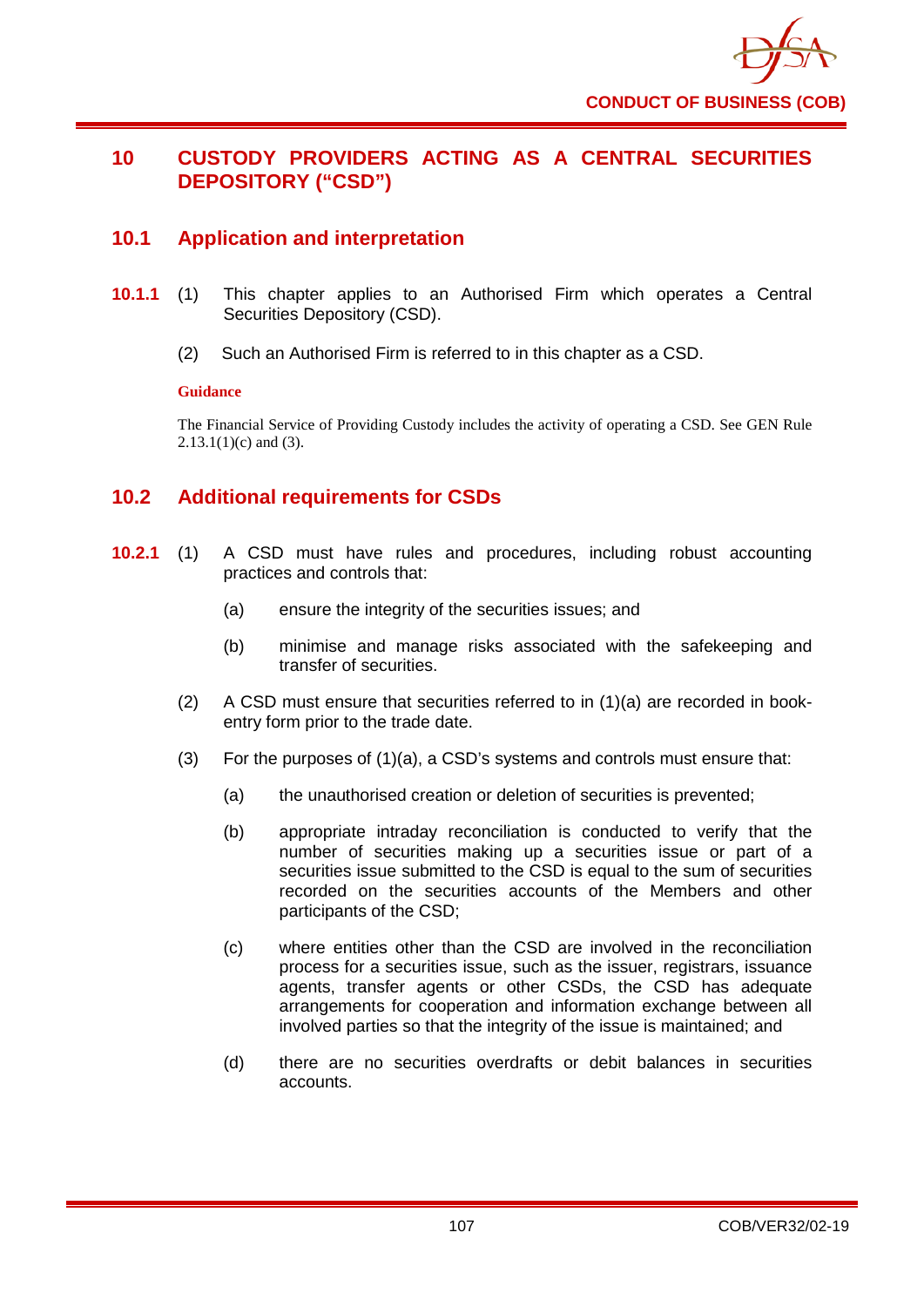

### **CSD links**

- **10.2.2** (1) A CSD must not establish any link with another CSD (CSD link) unless it:
	- (a) has, prior to establishing the CSD link, identified and assessed potential risks, for itself and its members and other participants using its facilities, arising from establishing such a link:
	- (b) has adequate systems and controls to effectively monitor and manage, on an on-going basis, the risks identified under (a) above; and
	- (c) is able to demonstrate to the DFSA, prior to the establishment of the CSD link, that the CSD link satisfies the requirements referred to in (2).
	- (2) The requirements referred to in (1)(c) are that:
		- (a) the link arrangement between the CSD and all linked CSDs contains adequate mitigants against possible risks taken by the relevant CSDs, including credit, concentration and liquidity risks, as a result of the link arrangement;
		- (b) each linked CSD has robust daily reconciliation procedures to ensure that its records are accurate;
		- (c) if it or another linked CSD uses an intermediary to operate a link with another CSD, the CSD or the linked CSD has adequate systems and controls to measure, monitor, and manage the additional risks arising from the use of the intermediary;
		- (d) to the extent practicable and feasible, linked CSDs provide for Delivery Versus Payment (DVP) settlement of transactions between participants in linked CSDs, and where such settlement is not practicable or feasible, reasons for non-DVP settlement are notified to the DFSA; and
		- (e) where interoperable securities settlement systems and CSDs use a common settlement infrastructure, there are:
			- (i) identical moments established for the entry of transfer orders into the system;
			- (ii) irrevocable transfer orders; and
			- (iii) finality of transfers of securities and cash.

### **Guidance**

A CSD should include in its notification to the DFSA relating to the establishment of CSD links the results of due diligence undertaken in respect of the matters specified in Rule 10.2.2(2) to demonstrate that those requirements are met. Where a CSD changes any existing CSD arrangements, fresh notification relating to such changes, along with its due diligence relating to the new CSD link, should be provided to the DFSA in advance of the proposed change.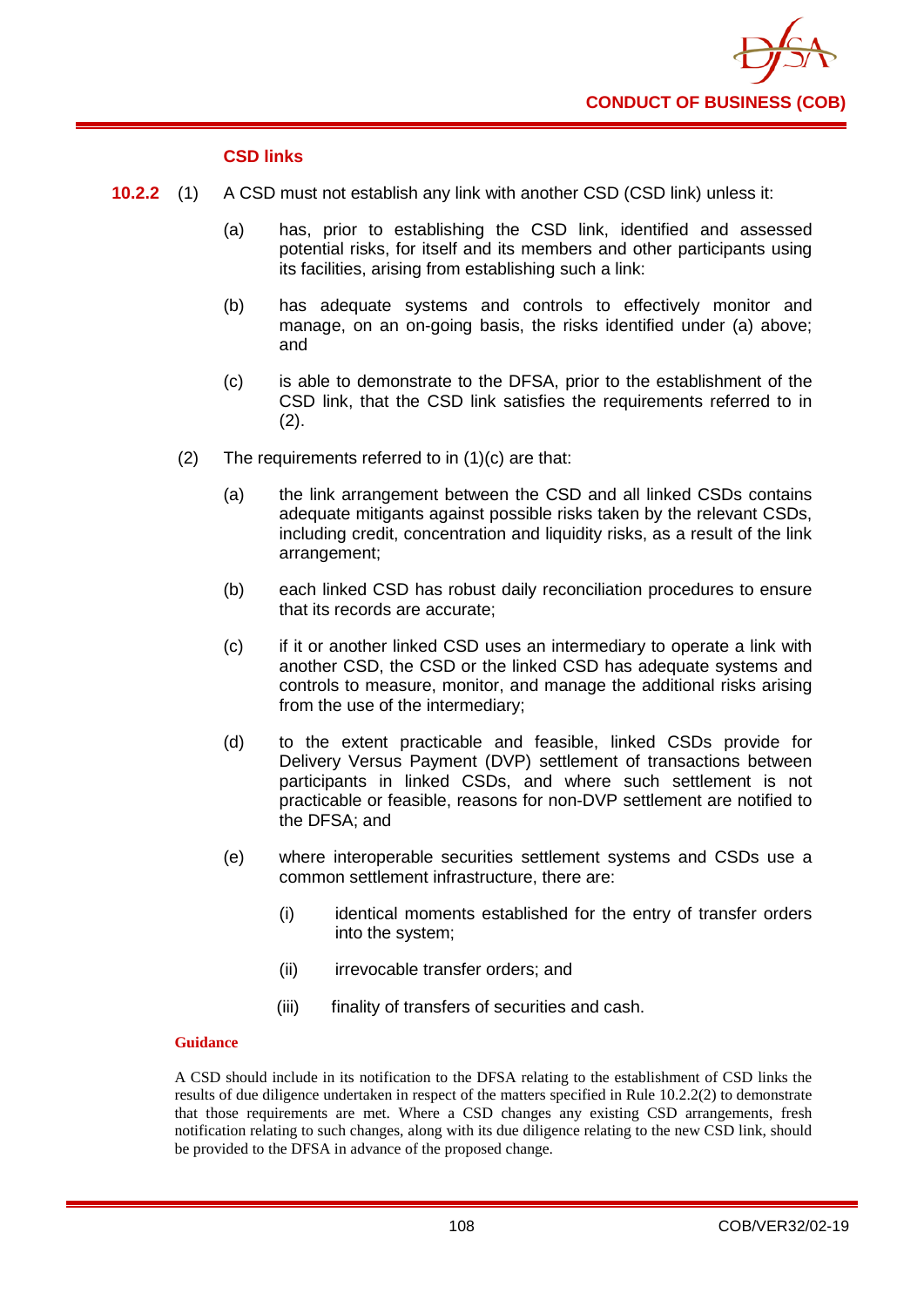

# **11 CROWDFUNDING**

## **11.1 Overview**

### **Guidance**

- 1. This chapter applies to an Authorised Firm that Operates a Crowdfunding Platform (an 'operator').
- 2. A Crowdfunding Platform may be a Loan Crowdfunding Platform or an Investment Crowdfunding Platform. The key distinction is whether the Person providing funding on the platform enters into a loan agreement with the Person to whom it is providing funding or purchases an Investment (such as a Share, Debenture or Sukuk) issued by that Person.
- 3. The terminology used in this chapter varies according to the type of Crowdfunding:
	- (a) 'borrower', 'lender' and 'loan' for Loan Crowdfunding; and
	- (b) 'Issuer', 'investor' and 'Investment' for Investment Crowdfunding.
- 4. In this chapter, sections 1, 2 and 3 apply to all Crowdfunding Platforms (unless specified otherwise); section 4 sets out additional requirements for Loan Crowdfunding; and section 5 sets out additional requirements for Investment Crowdfunding.
- 5. In addition to the Rules in this section, an operator is required to comply with other parts of COB such as chapters 1, 2 and 3 and, if it holds or controls Client Assets, sections 6.11 to 6.14.
- 6. Both borrowers and lenders (in the case of Loan Crowdfunding) and Issuers and investors (in the case of Investment Crowdfunding) will be Clients of the operator. COB requirements will apply in relation to both types of Clients. Under section 3.3 and App 2, additional terms are required to be included in Client Agreements between a Crowdfunding Operator and its Clients (see Rules A2.1.5 and A2.1.6).
- 7. An operator will need to comply with relevant AML requirements, such as carrying out customer due diligence on Clients who are borrowers or lenders or Issuers or investors.
- 8. In the case of Investment Crowdfunding, the issue of Investments may result in the application of requirements under the Markets Law such as Market Abuse provisions or, if an offer is not an Exempt Offer, Prospectus requirements.

# **11.2 Application and interpretation**

## **Application**

**11.2.1** This chapter applies to an Authorised Firm with respect to the Operation of a Crowdfunding Platform.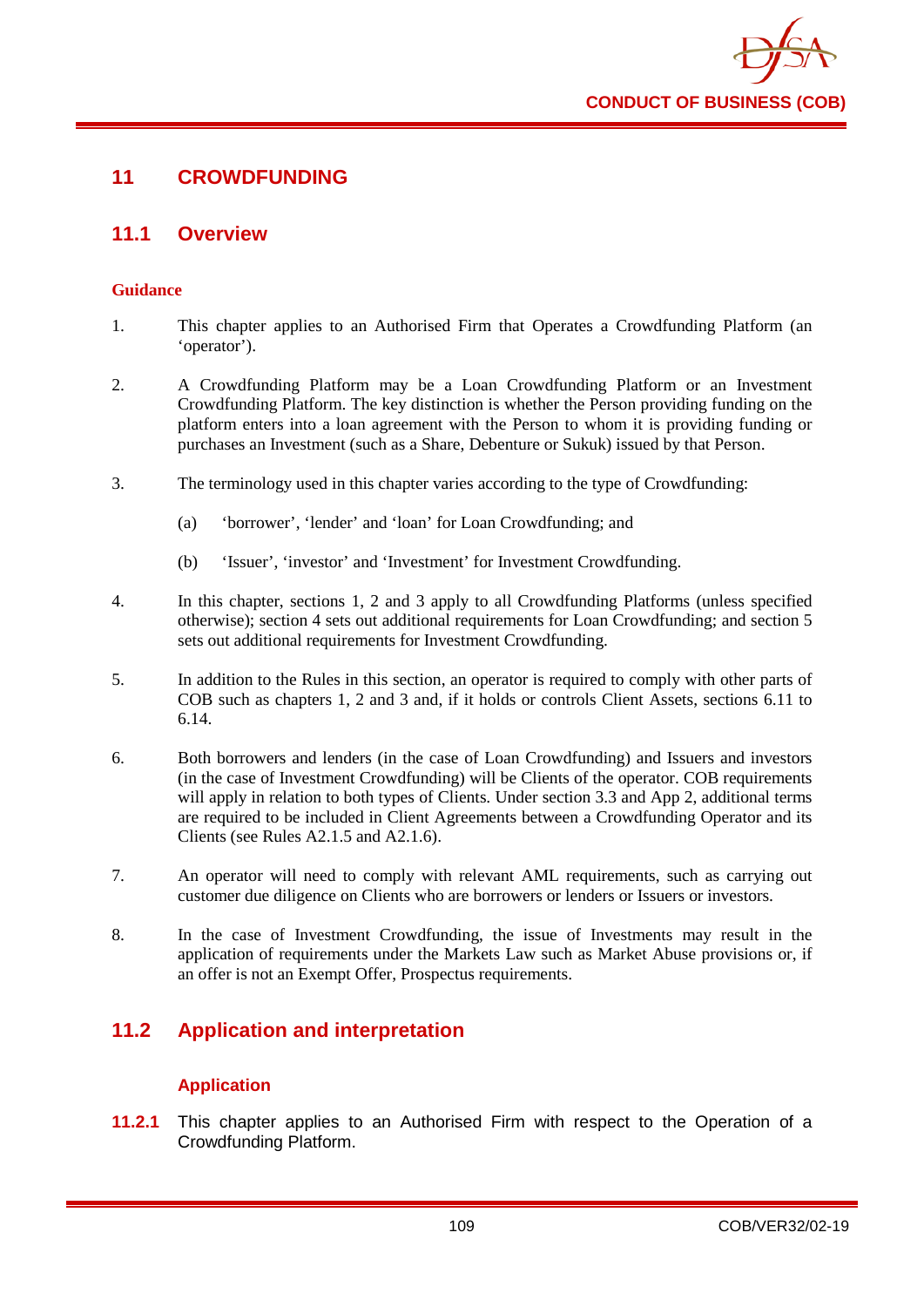### **Interpretation**

- **11.2.2** In this chapter:
	- (a) "borrower" means a Person that has borrowed or is seeking to borrow money using a Loan Crowdfunding Platform;
	- (b) "commitment period" means the period specified by the operator during which lenders may commit to lending money to a particular borrower or investors may commit to investing with a particular Issuer;
	- (c) "cooling-off period", for Investment Crowdfunding, means the period referred to in Rule 11.5.2 when an investor may withdraw his commitment to invest with an Issuer;
	- (d) "investor" means an investor or potential investor using an Investment Crowdfunding Platform;
	- (e) "lender" means a Person who:
		- (i) lends money under a loan agreement; or
		- (ii) by assignment has assumed the rights and obligations of a Person who has lent money under a loan agreement:
	- (f) "loan agreement" means a loan agreement between a borrower and lender referred to in Rule 11.4.1;
	- (g) "operator" means a Crowdfunding Operator;
	- (h) "platform" means the website or other electronic media used to provide the service;
	- (i) "service" means Operating a Crowdfunding Platform; and
	- (j) "transfer", in relation to a loan agreement, means the assignment by the lender of his rights and obligations under the agreement to another Person.

# **11.3 Requirements for Crowdfunding Platforms**

## **Crowdfunding risk disclosure**

- **11.3.1** An operator must disclose prominently on its website the main risks to lenders or investors of using a Crowdfunding Platform, including that:
	- (a) the lender or investor may lose all or part of their money or may experience delays in being paid;
	- (b) borrowers or Issuers on the platform may include new businesses and, as many new businesses fail, a loan to such a borrower or an investment with such an Issuer may involve high risks;
	- (c) the lender may not be able to transfer their loan, or the investor may not be able to sell their Investment, when they wish to, or at all; and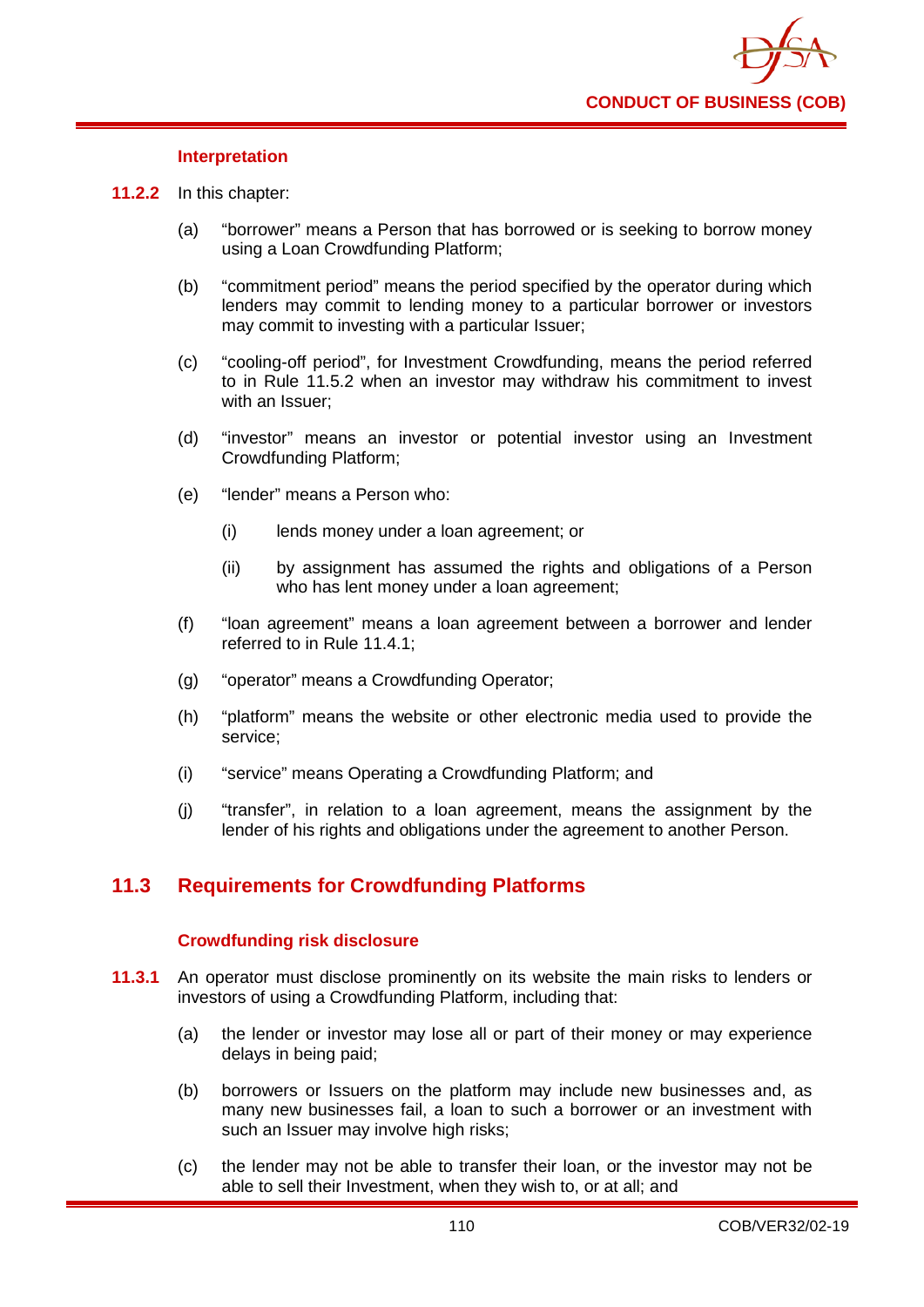

(d) if for any reason the operator ceases to carry on its business, the lender or investor may lose their money, incur costs or experience delays in being paid.

## **Information about default or failure rates**

- **11.3.2** (1) An operator must disclose prominently on its website:
	- (a) for Loan Crowdfunding, the actual and expected default rates for loans entered into on the platform; and
	- (b) for Investment Crowdfunding, the actual and expected failure rate of Issuers who use the platform.
	- (2) The information referred to in (1) must:
		- (a) for actual default or failure rates, cover the period since the operator began providing the service;
		- (b) for expected default or failure rates, set out a summary of the assumptions used in determining those expected rates; and
		- (c) be presented in a way that is fair, clear and not misleading.

#### **Guidance**

- 1. Rule 11.3.2 requires a Loan Crowdfunding Operator to disclose historical information about the default rates of loans entered into on the platform. It also requires the operator to set out expected default rates in the future for loans entered into on the platform.
- 2. An Investment Crowdfunding Operator is required to disclose similar information about the failure rates of Issuers on its platform. In this context, failure of an Issuer should include where an Issuer defaults on payments, becomes insolvent, is wound up or ceases to carry on business.
- 3. Information about default and failure rates is intended to assist potential lenders or investors to assess the risks of lending or investing using the platform.
- 4. If an operator is a start-up entity, it may base the information on crowdfunding services provided by other members of the Group, provided it states clearly the basis for the information it provides.

#### **Information about the service**

- **11.3.3** An operator must disclose prominently on its website key information about how its service operates, including:
	- (a) details of how the platform functions;
	- (b) details of how and by whom the operator is remunerated for the service it provides, including fees and charges it imposes;
	- (c) any financial interest of the operator or a Related Person that may create a conflict of interest;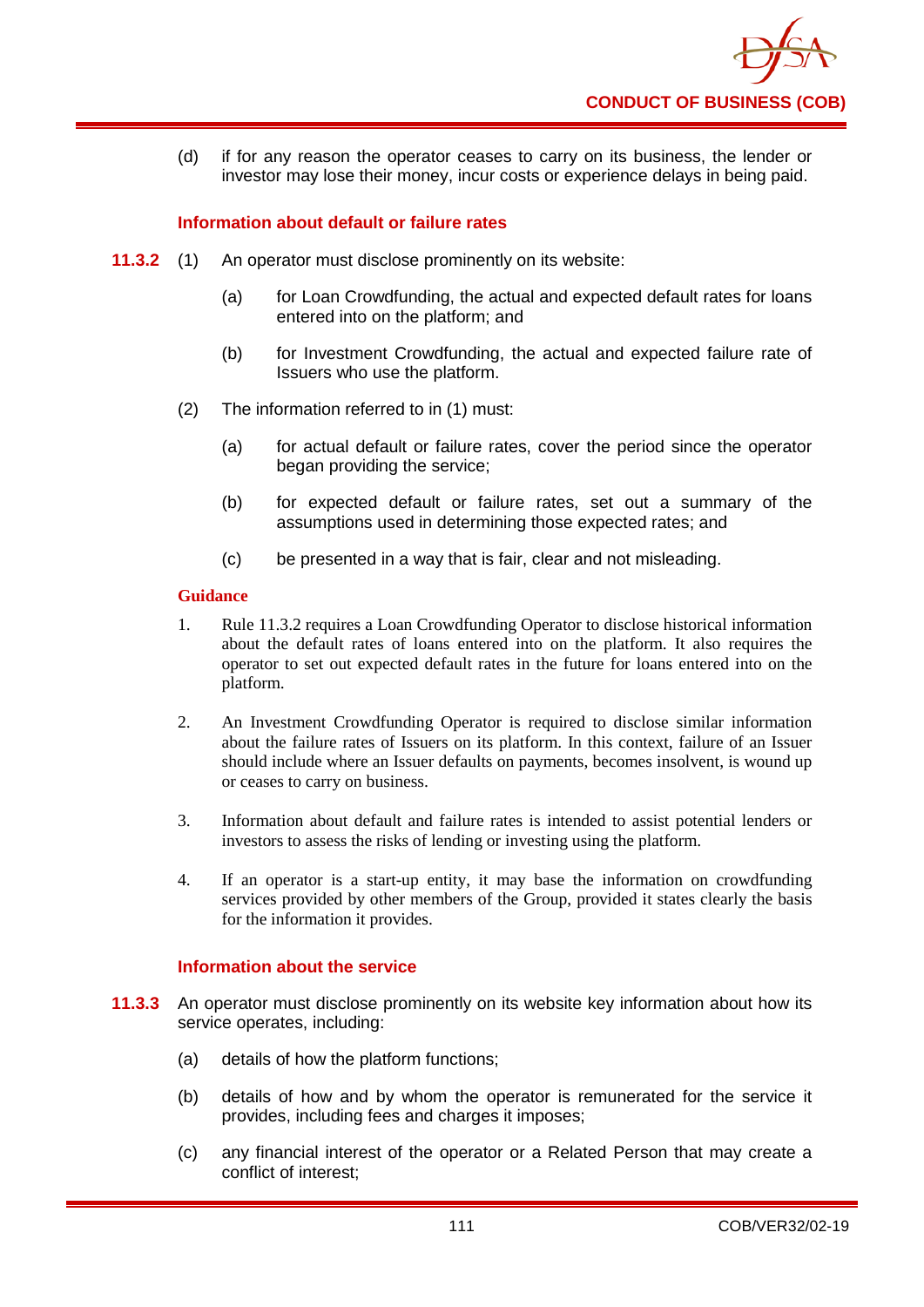- (d) the eligibility criteria for borrowers or Issuers that use the service;
- (e) the minimum and maximum amounts, if any, of loans or Investments that may be sought by a borrower or an Issuer using the service;
- (f) what, if any, security is usually sought from borrowers or Issuers, when it might be exercised and any limitations on its use;
- (g) the eligibility criteria for lenders or investors that use the service;
- (h) any limits on the amounts a lender may lend or an investor may invest using the service, including limits for individual loans or investments and limits that apply over any 12 month period;
- (i) when a lender or an investor may withdraw a commitment to provide funding, and the procedure for exercising such a right;
- (j) what will happen if loans sought by a borrower or funds sought by an Issuer either fail to meet, or exceed, the target level;
- (k) steps the operator will take if there is a material change in a borrower's or an Issuer's circumstances and the rights of the lender and borrower or Issuer and investor in that situation;
- (l) how the operator will deal with overdue payments or a default by a borrower or an Issuer;
- (m) which jurisdiction's laws will govern the loan agreement between the lender and borrower;
- (n) arrangements and safeguards for Client Assets held or controlled by the operator, including details of any legal arrangements (such as nominee companies) that may be used to hold Client Assets;
- (o) any facility it provides to facilitate the transfer of loans or the sale of Investments, the conditions for using the facility and any risks relating to the use of that facility;
- (p) measures it has in place to ensure the platform is not used for moneylaundering or other unlawful activities;
- (q) measures it has in place for the security of information technology systems and data protection; and
- (r) contingency arrangements it has in place to ensure the orderly administration of loans or Investments if it ceases to carry on business.

**Operator not to provide both regulated and unregulated crowdfunding services**

**11.3.4** An operator must ensure that it does not provide both regulated and unregulated crowdfunding services.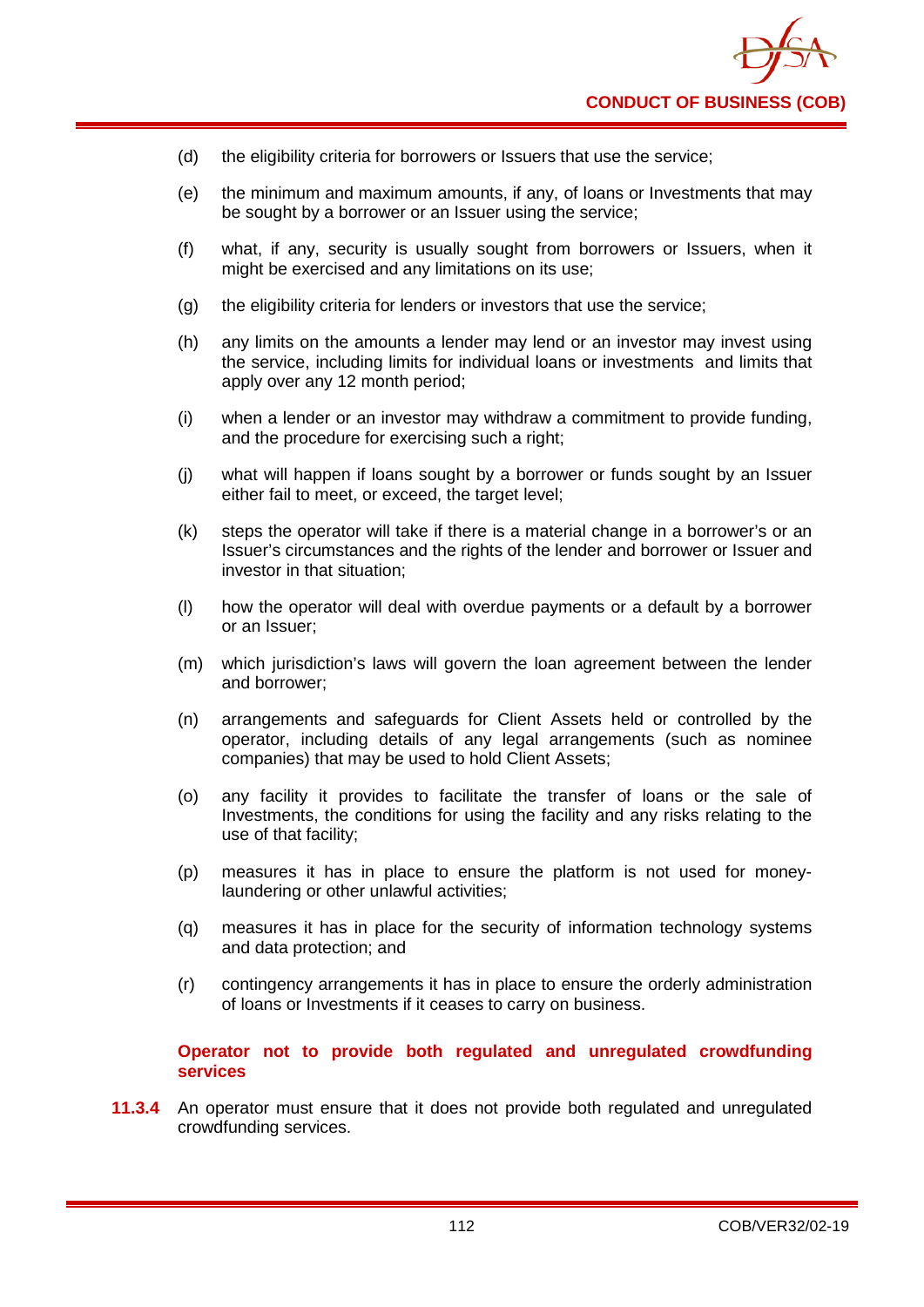

#### **Guidance**

Some crowdfunding services may not need to be authorised e.g. reward or donation crowdfunding that do not involve an Investment or loan or other services carried on with Persons in certain jurisdictions. An operator needs to ensure that it does not provide both regulated and unregulated crowdfunding services from the same legal entity. If it wishes to provide unregulated crowdfunding services, it should do so using a separate legal entity. This removes any risk that Clients of the Authorised Firm will not understand that parts of the service are unregulated.

## **Due diligence on borrowers or Issuers**

- **11.3.5** An operator must not permit a borrower or an Issuer to use its service unless the borrower or Issuer is a Body Corporate.
- **11.3.6** (1) An operator must conduct due diligence on each borrower or Issuer before allowing it to use its service.
	- (2) The due diligence under (1) must include, as a minimum, taking reasonable steps to verify in relation to the borrower or Issuer:
		- (a) its identity, including details of its incorporation and business registration;
		- (b) the identity and place of domicile of each of its directors, officers and controllers;
		- (c) its fitness and propriety and that of each of the Persons referred to in (b);
		- (d) its financial strength, including checking financial statements;
		- (e) its financial history and past performance and its credit history, including checking with external credit agencies;
		- (f) any credentials or expertise it claims to have;
		- (g) the valuation of its business, current borrowing or funding levels (if any) and the source of any existing borrowing or funding;
		- (h) its business proposal;
		- (i) its commitment and that of its directors, officers and controllers to the business, including how much capital they have provided and any potential flight risk; and
		- (j) that its business is being carried on in accordance with applicable laws in the jurisdiction where it is based.

- 1. The type of background checks the DFSA expects an operator to conduct under Rule 11.3.6(2)(c) include, for example, whether the Person has been:
	- a. found guilty of a criminal offence;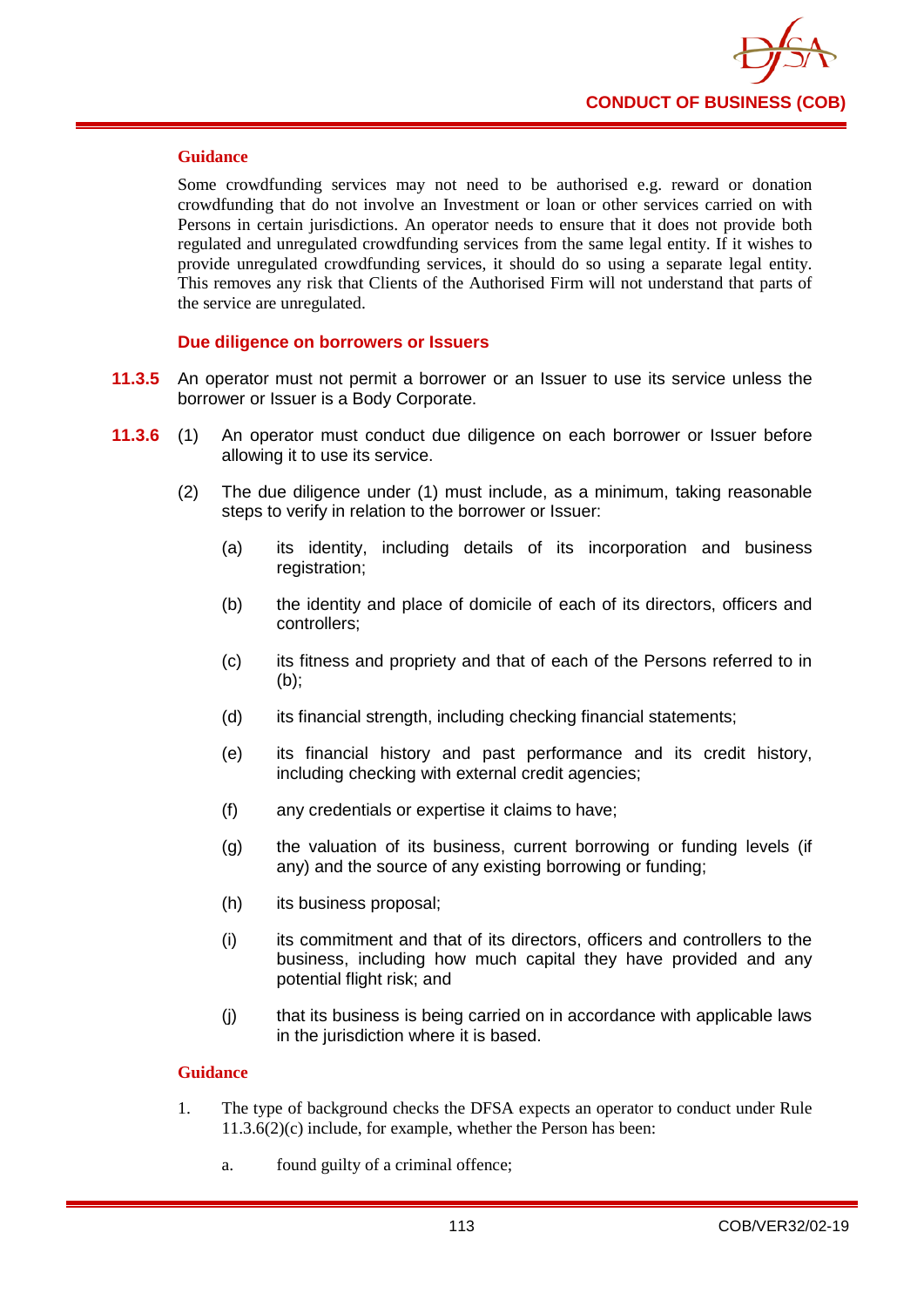- b. the subject of any finding in a civil proceeding of fraud, misfeasance or other misconduct;
- c. the subject of a judgment or agreed settlement in a civil proceeding exceeding \$10,000;
- d. disqualified from acting as a director or taking part in the management of a company; or
- e. bankrupt or the director, or a person concerned in the management, of a company which has gone into liquidation or administration.
- 2. The purpose of the due diligence under Rule  $11.3.6(2)(i)$  is to check that the business itself is lawful in the place in which it is being carried on i.e. that the owner has the necessary permits and that the activity is lawful. The borrower or Issuer should certify these matters and provide relevant documents where appropriate.

## **Disclosure of information about the borrower or Issuer**

- **11.3.7** An operator must disclose prominently on its website relevant information about each borrower or Issuer, including as a minimum:
	- (a) the name of the borrower or Issuer, the full name and position of each of its directors and officers and the full name of each controller;
	- (b) the place of incorporation of the borrower or Issuer and the place of domicile of each director, officer and controller;
	- (c) a description of the borrower's or Issuer's business;
	- (d) except as provided in Rule 11.3.7A, the most recent financial statements, if any, of the borrower or Issuer and a warning that the operator gives no assurances about their accuracy;
	- (e) the valuation of the Issuer's business and, for a borrower and an Issuer, their current borrowing or funding levels and the source of their borrowing and liquidity;
	- (f) a detailed description of the proposal for which it is seeking funding including:
		- (i) the total funding sought;
		- (ii) how the funds will be used; and
		- (iii) the target level of funding sought and what will happen if that level is not met or is exceeded;
	- (g) the results of the due diligence carried out by the operator on the borrower or Issuer and any limits on the due diligence that could be carried out;
	- (h) any grading or rating by the operator of the borrower's or Issuer's creditworthiness, including:
		- (i) how the grading or rating has been assessed;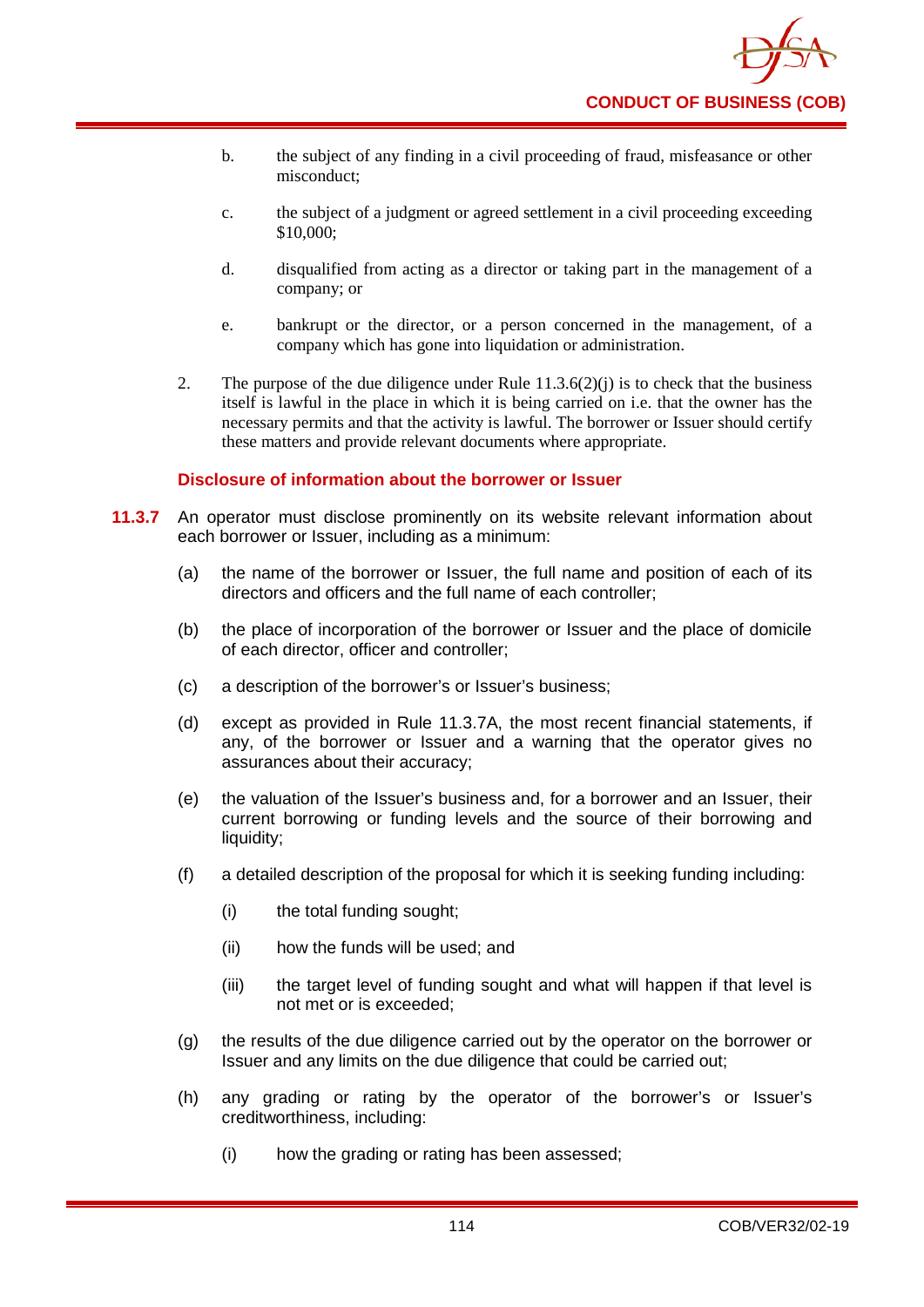- (ii) an explanation of what the different grading or rating levels mean; and
- (iii) a clear statement that this should not be taken as advice about whether money should be lent to the borrower or invested with the Issuer;
- (i) for a loan or Debenture, the duration of the loan or Debenture, details of interest payable and any other rights attaching to the loan or Debenture;
- (j) for a Share issue, any rights attaching to the Share, such as dividend, voting or pre-emption rights;
- (k) whether any security is being provided and, if so, the circumstances in which it might be exercised and any limitations on its use;
- (l) if applicable, any other reward or benefit attaching to the loan or Investment and the terms on which it is available;
- (m) for a Share issue, whether investors have any protection from their shareholding being diluted by the issue of further Shares; and
- (n) that the borrower or Issuer, and information provided about the borrower or Issuer, are not checked or approved by the DFSA.
- **11.3.7A** (1) An operator who, but for this Rule, would be obliged to disclose the financial statements of a borrower under Rule 11.3.7(d), may instead disclose on its website financial ratios relating to the borrower in accordance with this Rule.
	- (2) The operator must disclose the following financial ratios relating to the borrower:
		- (a) current assets ratio: consisting of the current assets of the borrower divided by the total current liabilities of the borrower;
		- (b) quick assets ratio: consisting of the cash and current receivables of the borrower (liquid assets) divided by the total current liabilities of the borrower;
		- (c) debt ratio: consisting of the total debt of the borrower divided by the total assets of the borrower;
		- (d) debt to equity ratio: consisting of the total liabilities of the borrower divided by the total equity of the borrower;
		- (e) return on assets ratio: consisting of the total net income of the borrower divided by the average total assets of the borrower;
		- (f) profit margin: consisting of subtracting the total expenses of the borrower from the total revenue of the borrower; and
		- (g) operating cash flow: consisting of cash flows from operations of the borrower divided by current liabilities of the borrower.
	- (3) An operator must ensure that the financial ratios: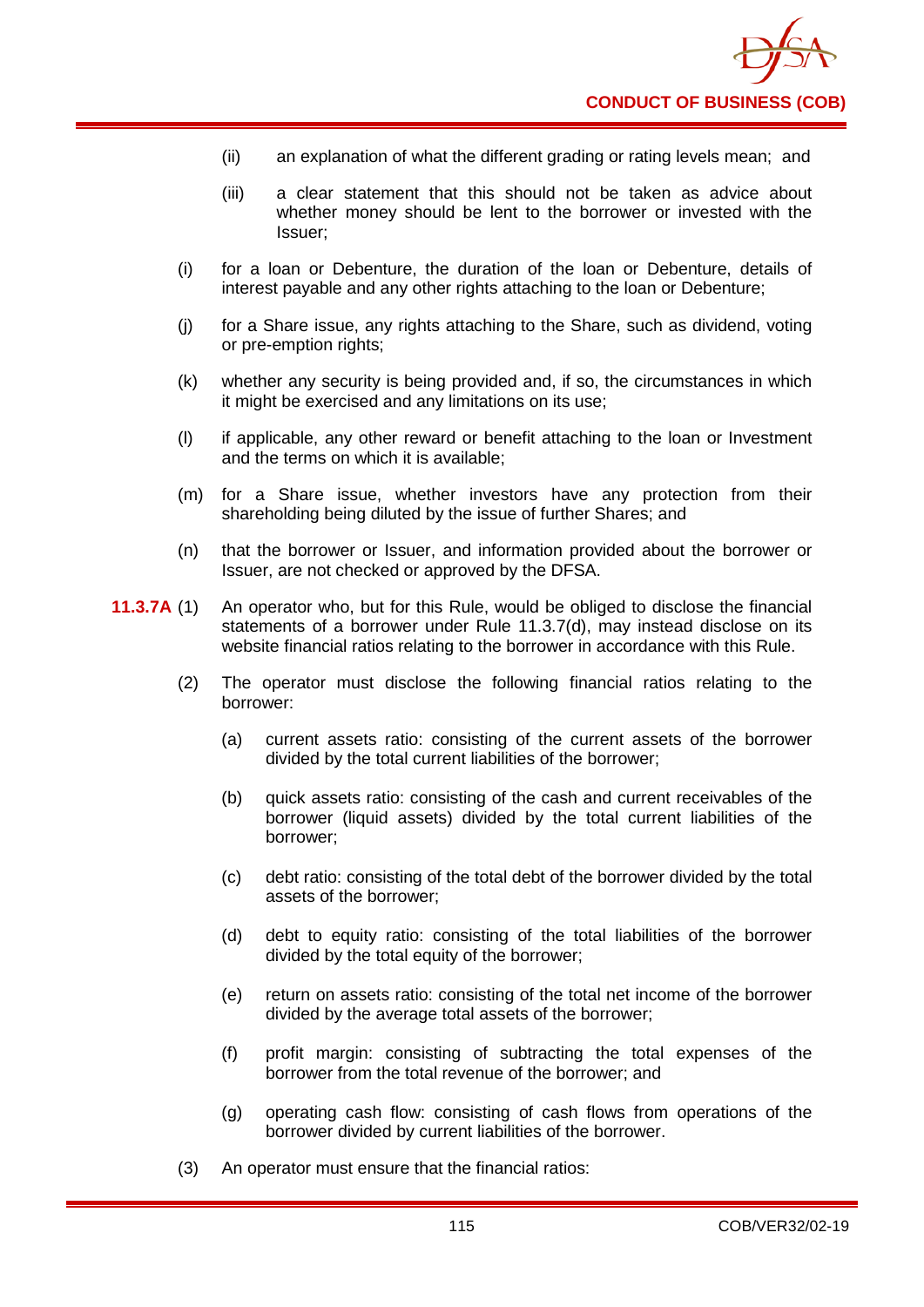

- (a) cover at least the two most recently ended fiscal years or, if the business has operated only for a shorter period, that period;
- (b) are disclosed in a clear and easily understandable way that:
	- (i) includes an explanation of what the ratios mean and how they are calculated; and
	- (ii) allows comparison between borrowers; and
- (c) specify whether the information on which the ratios are based has been audited.
- (4) An operator must:
	- (a) verify, either itself or by using a suitably qualified third party, that the financial ratios are correct; and
	- (b) disclose with the financial ratios:
		- (i) that it has verified that the ratios are correct; or
		- (ii) if it has used a third party to verify the accuracy of the ratios, the identity and relevant qualifications of the third party that has verified that the ratios are correct.

## **Proposals not to be advertised outside platform**

- **11.3.8** An operator must:
	- (a) not advertise a specific lending or Investment proposal that is available on its platform; and
	- (b) take reasonable steps to ensure that borrowers and Issuers that use its platform do not advertise the lending or Investment proposal,

unless the advertisement is made on the platform and is accessible only to existing Clients who use the platform.

- 1. Rule 11.3.8 does not prevent a Person such as a borrower or an Issuer from referring other Persons to the operator or providing a link to the operator's website homepage. However, a link to a specific lending or investment proposal should not be displayed outside the platform if it is accessible to Persons who are not Clients of the operator.
- 2. If an Investment proposal is advertised to Persons who are not Clients of the operator, in addition to breaching Rule 11.3.8, this may constitute an Offer of Securities to the Public that requires a Prospectus, as the offer may no longer meet the conditions of the Exempt Offer exclusion for Crowdfunding Platforms in MKT Rule 2.3.1(m).
- 3. Rule 11.3.8 does not prevent an operator from generally promoting its crowdfunding service to potential Clients, provided it does not advertise a specific proposal.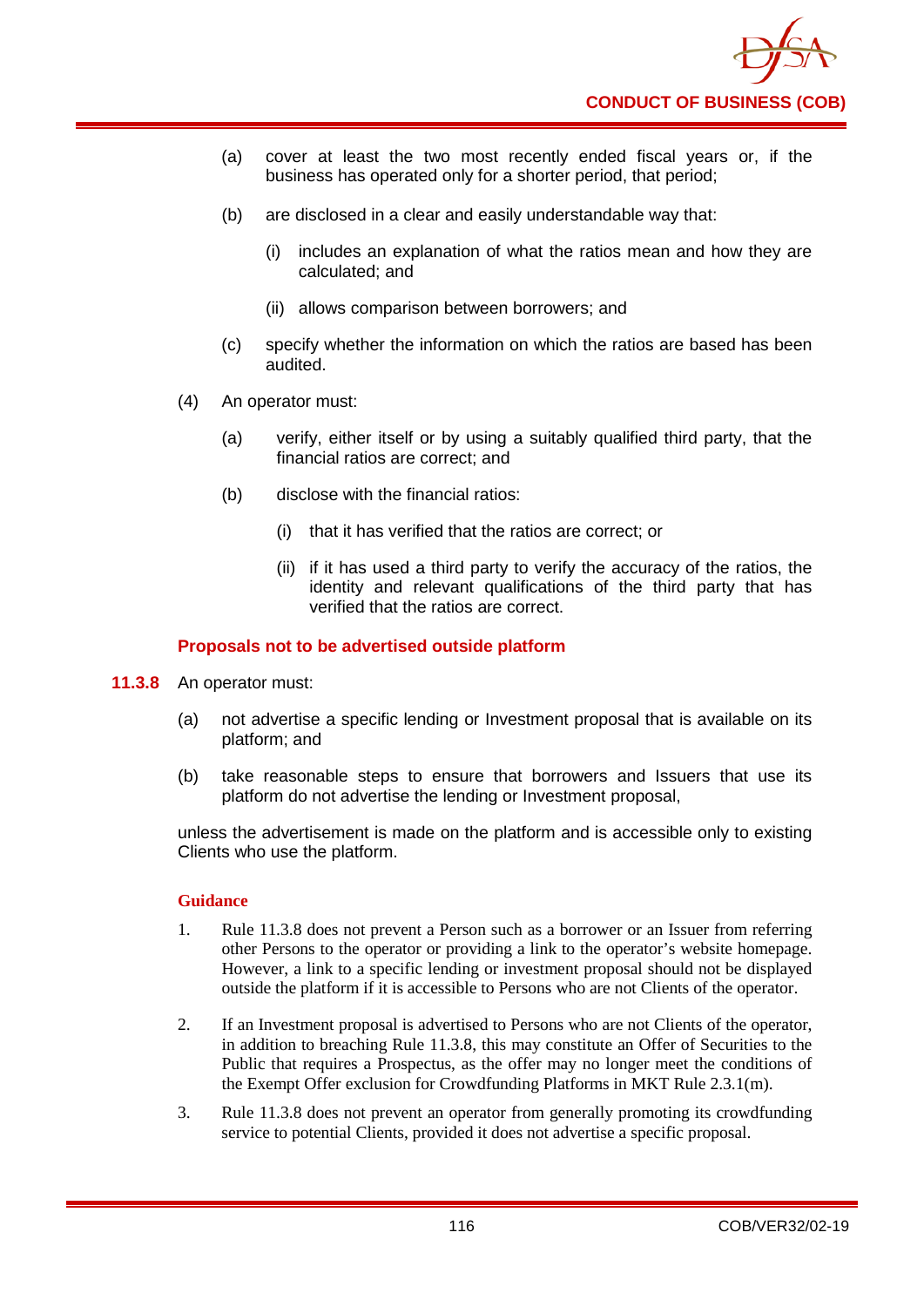

### **Material changes affecting a borrower or Issuer**

- **11.3.9** (1) This Rule applies if a material change occurs relating to a borrower or Issuer, its business, its proposal or the carrying out of its proposal.
	- (2) In this Rule, a "material change" means any change or new matter that may significantly affect the borrower's ability to meet its payment obligations under the loan agreement or that may significantly affect an Issuer's business or its ability to carry out its proposal.
	- (3) If the material change occurs during the commitment period, the operator must:
		- (a) disclose prominently on its website details of the material change;
		- (b) notify committed lenders or investors of the material change and require them to reconfirm their commitment within 5 business days: and
		- (c) if reconfirmation is not provided within the period specified in (b), cancel the commitment.
	- (4) If the material change occurs after the commitment period, the operator must disclose prominently on its website:
		- (a) details of the material change;
		- (b) any change in the rights of the lenders and the borrower, or the investors and the Issuer, arising from the material change; and
		- (c) what steps, if any, the operator is proposing to take as a result of the change.
	- (5) A disclosure or notification under (3) or (4) must be made as soon as practicable after the operator becomes aware of the material change.

- 1. Rule 11.3.9 sets out the requirements that an operator must comply with if there is a material change affecting a borrower or Issuer, either during the commitment period or at a later time. A material change might include, for example, a change in the management, control or structure of the business, an event affecting its profitability, a change relating to its assets or a default in meeting another obligation.
- 2. A borrower or an Issuer is required, under its Client Agreement, to give reasonable advance notice to the operator of any material change in its circumstances (see Rule A2.1.6).
- 3. The DFSA expects that it would be only in limited circumstances that a material change would occur during the commitment period. This is because full information about the borrower or Issuer will only recently have been verified and published (see Rules 11.3.6 and 11.3.7). As a material change during the commitment period could significantly affect a lender or investor's decision, in addition to notifying investors or lenders, the operator must require anyone who has already committed to lend or invest to reconfirm their commitment. This reconfirmation is separate from the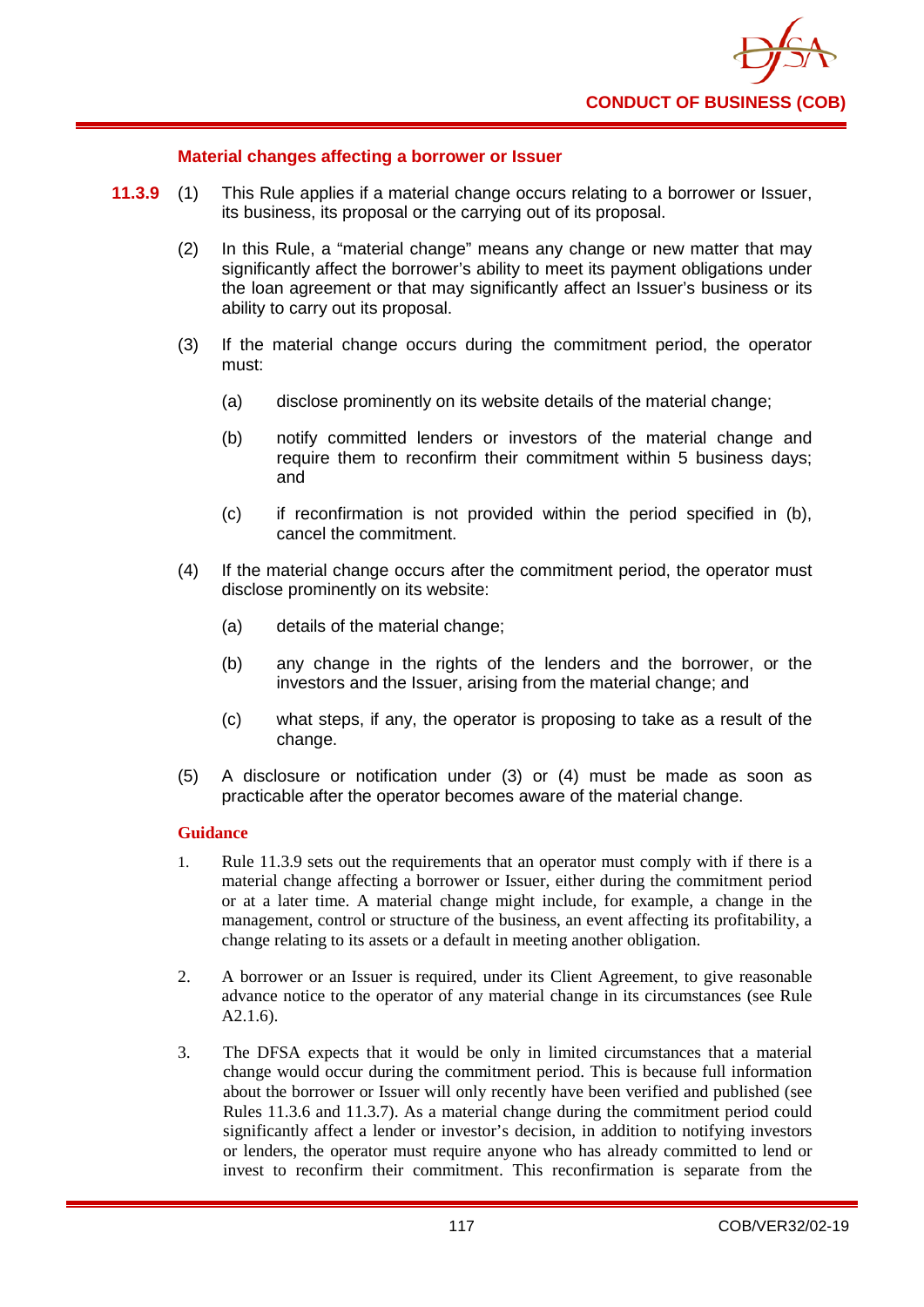cooling-off period for investors under Rule 11.5.2 which starts when the commitment period ends.

4. If a material change occurs after the commitment period, in addition to notifying lenders or investors of the details, the operator is required to inform lenders or investors whether this affects their rights and whether the operator is proposing to take further steps e.g. to clarify the situation or to take action for a default.

### **Borrower or Issuer not to use other platforms**

**11.3.10** An operator must take reasonable steps to restrict a borrower or an Issuer from seeking funding on another crowdfunding platform during the commitment period.

#### **Guidance**

Allowing a borrower or an Issuer to use different platforms at the same time creates the risk that the borrower or Issuer might offer different terms and information about the proposal, causing potential confusion for lenders or investors and creating the potential for arbitrage by a borrower or an Issuer. This restriction only applies during the commitment period i.e. the period during which lenders may commit to making loans to the borrower or investors may commit to investing with the Issuer.

## **Equal treatment of lenders and investors**

- **11.3.11** An operator must ensure that lenders or investors who use its service are able to have access to the same information on its website about a borrower or an Issuer or a lending or investment proposal, and that access to the information is provided at the same time.
- **11.3.12** If an operator provides an auto-lending system or auto-investing system, or any other facility that provides some lenders or investors with the opportunity to lend or invest money ahead of other lenders or investors, it must disclose prominently on its website that some lenders or investors may have preferential access to better proposals.

- 1. An 'auto-lending system' or 'auto-investing system' is a facility that automatically allocates certain loans or Investments to a lender or investor according to parameters chosen by the lender or investor. The availability of this type of facility creates the risk that other lenders may not be aware that the best lending or investment opportunities have already been allocated and that remaining lending or investment opportunities may be of lower quality.
- 2. Further, if an operator permits some lenders or investors using its service to lend or invest on terms that are better than those offered to other lenders or investors on the platform, a potential conflict of interest may arise between the interests of the different lenders or investors. The operator will need to consider under Rule 3.5.1 what steps it should take to ensure that other Clients are not prejudiced by the conflict of interest.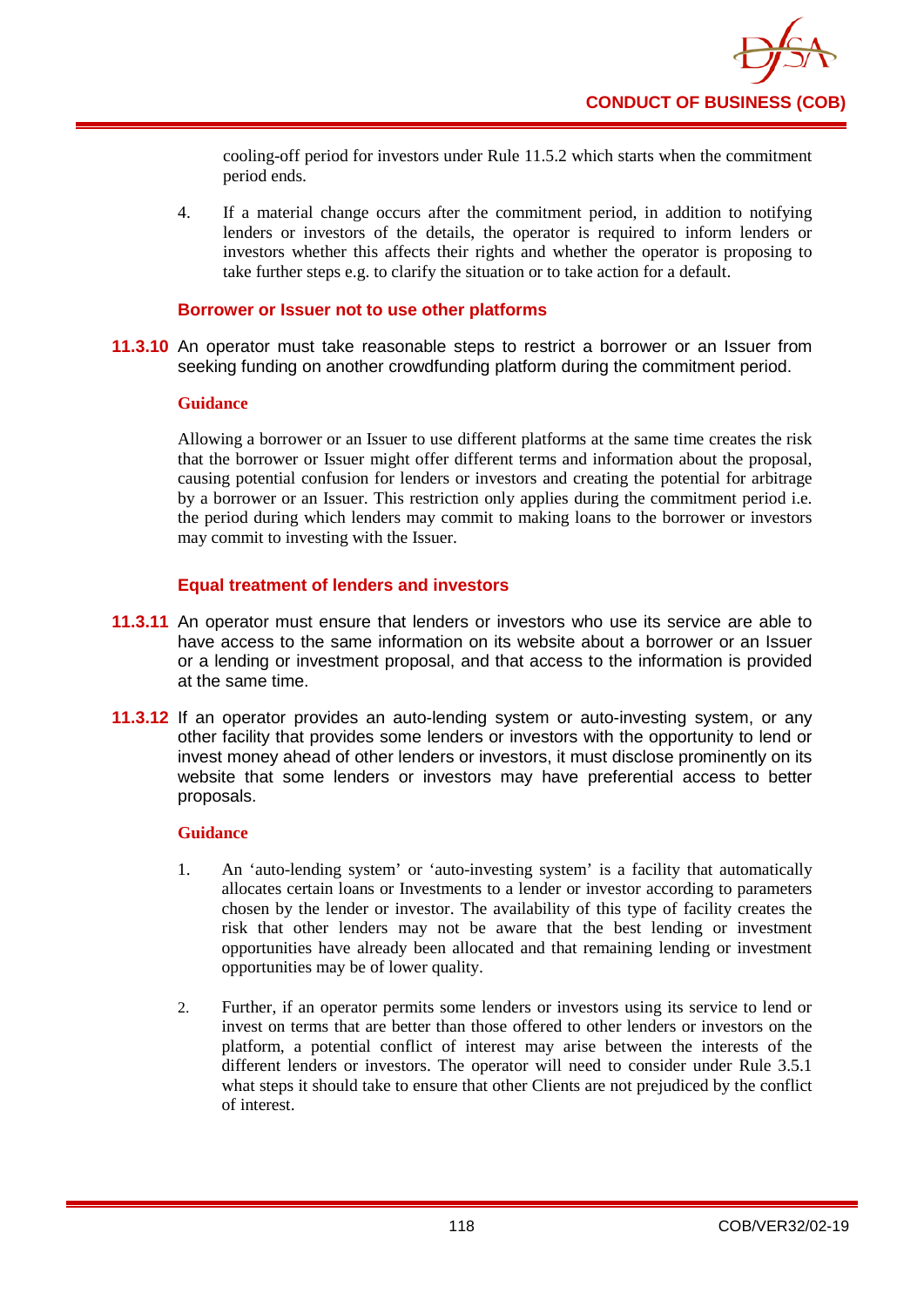### **No suitability disclosure**

**11.3.13** If an operator provides an auto-lending system or auto-investing system, it must disclose prominently to lenders or investors who use the facility that no assessment is made that any loan or Investment selected by the system is suitable for the lender or investor.

### **Operator not to permit staff to use the platform**

- **11.3.14** An operator must take reasonable steps to ensure that its officers and employees and their family members do not:
	- (a) lend money or provide finance to a borrower or an Issuer;
	- (b) borrow money from a lender or receive funding from an investor; or
	- (c) hold any direct or indirect interest in the capital or voting rights of a borrower or lender or an Issuer or investor.

#### **Guidance**

- 1. Rule 11.3.14 is intended to ensure that staff of an operator do not enter into transactions with clients of the operator. This is because staff may have access to additional confidential information about a borrower or Issuer that is not available to clients. Such transactions may also create other conflicts of interest.
- 2. The Rule does not prohibit an operator itself from lending money to a borrower, or investing in an Issuer, that uses the platform. However, if it does so, it is likely to be carrying on a separate Financial Service of Providing Credit or Dealing in Investments as Principal and require an additional authorisation for that activity. As well as complying with additional Rules relating to capital and the conduct of that business, it would need to take reasonable steps to prevent or manage conflicts of interests that may arise between its interests and those of its Clients (see Rule 3.5.1). If the operator discloses conflicts of interests to Clients under Rule 3.5.1, it should disclose details of each specific transaction that creates a potential conflict of interest.

### **Forums**

- **11.3.15** If an operator provides a means of communication (a "forum") for lenders and borrowers or Issuers and investors to discuss funding proposals made using the service, it must:
	- (a) refer lenders or investors to the forum as a place where they can find, or take part in, further discussion about proposals, while clearly stating that the operator does not conduct due diligence on information on the forum;
	- (b) restrict posting of comments on the forum to Persons who are Clients using the service;
	- (c) ensure that all Clients using the forum have equal access to information posted on the forum;
	- (d) require a Person posting a comment on the forum to disclose clearly if he is affiliated in any way with a borrower or an Issuer or is being compensated, directly or indirectly, to promote a proposal by a borrower or an Issuer;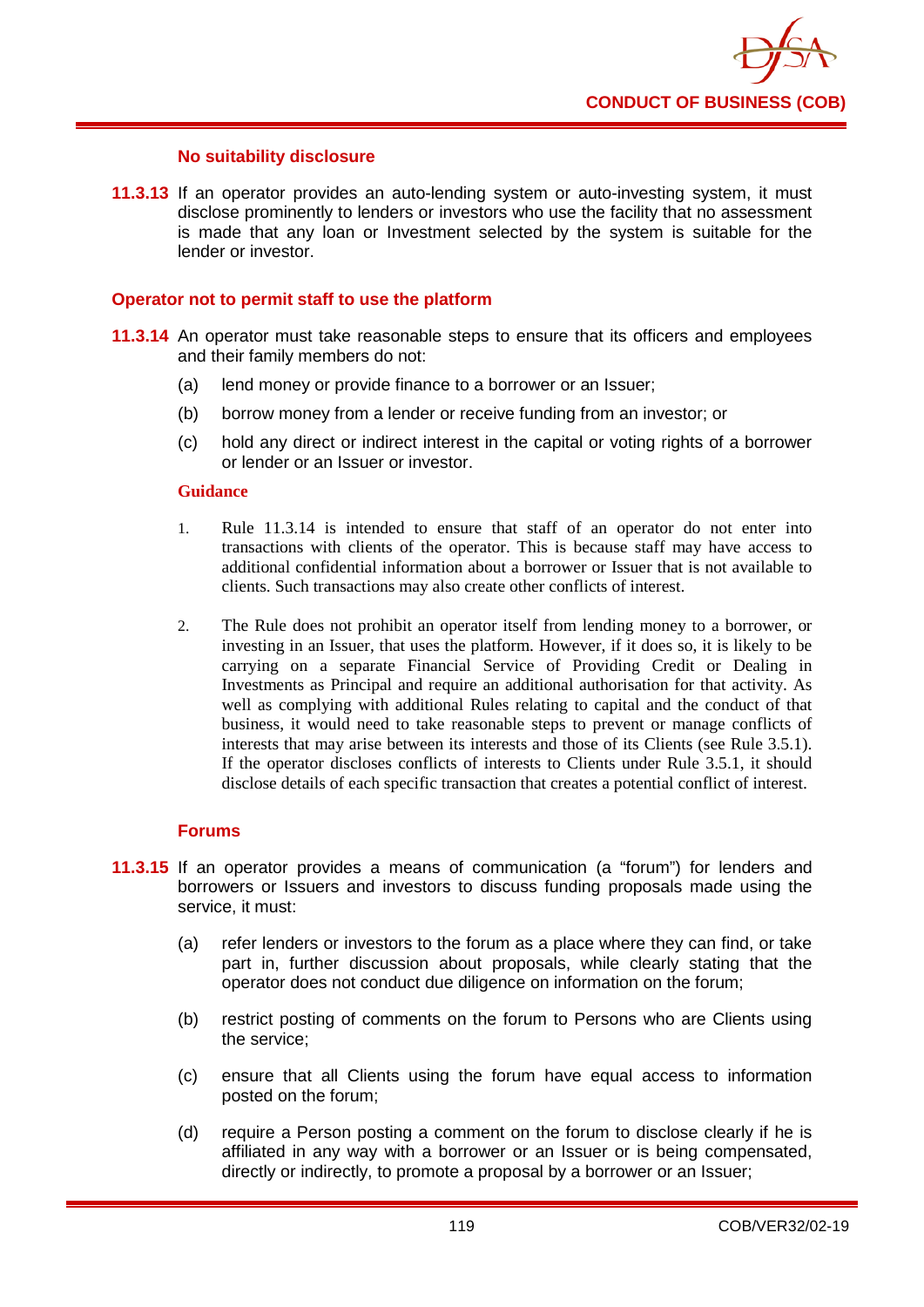- (e) take reasonable steps to monitor and prevent posts on the forum that are potentially misleading or fraudulent;
- (f) immediately take steps to remove a post, or to require a post to be deleted or amended, if the operator becomes aware that (d) or (e) have not been complied with; and
- (g) not participate in discussions on the forum except to moderate posts or to take steps referred to in (f).

## **Facility for transfer of loans or Investments**

- **11.3.16** If an operator provides a facility that assists the transfer of rights or obligations under a loan agreement or the sale of Investments, it must ensure that:
	- (a) the facility relates only to loans or Investments originally facilitated using its service;
	- (b) transfers can take place only between lenders or investors who are already Clients using the service and have initially lent money under loan agreements or initially subscribed for Investments using the service;
	- (c) in the case of a loan agreement, the facility allows only a lender (and not the borrower) to transfer rights and obligations under the agreement;
	- (d) in the case of a loan agreement, a lender must transfer the rights and obligations relating to the whole of a loan made (and not just a part of the loan);
	- (e) potential transferees or buyers have access to all information on the website about the borrower or Issuer that was available to earlier lenders or investors; and
	- (f) fees it charges for the use of the facility are designed to recover its costs of providing the facility, rather than generating additional income.

- 1. A facility for the transfer of rights and obligations under loan agreements or for the sale of Investments should exist mainly to provide an exit route for lenders or investors rather than being a facility for the active trading of loans or Investments. For example, the operator should ensure that transferees or buyers are Clients who already initially lent money to either the particular borrower or another borrower, or initially invested funds in the Issuer or another Issuer, using the platform. That is, the facility should not be used by persons who are only involved in secondary trading of loans or Investments.
- 2. The conditions in Rule 11.3.16 apply only to a transfer or sale using the facility provided by the operator. They do not affect transfers of rights and obligations or sales of Investments that may occur outside that facility, for example, by operation of law such as under a will or by a Court order.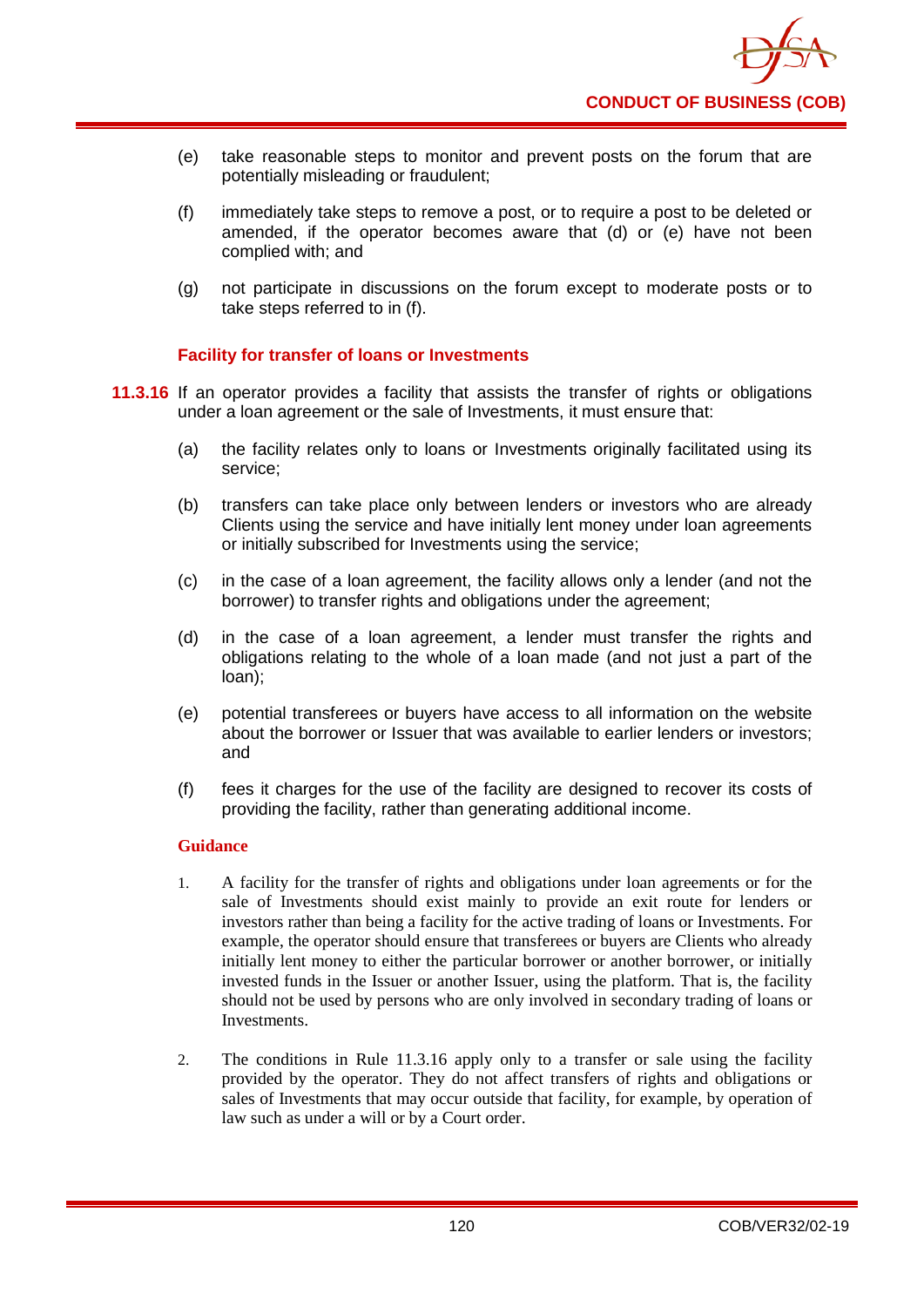

### **Information technology**

- **11.3.17** (1) An operator must have adequate measures in place to ensure:
	- (a) its information technology systems are resilient and not prone to failure;
	- (b) business continuity in the event that an information technology system fails;
	- (c) protection of its information technology systems from damage, tampering, misuse or unauthorised access; and
	- (d) the integrity of data forming part of, or being processed through, its information technology systems.
	- (2) An operator must review the measures referred to in (1) at least annually to ensure they are adequate.

### **Business cessation plan**

- **11.3.18** The operator must:
	- (a) maintain a business cessation plan that sets out appropriate contingency arrangements to ensure the orderly administration of loan agreements or Investments in the event that it ceases to carry on its business; and
	- (b) ensure, as far as reasonably practicable, that the contingency arrangements can be implemented if necessary.
- **11.3.19** The operator must review its business cessation plan at least annually and must update the plan as necessary to take into account any changes to its business model or to the risks to which it is exposed.

- 1. The business cessation plan should contain enough information that, in the event of a wind down of the business, it will assist in the orderly administration of loan agreements or Investments. It should as a minimum include:
	- a. a business overview i.e. a factual description of how the platform conducts its activities;
	- b. analysis of the critical functions of the business;
	- c. trigger events that might cause a wind down of its business (these events should be specific to the particular business, rather than generic);
	- d. analysis of what functions are required and need to be undertaken for an orderly wind down of the business; and
	- e. how communications with Clients, business partners and creditors will be undertaken during the wind down period.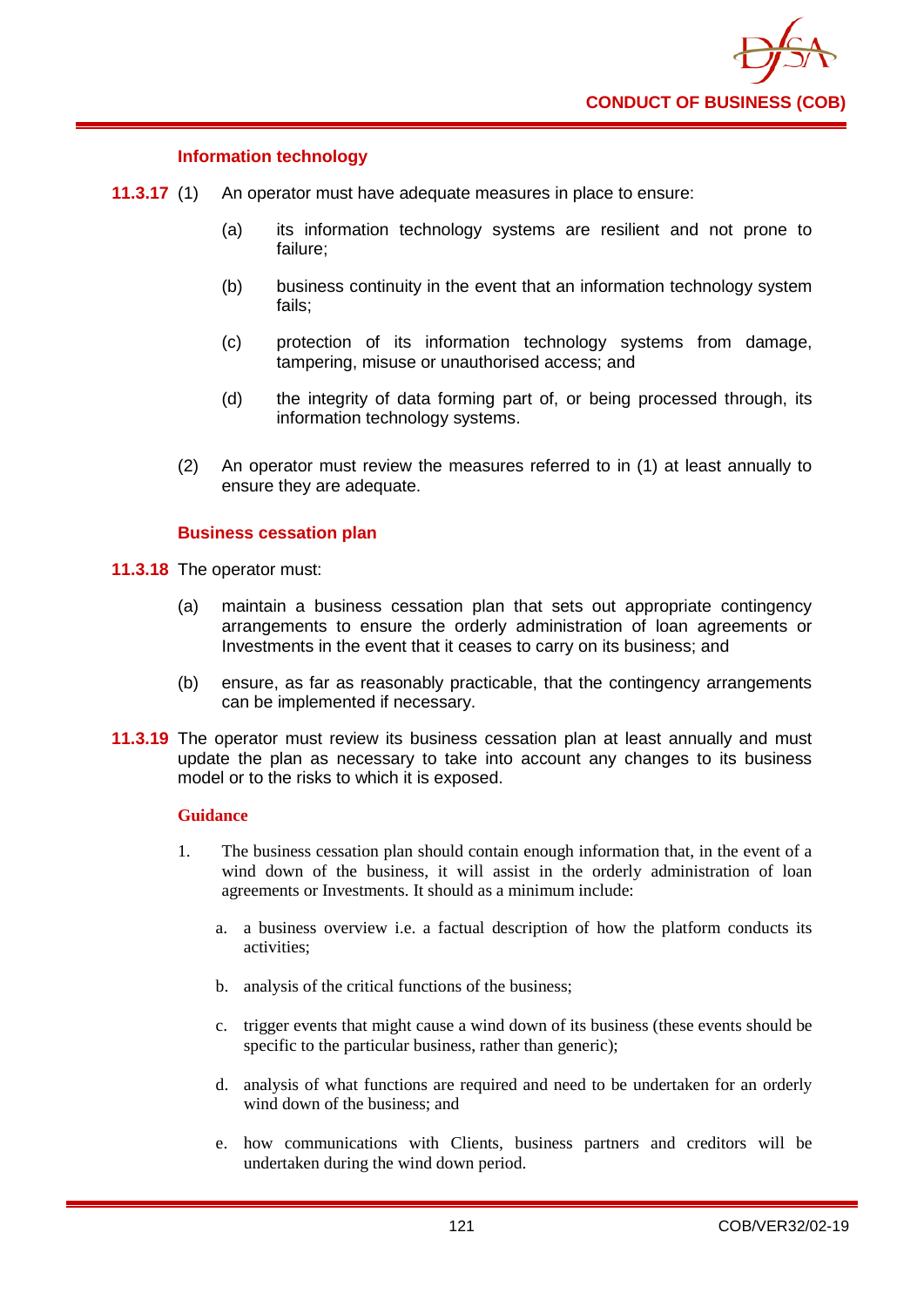2. The operator should put in place measures that, as far as reasonably practicable, ensure that the contingency arrangements can be implemented if necessary e.g. by entering into an agreement with a third party to provide certain services. The operator should consider the need to obtain professional advice about the likelihood of the arrangements being effectively implemented. The operator will need to disclose the contingency arrangements it has in place (see Rule 11.3.3 (r)).

## **Credit cards not to be used**

**11.3.20** The operator must take reasonable steps to ensure that a Retail Client does not use a credit card to lend or invest using the platform.

## **Guidance**

An operator may permit an investor to use a debit card to fund a loan or investment provided it has adequate systems in place to distinguish between a debit and a credit card.

# **11.4 Loan Crowdfunding – extra requirements**

## **Written loan agreement**

**11.4.1** A Loan Crowdfunding Operator must ensure that, when a loan is made using its service, there is a written loan agreement in place between the borrower and lender that is legally enforceable and sets out sufficient details of the loan, the terms of repayment and the rights and obligations of the borrower and lender.

## **Lending limits**

- **11.4.2** A Loan Crowdfunding Operator must maintain effective systems and controls to ensure that a Retail Client does not lend more than:
	- (a) US\$5,000 to any single borrower using its service; and
	- (b) US\$50,000 in total in any calendar year using its service.

# **11.5 Investment Crowdfunding – extra requirements**

## **Risk acknowledgement form**

- **11.5.1** (1) An Investment Crowdfunding Operator must ensure that a Retail Client provides a signed risk acknowledgement form for each Investment that it makes using the platform.
	- (2) The risk acknowledgement form under (1) must:
		- (a) set out clearly the risks referred to in Rule 11.3.1;
		- (b) require the Retail Client to confirm that he understands those risks; and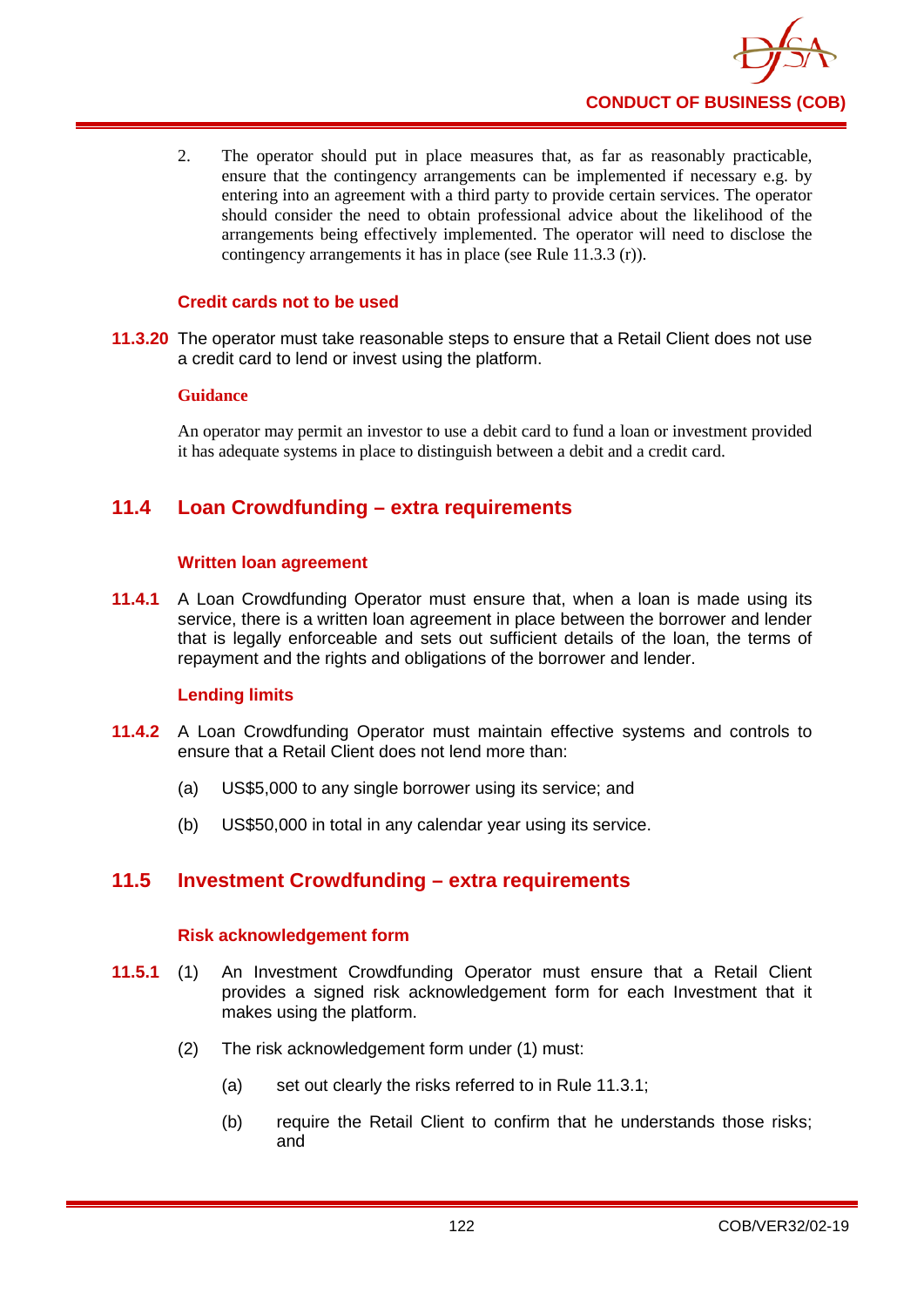

(c) be provided before, or at the same time as, the Retail Client commits to making the Investment.

## **Cooling-off period**

- **11.5.2** (1) An Investment Crowdfunding Operator must ensure that investors who have committed to providing funding to a particular Issuer may withdraw that commitment, without any penalty and without giving a reason, during the cooling-off period.
	- (2) In (1), "cooling-off period" means the period of at least 48 hours starting at the end of the commitment period.

### **Guidance**

An operator may provide investors with a cooling-off period that is longer than the period specified in Rule 11.5.2(2).

### **Investment limit**

**11.5.3** An Investment Crowdfunding Operator must maintain effective systems and controls to ensure that a Retail Client does not invest more than US\$50,000 in total in any calendar year using its service.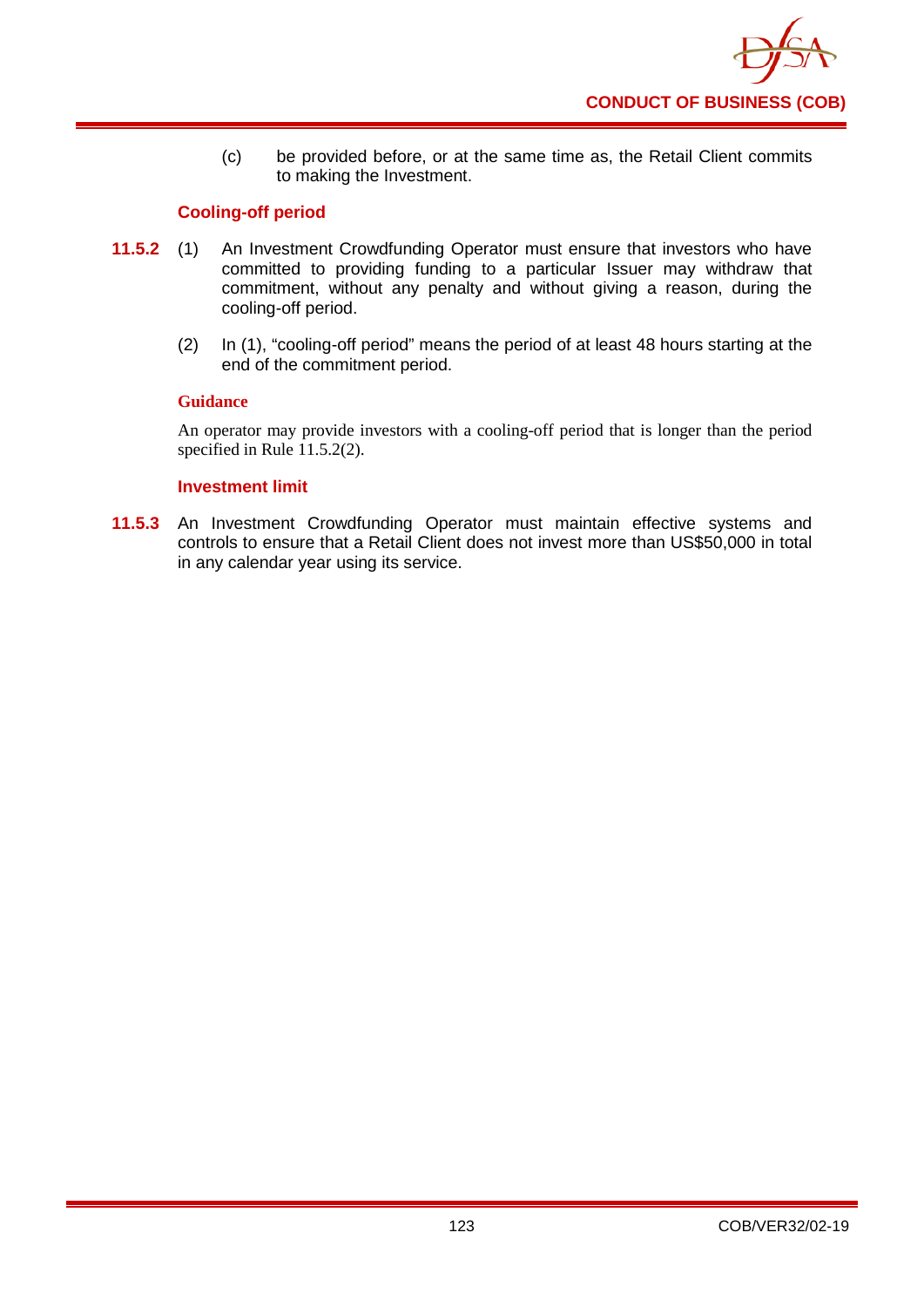

# **APP1 RECORDS OF ORDERS AND TRANSACTIONS**

## **A1.1 Minimum contents of transaction records**

### **Receipt of client order or discretionary decision to transact**

- **A1.1.1** An Authorised Firm must, pursuant to Rule 6.7.4(1), make a record of the following:
	- (a) the identity and account number of the Client:
	- (b) the date and time in the jurisdiction in which the instructions were received or the decision was taken by the Authorised Firm to deal;
	- (c) the identity of the Employee who received the instructions or made the decision to deal;
	- (d) the Investment, including the number of or its value and any price limit; and
	- (e) whether the instruction relates to a purchase or sale.

### **Executing a transaction**

- **A1.1.2** An Authorised Firm must, pursuant to Rule 6.7.4(2), make a record of the following:
	- (a) the identity and account number of the Client for whom the Transaction was Executed, or an indication that the Transaction was an Own Account Transaction;
	- (b) the name of the counterparty;
	- (c) the date and time in the jurisdiction in which the Transaction was Executed;
	- (d) the identity of the Employee executing the Transaction;
	- (e) the Investment, including the number of or its value and price; and
	- (f) whether the Transaction was a purchase or a sale.

#### **Passing a client order to another person for execution**

- **A1.1.3** An Authorised Firm must, pursuant to Rule 6.7.4(3), make a record of the following:
	- (a) the identity of the Person instructed;
	- (b) the terms of the instruction; and
	- (c) the date and time that the instruction was given.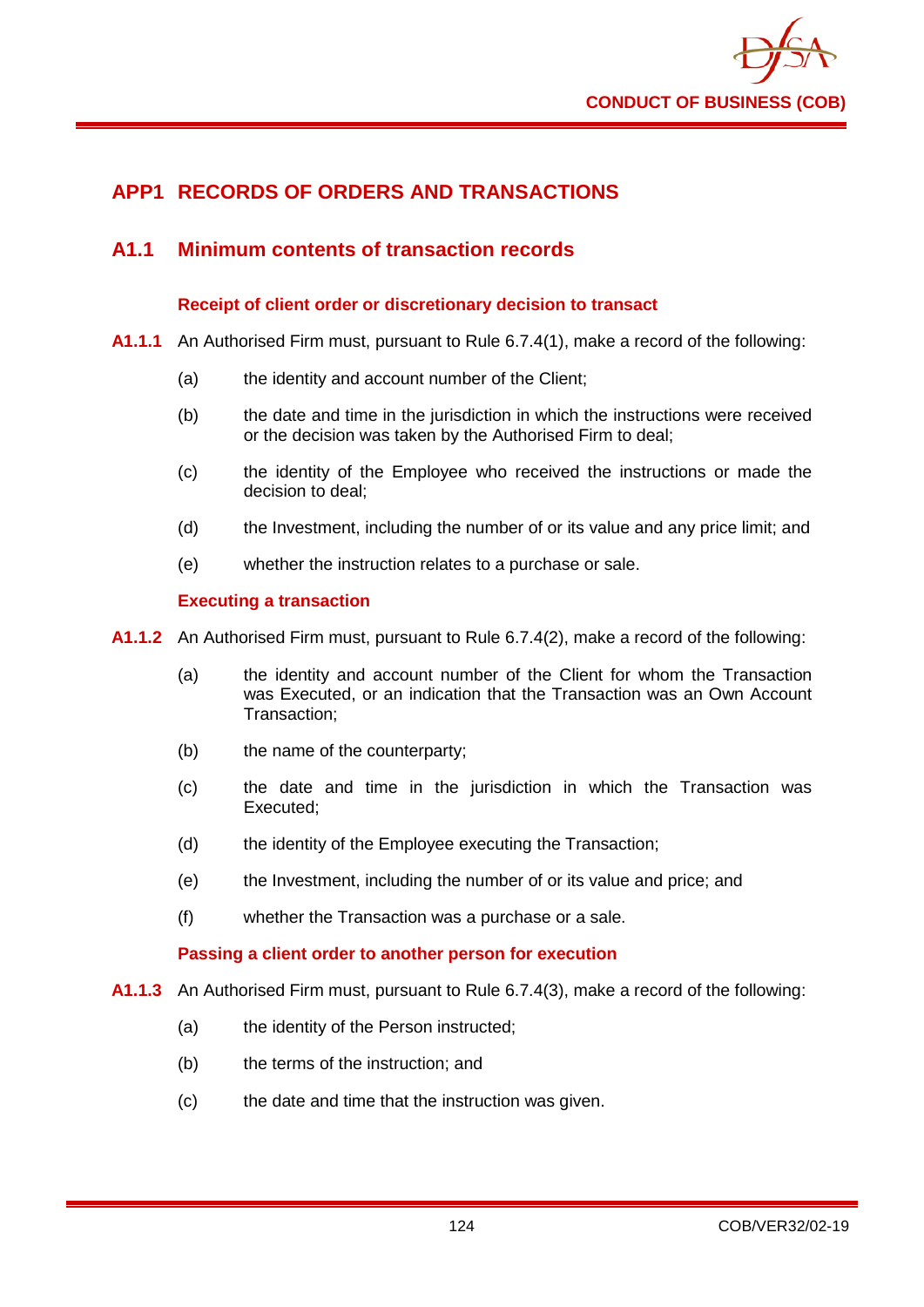

# **APP2 KEY INFORMATION AND CLIENT AGREEMENT**

# **A2.1 Key Information and content of the Client Agreement**

## **General**

- **A2.1.1** The key information which an Authorised Firm is required to provide to a Client and include in the Client Agreement with that Client pursuant to Rule 3.3.2 must include:
	- (a) the core information set out in:
		- (i) Rule A2.1.2 (1) if it is a Retail Client; and
		- (ii) Rule A2.1.2(2) if it is a Professional Client;
	- (b) where relevant, the additional information required under Rule A2.1.3 for Investment Business and Rule A2.1.4 for Investment Management; and
	- (c) the additional terms set out in Rules A2.1.5 and A2.1.6 if the Client Agreement relates to the use of a Crowdfunding Platform.

### **Core information**

- **A2.1.2** (1) In the case of a Retail Client, the core information for the purposes of A2.1.1(a) is:
	- (a) the name and address of the Authorised Firm, and if it is a Subsidiary, the name and address of the ultimate Holding Company;
	- (b) the regulatory status of the Authorised Firm;
	- (c) when and how the Client Agreement is to come into force and how the agreement may be amended or terminated;
	- (d) sufficient details of the service that the Authorised Firm will provide, including where relevant, information about any product or other restrictions applying to the Authorised Firm in the provision of its services and how such restrictions impact on the service offered by the Authorised Firm. If there are no such restrictions, a statement to that effect;
	- (e) details of fees, costs and other charges and the basis upon which the Authorised Firm will impose those fees, costs and other charges;
	- (f) details of any conflicts of interests for the purposes of disclosure under Rule 3.5.1(2)(b);
	- (g) details of any Soft Dollar Agreement required to be disclosed under Rules 3.5.6 and 3.5.7; and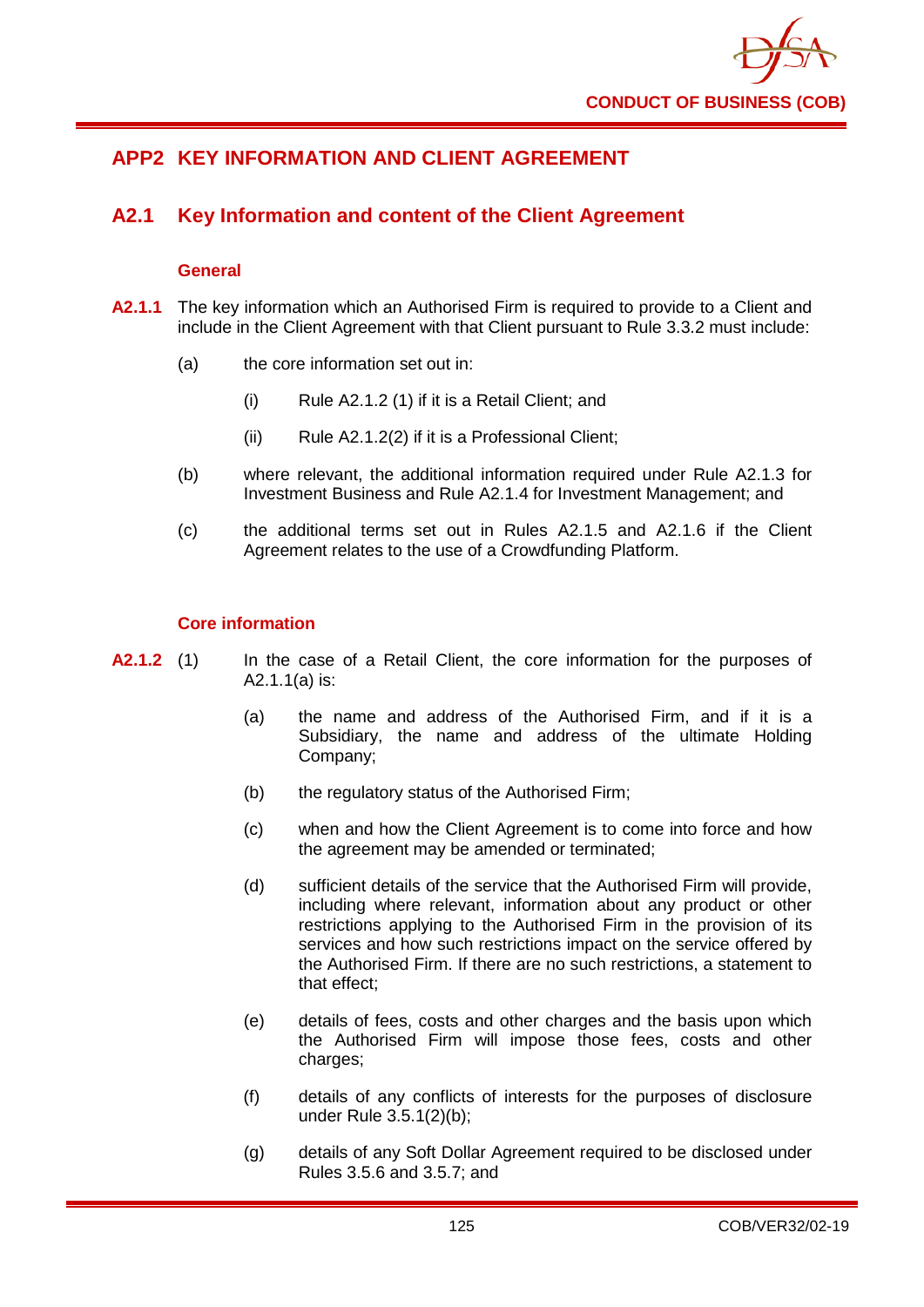

- (h) key particulars of the Authorised Firm's Complaints handling procedures and a statement that a copy of the procedures is available free of charge upon request in accordance with GEN Rule 9.2.11.
- (2) In the case of a Professional Client, the core information for the purposes of  $A2.1.1(a)$  is the information referred to in  $(1)(a)$ ,  $(b)$ ,  $(c)$  and  $(e)$ .

### **Additional information for Investment Business**

- **A2.1.3** The additional information required under A2.1.1(b) for Investment Business is:
	- (a) the arrangements for giving instructions to the Authorised Firm and acknowledging those instructions;
	- (b) information about any agreed investment parameters;
	- (c) the arrangements for notifying the Client of any Transaction Executed on his behalf;
	- (d) if the Authorised Firm may act as principal in a Transaction, when it will do so;
	- (e) the frequency of any periodic statements and whether those statements will include some measure of performance, and if so, what the basis of that measurement will be;
	- (f) when the obligation to provide best execution can be and is to be waived, a statement that the Authorised Firm does not owe a duty of best execution or the circumstances in which it does not owe such a duty; and
	- (g) where applicable, the basis on which assets comprised in the portfolio are to be valued.

#### **Additional information for investment management activities**

- **A2.1.4** The additional information required under A2.1.1(b) where an Authorised Firm acts as an Investment Manager is:
	- (a) the initial value of the managed portfolio;
	- (b) the initial composition of the managed portfolio;
	- (c) the period of account for which periodic statements of the portfolio are to be provided in accordance with section 6.10; and
	- (d) in the case of discretionary investment management activities:
		- (i) the extent of the discretion to be exercised by the Authorised Firm, including any restrictions on the value of any one Investment or the proportion of the portfolio which any one Investment or any particular kind of Investment may constitute; or that there are no such restrictions;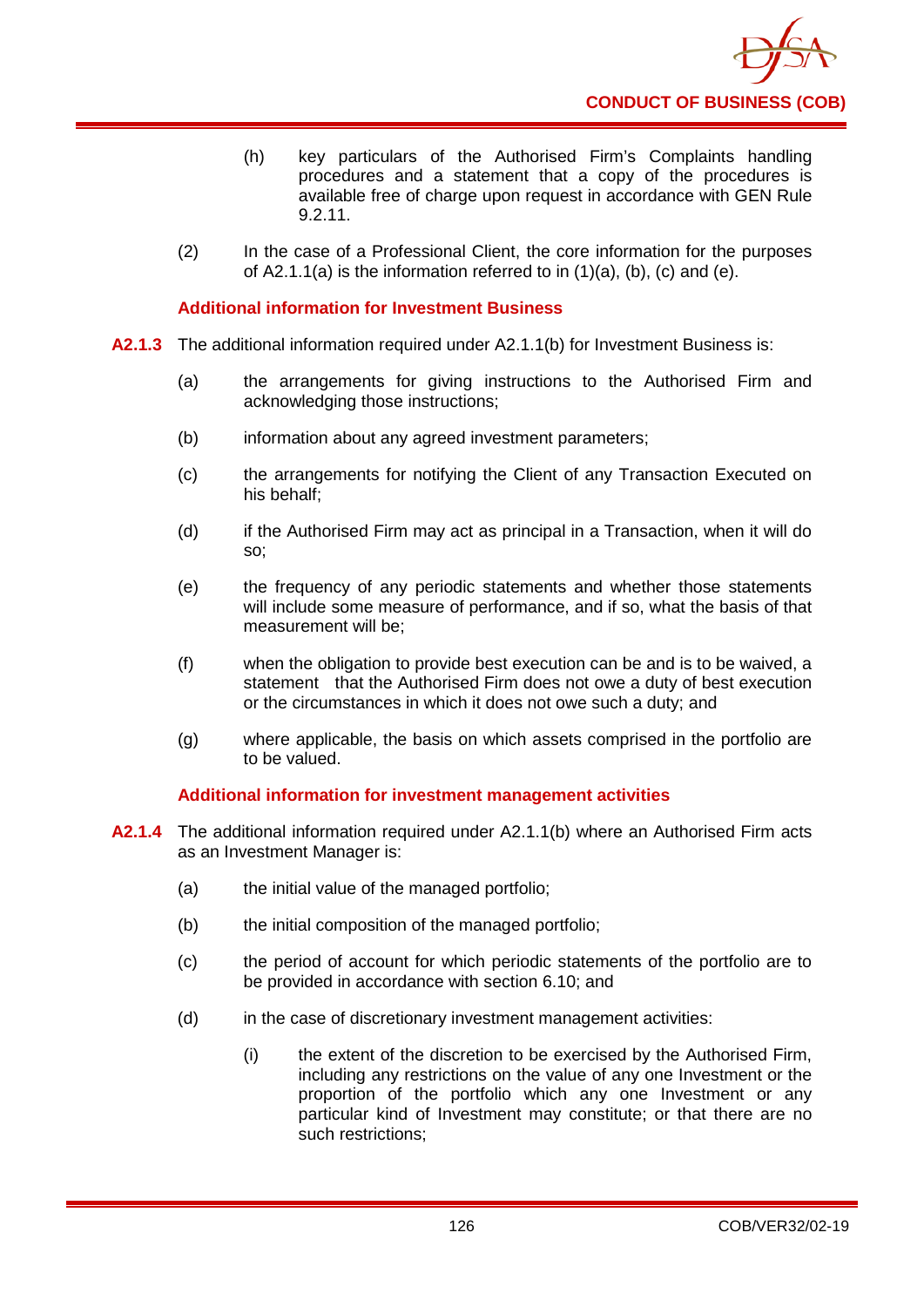

- (ii) whether the Authorised Firm may commit the Client to supplement the funds in the portfolio, and if it may include borrowing on his behalf:
	- (A) the circumstances in which the Authorised Firm may do so;
	- (B) whether there are any limits on the extent to which the Authorised Firm may do so and, if so, what those limits are;
	- (C) any circumstances in which such limits may be exceeded; and
	- (D) any margin lending arrangements and terms of those arrangements;
- (iii) that the Authorised Firm may enter into Transactions for the Client, either generally or subject to specified limitation; and
- (iv) where the Authorised Firm may commit the Client to any obligation to underwrite or sub-underwrite any issue or offer for sale of Securities:
	- (A) whether there are any restrictions on the categories of Securities which may be underwritten and, if so, what these restrictions are; and
	- (B) whether there are any financial limits on the extent of the underwriting and, if so, what these limits are.

## **Additional terms for Crowdfunding Platforms**

- **A2.1.5** The following terms must be included in a Client Agreement between a Crowdfunding Operator and a Client that is a lender or an investor:
	- (a) the operator's obligations to administer the loan or Investment, including:
		- (i) how payments made by the borrower or Issuer will be transferred to the lender or investor; and
		- (ii) steps that will be taken if payments by a borrower or an Issuer are overdue or the borrower or Issuer is in default;
	- (b) if the Client is a Retail Client, the steps that will be taken by the operator and lender or investor to ensure that the lender or investor complies with any applicable limits relating to the amounts of loans or investments that may be made using the platform;
	- (c) for Investment Crowdfunding, if the Client is a Retail Client, that the Client agrees to sign a risk acknowledgement form each time before he makes an Investment using the platform; and
	- (d) the contingency arrangements that the operator will put in place to deal with a platform failure or if the operator ceases to carry on its business.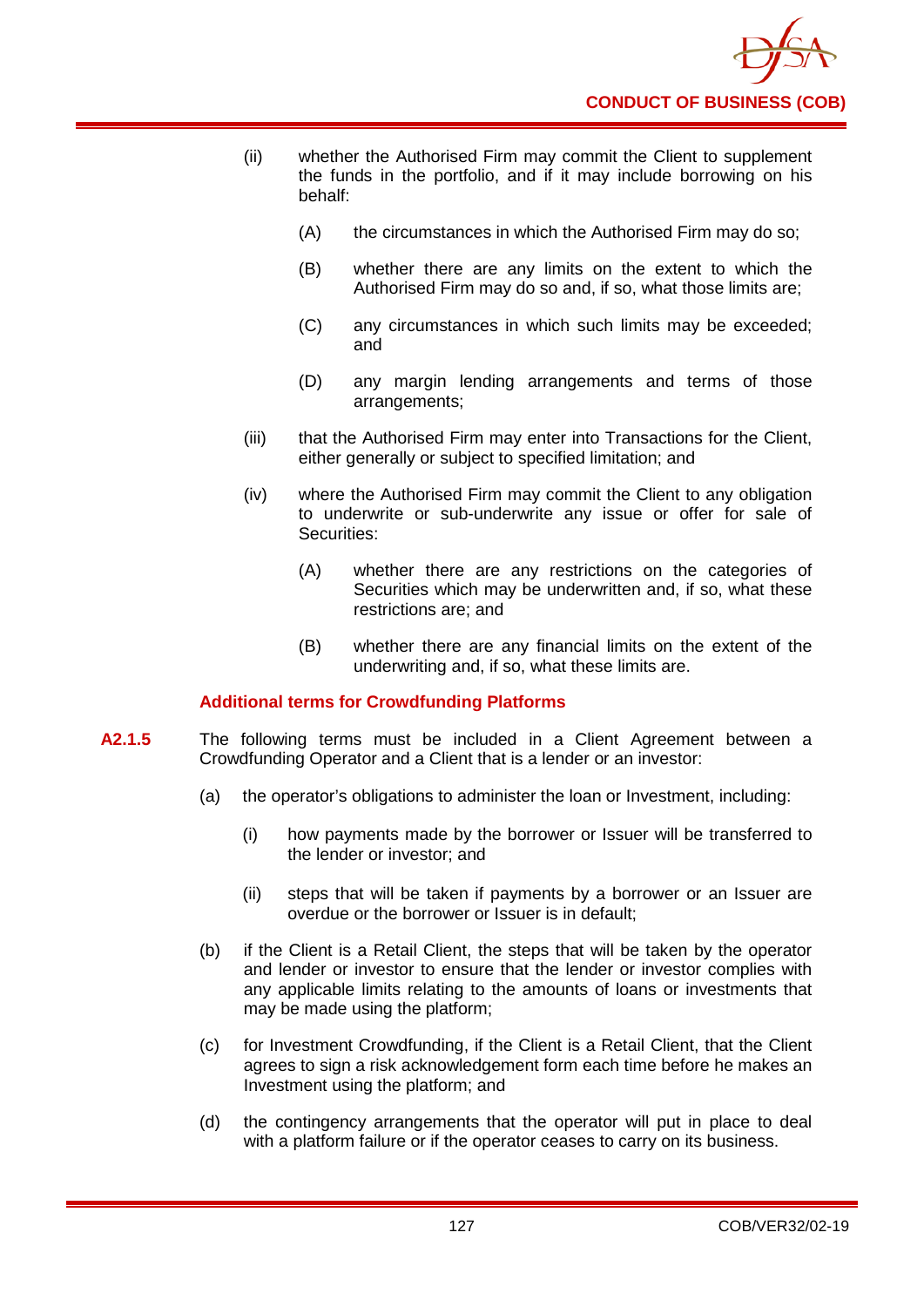

- **A2.1.6** The following terms must be included in a Client Agreement between a Crowdfunding Operator and a Client that is a borrower or an Issuer:
	- (a) a restriction on the borrower or Issuer using any other crowdfunding service to raise funds during the commitment period;
	- (b) a restriction on the borrower or Issuer or any Person that is Connected to the borrower or Issuer, lending or financing, or arranging lending or finance for a lender or an investor using the service;
	- (c) a restriction on the borrower or Issuer advertising its proposal, or soliciting potential lenders or investors, outside the platform during the commitment period;
	- (d) a requirement on the borrower or Issuer to give reasonable advance notice to the operator of any material change affecting the borrower or Issuer, its business or the carrying out of its proposal;
	- (e) the obligations of the borrower or Issuer if there is any material change after funds have been provided; and
	- (f) an obligation on the borrower or Issuer to produce financial statements at least annually.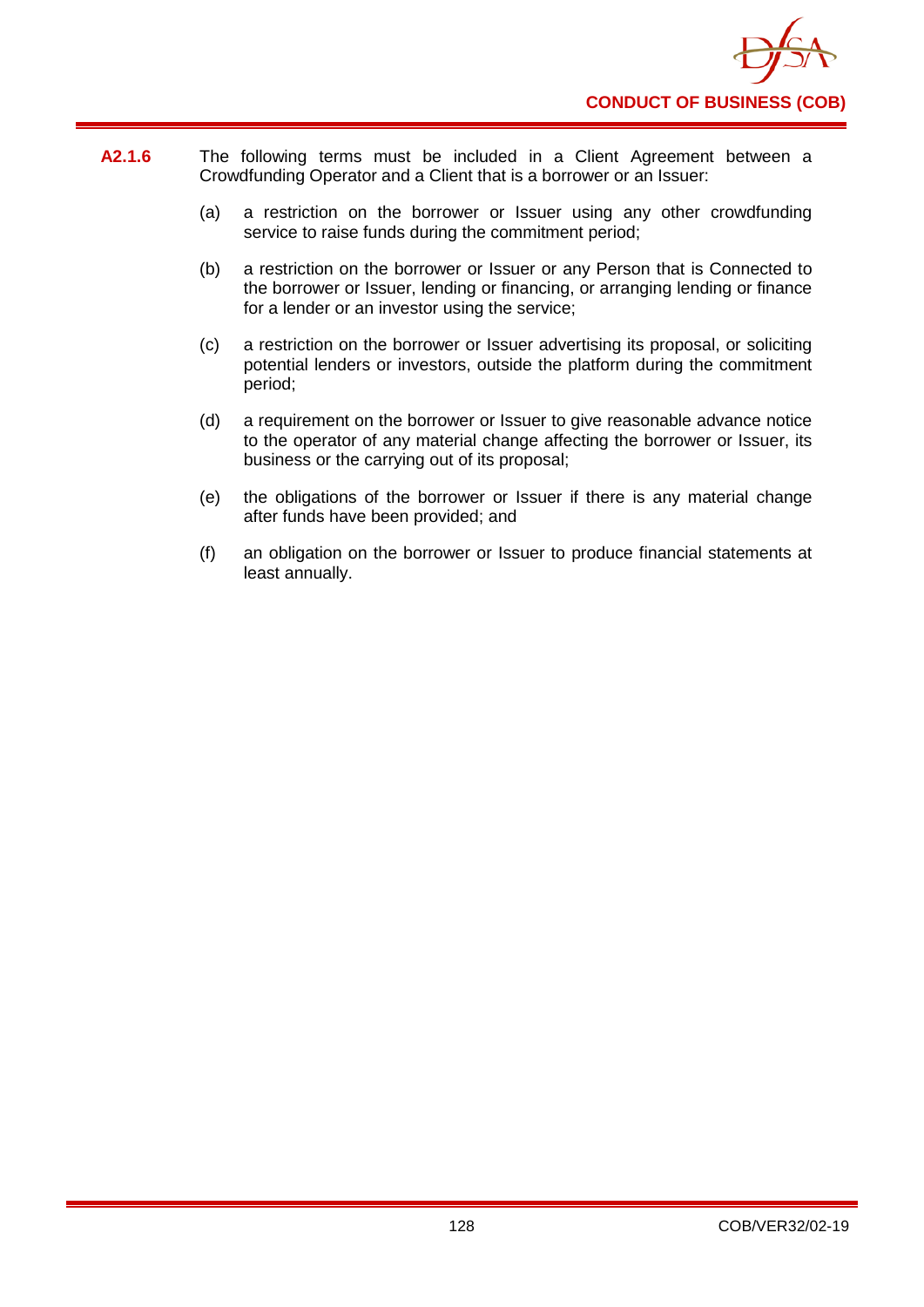

# **APP3 CONFIRMATION OF TRANSACTIONS**

## **A3.1 Content of confirmation notes**

## **General information**

- **A3.1.1** (1) For the purposes of Rule 6.9.2, an Authorised Firm must include the following general information:
	- (a) the Authorised Firm's name and address;
	- (b) whether the Authorised Firm Executed the Transaction as principal or agent;
	- (c) the Client's name, account number or other identifier;
	- (d) a description of the Investment or Fund, including the amount invested or number of units involved;
	- (e) whether the Transaction is a sale or purchase;
	- (f) the price or unit price at which the Transaction was Executed;
	- (g) if applicable, a statement that the Transaction was Executed on an Execution-Only basis;
	- (h) the date and time of the Transaction;
	- (i) the total amount payable and the date on which it is due;
	- (j) the amount of the Authorised Firms charges in connection with the Transaction, including Commission charges and the amount of any Mark-up or Mark-down, Fees, taxes or duties;
	- (k) the amount or basis of any charges shared with another Person or statement that this will be made available on request; and
	- (l) for Collective Investment Funds, at statement that the price at which the Transaction has been Executed is on a Historic Price or Forward Price basis, as the case may be.
	- (2) An Authorised Firm may combine items (f) and (j) in respect of a Transaction where the Client has requested a note showing a single price combining both of these items.

## **Additional information: derivatives**

- **A3.1.2** For the purposes of Rule 6.9.2, and in relation to Transactions in Derivatives, an Authorised Firm must include the following additional information:
	- (a) the maturity, delivery or expiry date of the Derivative;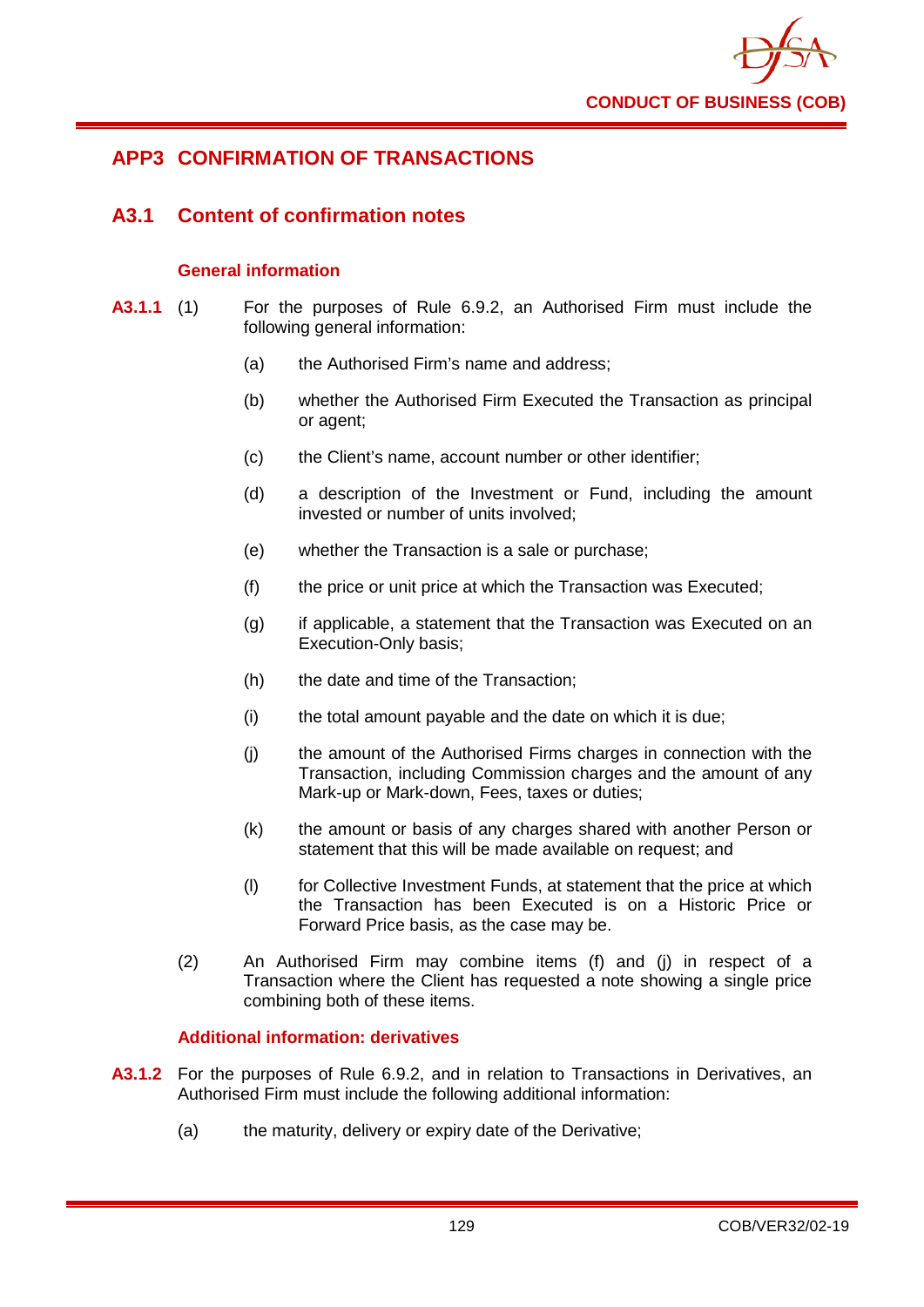

- (b) in the case of an Option, the date of exercise or a reference to the last exercise date;
- (c) whether the exercise creates a sale or purchase in the underlying asset;
- (d) the strike price of the Option; and
- (e) if the Transaction closes out an open Futures position, all essential details required in respect of each contract comprised in the open position and each contract by which it was closed out and the profit or loss to the Client arising out of closing out that position (a difference account).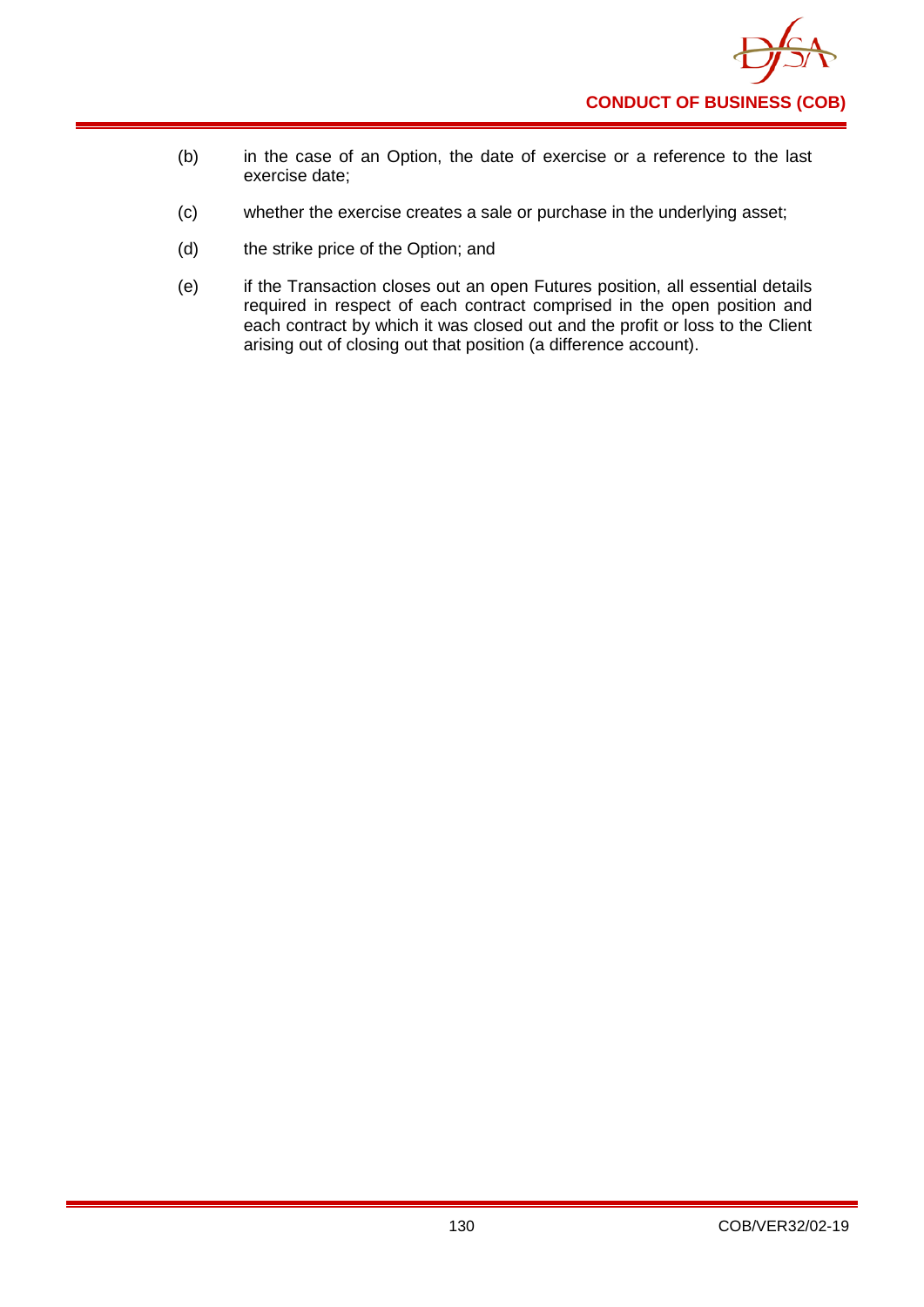

## **APP4 PERIODIC STATEMENTS**

## **A4.1 Content of periodic statements: investment management**

### **General information**

- **A4.1.1** Pursuant to section 6.10, a periodic statement, as at the end of the period covered, must contain the following general information:
	- (a) the number, description and value of each Investment;
	- (b) the amount of cash held;
	- (c) the total value of the portfolio; and
	- (d) a statement of the basis on which the value of each Investment has been calculated.

#### **Additional information: discretionary investment management activities**

- **A4.1.2** In addition to Rule A4.1.1, where an Authorised Firm acts as an Investment Manager on a discretionary basis, the periodic statement must also include the following additional information:
	- (a) a statement of which Investments, if any, were at the closing date loaned to any third party and which Investments, if any, were at that date charged to secure borrowings made on behalf of the portfolio;
	- (b) the aggregate of any interest payments made and income received during the account period in respect of loans or borrowings made during that period;
	- (c) details of each Transaction which have been entered into for the portfolio during the period;
	- (d) the aggregate of Money and details of all Investments transferred into and out of the portfolio during the period;
	- (e) the aggregate of any interest payments, including the dates of their application and dividends or other benefits received by the Authorised Firm for the portfolio during that period;
	- (f) a statement of the aggregate Charges of the Authorised Firm and its Associates; and
	- (g) a statement of the amount of any Remuneration received by the Authorised Firm or its Associates or both from a third party.

## **Additional information: contingent liability investments**

**A4.1.3** In addition to Rules A4.1.1 and A4.1.1.2, in the case where Contingent Liability Investments are involved, an Authorised Firm must include the following additional information: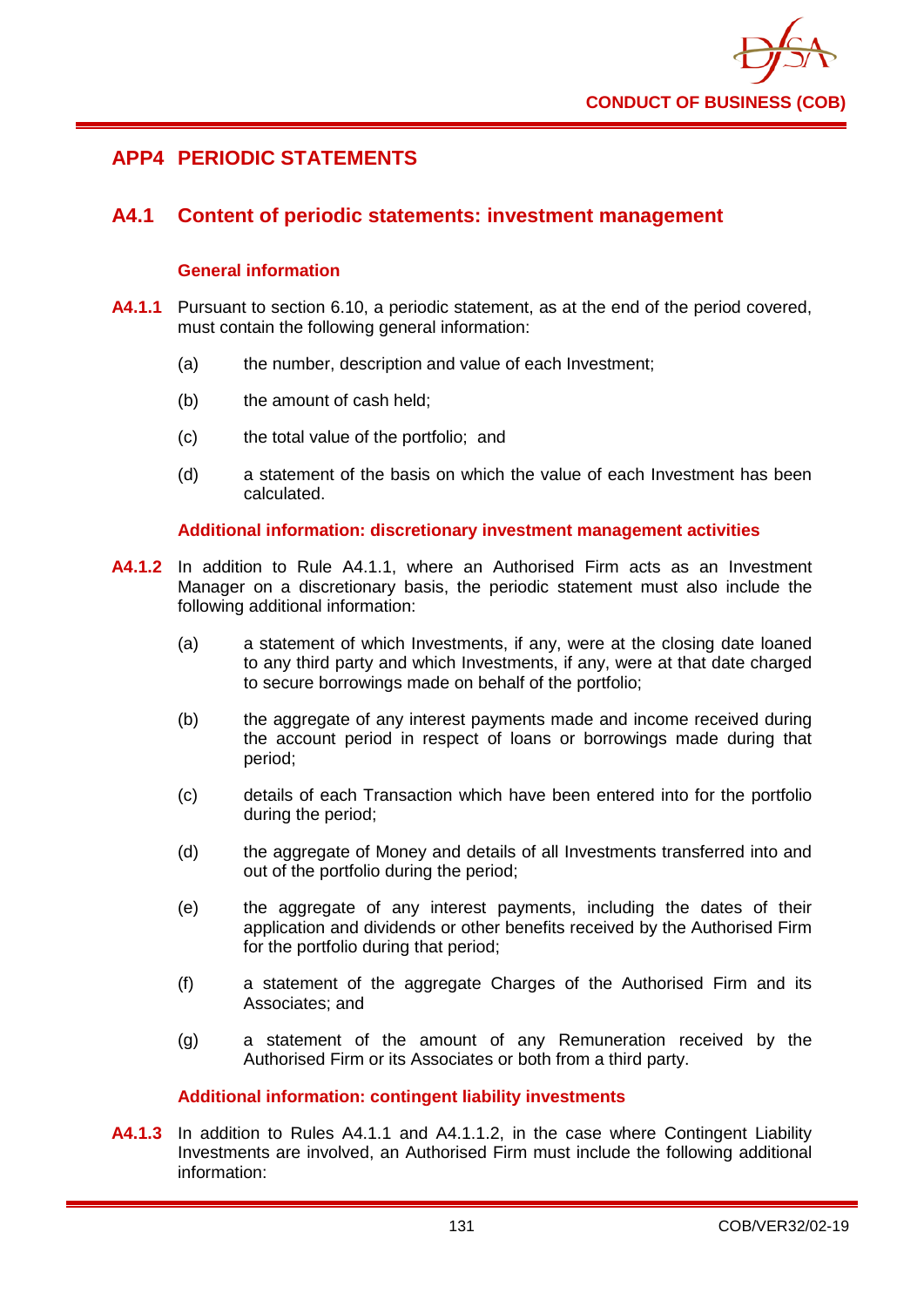

- (a) the aggregate of Money transferred into and out of the portfolio during the valuation period;
- (b) in relation to each open position in the account at the end of the account period, the unrealised profit or loss to the Client (before deducting or adding any Commission which would be payable on closing out);
- (c) in relation to each Transaction Executed during the account period to close out a Client's position, the resulting profit or loss to the Client after deducting or adding any Commission;
- (d) the aggregate of each of the following in, or relating to, the Client's portfolio at the close of business on the valuation date:
	- (i) cash;
	- (ii) Collateral value;
	- (iii) management fees; and
	- (iv) commissions; and
- (e) Option account valuations in respect of each open Option contained in the account on the valuation date stating:
	- (i) the Share, Future, index or other Investment involved;
	- (ii) the trade price and date for the opening Transaction, unless the valuation statement follows the statement for the period in which the Option was opened;
	- (iii) the market price of the contract; and
	- (iv) the exercise price of the contract.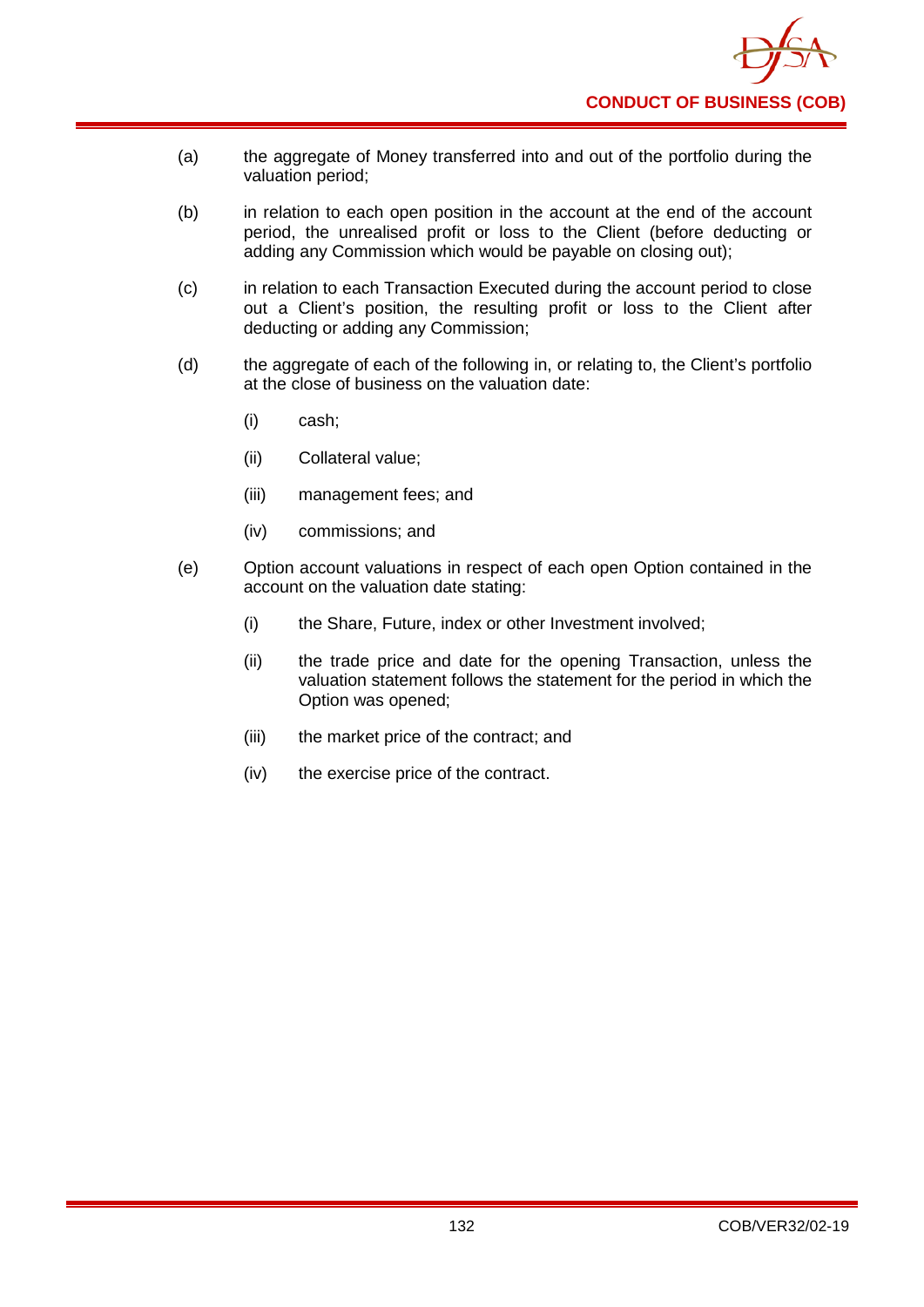

# **APP5 CLIENT MONEY PROVISIONS**

## **A5.1 Application**

**A5.1.1** This appendix applies to an Authorised Firm, in accordance with Rule 6.12.2

## **A5.2 General requirements**

- **A5.2.1** (1) The provisions of this appendix are referred to as the Client Money Provisions.
	- (2) The types of Client described in Rule 6.12.2 are referred to in this appendix as Segregated Clients.
- **A5.2.2** An Authorised Firm which holds or controls Client Money for a Segregated Client must:
	- (a) comply with the Client Money Provisions in relation to that Client Money; and
	- (b) have systems and controls in place to be able to evidence compliance with the Client Money Provisions.

# **A5.3 Payment of client money into client accounts**

- A5.3.1 Where an Authorised Firm holds or controls Client Money it must ensure, except where otherwise provided in section A5.5 that the Client Money is paid into one or more Client Accounts within one day of receipt.
- **A5.3.2** Subject to Rule A5.3.3, an Authorised Firm must not deposit its own Money into a Client Account.
- **A5.3.3** (1) An Authorised Firm may deposit its own Money in a Client Account where:
	- (a) it is a minimum sum required to open the account, or to keep it open;
	- (b) the Money is received by way of mixed remittance provided the Authorised Firm transfers out that part of the payment which is not Client Money within one day of the day on which the Authorised Firm would normally expect the remittance to be cleared;
	- (c) interest credited to the account exceeds the amount payable to Segregated Clients, provided that the Money is removed within twenty five days; or
	- (d) it is to meet a shortfall in Client Money.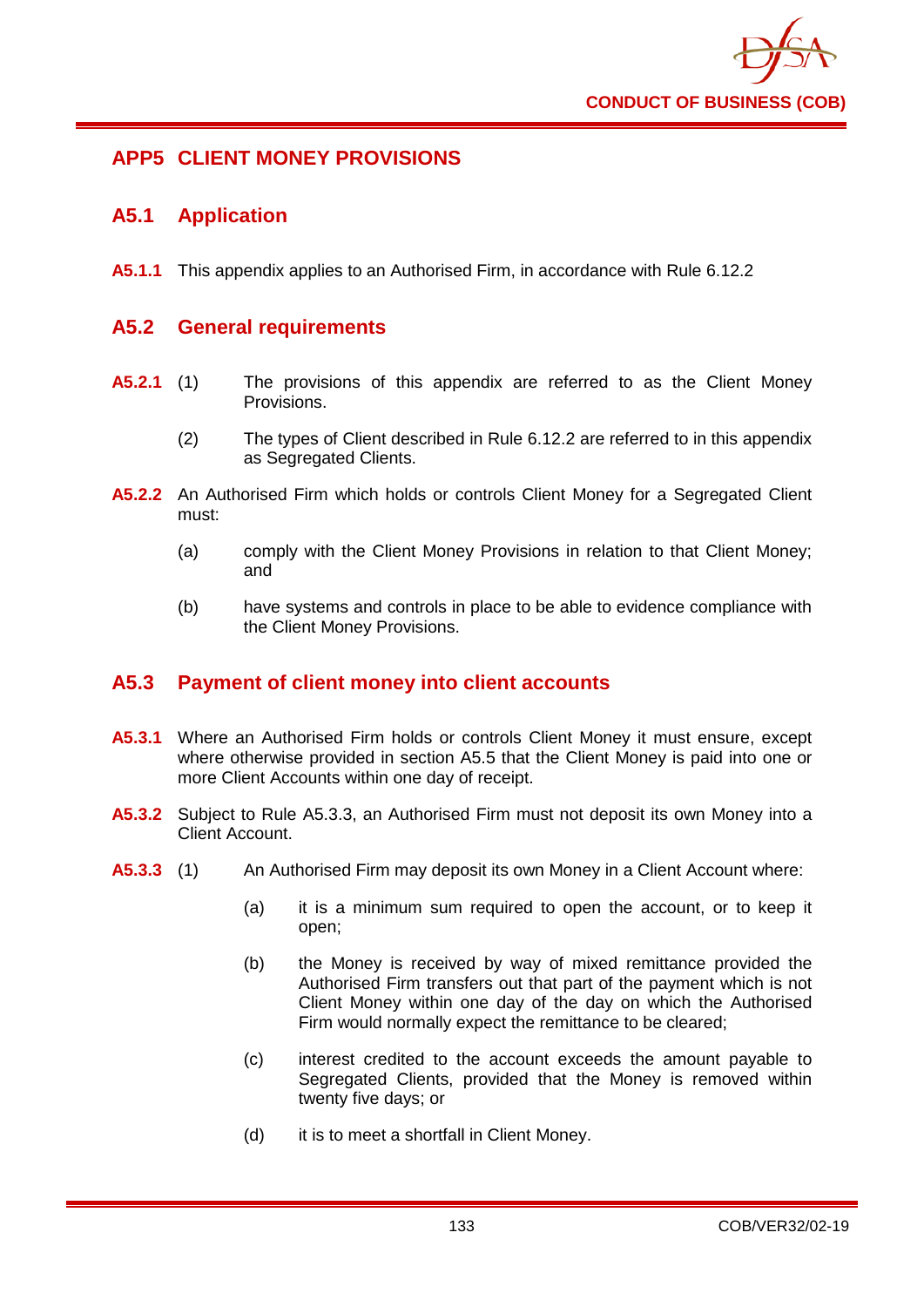- (2) Where an Authorised Firm deposits any Money into a Client Account such Money is Client Money until such time as the Money is withdrawn from the Client Account in accordance with the Client Money Provisions.
- **A5.3.4** An Authorised Firm must maintain systems and controls for identifying Money which must not be in a Client Account and for transferring it without delay.
- **A5.3.5** Where an Authorised Firm is aware that a Person may make a payment of Client Money to the Authorised Firm, it must take reasonable steps:
	- (a) to ensure that such payment of Client Money is directed to a Client Account; and
	- (b) to ensure that the Authorised Firm is notified by that Person of such payment as soon as reasonably practicable.

#### **Guidance**

An Authorised Firm should have procedures for identifying Client Money received by the Authorised Firm, and for promptly recording the receipt of the Money either in the books of account or a register for later posting to the Client cash book and ledger accounts. The procedures should cover Client Money received by the Authorised Firm through the mail, electronically or via agents of the Authorised Firm or through any other means.

## **A5.4 Client accounts**

- **A5.4.1** A Client Account in relation to Client Money is an account which:
	- (a) is held with a Third Party Agent;
	- (b) is established to hold Client Assets;
	- (c) is maintained in the name of;
		- (i) if a Domestic Firm, the Authorised Firm; or
		- (ii) if a non-Domestic Firm, a Nominee Company controlled by the Authorised Firm; and
	- (d) includes the words 'Client Account' in its title.
- **A5.4.2** (1) An Authorised Firm must maintain a master list of all Client Accounts.
	- (2) The master list must detail:
		- (a) the name of the account;
		- (b) the account number;
		- (c) the location of the account;
		- (d) whether the account is currently open or closed; and
		- (e) the date of opening or closure.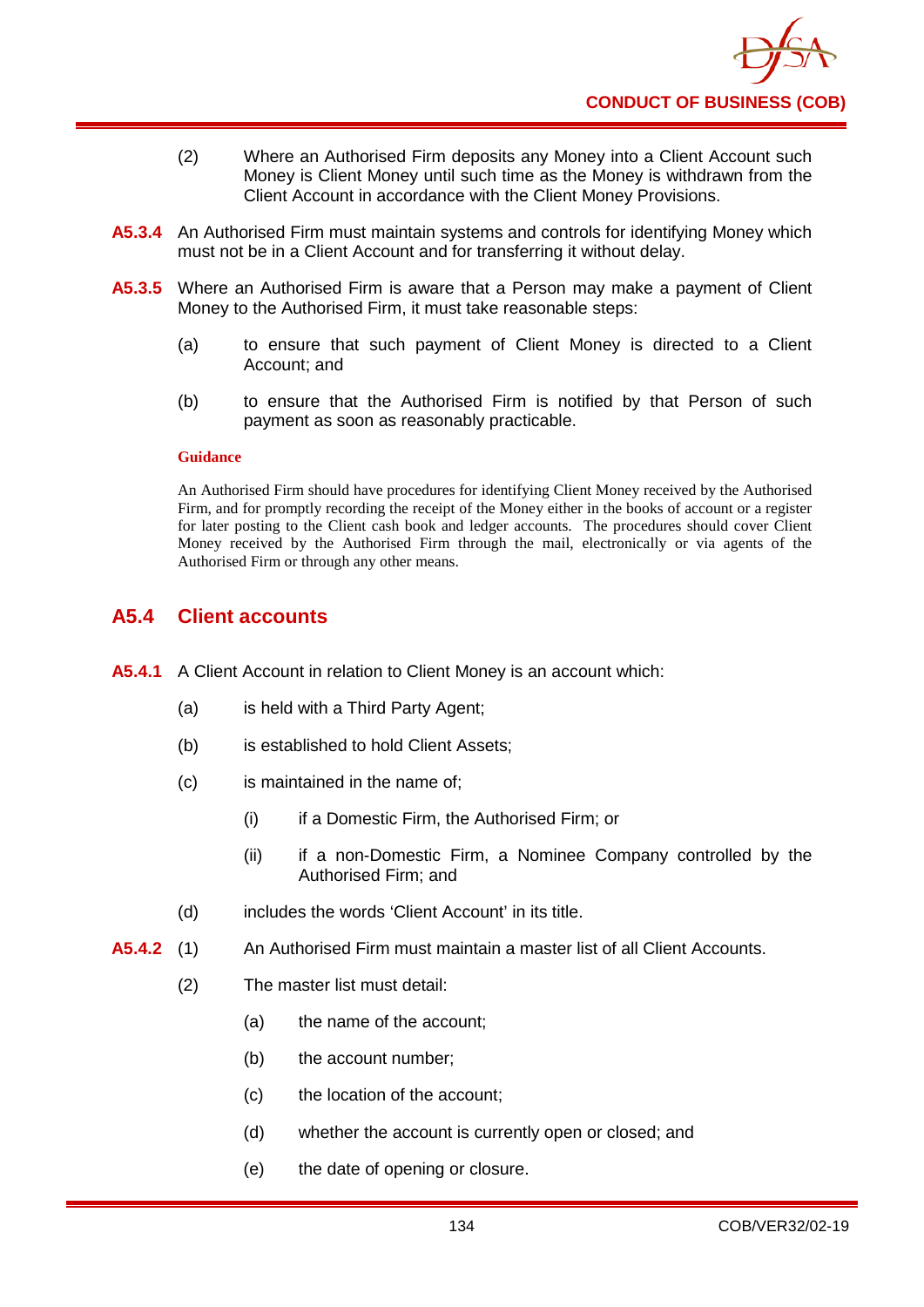(3) The details of the master list must be documented and maintained for at least six years following the closure of an account.

#### **Guidance**

- 1. An Authorised Firm may hold or control Client Money belonging to a Segregated Client in a Client Account solely for that Client. Alternatively, an Authorised Firm may choose to pool that Client Money in a Client Account containing Client Money of more than one Segregated Client.
- 2. The purpose of controlling or holding Client Money in a Client Account is to ensure that Money belonging to Segregated Clients is readily identifiable from Money belonging to the Authorised Firm such that, following a Distribution Event, Segregated Clients will rank highest in line in terms of any subsequent distribution of Client Money in proportion to each Client's valid claim over that that Money.
- 3. Following a Distribution Event, a Segregated Client may not have a valid claim over Client Money held or controlled in a Client Account if that Client Account was not established to hold or control Client Money for that Client or a pool of Clients of which that Client was a part.

# **A5.5 Exceptions to holding client money in client accounts**

- **A5.5.1** The requirement for an Authorised Firm to pay Client Money into a Client Account does not, subject to Rule A5.5.2, apply with respect to such Client Money:
	- (a) received in the form of cheque, or other payable order, until the Authorised Firm, or a Person or account controlled by the Authorised Firm, is in receipt of the proceeds of that cheque;
	- (b) temporarily held by an Authorised Firm before forwarding to a Person nominated by the Client;
	- (c) in connection with a Delivery Versus Payment Transaction where:
		- (i) in respect of a Client purchase, Client Money from the Client will be due to the Authorised Firm within one day upon the fulfilment of a delivery obligation; or
		- (ii) in respect of a Client sale, Client Money will be due to the Client within one day following the Client's fulfilment of a delivery obligation; or
	- (d) held in the Client's own name where the Authorised Firm has a mandate to manage the Money on a discretionary basis.
- **A5.5.2** An Authorised Firm must pay Client Money of the type described in Rule A5.5.1(b) or (c) into a Client Account where it has not fulfilled its delivery or payment obligation within three days of receipt of the Money or Investments unless in the case of the type of Client Money referred to in Rule A5.5.1(c)(ii) it instead safeguards Client Investments at least equal to the value of such Client Money.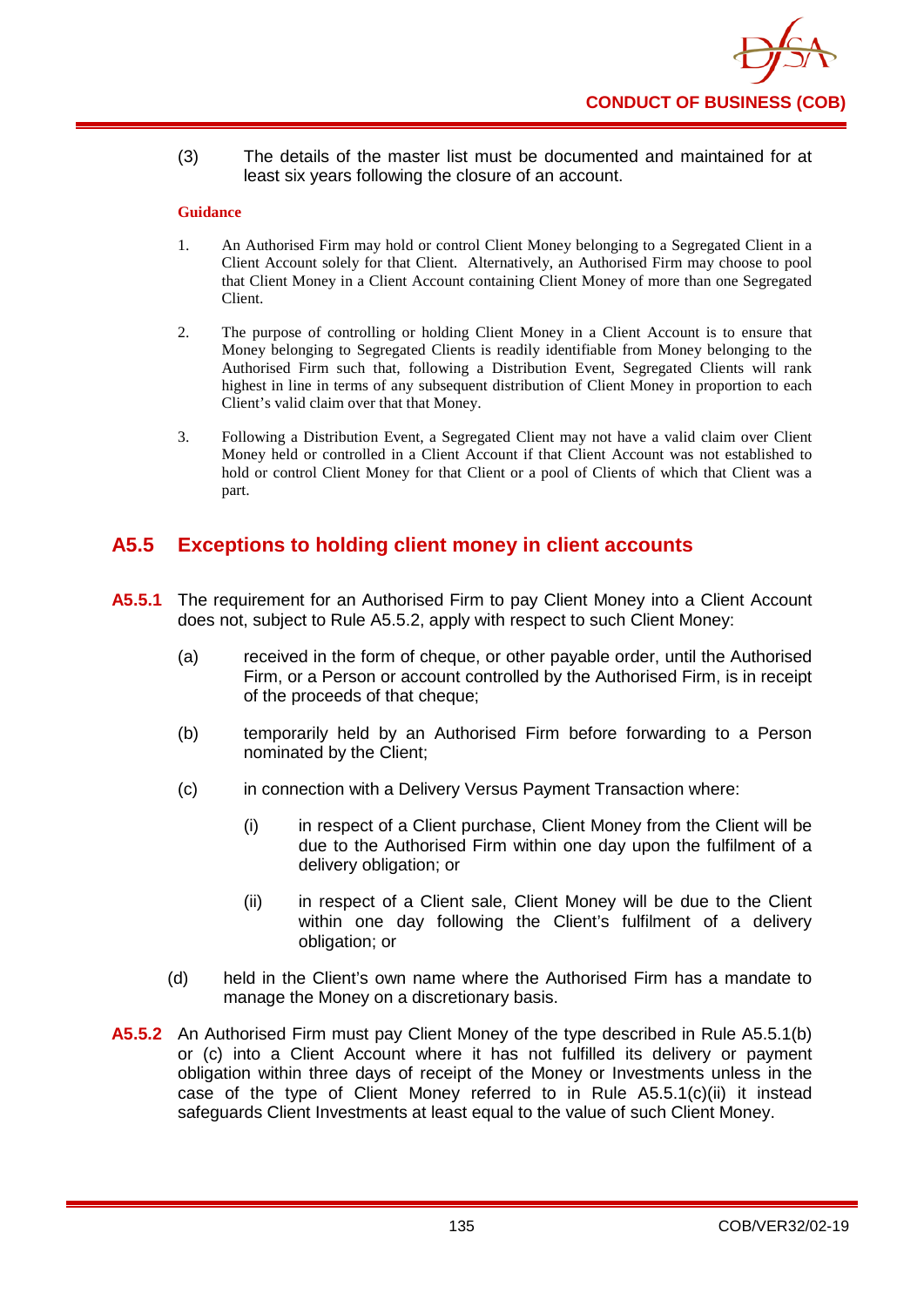

- **A5.5.3** (1) An Authorised Firm must maintain adequate records of all cheques and payment orders received in accordance with Rule A5.5.1(a) including, in respect of each payment, the:
	- (a) date of receipt;
	- (b) name of the Client for whom payment is to be credited; and
	- (c) date when the cheque or payment order was presented to the Authorised Firm's Third Party Agent.
	- (2) The records must be kept for a minimum of six years.

## **A5.6 Appointment of a third party agent**

- **A5.6.1** (1) An Authorised Firm may only pay, or permit to be paid, Client Money to a Third Party Agent in accordance with Rule A5.7.1 where it has undertaken a prior assessment of the suitability of that agent and concluded on reasonable grounds that the Third Party Agent is suitable to hold that Client Money in a Client Account.
	- (2) When assessing the suitability of the Third Party Agent, the Authorised Firm must ensure that the Third Party Agent will provide protections equivalent to the protections conferred by this appendix.
	- (3) An Authorised Firm must have systems and controls in place to ensure that the Third Party Agent remains suitable.
- **A5.6.2** An Authorised Firm must be able to demonstrate to the DFSA's satisfaction the grounds upon which the Authorised Firm considers the Third Party Agent to be suitable to hold that Client Money.

#### **Guidance**

When assessing the suitability of a Third Party Agent, an Authorised Firm should have regard to:

- a. its credit rating;
- b. its capital and financial resources in relation to the amount of Client Money held;
- c. the insolvency regime of the jurisdiction in which it is located;
- d. its regulatory status and history;
- e. its Group structure; and
- f. its use of agents and service providers.

# **A5.7 Payment of client money to a third party agent**

**A5.7.1** (1) Subject to Rule A5.7.3, an Authorised Firm may only pass, or permit to be passed, a Segregated Client's Money to a Third Party Agent if: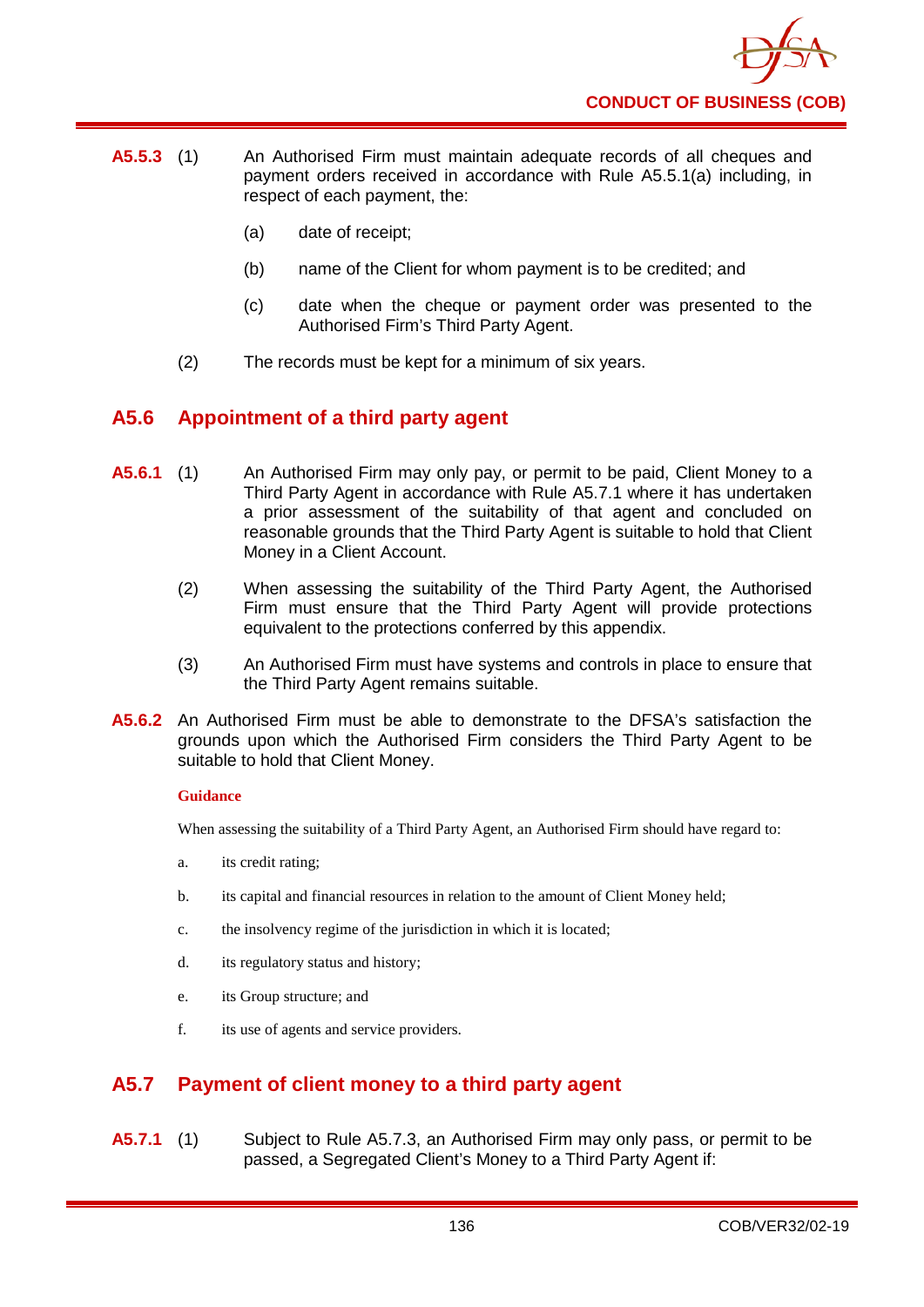- (a) the Client Money is to be used in respect of a Transaction or series or Transactions for that Client;
- (b) the Client Money is to be used to meet an obligation of that Client; or
- (c) the Third Party Agent is a bank or a Regulated Financial Institution which is authorised to accept or take Deposits.
- (2) In respect of (1)(a) and (b), an Authorised Firm must not hold any excess Client Money with the Third Party Agent longer than necessary to effect a Transaction or satisfy the Client's obligation.
- **A5.7.2** When an Authorised Firm opens a Client Account with a Third Party Agent it must obtain, within a reasonable period, a written acknowledgement from the Third Party Agent stating that:
	- (a) all Money standing to the credit of the account is held by the Authorised Firm as agent and that the Third Party Agent is not entitled to combine the account with any other account or to exercise any charge, mortgage, lien, right of set-off or counterclaim against Money in that account in respect of any sum owed to it on any other account of the Authorised Firm; and
	- (b) the title of the account sufficiently distinguishes that account from any account containing Money that belongs to the Authorised Firm, and is in the form requested by the Authorised Firm.

#### **Guidance**

The DFSA would consider twenty days as being a reasonable period for an Authorised Firm to receive a written acknowledgement from the Third Party Agent.

**A5.7.3** If the Third Party Agent does not provide the acknowledgement referred to in Rule A5.7.2 within a reasonable period, the Authorised Firm must refrain from making further deposits of Client Money with that Third Party Agent and withdraw any Client Money standing to the credit of that Client Account.

# **A5.8 Payment of client money from client accounts**

- **A5.8.1** An Authorised Firm must have procedures for ensuring all withdrawals from a Client Account are authorised.
- **A5.8.2** Subject to Rule A5.8.3, a Segregated Client's Client Money must remain in a Client Account until it is:
	- (a) due and payable to the Authorised Firm;
	- (b) paid to the Client on whose behalf the Client Money is held;
	- (c) paid in accordance with a Client instruction on whose behalf the Client Money is held;
	- (d) required to meet the payment obligations of the Client on whose behalf the Client Money is held; or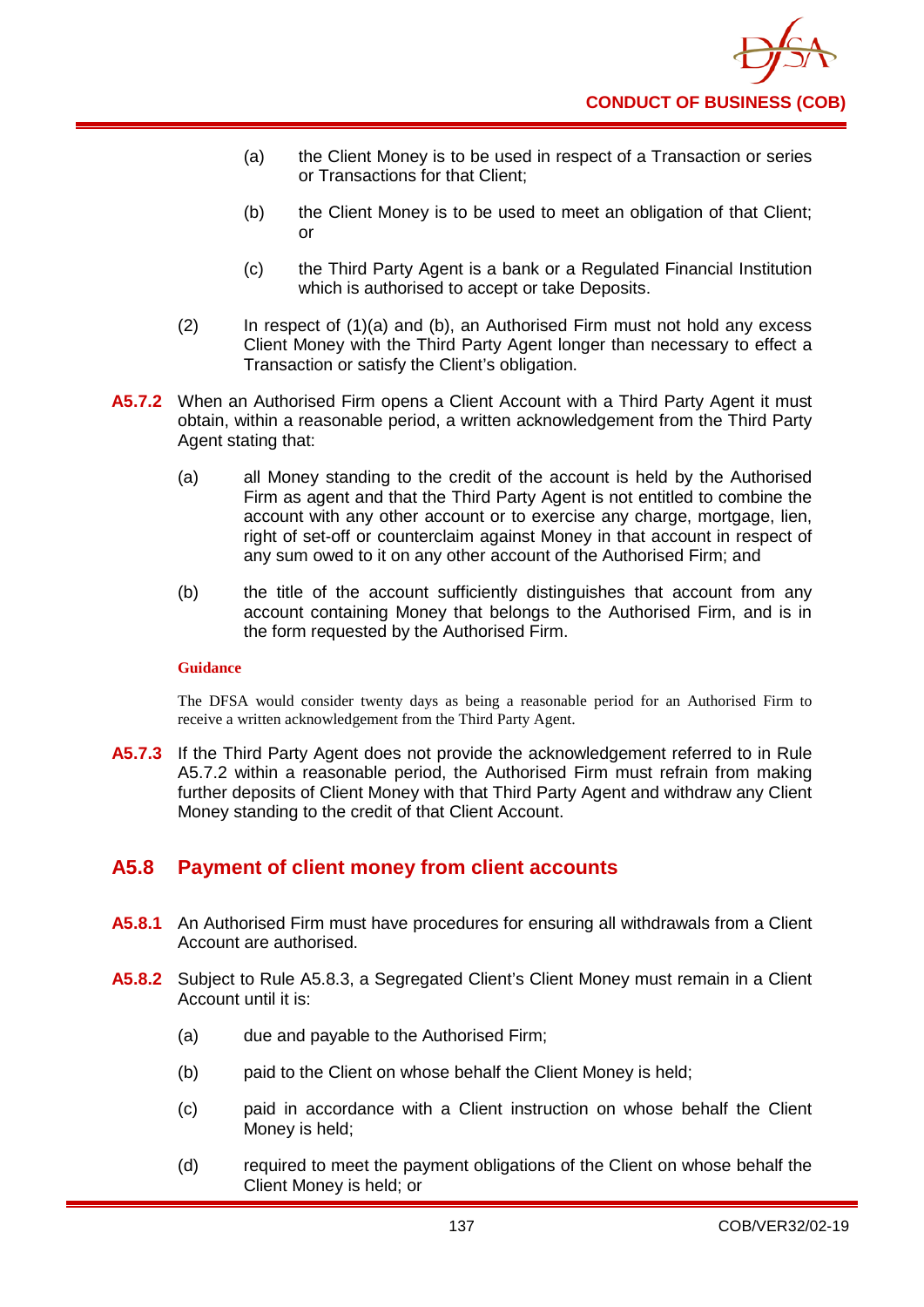- (e) paid out in circumstances that are otherwise authorised by the DFSA.
- **A5.8.3** Money paid out by way of cheque or other payable order under Rule A5.8.2 must remain in a Client Account until the cheque or payable order is presented to the Client's bank and cleared by the paying agent.
- **A5.8.4** An Authorised Firm must not use Client Money belonging of one Client to satisfy an obligation of another Client.

#### **Guidance**

The effect of Rule A5.8.4 is that an Authorised Firm would be required to deposit its own Money into a Client Account to remedy a shortfall arising from a client debit balance.

**A5.8.5** An Authorised Firm must have a system for ensuring no off-setting or debit balances occur on Client Accounts.

## **A5.9 Client disclosure**

- **A5.9.1** Before, or as soon as reasonably practicable after, an Authorised Firm receives Client Money belonging to a Segregated Client, it must disclose to the Client on whose behalf the Client Money is held:
	- (a) the basis and any terms governing the way in which the Client Money will be held;
	- (b) that the Client is subject to the protection conferred by the DFSA's Client Money Provisions and as a consequence:
		- (i) this Money will be held separate from Money belonging to the Authorised Firm; and
		- (ii) in the event of the Authorised Firm's insolvency, winding up or other Distribution Event stipulated by the DFSA, the Client's Money will be subject to the DFSA's Client Money Distribution Rules;
	- (c) whether interest is payable to the Client and, if so, on what terms;
	- (d) if applicable, that the Client Money may be held in a jurisdiction outside the DIFC and the market practices, insolvency and legal regime applicable in that jurisdiction may differ from the regime applicable in the DIFC;
	- (e) if applicable, details about how any Client Money arising out of Islamic Financial Business are to be held;
	- (f) if applicable, that the Authorised Firm holds or intends to hold the Client Money in a Client Account with a Third Party Agent which is in the same Group as the Authorised Firm; and
	- (g) details of any rights which the Authorised Firm may have to realise Client Money held on behalf of the Client in satisfaction of a default by the Client or otherwise, and of any rights which the Authorised Firm may have to close out or liquidate contracts or positions in respect of any of the Client's Investments.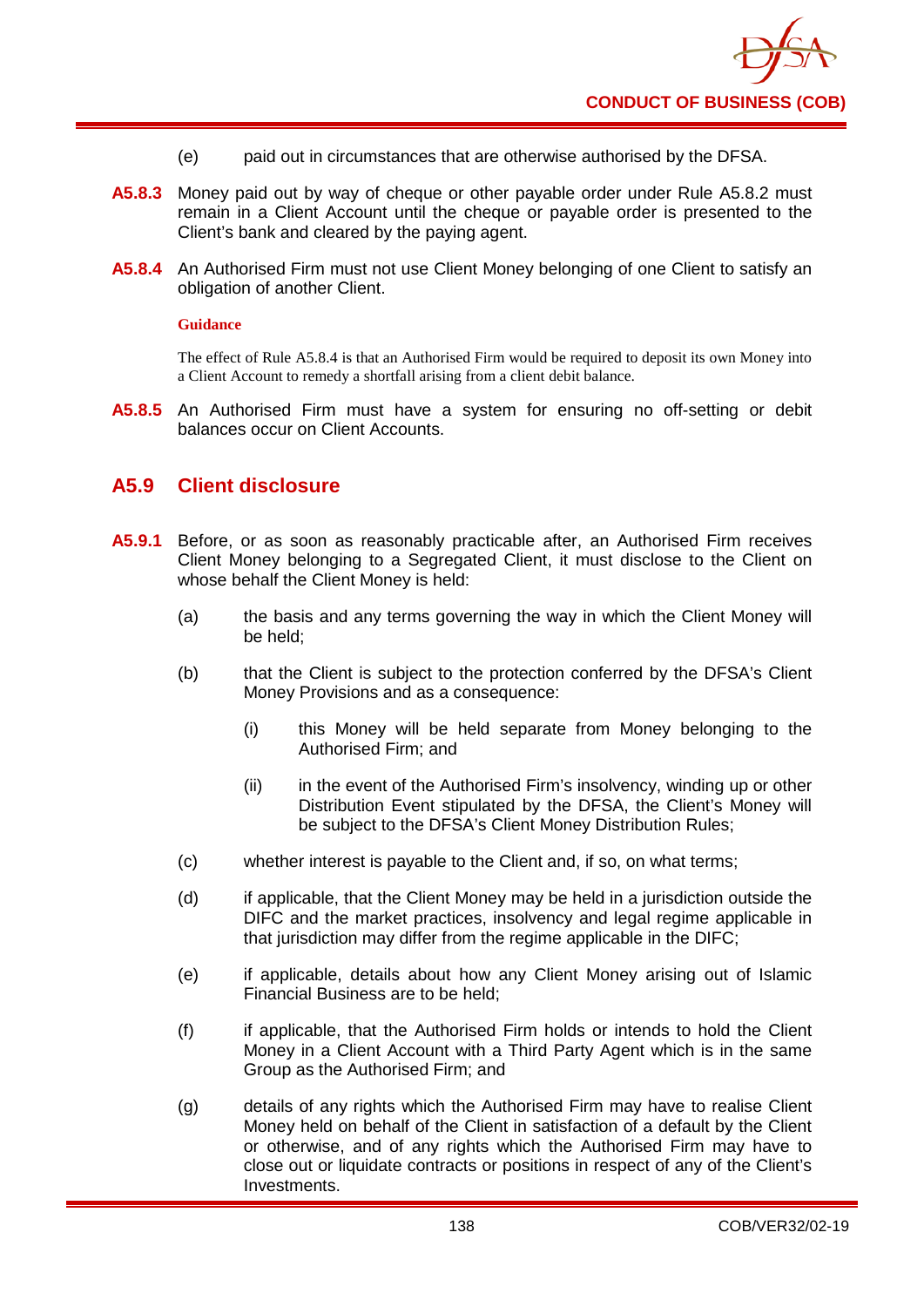

# **A5.10 Client reporting**

- **A5.10.1** (1) In relation to a Client to whom the Client Money Provisions are applicable, an Authorised Firm must send a statement to a Retail Client at least monthly or in the case of a Professional Client, at other intervals as agreed in writing with the Professional Client.
	- (2) The statement must include:
		- (a) the Client's total Client Money balances held by the Authorised Firm reported in the currency in which the Client Money is held, or the relevant exchange rate if not reported in the currency in which the Money is held;
		- (b) the amount, date and value of each credit and debit paid into and out of the account since the previous statement; and
		- (c) any interest earned or charged on the Client Account since the previous statement.
	- (3) The statement sent to the Client must be prepared within 25 days of the statement date.

## **A5.11 Reconciliation**

- **A5.11.1** (1) An Authorised Firm must maintain a system to ensure that accurate reconciliations of the Client Accounts are carried out at least every 25 days.
	- (2) The reconciliation must include:
		- (a) a full list of individual Segregated Client credit ledger balances, as recorded by the Authorised Firm;
		- (b) a full list of individual Segregated Client debit ledger balances, as recorded by the Authorised Firm;
		- (c) a full list of unpresented cheques and outstanding lodgements;
		- (d) a full list of Client Account cash book balances; and
		- (e) formal statements from Third Party Agents showing account balances as at the date of reconciliation.
	- (3) An Authorised Firm must:
		- (a) reconcile the individual credit ledger balances, Client Account cash book balances, and the Third Party Agent Client Account balances;
		- (b) check that the balance in the Client Accounts as at the close of business on the previous day was at least equal to the aggregate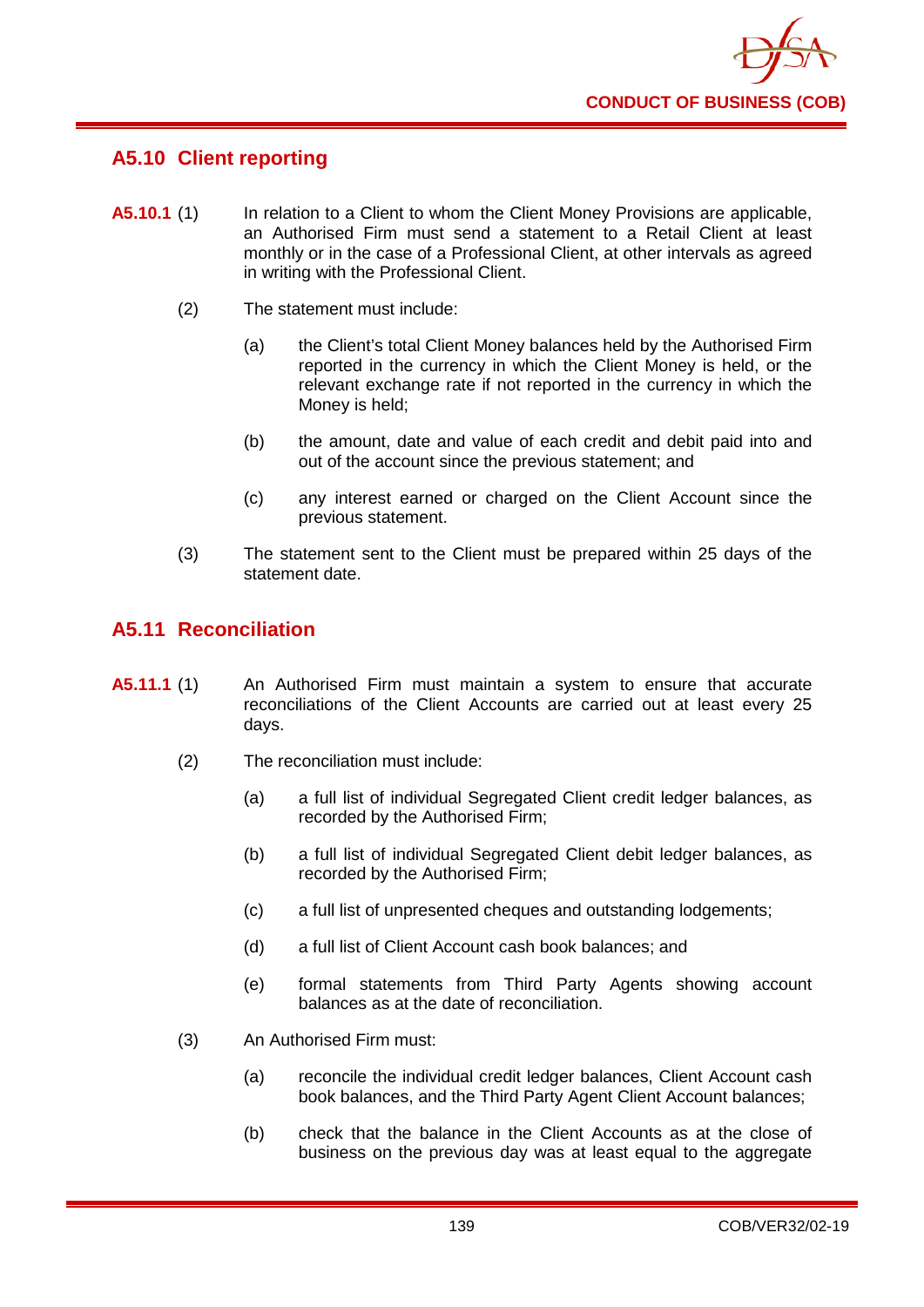

balance of individual credit ledger balances as at the close of business on the previous day; and

- (c) ensure that all shortfalls, excess balances and unresolved differences, other than differences arising solely as a result of timing differences between the accounting systems of the Third Party Agent and the Authorised Firm, are investigated and, where applicable, corrective action taken as soon as possible.
- (4) An Authorised Firm must perform the reconciliations in (3) within 10 days of the date to which the reconciliation relates.

#### **Guidance**

When performing the reconciliations, an Authorised Firm should:

- a. include in the credit ledger balances:
	- i. unallocated Client Money;
	- ii. dividends received and interest earned and allocated;
	- iii. sale proceeds which have been received by the Authorised Firm and the Client has delivered the Investments or the Authorised Firm holds or controls the Investment; and
	- iv. Money paid by the Client in respect of a purchase where the Authorised Firm has not remitted the Money to the counterparty or delivered the Investment to the Client; and
- b. deduct from the credit ledger balances:
	- i. Money owed by the client in respect of unpaid purchases by or for the Client if delivery of those Investments has been made to the Client; and
	- ii. Money remitted to the Client in respect of sales transactions by or for the Client if the Client has not delivered the Investments.

#### **A5.11.2** An Authorised Firm must ensure that the process of reconciliation does not give rise to a conflict of interest.

#### **Guidance**

When performing reconciliations, an Authorised Firm should maintain a clear separation of duties to ensure that an employee with responsibility for operating Client Accounts, or an employee that has the authority to make payments, does not perform the reconciliations under Rule A5.11.1

- **A5.11.3** (1) Reconciliation performed in accordance with Rule A5.11.1 must be reviewed by a member of the Authorised Firm who has adequate seniority.
	- (2) The individual referred to in (1) must provide a written statement confirming the reconciliation has been undertaken in accordance with the requirements of this section.
- **A5.11.4** The Authorised Firm must notify the DFSA where there has been a material discrepancy with the reconciliation which has not been rectified.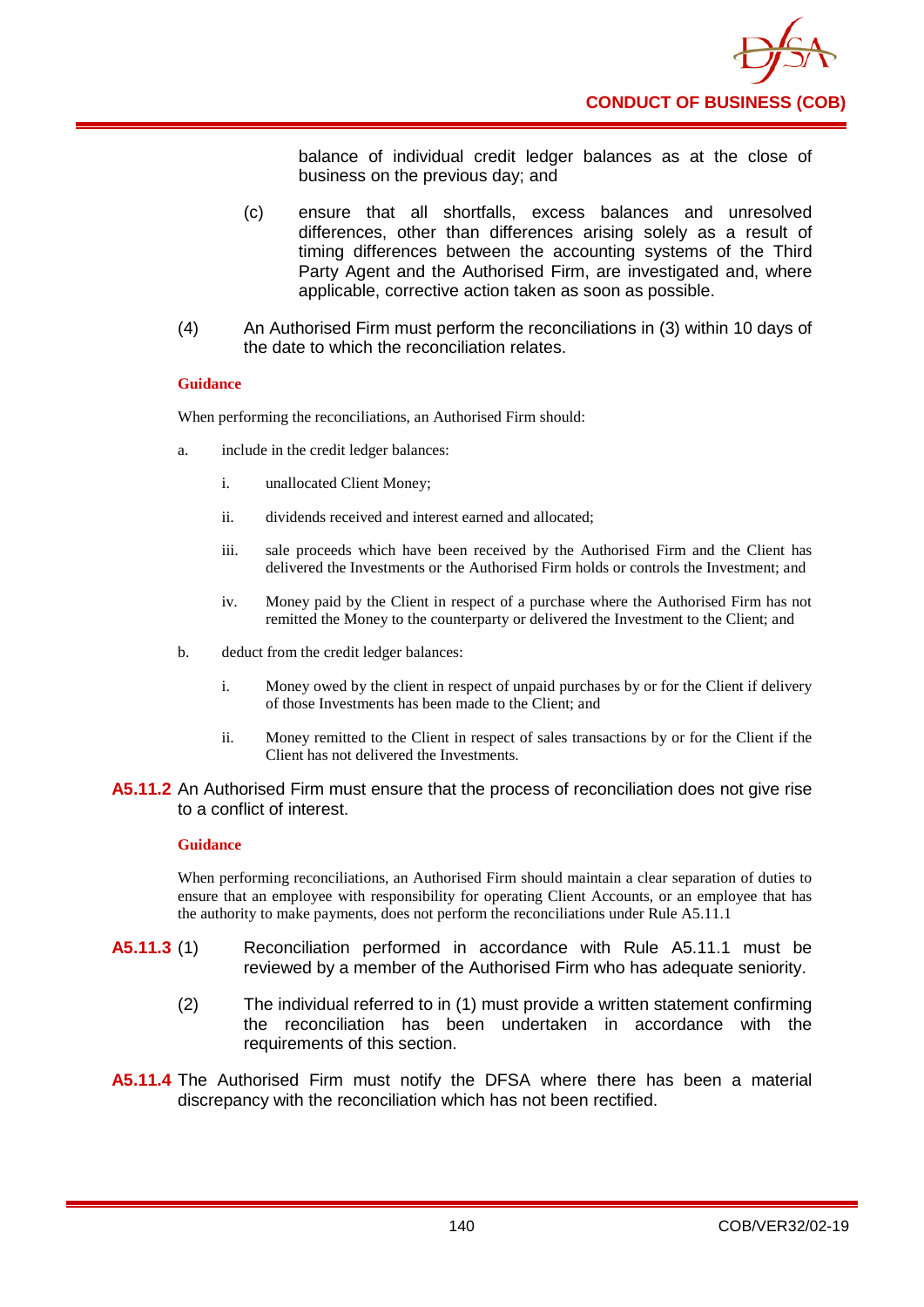

A material discrepancy includes discrepancies which have the cumulative effect of being material, such as longstanding discrepancies.

# **A5.12 Auditor's reporting requirements**

### **Guidance**

In accordance with GEN chapter 8, an Authorised Firm which holds or controls Client Money for Segregated Clients must arrange for a Client Money Auditor's Report to be submitted to the DFSA on an annual basis.

## **A5.13 Client money distribution rules**

- **A5.13.1** This section is referred to as the Client Money Distribution Rules and to the extent that these Rules are inconsistent with part 5.52 of the DIFC Insolvency Regulations, and the DIFC Preferential Creditor Regulations, these Rules will prevail.
- **A5.13.2** Following a Distribution Event, the Authorised Firm must distribute Money in the following order of priorities:
	- (a) firstly, in relation to Client Money held in a Client Account on behalf of Segregated Clients, claims relating to that Money must be paid to each Segregated Client in full or, where insufficient funds are held in a Client Account, proportionately, in accordance with each Segregated Client's valid claim over that Money;
	- (b) secondly, where the amount of Client Money in a Client Account is insufficient to satisfy the claims of Segregated Clients in respect of that Money, or not being immediately available to satisfy such claims, all other Money held by the Authorised Firm must be used to satisfy any outstanding amounts remaining payable to Segregated Clients but not satisfied from the application of (a) above;
	- (c) thirdly, upon resolution of claims in relation to Segregated Clients, any Money remaining with the Authorised Firm must be paid to each Client in full or, where insufficient funds are held by the Authorised Firm, proportionately, in accordance with each Client's valid claim over that Money; and
	- (d) fourthly, upon satisfaction of all claims in (a), (b) and (c) above, in the event of:
		- (i) the appointment of a liquidator, receiver or administrator, or trustee in bankruptcy over the Authorised Firm, payment must be made accordance with the Insolvency Law 2009; or
		- (ii) all other Distribution Events, payment must be made in accordance with the direction of the DFSA.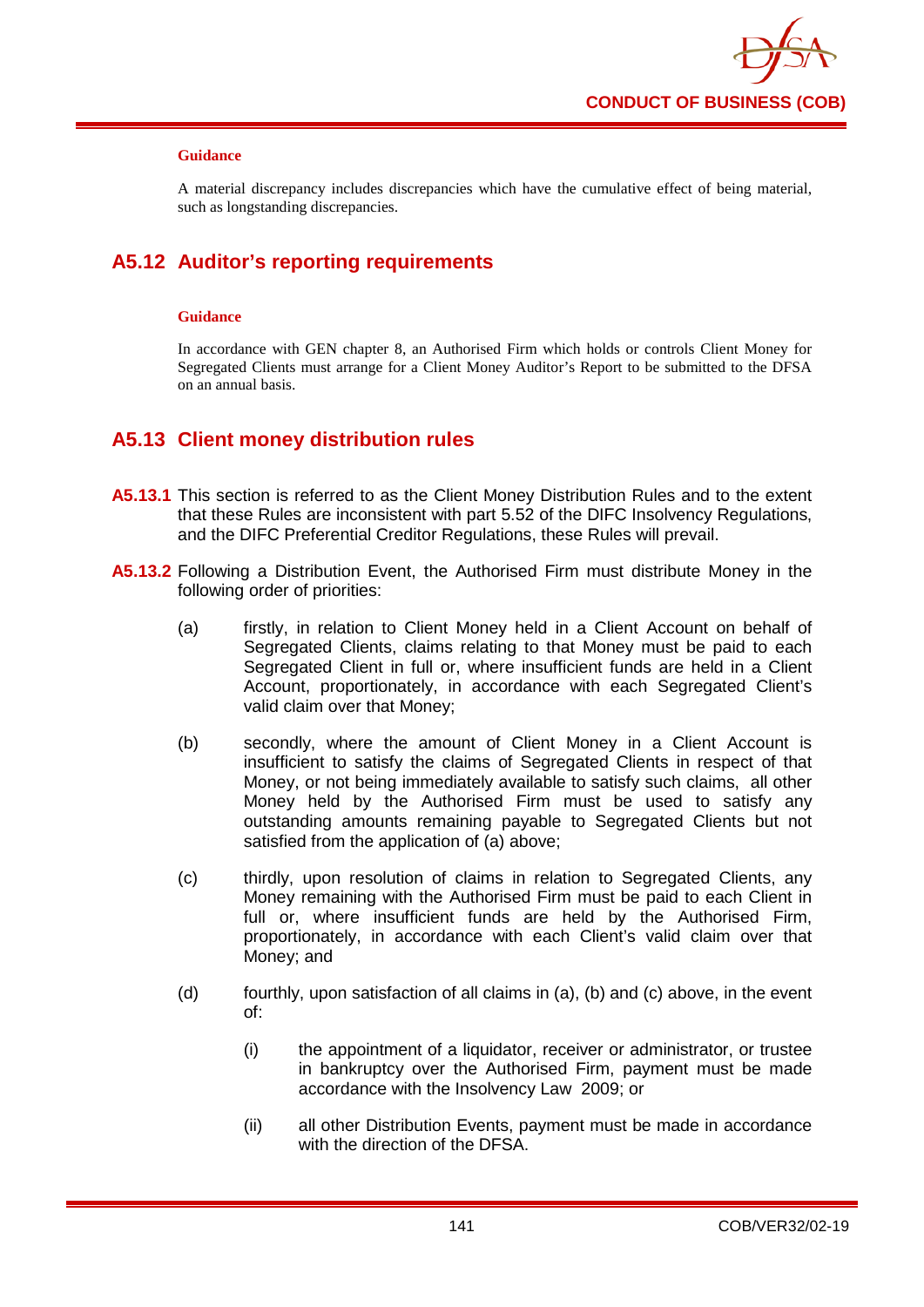

A Segregated Client would not have a valid claim over Client Money held in a Client Account if that Client Account was not established to hold Client Money for that Client.

**A5.13.3** Following a Distribution Event, an Authorised Firm must sell all Collateral and use the proceeds of the sale to satisfy claims made in accordance with Rule A5.13.2

# **A5.14 Failure to comply with this appendix**

**A5.14.1** An Authorised Firm which becomes aware that it does not comply with any Rule in this appendix must, within one day, give notice of that fact to the DFSA.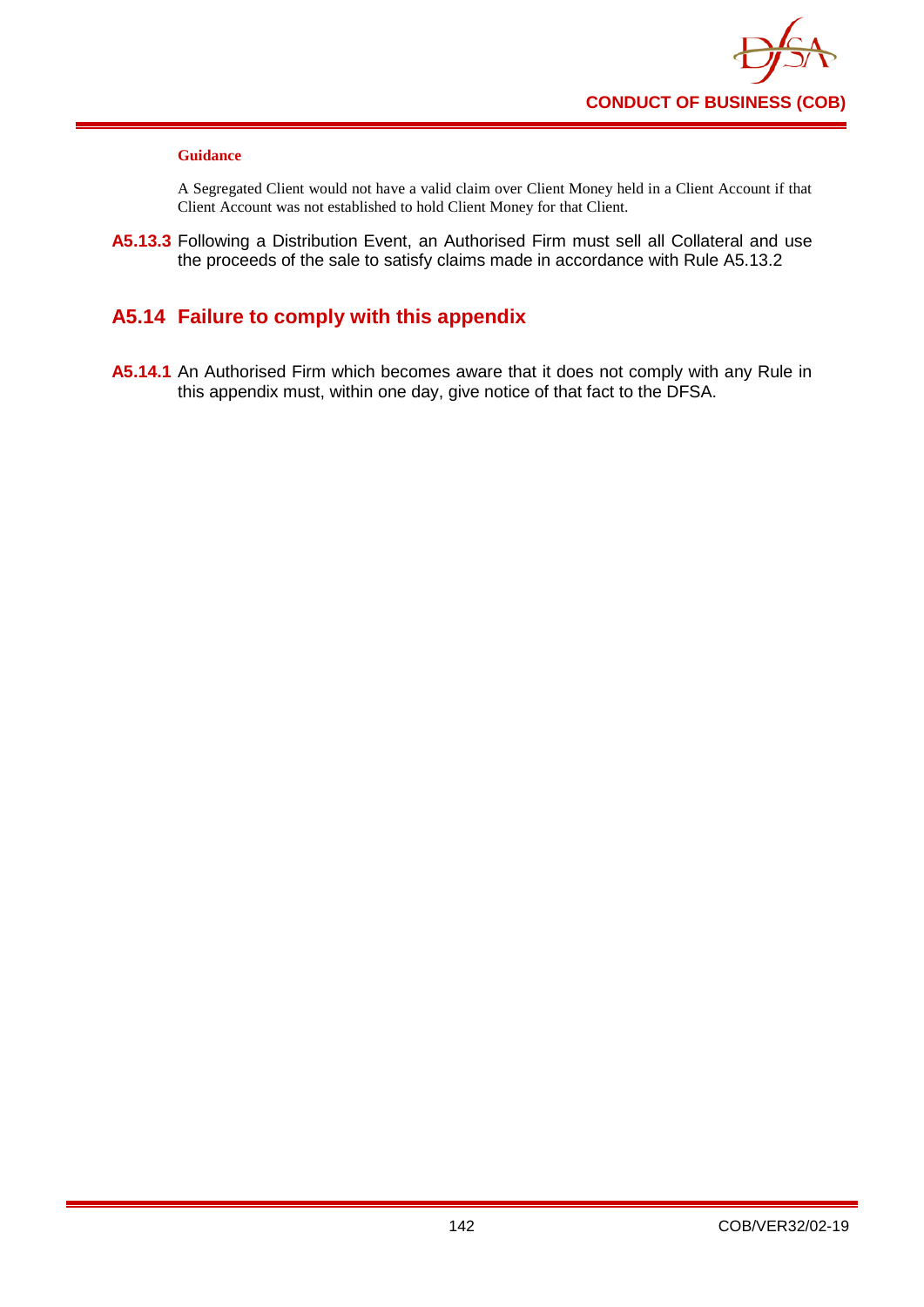

# **APP6 SAFE CUSTODY PROVISIONS**

## **A6.1 Application**

**A6.1.1** This appendix applies to an Authorised Firm in accordance with Rule 6.13.3.

## **A6.2 General requirements**

- **A6.2.1** The provisions of this appendix are referred to as the Safe Custody Provisions.
- **A6.2.2** An Authorised Firm must:
	- (a) comply with the Safe Custody Provisions; and
	- (b) have adequate systems and controls in place to be able to evidence compliance with the Safe Custody Provisions.

## **A6.3 Recording, registration and holding requirements**

- **A6.3.1** An Authorised Firm which Provides Custody or holds or controls Client Investments must ensure that Safe Custody Investments are recorded, registered and held in an appropriate manner to safeguard and control such property.
- **A6.3.2** Subject to Rule A6.4.1, an Authorised Firm which Provides Custody or holds or controls Client Investments must record, register and hold Safe Custody Investments separately from its own Investments.

## **A6.4 Client accounts in relation to Client Investments**

- **A6.4.1** An Authorised Firm which Provides Custody or holds or controls Client Investments must register or record all Safe Custody Investments in the legal title of:
	- (a) a Client Account; or
	- (b) the Authorised Firm where, due to the nature of the law or market practice, it is not feasible to do otherwise.
- **A6.4.2** A Client Account in relation to Client Investments is an account which:
	- (a) is held with a Third Party Agent or by an Authorised Firm which is authorised under its Licence to provide Custody;
	- (b) is established to hold Client Assets;
	- (c) when held by a Third Party Agent, is maintained in the name of;
		- (i) if a Domestic Firm, the Authorised Firm; or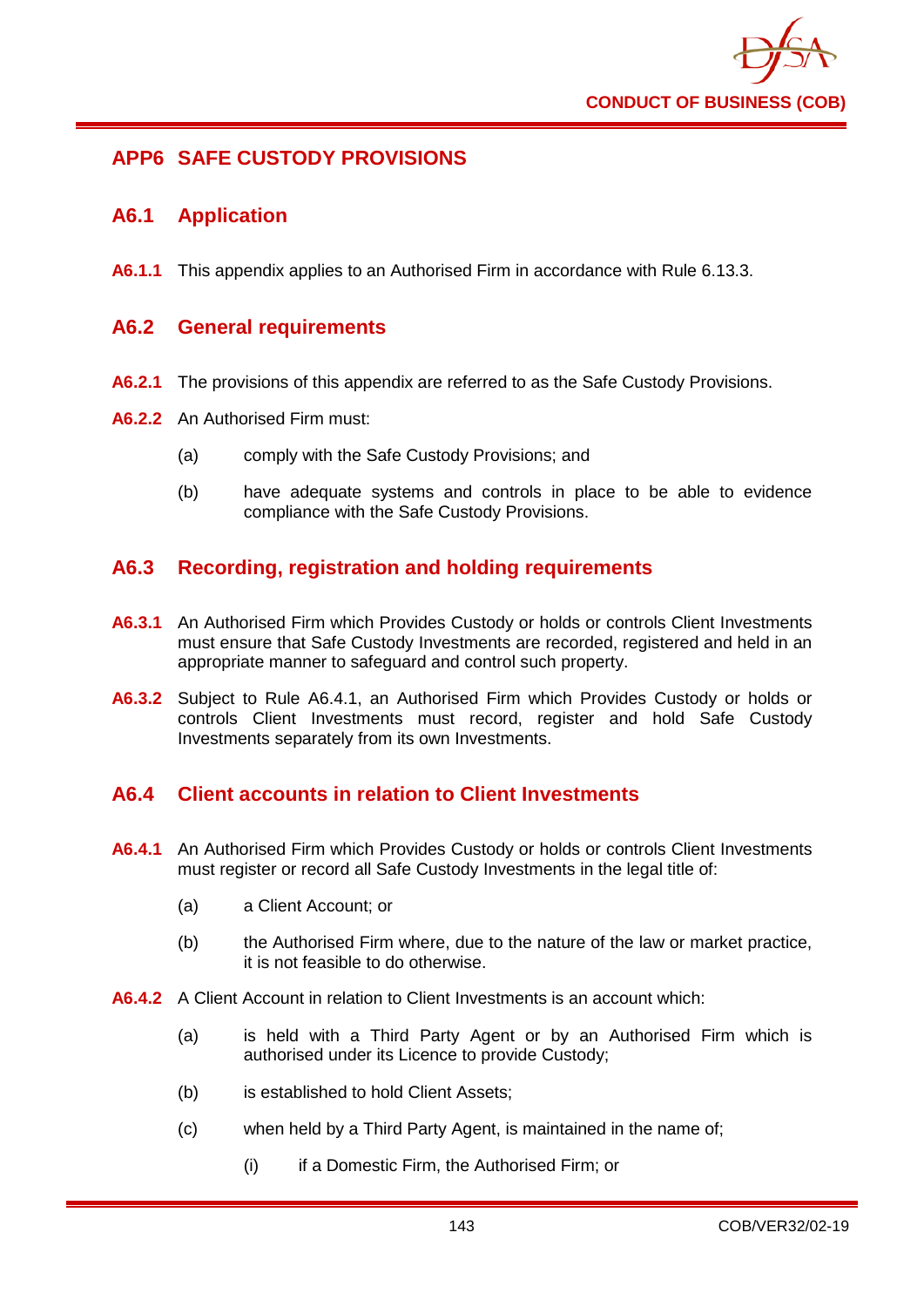

- (ii) if not a Domestic Firm, a Nominee Company controlled by the Authorised Firm; and
- (d) includes the words 'Client Account' in its title.
- **A6.4.3** (1) An Authorised Firm must maintain a master list of all Client Accounts.
	- (2) The master list must detail:
		- (a) the name of the account;
		- (b) the account number;
		- (c) the location of the account;
		- (d) whether the account is currently open or closed; and
		- (e) the date of opening or closure.
	- (3) The details of the master list must be documented and maintained for a minimum period of six years following the closure of an account.

- 1. An Authorised Firm may record, register or hold a Client's Investment in a Client Account solely for that Client. Alternatively, an Authorised Firm may choose to pool that Client's Investment in a Client Account containing Investments of more than one Client.
- 2. The purpose of recording, registering or holding Investments in a Client Account is to ensure that Investments belonging to Clients are readily identifiable from Investments belonging to the Authorised Firm such that, following a Distribution Event, any subsequent distribution of Investments may be made in proportion to each Client's valid claim over those Investments.
- 3. Following a Distribution Event, a Client may not have a valid claim over Investments registered, recorded or held in a Client Account if that Client Account was not established to register, record or hold Investments for that Client or a pool of Clients of which that Client was a part.
- **A6.4.4** An Authorised Firm must not use a Client's Safe Custody Investment for its own purpose or that of another Person without that Client's prior written permission.
- **A6.4.5** An Authorised Firm which intends to use a Client's Safe Custody Investments for its own purpose or that of another Person, must have systems and controls in place to ensure that:
	- (a) it obtains that Client's prior written permission;
	- (b) adequate records are maintained to protect Safe Custody Investments which are applied as collateral or used for stock lending activities;
	- (c) the equivalent assets are returned to the Client Account of the Client; and
	- (d) the Client is not disadvantaged by the use of his Safe Custody Investments.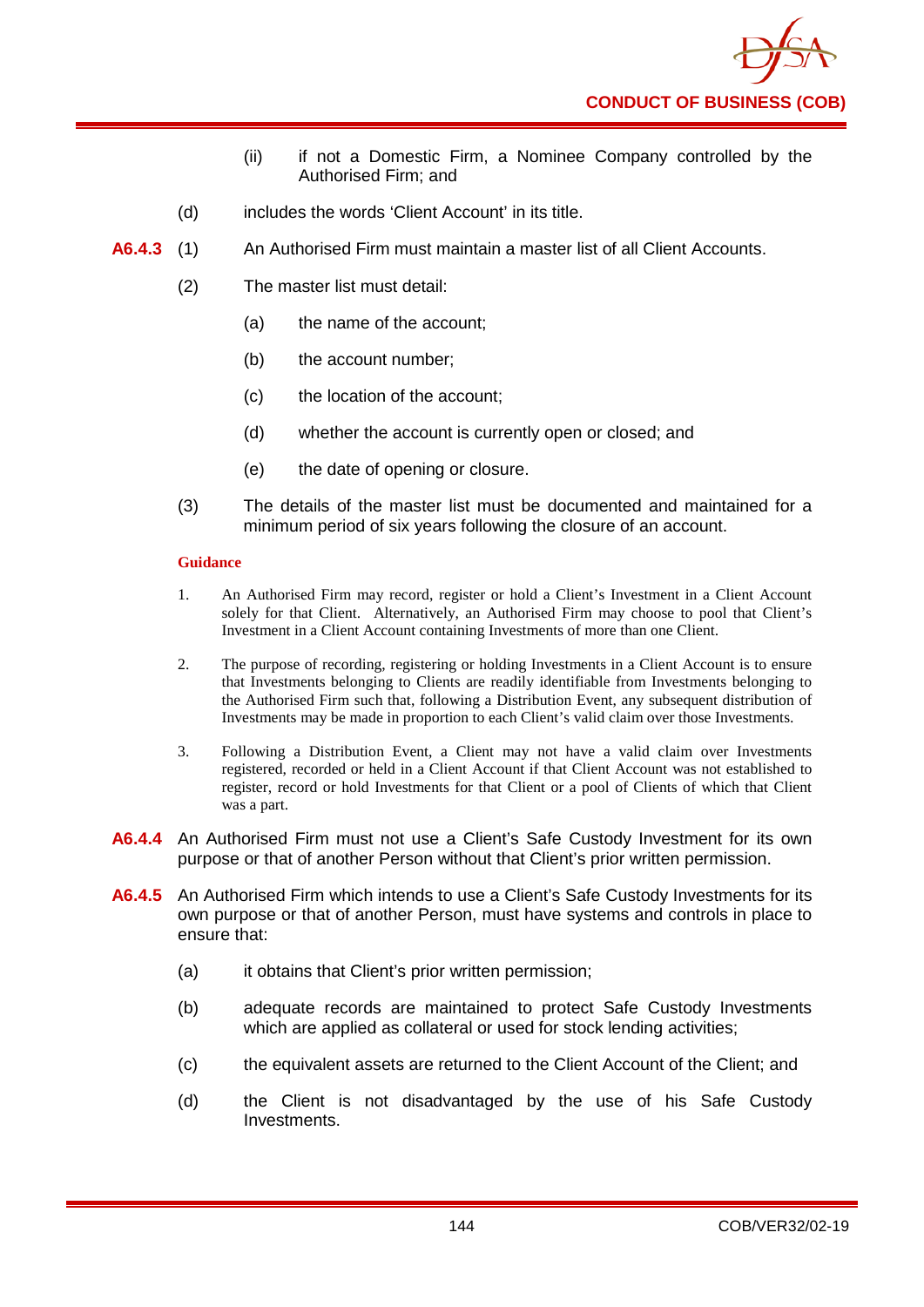

## **A6.5 Holding or arranging custody with third party agents**

- **A6.5.1** (1) Before an Authorised Firm holds a Safe Custody Investment with a Third Party Agent, it must undertake an assessment of that Third Party Agent and have concluded on reasonable grounds that the Third Party Agent is suitable to hold those Safe Custody Investments.
	- (2) An Authorised Firm must have systems and controls in place to ensure that the Third Party Agent remains suitable.
	- (3) When assessing the suitability of the Third Party Agent, the Authorised Firm must ensure that the Third Party Agent will provide protections equivalent to the protections conferred in this appendix.
- **A6.5.1A** (1) Before an Authorised Firm arranges custody with a non-DIFC custodian authorised and supervised by a Financial Services Regulator, it must undertake an assessment of that custodian and have concluded, on reasonable grounds, that it is suitable to hold the Safe Custody Investments.
	- (2) When assessing the suitability of a non-DIFC custodian, the Authorised Firm must ensure that the non-DIFC custodian will provide protections equivalent to the protections conferred in this appendix.
- **A6.5.2** An Authorised Firm must be able to demonstrate to the DFSA's satisfaction the grounds upon which the Authorised Firm considers the Third Party Agent or a non-DIFC custodian to be suitable to hold Safe Custody Investments.

### **Guidance**

When assessing the suitability of a Third Party Agent, an Authorised Firm should have regard to:

- a. its credit rating;
- b. its capital and financial resources in relation to the amount of Safe Custody Investments held;
- c. the insolvency regime of the jurisdiction in which it is located;
- d. its arrangements for holding the Investments;
- e. its regulatory status, expertise, reputation and history;
- f. its Group structure;
- g. its use of agents and service providers; and
- h. any other activities of the agent.

## **A6.6 Safe custody agreements with third party agents**

**A6.6.1** Before an Authorised Firm passes, or permits to be passed, Safe Custody Investments to a Third Party Agent it must have procured a written acknowledgement from the Third Party Agent stating: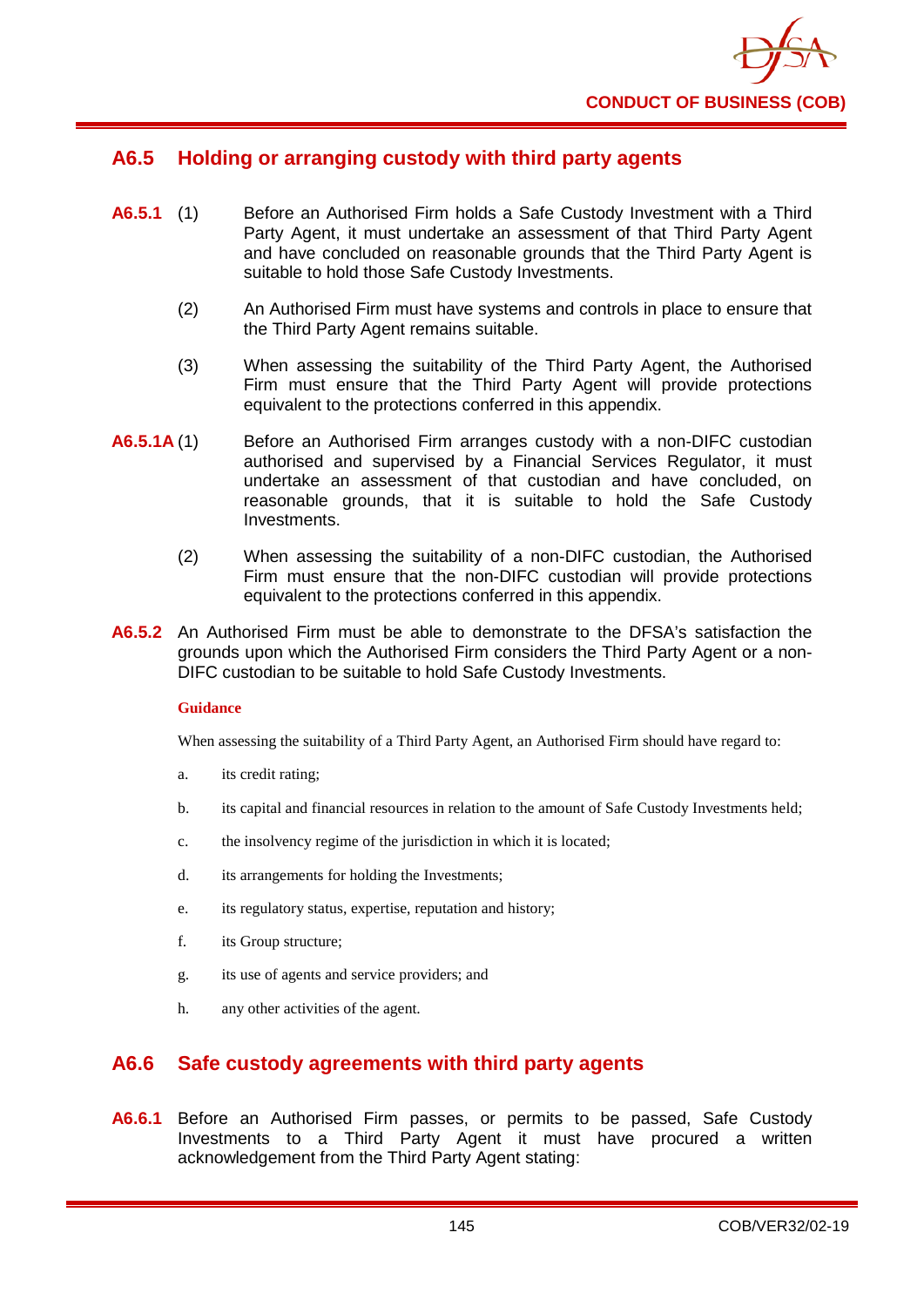- (a) that the title of the account sufficiently distinguishes that account from any account containing Investments belonging to the Authorised Firm, and is in the form requested by the Authorised Firm;
- (b) that the Client Investment will only be credited and withdrawn in accordance with the instructions of the Authorised Firm;
- (c) that the Third Party Agent will hold Client Investments separately from assets belonging to the Third Party Agent;
- (d) the arrangements for recording and registering Client Investments, claiming and receiving dividends and other entitlements and interest and the giving and receiving of instructions;
- (e) that the Third Party Agent will deliver a statement to the Authorised Firm (including the frequency of such statement), which details the Client Investments deposited to the account;
- (f) that all Investments standing to the credit of the account are held by the Authorised Firm as agent and that the Third Party Agent is not entitled to combine the account with any other account or to exercise any charge, mortgage, lien, right of set-off or counterclaim against Investments in that account in respect of any sum owed to it on any other account of the Authorised Firm; and
- (g) the extent of liability of the Third Party Agent in the event of default.
- **A6.6.2** (1) An Authorised Firm must maintain records of all Safe Custody Agreements and any instructions given by the Authorised Firm to the Third Party Agent under the terms of the agreement.
	- (2) The records must be maintained for at least of six years.

# **A6.7 Client disclosure**

- **A6.7.1** (1) Before an Authorised Firm Arranges Custody for a Client it must disclose to that Client, if applicable, that the Client's Safe Custody Investments may be held in a jurisdiction outside the DIFC and the market practices, insolvency and legal regime applicable in that jurisdiction may differ from the regime applicable in the DIFC.
	- (2) Before an Authorised Firm Provides Custody for a Client it must disclose to the Client on whose behalf the Safe Custody Investments will be held:
		- (a) a statement that the Client is subject to the protections conferred by the Safe Custody Provisions;
		- (b) the arrangements for recording and registering Safe Custody Investments, claiming and receiving dividends and other entitlements and interest and the giving and receiving instructions relating to those Safe Custody Investments;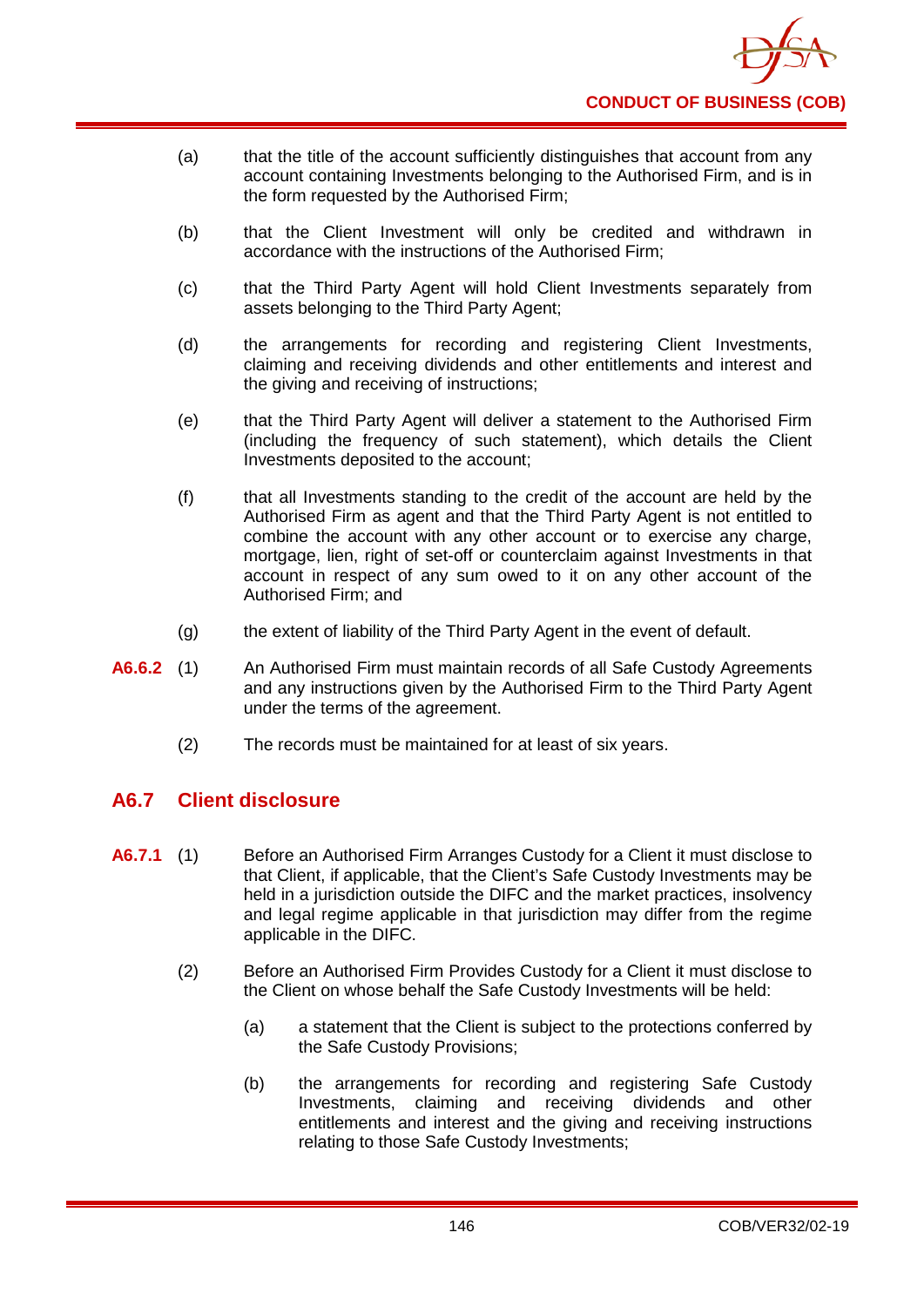- (c) the obligations the Authorised Firm will have to the Client in relation to exercising rights on behalf of the Client;
- (d) the basis and any terms governing the way in which Safe Custody Investments will be held, including any rights which the Authorised Firm may have to realise Safe Custody Investments held on behalf of the Client in satisfaction of a default by the Client;
- (e) the method and frequency upon which the Authorised Firm will report to the Client in relation to his Safe Custody Investments;
- (f) if applicable, a statement that the Authorised Firm intends to mix Safe Custody Investments with those of other Clients;
- (g) if applicable, a statement that the Client's Safe Custody Investments may be held in a jurisdiction outside the DIFC and the market practices, insolvency and legal regime applicable in that jurisdiction may differ from the regime applicable in the DIFC;
- (h) if applicable, a statement that the Authorised Firm holds or intends to hold Safe Custody Investments in a Client Account with a Third Party Agent which is in the same Group as the Authorised Firm; and
- (i) the extent of the Authorised Firm's liability in the event of default by a Third Party Agent.

## **A6.8 Client reporting**

- **A6.8.1** (1) An Authorised Firm which Provides Custody or which holds or controls Client Investments for a Client must send a statement to a Retail Client at least every six months or in the case of a Professional Client at other intervals as agreed in writing with the Professional Client.
	- (2) The statement must include:
		- (a) a list of that Client's Safe Custody Investments as at the date of reporting;
		- (b) a list of that Client's Collateral and the market value of that Collateral as at the date of reporting; and
		- (c) details of any Client Money held by the Authorised Firm as at the date of reporting.
	- (3) The statement sent to the Client must be prepared within 25 business days of the statement date.

## **A6.9 Reconciliation**

**A6.9.1** An Authorised Firm must: